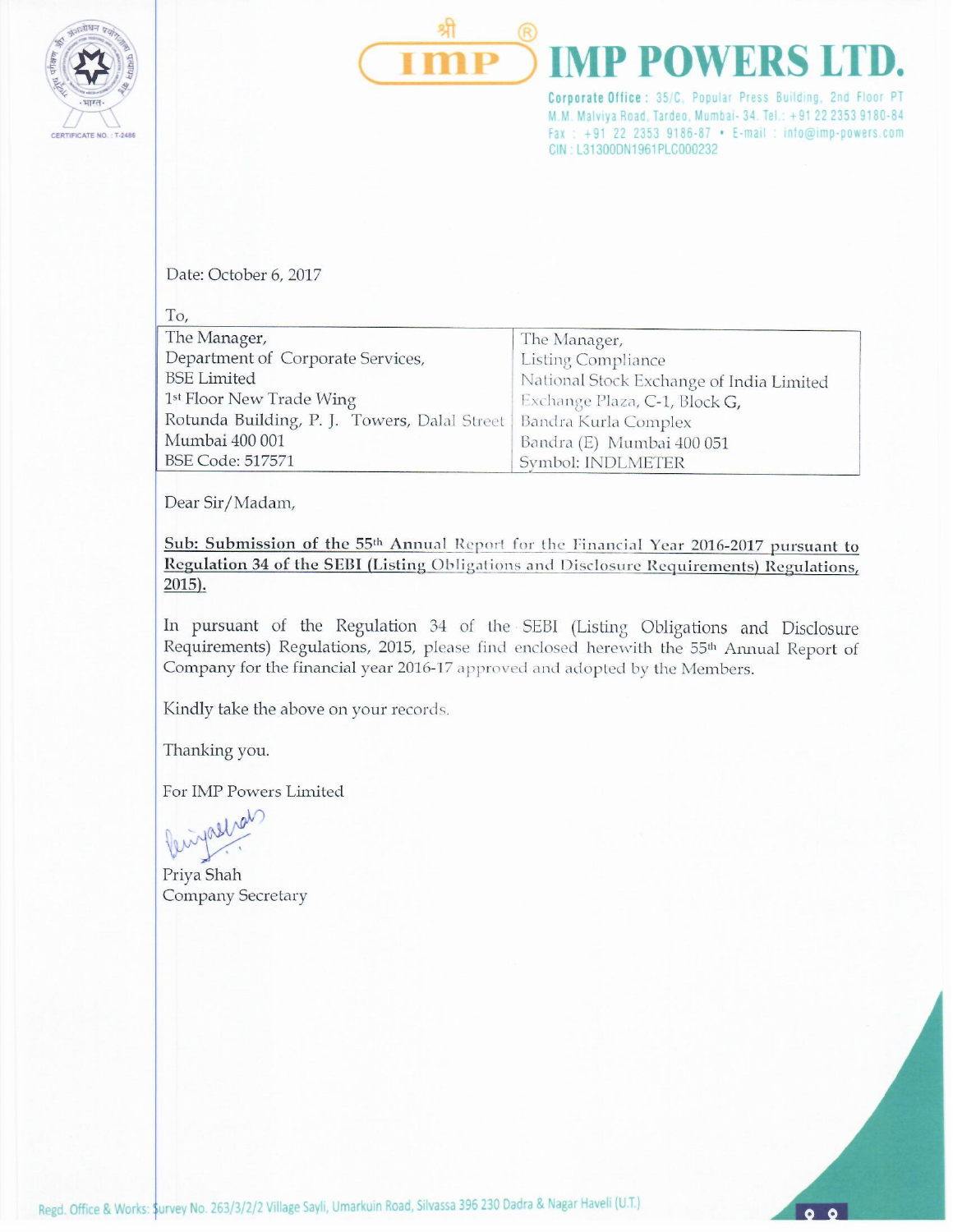

## **IMP POWERS LTD**

## ISO 9001:2008 ISO 14001:2004 COMPANY

# Stepping up!







**NABL Accredited Lab**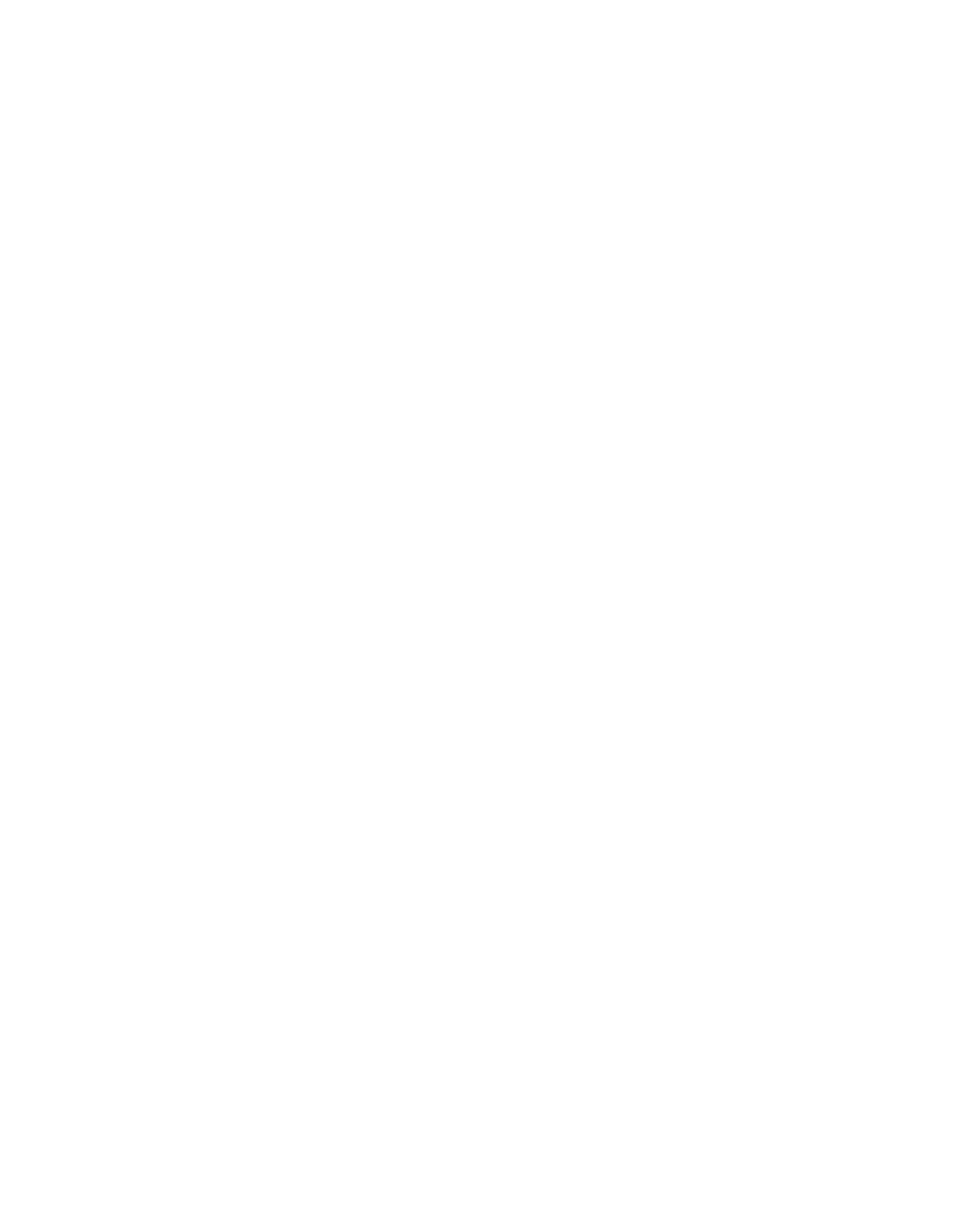

## **IMP POWERS LTD.**

**Corporate Identity No. (CIN): L31300DN1961PLC000232**

**Registered Office**: Survey No. 263/3/2/2, Village Sayli, Umerkuin Road, Silvassa 396230, Dadra Nagar Haveli (U.T.) Tel. No.0260-6538571 Fax No. 0260-2681043

E-mail: investor@imp-powers.com Website: www.imp-powers.com

#### **BOARD OF DIRECTORS**

Shri Ramniwas R Dhoot Chairman Shri Ajay R Dhoot Vice-Chairman Shri Aaditya R Dhoot Managing Director Shri R.T. Rajguroo **Director** Shri Siby Antony Director Shri P. Uma Shankar Director Shri Prasant Pandit Nicolas Contractor Contractor Contractor Contractor Contractor Contractor Contractor Contractor Mrs. Priyanjali Abhishek Malpani

#### **CHIEF FINANCIAL OFFICER**

Shri B. K. Desai (w.e.f. July 1, 2016) Shri Deepak A. Shah (retired w.e.f June 30, 2016)

#### **COMPANY SECRETARY**

Ms. Priya Shah (w.e.f. February 14, 2017)

#### **BANKERS**

State Bank of Hyderabad State Bank of India Bank of India The Karnataka Bank Ltd. IDBI Bank Ltd. Axis Bank Ltd.

#### **AUDITORS**

M/S BATLIBOI & PUROHIT National Insurance Building, 204, Dadabhoy Naoroji Road, Fort, Mumbai – 400 001

#### **INTERNAL AUDITORS**

M/s. BATHIYA & ASSOCIATES LLP Chartered Accountants 9010- Hub Town,Solaris, Phadte Road, Andheri East Mumbai -400 069.

#### **REGISTRAR & TRANSFER AGENTS**

LINK INTIME INDIA PVT LTD. C-101, 247 Park, L.B.S. Marg, Vikhroli (West), Mumbai - 400 083 Tel No: +91 22 49186270 Fax: +91 22 49186060

Shri Dr. Praveen Saxena **Director (Appointment w.e.f. May 27, 2016**) Ms. Priyanjali Dhoot alias Additional Director (Appointed w.e.f. November 10, 2016)

#### **REGISTERED OFFICE & FACTORY**

Survey No. 263/3/2/2, Sayali Village Umerkuin Road, Silvassa 396230, Dadra Nagar Haveli (U.T.) Tel. No. 0260-6538571 Fax : 0260-268 1043 Email : silvasaworks@imp-powers.com

#### **CORPORATE OFFICE**

35/C, Popular Press Building 2nd Floor, Pt. M M Malviya Road, Tardeo, Mumbai - 400034 Tel No.: 91 22 2353 9180-85 Fax : 91 22 2353 9186-87 Email : info@imp-powers.com

#### **CONTENTS**

| 3. Management Discussion & Analysis Report 36 |  |
|-----------------------------------------------|--|
|                                               |  |
|                                               |  |
|                                               |  |
|                                               |  |
|                                               |  |
|                                               |  |
|                                               |  |

#### **55th Annual General Meeting**

Thursday, September 28, 2016 at 3.00 p.m. at Registered office of the Company at 263/3/2/2, Sayali Village, Umerkuin Road, Silvassa 396230, Dadra & Nagar Haveli (U.T.)

Members are requested to bring their copy of the Annual report to the Annual General Meeting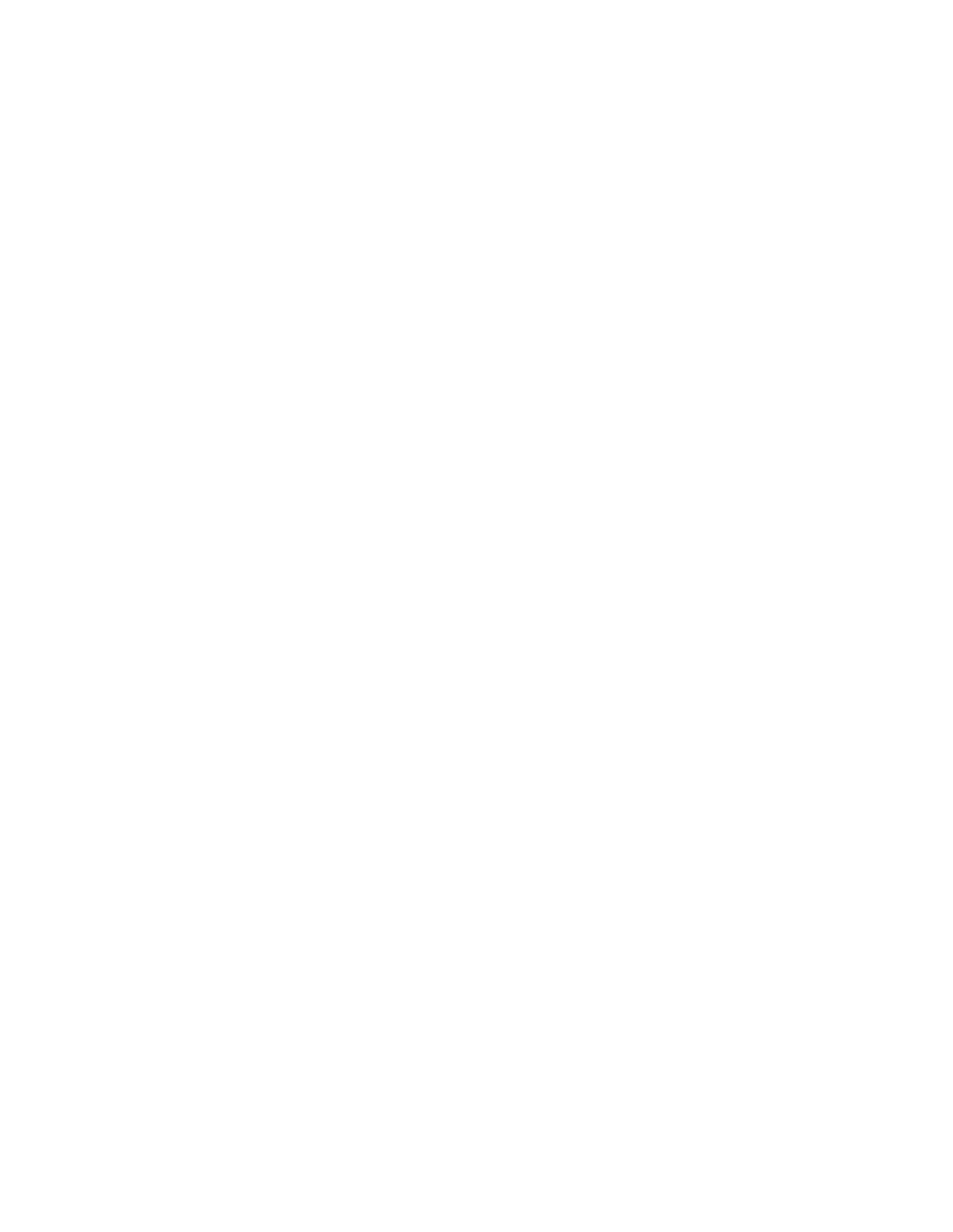

#### **NOTICE OF THE 55TH ANNUAL GENERAL MEETING**

To, The Members IMP Powers Limited

Notice is hereby given that the 55<sup>th</sup> Annual General Meeting of the members of IMP Powers Limited will be held on Thursday, September 28, 2017 at 3.00 p.m. at the registered office of the Company situated at Survey no. 263/3/2/2, Village Sayli, Umar kuin Road, Silvassa - 396230, Dadra & Nagar Haveli (U.T.) to transact the following business:

#### **ORDINARY BUSINESS:**

- 1. To receive, consider, approve and adopt the Audited Financial Statement (Standalone & Consolidated) of the Company for the Financial Year ended March 31, 2017 including the Audited Balance Sheet as at March 31, 2017, the Statement of Profit and Loss and Cash Flow Statement of the Company for the year ended on that date and notes related thereto together with the Reports of Directors' and the Auditors' thereon.
- 2. To declare Dividend on equity Shares for the financial year 2016 -17.
- 3. To appoint a Director in place of Shri Ajay R Dhoot (DIN: 00210424), who retires by rotation and being eligible, offers himself for re-appointment.
- 4. To appoint Statutory Auditors of the Company and fix their remuneration and in this regard, to consider and, if thought fit, to pass the following resolution as **Ordinary Resolution:**

"**RESOLVED THAT** pursuant to the provisions of Sections 139, 142 and other applicable provisions, if any, of the Companies Act, 2013 (the Act) and the Companies (Audit and Auditors) Rules, 2014, (the Rules), (including any statutory modification(s) or re-enactment(s) thereof for the time being in force), and pursuant to the recommendations of Audit Committee to appoint M/s. V.S. Somani & Co., Chartered Accountants, Mumbai having ICAI Firm Registration No. 117589W be and is hereby appointed as Statutory Auditors of the Company to hold office for 5 consecutive years, from the conclusion of 55<sup>th</sup> Annual General Meeting till the conclusion of the 59<sup>th</sup> Annual General Meeting to be held in 2022, subject to ratification at every AGM, at such remuneration as may be recommended by Audit Committee and fix by the Board of Directors and the Auditors, in addition to service tax and re-imbursement of out of pocket expenses incurred by them in connection with the audit of Accounts of the Company."

#### **SPECIAL BUSINESS:**

#### **5. Ratification of Remuneration payable to Cost Auditor for the Financial year ending March 31, 2018:**

To consider and if thought fit, to pass, the following Resolution as an Ordinary Resolution:

"**RESOLVED THAT** pursuant to the provision of Section 148 and all other applicable provisions of the Companies Act, 2013 read with the Companies (Audit and Auditors) Rules, 2014 and all other applicable rules made under the Companies Act, 2013 (including any statutory modification or re-enactment thereof, for the time being in force), the Cost Auditor, M/s. V. J. Talati & Co., (Firm Reg. No. 00213), appointed by the Board of Directors of the Company as recommended by Audit Committee to conduct audit of the cost records of the Company for the Financial year ending on March 31, 2018, be paid the remuneration of Rs.50,000 (exclusive of applicable taxes and reimbursement of out of pocket expenses)

**RESOLVED FURTHER THAT** the Board of Directors (including any Committee of the Board) be and are hereby authorized to do all such acts, deeds, matters and things as may be necessary, proper or expedient to give effect to this resolution."

#### **6. Regularization of Ms. Priyanjali Dhoot alias Mrs. Priyanjali Abhishek Malpani as the director of the Company:**

To consider and if thought fit, to pass, the following Resolution as an Ordinary Resolution:

"**RESOLVED THAT** pursuant to the provisions of Sections 152, 161 and other applicable provisions, if any, of the Companies Act, 2013 ("the Act") and the Companies (Appointment and Qualification of Directors) Rules, 2014 (including any statutory modification(s) or re-enactment thereof, for the time being in force), Ms. Priyanjali Dhoot alias Mrs. Priyanjali Abhishek Malpani (DIN: 07702915), who was appointed as an Additional Director in the Board Meeting held on November 10, 2016, having tenure upto the ensuing Annual General Meeting and who is not disqualified to become a Director under the Companies Act, 2013 and who is eligible for appointment be and is hereby appointed as a Woman Director of the Company."

"**RESOLVED FURTHER THAT** pursuant to provision of Section 196, 197 read with Schedule V and other applicable provisions, if any, and the Companies (Appointment and Remuneration of Managerial Personnel Rules, 2014 and other applicable Rules made there under, of Companies Act, 2013, Ms. Priyanjali Dhoot alias Mrs. Priyanjali Abhishek Malpani, be and is hereby appointed as Executive Director at a remuneration of Rs. 50,000 per month (all inclusive) w.e.f November 10, 2016 liable to retire by rotation and the Board of Directors be and is hereby authorised to take such steps as may be necessary, proper or expedient to give effect to the resolution."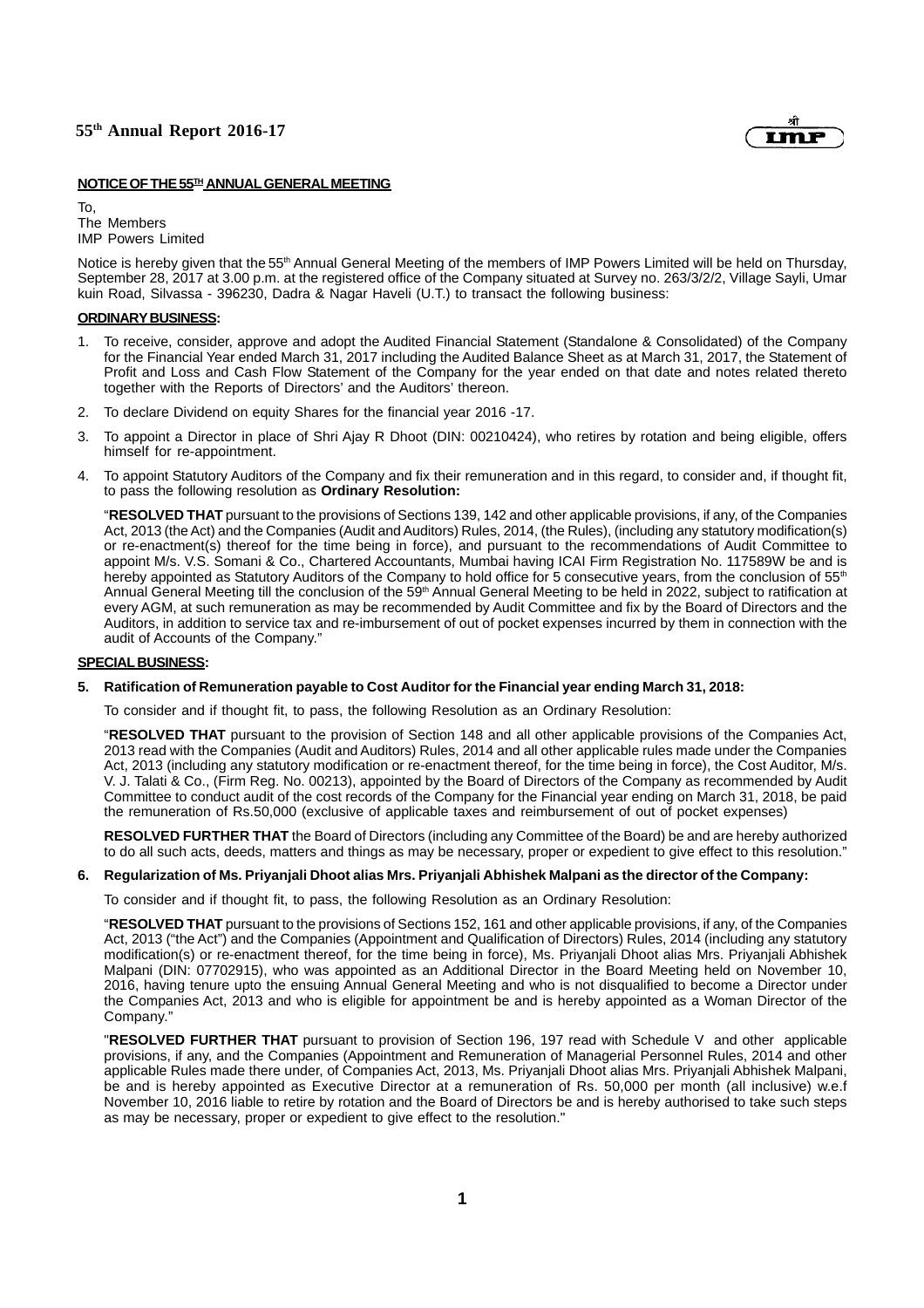#### **7. Re-appointment of Shri Ramniwas R Dhoot, as Whole-time Director and Chairman for further period of 3 years w.e.f April 1, 2017:**

"**RESOLVED THAT** pursuant to the provisions of Section 196, 197 read with Schedule V and other applicable provisions, if any, of the Companies Act, 2013 and the Companies (Appointment and Remuneration of Managerial Personnel) Rules, 2014 and all other applicable rules made under the Companies Act, 2013 (including any statutory modification(s) or re-enactment thereof for the time being in force) (hereinafter referred to as 'the Act') and in accordance with the Articles of Association of the Company, on recommendation of the Nomination & Remuneration Committee, approval of the shareholders of the Company be and is hereby accorded to the re-appointment of Shri Ramniwas R Dhoot as the Chairman and Whole-time Director of the Company w.e.f. April 1, 2017 for a further period of 3 years not subject to retirement by rotation on such terms and conditions as mentioned in the draft agreement to be entered into between the Company and Shri Ramniwas R Dhoot, the draft of which be and is hereby submitted to this meeting duly initialed by the Chairman for the purpose of identification, which draft Agreement is hereby specifically sanctioned with liberty to the Board of Directors shall be deemed to include the Nomination & Remuneration Committee constituted by the Board with liberty to the Board of Directors on the recommendation of the Nomination & Remuneration Committee to alter and vary the terms and conditions of the said re-appointment and/or remuneration and/or agreement subject to the same not exceeding the limits specified in Schedule V to the Companies Act, 2013, including any statutory modification or reenactment thereof for the time being in force or as may hereafter be made by the Central Government in that behalf from time to time or any amendments thereto as may be agreed to between the Board of Directors and Shri Ramniwas R Dhoot.

**RESOLVED FURTHER THAT** notwithstanding anything to the contrary herein contained, where in any financial year during the currency of his tenure, the Company has no profits or its profits are inadequate, remuneration by way of salary and perquisites shall not exceed the aggregate of the remuneration as provided in Section II of Part II of Schedule V of the Companies Act, 2013.

**RESOLVED FURTHER THAT** that the Board of Directors be and is hereby authorised to take such steps as may be necessary, proper or expedient to give effect to such resolution."

> **By Order of the Board For IMP Powers Limited Sd/- Ramniwas R Dhoot Place: Mumbai (DIN: 00210094)**

**Date: August 19, 2017 Chairman**

#### **Registered Office:**

Survey No.263/3/2/2 Umerkuin Road, Village Sayali Silvassa-396230 Dadra & Nagar Haveli (U.T.) CIN:-L31300DN1961PLC000232 www.imp-powers.com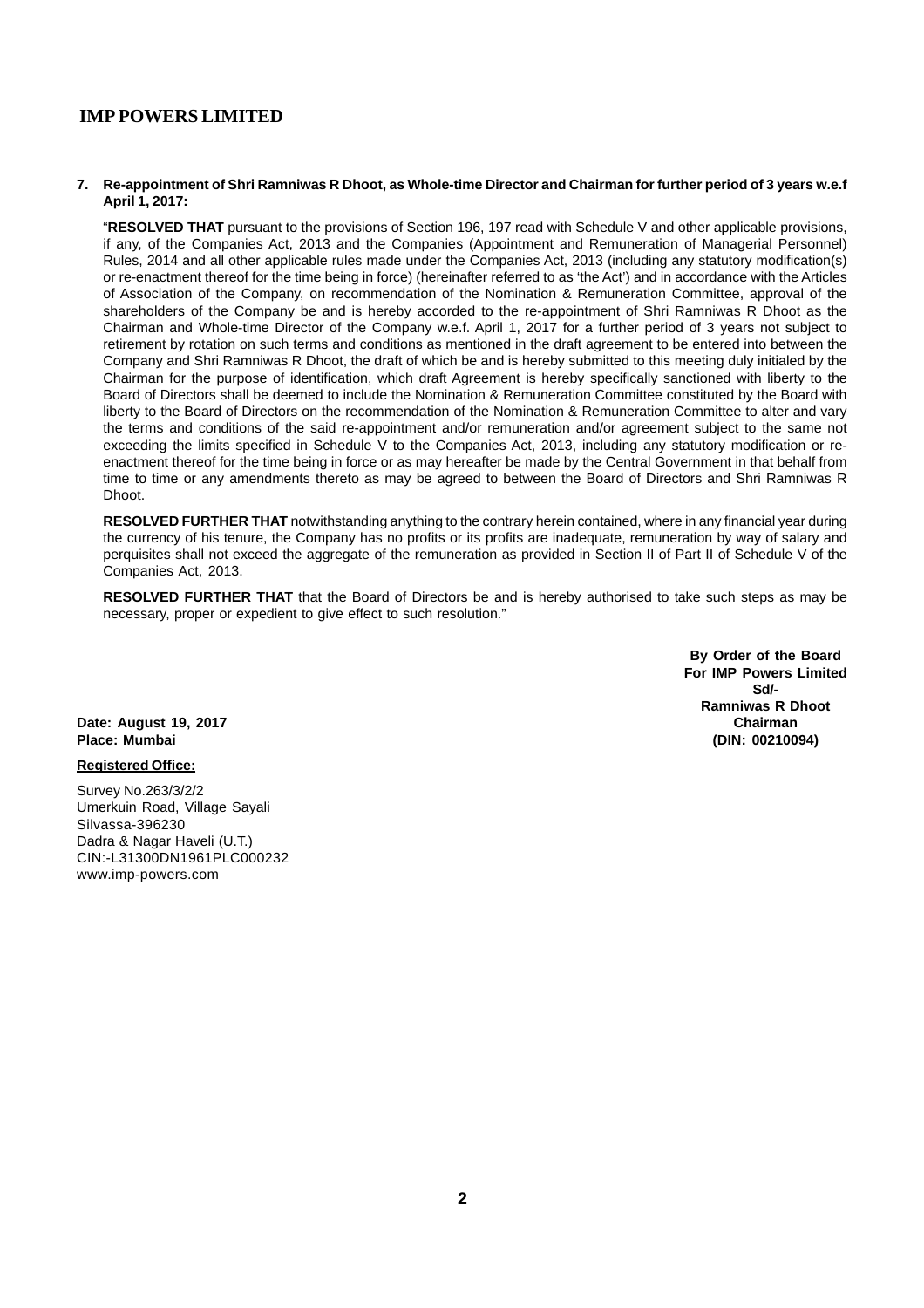

#### **NOTES:**

1. A MEMBER ENTITLED TO ATTEND AND VOTE AT THE GENERAL MEETING IS ENTITLED TO APPOINT A PROXY, WHO NEED NOT BE A MEMBER, TO ATTEND AND VOTE ON POLL ON BEHALF OF HIMSELF/ HERSELF. The instrument appointing the Proxy, in order to be effective, should be duly completed and deposited at the Registered Office of the Company, not less than 48 (forty eight) hours before the commencement of the Meeting. A proxy form for the Annual General Meeting (AGM) is enclosed.

A person can act as a proxy on behalf of the Members not exceeding fifty and holding in the aggregate not more than 10% of the total share capital of the Company carrying voting rights. A Member holding more than 10% of the total share capital of the Company carrying voting rights may appoint a single person as a proxy and such person shall not act as a proxy for any other person or Member. Proxies submitted on behalf of limited companies, societies, etc. must be supported by valid and effective resolution/ authority, as applicable.

- 2. The Company's Registrar & Share Transfer Agents are Link Intime India Private Limited ('R & TA'), C 101, 247 Park, L B S Marg, Vikhroli (West), Mumbai - 400083. Phone: 022-4918 6000; Fax: 022- 4918 6060.
- 3. The Register of Members and Share Transfer Books of the Company will remain closed from **Thursday, September 21, 2017** to **Wednesday, September 27, 2017**, both days inclusive, for taking record of the Members of the Company for the purpose of AGM and determining the names of the Members eligible for dividend on equity shares for the financial year 2016-17, if declared at the AGM.
- 4. The Dividend, if declared at the AGM, would be paid/ dispatched on/ after September 28, 2017 and within thirty days from the date of declaration of dividend to those persons (or their mandates):
	- whose names appears as beneficial owners as at the end of the business hours on **Wednesday, September 20, 2017** in the list of the Beneficial Owners to be obtained from the Depositories i.e. National Securities Depository Limited [NSDL] and Central Depository Services (India) Limited [CDSL], in respect of the shares held in electronic/ dematerialized mode; and
	- whose names appear as Members in the Register of Members of the Company as on **Wednesday, September 20, 2017**, after giving effect to valid share transfers in physical forms lodged with the Company/ R & TA, in respect of the shares held in physical mode.

In respect of the Members holding shares in electronic form, the bank details obtained from the respective depositories will be used for the purpose of distribution of dividend through various approved/ permissible electronic mode of payment viz. Electronic Clearing Services (ECS), National Electronic Funds Transfer (NEFT), Real Time Gross Settlement (RTGS), etc. The Company/ R & TA will not act on any direct request from the Members holding shares in dematerialized form for change/ deletion of such bank details. Such changes are to be intimated by the Members to:

- (i) to their Depository Participants (DPs) in respect of their shareholdings in electronic (demat) form, and
- (ii) to the Company's Registrar & Share Transfer Agents namely, M/s. Link Intime India Private Limited in respect shareholdings in physical form.

Any query related to dividend should be directed to R & TA.

- 5. Members are requested to:
	- (i) send all share transfer lodgements (Physical mode) / correspondence to the R & TA unto the date of book closure.
	- (ii) Quote Registered Folio Number or DP ID/ Client ID in all the correspondence.
- 6. Pursuant to the provisions of Investor Education and Protection Fund (Uploading of information regarding unpaid and unclaimed amounts lying with companies) Rules, 2012, the Company has uploaded the details of unpaid and unclaimed amounts lying with the Company on the website of the Company: *www.imp-powers.com* and also on the website of the Ministry of Corporate Affairs.
- 7. Consequent upon amendment to Section 205A of the Companies Act, 1956 and introduction of Section 205C by the Companies (Amendment) Act, 1999, the Company has transferred all unclaimed Divided declared till the financial year ended March 31, 2010 to the Investor Education and Protection Fund set up by the Government of India as per provisions of erstwhile Section 205C of the Companies Act, 1956. No claims shall lie against the Fund or the Company in respect to the amounts which were transferred to the IEPF in accordance with the Companies Act, 1956.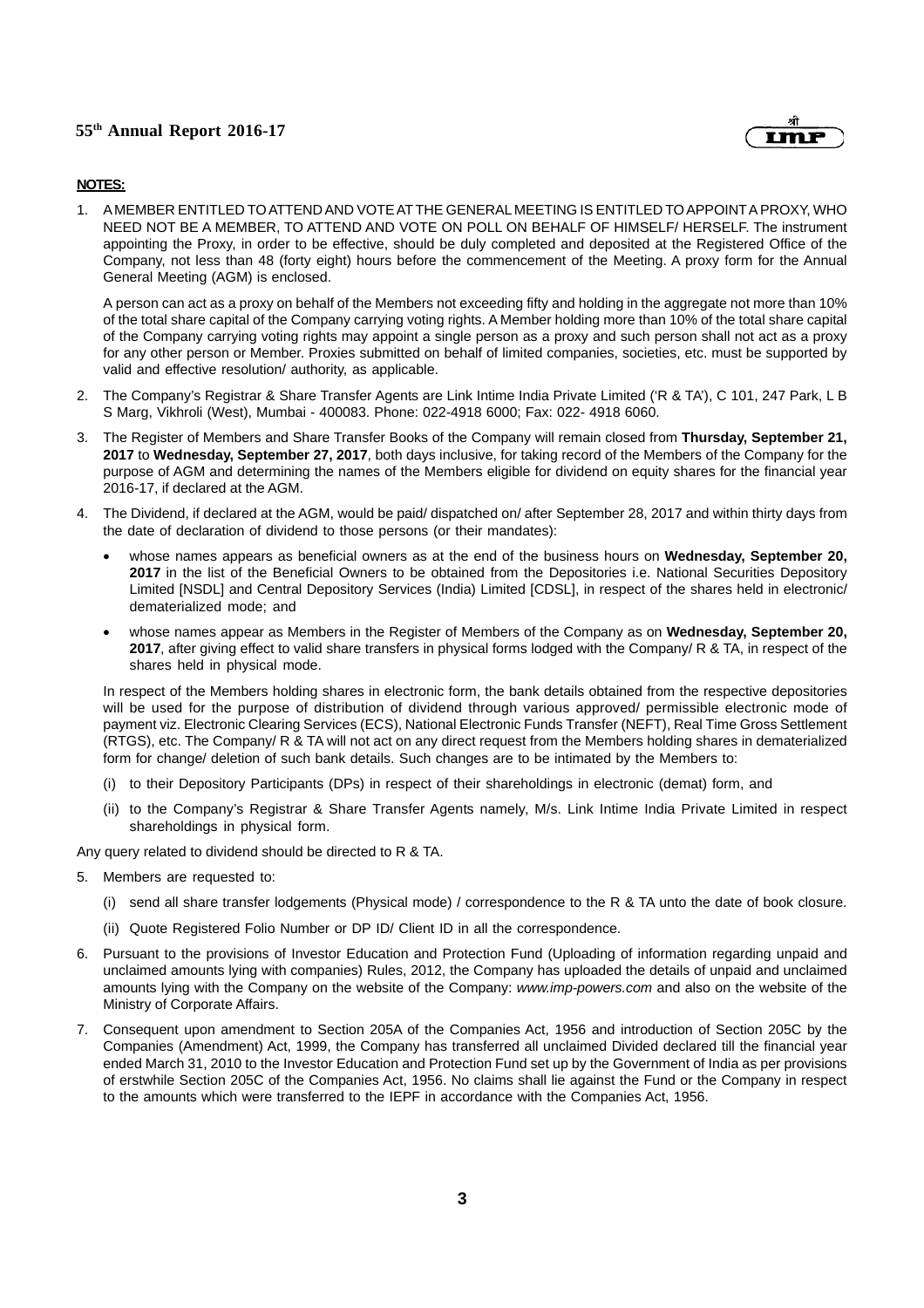- 8. The relevant Statement pursuant to Section 102 of the Companies Act, 2013 ('the Act'), setting out the material facts relating to the special business as set out in the Notice is annexed hereto.
- 9. Shri Ajay R Dhoot (DIN: 00210424), Director retires by rotation at the Annual General Meeting and being eligible, offers himself for re-appointment. Also, the re-appointment of Shri. Ramniwas R Dhoot (DIN: 00210094), Chairman of the Company is proposed. As required under the Secretarial Standard - 2 and Regulation 36(3) of the Securities and Exchange Board of India (Listing Obligations and Disclosure Requirements) Regulations, 2015 ['Listing Regulations'], the details of the Directors seeking re-appointment etc. are annexed to the Notice and form part of the Explanatory Statement. The Directors have furnished the relevant consents, declarations, etc. for their appointment/ re-appointment.
- 10. As per Sections 101, 136 and all other applicable provisions of the Act, read with the Rules made under the Act, Companies can serve/ send various reports, documents, communications, including but not limited to Annual Report comprising of the Report of the Board of Directors, Auditors' Report, Financial Statements, Notice of General Meeting, etc. (hereinafter referred to as 'the Documents') to its members through electronic mode at their e-mail addresses.

The Company believes in green initiative and is concerned about the environment. The Company has e-mailed the Documents in electronic mode at your e-mail address obtained from the depositories/ available with R & TA unless a Member has requested for a hard copy of the same. For Members who have not registered their e-mail addresses, physical copies of the relevant documents are being sent by the permitted mode.

Members are requested to furnish/ update the details of their address, e-mail address, bank account details, relevant information for availing various approved/ permissible modes of electronic funds transfer facilities viz. Electronic Clearing Services (ECS), National Electronic Funds Transfer (NEFT), Real Time Gross Settlement (RTGS), etc.:

- (i) To their depository participants in respect of their shareholdings in electronic (dematerialized) form;
- (ii) To R & TA, in respect of their shareholdings in physical form, quoting their folio numbers.

Members are entitled to have, free of cost, a copy of the Documents upon placing a specific requisition addressed to R & TA.

- 11. Annual Report including *inter alia* the Report of the Board of Directors, Auditors' Report, Financial Statements, Notice of this AGM, attendance slip, proxy form, etc. is being sent by electronic mode to all Members whose e-mail addresses are registered with the Company/ R & TA/ depositories unless a Member has requested for a hard copy of the same. For Members who have not registered their e-mail addresses, physical copies of the relevant documents are being sent by the permitted mode. The same are also available on the Company's website at: *www.imppowers.com*
- 12. In case a person has become the Member of the Company after the dispatch of the AGM Notice but on or before the cutoff date i.e. Wednesday, September 20, 2017, he may write to R & TA at Link Intime India Private Limited ('R & TA'), C 101, 247 Park, L B S Marg, Vikhroli (West), Mumbai - 400083. Phone: 022-4918 6000 requesting for the User ID and Password.
- 13. In terms of Section 72 of the Act read with the applicable rules made under the Act, every holder of shares in the Company may at any time nominate, in the prescribed manner, a person to whom his/ her shares in the Company shall vest, in the event of his/ her death. Nomination form can be obtained from the R & TA. The duly filled in nomination form shall be sent to M/s. Link Intime India Private Limited at the above mentioned address. Members holding shares in electronic form may contact their respective Depository Participants for availing this facility.
- 14. Members/ Proxies/Authorized Representatives should bring their copy of the Annual Report and Attendance Slip sent herein for attending the Meeting. Proxy/Authorized Representatives of Members should state on the attendance slip as 'Proxy' or 'Authorized Representative', as the case may be. Further, those who hold shares in demat form are requested to write their Client Id and DP Id and those who hold shares in physical forms are requested to write their folio number on the attendance slip for easy identification at the meeting.
- 15. Corporate Members intending to send their representatives to attend the Meeting are requested to send to the Company a certified copy of the relevant board resolution authorizing their representatives to attend and vote at the Meeting on their behalf.
- 16. In case of joint holders, the vote of only such joint holder who is higher in the order of names, whether in person or proxy, shall be accepted to the exclusion of the votes of other joint holders.
- 17. Members, who are holding Shares in identical order of names in more than one Folio, are requested to apply to the Company/ R&TA along with the relevant Share Certificates for consolidation of such Folios in one Folio.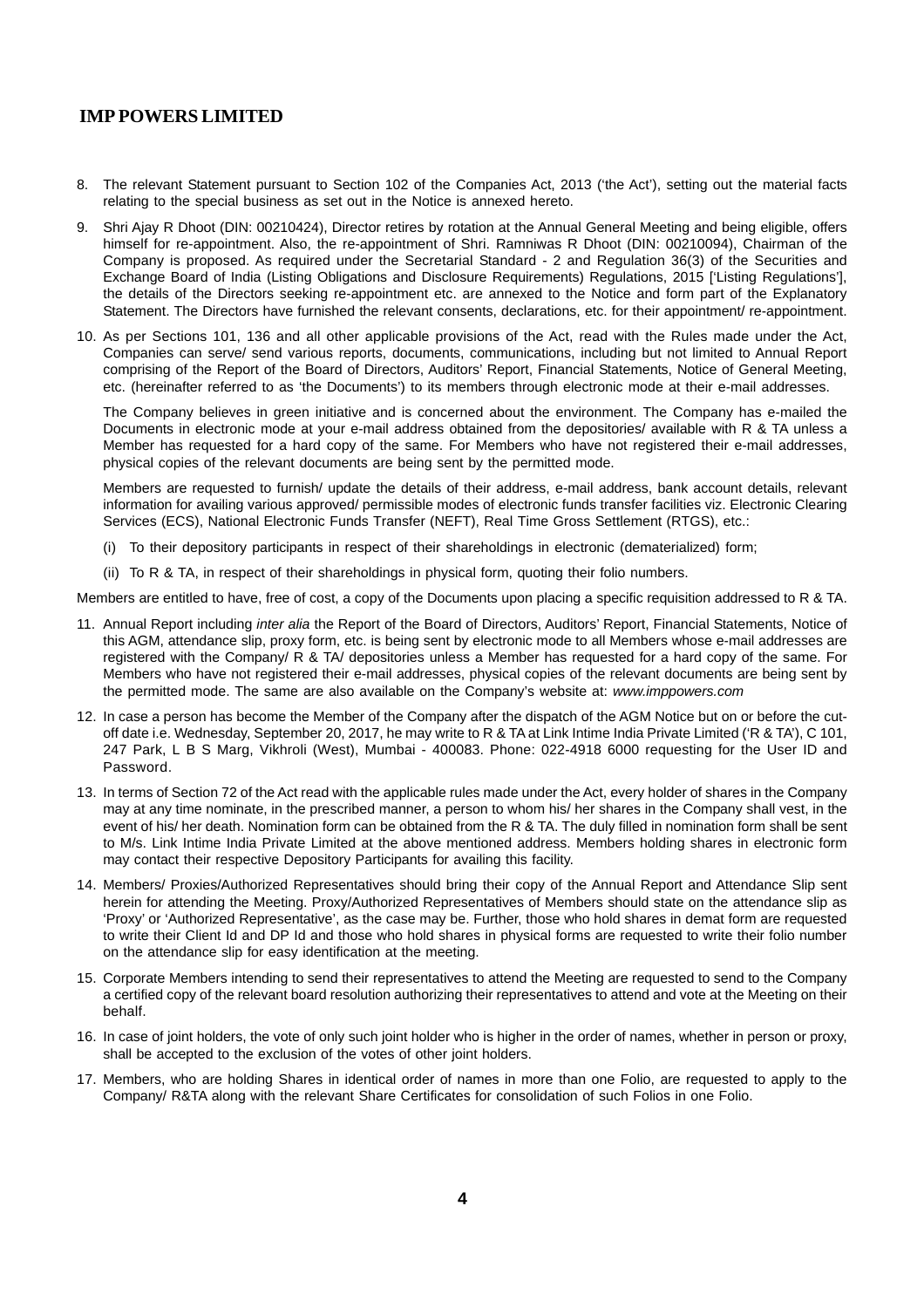

- 18. Members desiring any information pertaining to the financial statements are requested to write to the Company Secretary at an early date so as to enable the Management to reply at the AGM.
- 19. Statutory registers and all other documents relevant to the business as stated in the Notice convening the AGM are open for inspection by the Members at the Corporate Office of the Company upto the day before the date of the ensuing Annual General Meeting of the Company during business hours on any working day of the Company without payment of fee and will also be available at the AGM.
- 20. The Securities and Exchange Board of India has mandated the submission of the Permanent Account Number (PAN) by every participant in the securities market and Members holding shares in electronic form are requested to submit their PAN to their Depositories Participant(s). Members holding shares in physical form shall submit their PAN details to R & TA, if not already submitted.
- 21. Voting through Electronic Means:
	- a) Pursuant to Section 108 of the Act read with the Rule 20 of the Companies (Management and Administration) Rules, 2014, as amended from time to time and all other relevant rule made under the Act and Regulation 44 of the Securities and Exchange Board of India (Listing Obligations and Disclosure Requirements) Regulations, 2015 ['the Listing Regulations'], the Company is pleased to provide the facility to the Members to exercise their right to vote on the resolutions proposed to be considered at the AGM by electronic means and the business may be transacted through such voting. The Members, whose names appear in the Register of Members / list of Beneficial Owners as on is Wednesday, September 20, 2017 are entitled to vote on the Resolutions set forth in this Notice. The cut-off date for the purpose of remote e-voting and voting at the AGM is Wednesday, September 20, 2017. A person who is not a Member as on the cut-off date should treat this Notice for information purpose only. The Members may cast their votes on electronic voting system from place other than the venue of the meeting (remote e-voting). The Company has appointed Link Intime India Private Limited ('R & TA') for facilitating remote e-voting.
	- b) Subject to the applicable provisions of the Act read with the rules made thereunder (as amended), the voting rights of the Members shall be in proportion to their shares of the paid up equity share capital of the Company as on the cutoff date for the purpose of remote e-voting, being is Wednesday, September 20, 2017. Members are eligible to cast vote only if they are holding shares as on Wednesday, September 20, 2017.
	- c) The remote e-voting period will commence at 9.00 a.m. (IST) on Monday, September 25, 2017 and will end at 5.00 p.m. (IST) on Wednesday, September 27, 2017. During this period, the Members of the Company holding shares in physical form or in dematerialized form as on cut-off date may cast their vote through remote e-voting. The remote evoting module shall be blocked/ disabled for voting thereafter.
	- d) Once the vote on a resolution is cast by the Member, the Member shall not be allowed to change it subsequently or cast the vote again. The Members may participate in the AGM even after exercising his right to vote through remote e-voting but shall not be allowed to vote again.
	- e) The facility for voting, either through electronic voting system or ballot/polling paper, shall also be made available at the AGM and the Members attending the AGM who have not already cast their vote by remote e-voting shall be able to exercise their right at the AGM.
	- f) A Member may avail of the facility at his/her/its discretion, as per the instructions provided herein:
		- i. The voting period begins on Monday, September 25, 2017, at (9:00 a.m. IST) and ends on Wednesday, September 27, 2017 (05:00 p.m. IST). During this period shareholders' of the Company, holding shares either in physical form or in dematerialized form, as on the cut-off date (record date) of Wednesday, September 20, 2017, may cast their vote electronically. The e-voting module shall be disabled by CDSL for voting thereafter.
		- ii. The shareholders should log on to the e-voting website www.evotingindia.com
		- iii. Click on Shareholders.
		- iv. Now Enter your User ID
			- a. For CDSL: 16 digits beneficiary ID,
			- b. For NSDL: 8 Character DP ID followed by 8 Digits Client ID,
			- c. Members holding shares in Physical Form should enter Folio Number registered with the Company.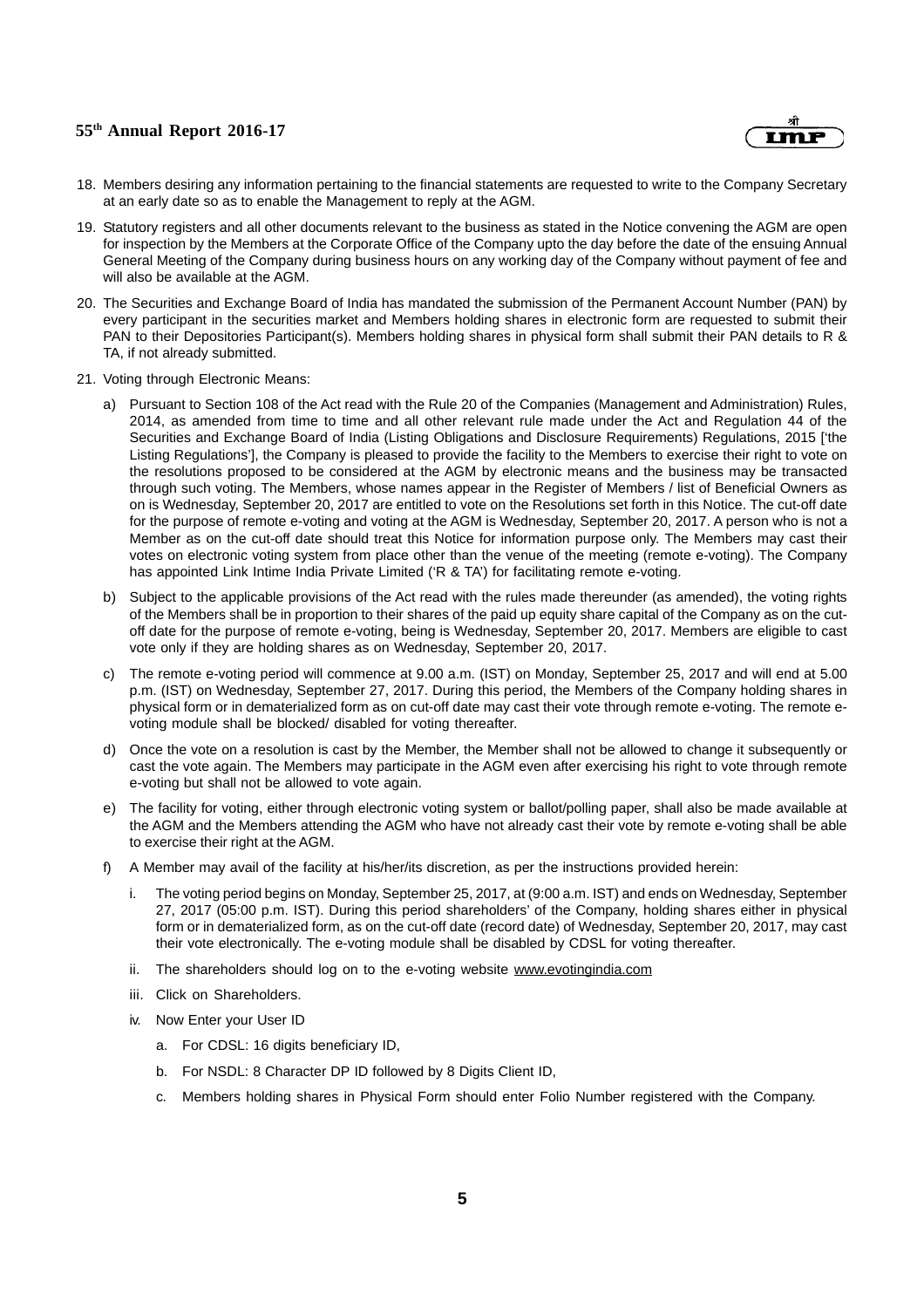- v. Next enter the Image Verification as displayed and Click on Login.
- vi. If you are holding shares in demat form and had logged on to www.evotingindia.com and voted on an earlier voting of any company, then your existing password is to be used.
- vii. If you are a first time user follow the steps given below:

For Members holding shares in Demat Form and Physical Form

|                                 | For Members holding shares in Demat Form and Physical Form                                                                                                                                                                                          |  |
|---------------------------------|-----------------------------------------------------------------------------------------------------------------------------------------------------------------------------------------------------------------------------------------------------|--|
| <b>PAN</b>                      | Enter your 10 digit alpha-numeric *PAN issued by Income Tax Department (Applicable for both demat<br>shareholders as well as physical shareholders)                                                                                                 |  |
|                                 | Members who have not updated their PAN with the Company/Depository Participant are requested<br>٠<br>to use the first two letters of their name and the 8 digits of the sequence number in the PAN field.                                           |  |
| <b>DOB</b>                      | Enter the Date of Birth as recorded in your demat account or in the company records for the said demat<br>account or folio in dd/mm/yyyy format.                                                                                                    |  |
| <b>Dividend</b><br>Bank Details | Enter the Dividend Bank Details as recorded in your demat account or in the company records for the<br>said demat account or folio.                                                                                                                 |  |
|                                 | Please enter the DOB or Dividend Bank Details in order to login. If the details are not recorded with<br>the depository or company please enter the member id / folio number in the Dividend Bank details<br>field as mentioned in instruction (iv) |  |

viii. After entering these details appropriately, click on "SUBMIT" tab.

- ix. Members holding shares in physical form will then directly reach the Company selection screen. However, members holding shares in demat form will now reach 'Password Creation' menu wherein they are required to mandatorily enter their login password in the new password field. Kindly note that this password is to be used by the demat holders for voting for resolutions of any other company on which they are eligible to vote, provided that company opts for e-voting through CDSL platform. It is strongly recommended not to share your password with any other person and take utmost care to keep your password confidential.
- x. For Members holding shares in physical form, the details can be used only for e-voting on the resolutions contained in this Notice.
- xi. Click on the EVSN of IMP Powers Limited to vote.
- xii. On the voting page, you will see "RESOLUTION DESCRIPTION" and against the same the option "YES/NO" for voting. Select the option YES or NO as desired. The option YES implies that you assent to the Resolution and option NO implies that you dissent to the Resolution.
- xiii. Click on the "RESOLUTIONS FILE LINK" if you wish to view the entire Resolution details.
- xiv. After selecting the resolution you have decided to vote on, click on "SUBMIT". A confirmation box will be displayed. If you wish to confirm your vote, click on "OK", else to change your vote, click on "CANCEL" and accordingly modify your vote.
- xv. Once you "CONFIRM" your vote on the resolution, you will not be allowed to modify your vote.
- xvi. You can also take out print of the voting done by you by clicking on "Click here to print" option on the Voting page.
- xvii. If Demat account holder has forgotten the same password then Enter the User ID and the image verification code and click on Forgot Password & enter the details as prompted by the system.
- xviii.Shareholders can also cast their vote using CDSL's mobile app m-Voting available for android based mobiles. The m-Voting app can be downloaded from Google Play Store. Apple and Windows phone users can download the app from the App Store and the Windows Phone Store respectively. Please follow the instructions as prompted by the mobile app while voting on your mobile.
- xix. Note for Non Individual Shareholders and Custodians
	- Non-Individual shareholders (i.e. other than Individuals, HUF, NRI etc.) and Custodian are required to log on to www.evotingindia.com and register themselves as Corporate.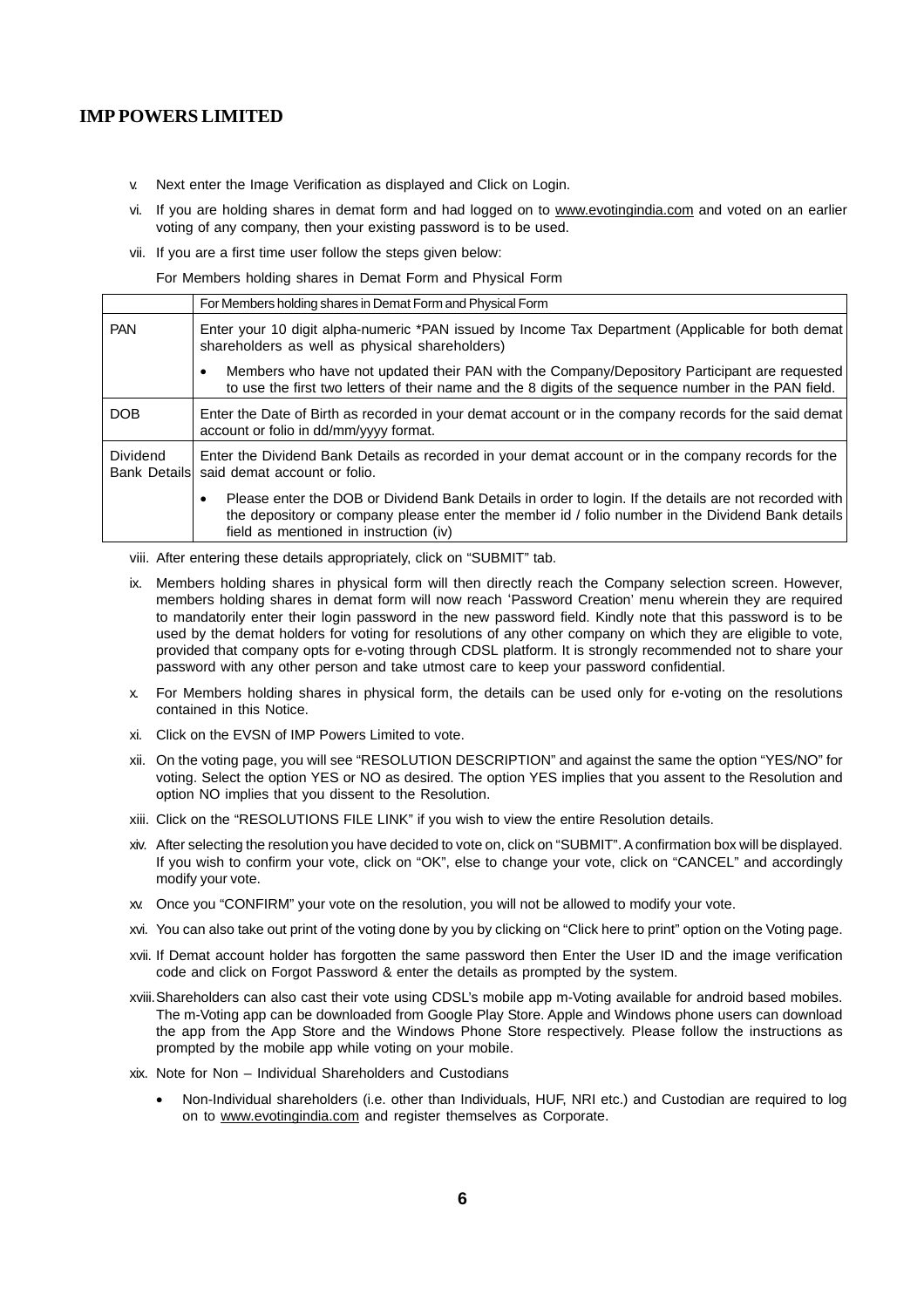

- A scanned copy of the Registration Form bearing the stamp and sign of the entity should be emailed to helpdesk.evoting@cdslindia.com.
- After receiving the login details a compliance user should be created using the admin login and password. The Compliance user would be able to link the account(s) for which they wish to vote on.
- The list of accounts should be mailed to helpdesk.evoting@cdslindia.com and on approval of the accounts they would be able to cast their vote.
- A scanned copy of the Board Resolution and Power of Attorney (POA) which they have issued in favour of the Custodian, if any, should be uploaded in PDF format in the system for the scrutinizer to verify the same.
- xx. In case you have any queries or issues regarding e-voting, you may refer the Frequently Asked Questions ("FAQs") and e-voting manual available at www.evotingindia.com, under help section or write an email to helpdesk.evoting@cdslindia.com.
- 22. The voting rights of shareholders shall be in proportion to their shares of the paid up equity share capital of the Company as on the cut-off date i.e. Wednesday, September 20, 2017.
- 23. Mr. Dhirendra Maurya, Proprietor of M/s. Dhirendra Maurya & Associates, Practising Company Secretaries, have been appointed as the Scrutinizer to scrutinize the e-voting process in a fair and transparent manner.
- 24. The Scrutinizers shall immediately after the conclusion of voting at the general meeting, first count the votes cast at the meeting and thereafter unblock the votes cast through e-voting in the presence of at least two (2) witnesses not in the employment of the Company and make, within a period not exceeding three (3) days from the conclusion of the meeting a Consolidated Scrutinizer's Report of the total votes cast in favor or against of the resolutions transacted in the AGM and submit forthwith the same to the Chairman of the Company or a person authorised by him in writing who shall countersign the same.
- 25. The Chairman or the authorised person shall declare the results of the voting forthwith and the results declared along with the report of the scrutinizer shall be placed on the website of the Company i.e. www.imp-powers.com and on the website of CDSL i.e. www.evotingindia.com The Company shall also simultaneously forward the results to BSE and NSE where the shares of the Company are listed.
- 26. Map of the venue of the AGM is given after the notice and forms part of the notice.
- 27. Subject to receipt of requisite number of votes, the Resolutions shall be deemed to have been passed on the date of the 55th AGM i.e. September 28, 2017.

**By Order of the Board For IMP Powers Limited Sd/- Ramniwas R Dhoot**

**Date: August 19, 2017 Chairman Place: Mumbai (DIN: 00210094)**

#### **Registered Office:**

Survey No.263/3/2/2 Umerkuin Road, Village Sayali Silvassa-396230 Dadra & Nagar Haveli (U.T.) CIN:-L31300DN1961PLC000232 www.imp-powers.com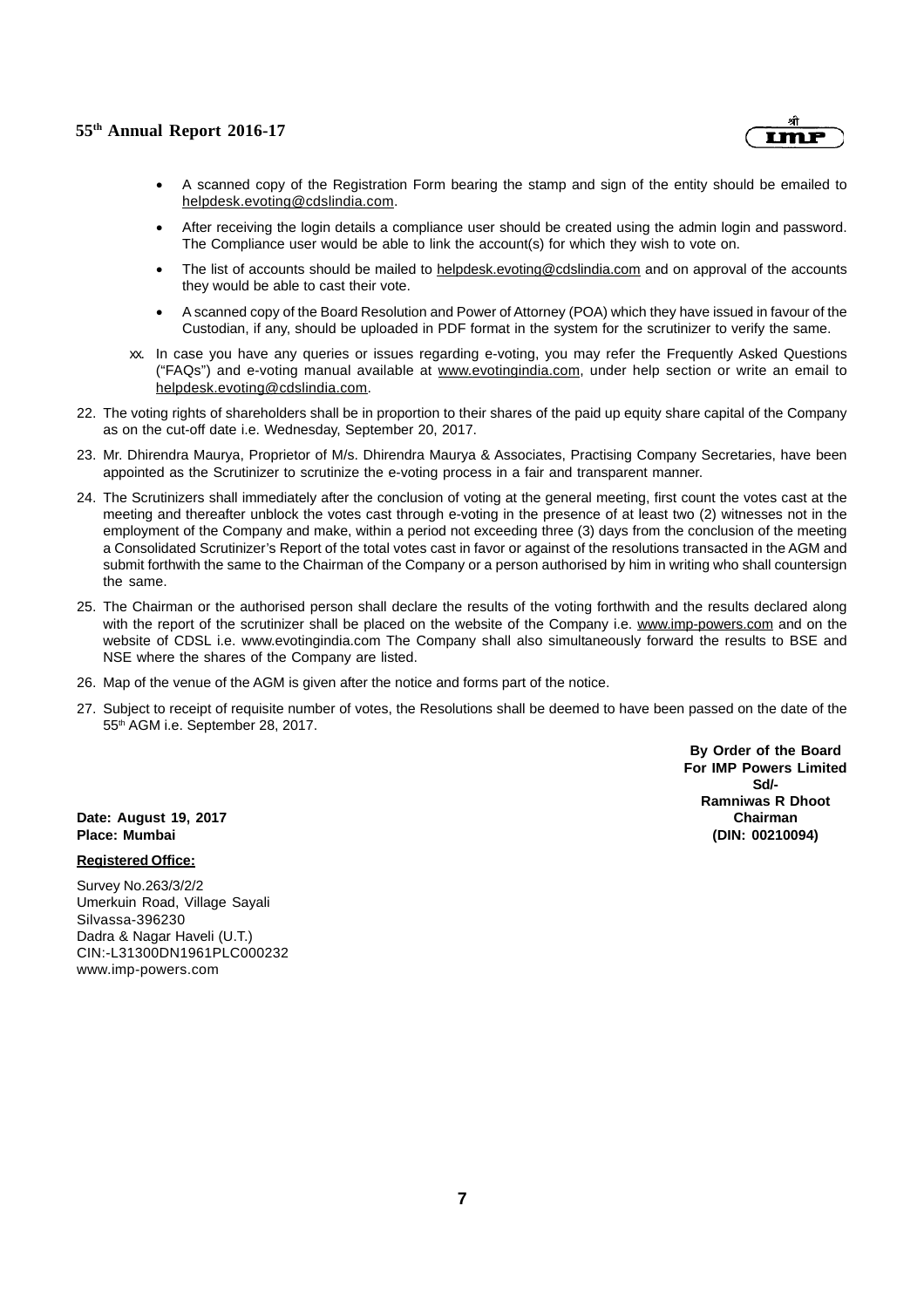#### **EXPLANATORY STATEMENT PURSUANT TO SECTION 102 OF THE COMPANIES ACT, 2013 ('ACT**'**):**

The following Explanatory Statement, pursuant to Section 102 of the Companies Act, 2013 ("Act"), sets out all material facts relating to the business mentioned at Item Nos. 5 to 7 of the accompanying Notice.

#### **Item No. 5:**

The Board of Directors, on recommendation of the Audit Committee and pursuant to Section 148 and all other applicable provisions of the Companies Act, 2013, read with the Companies (Audit and Auditors) Rules, 2014 and all other applicable rules made under the Companies Act, 2013 (including any statutory modification(s) or re-enactment thereof for the time being in force), has approved the appointment and remuneration of the Cost Auditors, M/s. V. J. Talati & Co., Cost Accountants (Firm registration number- 00213) to conduct the audit of the cost records of the Company for the financial year ending on March 31, 2018. The aforesaid appointment of M/s. V. J. Talati & Co. is subject to the relevant notifications, orders, rules, circulars, etc. issued by the Ministry of Corporate Affairs and other regulatory authorities from time to time. The remuneration payable to M/s. V. J. Talati & Co. shall be Rs. 50,000 (Rupees fifty thousand only) plus out of pocket expenses and applicable taxes for the aforesaid audit. A Certificate issued by the above firm regarding their independence and eligibility for appointment as Cost Auditors and other relevant documents are available for inspection by the members at the Registered Office and Corporate Office of the Company during business hours on any working day of the Company without payment of fee and same shall be available at the AGM.

In accordance with the provisions of Section 148 and all other applicable provisions of the Companies Act, 2013, read with the Companies (Audit and Auditors) Rules 2014 and all other applicable rules, the remuneration payable to the Cost Auditors is required to be ratified subsequently by the shareholders. Accordingly, consent of the Members is sought for passing the ordinary resolution as set out at Item No. 5 of the notice for ratification of the remuneration payable to the Cost Auditors for the financial year ending on March 31, 2018.

None of the Directors, Key Managerial Personnel of the Company or their relatives are concerned or interested, financially or otherwise, in the resolution set out at Item No. 5 of the notice. The Board of Directors recommends the Ordinary Resolution set out at Item No. 5 of the notice for approval by the Members.

#### **Item No. 6:**

As per the provisions of Section 149(1) of the Act and Regulation 17 of the SEBI (LODR) Regulations, 2015, the Company should have atleast one woman director. Keeping in view the above legal requirements, the Board of Directors have proposed that Ms. Priyanjali Dhoot alias Mrs. Priyanjali Abhishek Malpani be appointed as a Director of the Company.

The Company has received a notice in writing from a member alongwith the deposit of requisite amount under Section 160 of the Act proposing the candidature of Ms. Priyanjali Dhoot alias Mrs. Priyanjali Abhishek Malpani for the office of Director of the Company. Ms. Priyanjali Dhoot alias Mrs. Priyanjali Abhishek Malpani is not disqualified from being appointed as a Director in terms of Section 164 of the Act and has given her consent to act as a Director. She holds NIL equity shares in the Company.

Ms. Priyanjali Dhoot alias Mrs. Priyanjali Abhishek Malpani may be deemed to be concerned or interested, financially or otherwise, to the extent of the aforesaid shareholding in respect of her appointment as a Director. Shri Aaditya R Dhoot, who is her relative and the Managing Director of the Company and their other relatives, to the extent of their shareholding interest in the Company, may be deemed to be concerned or interested in the appointment of Ms. Priyanjali Dhoot alias Mrs. Priyanjali Abhishek Malpani.

Save and except the above, none of the other Directors / Key Managerial Personnel of the Company / their relatives are, in any way, concerned or interested, Financially or otherwise, in the resolution set out at Item No.6 of the Notice. The Board commends the Ordinary Resolution set out at Item No.6 of the Notice for approval by the shareholders.

#### **Item No.7**

The Board of Directors of the Company, at its meeting held on February 14, 2017 has, subject to the approval of members, re-appointed Shri Ramniwas R Dhoot as the Chairman of the Company for a further period of 3 years w.e.f April 1, 2017, on the expiry of his present term which expired on March 31, 2017 on such terms and conditions as set out in agreement.

#### **Justification for re-appointing Shri Ramniwas R Dhoot as the Chairman of the Company and his brief profile is provided as under:**

Shri Ramniwas R Dhoot, currently the Executive Chairman of the Company, has been the driving force of the Company since its existence. He has an immense experience of more than five decades in the transformer, electrical meter,etc industries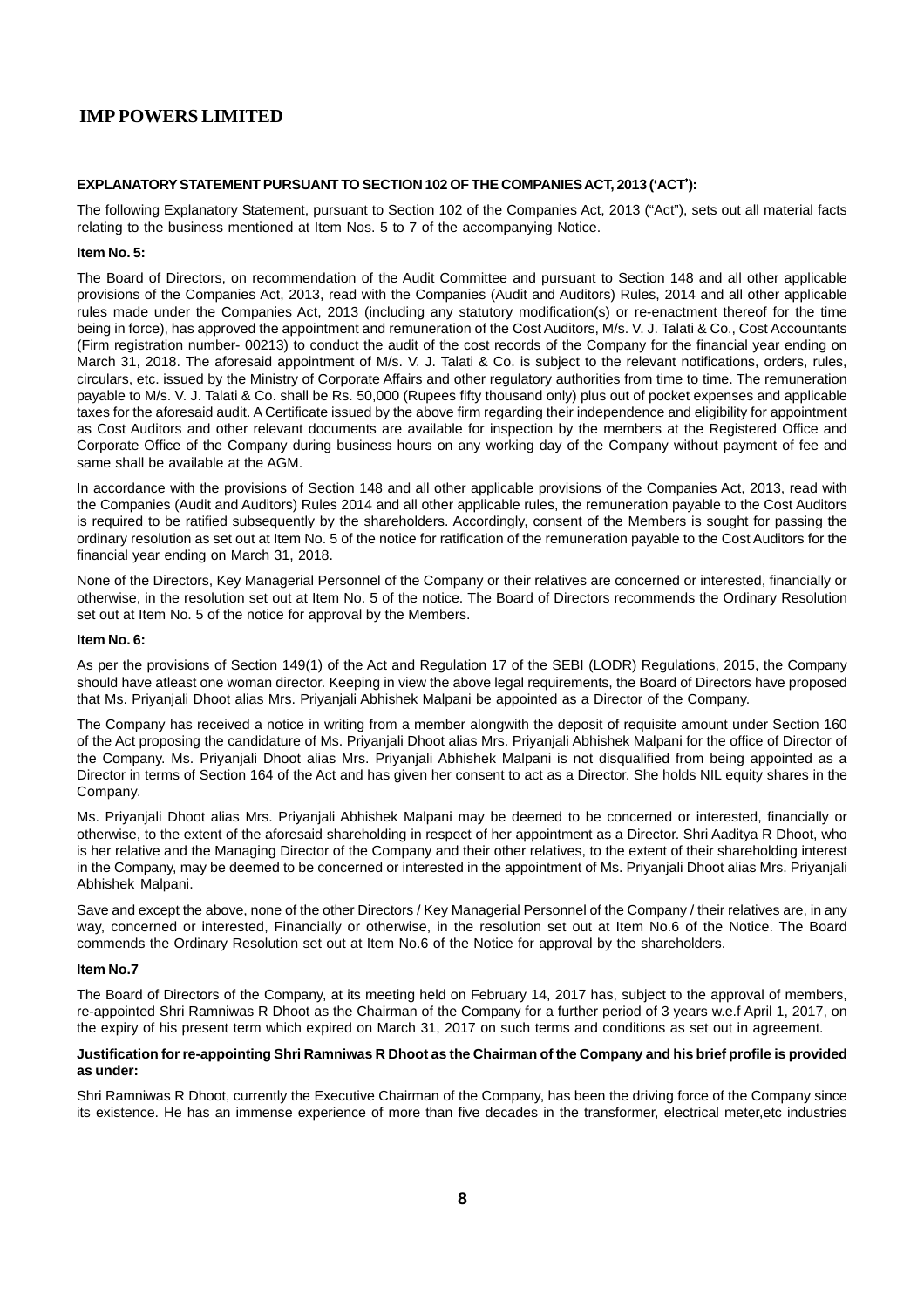

and is instrumental in creating a strong organization and steering the Company into the league of top transformer manufacturers in India. He is also actively involved in philanthropic activities. Shri Ramniwas Dhoot, since inception of the Company has been the leader in Human Resource Management and is very close to the workers.

The Board is of the view that the re-appointment of Shri Ramniwas R Dhoot, as the Executive Chairman for a further period of 3 years w.e.f April 1, 2017 will greatly benefit the operations of the Company.

Broad particulars of the terms of re-appointment & remuneration payable to Shri Ramniwas R Dhoot is as under:

a) Salary and perquisites ( $\bar{\tau}$ per Annum):

| Sr. No. | Name of the Director  | Salarv    | Perquisites and allowances | Total     |
|---------|-----------------------|-----------|----------------------------|-----------|
|         | Shri Ramniwas R Dhoot | 47,40,000 | 6,31,056                   | 53,71,056 |

The perquisites and allowances shall be evaluated, wherever applicable, as per the provisions of Income Tax Act, 1961 or any rules thereunder or any statutory modification(s) or re- enactment thereof; in the absence of any such rules, perquisites and allowances shall be evaluated at actual cost.

#### b) Period of Appointment:

| Sr. No. | Name of the Director  | Tenure of Appointment                            |
|---------|-----------------------|--------------------------------------------------|
|         | Shri Ramniwas R Dhoot | 3 Years (From April 1, 2017 upto March 31, 2020) |

c) Minimum Remuneration:

In the event of absence or inadequacy of profits in any financial year during the tenure of Shri Ramniwas R Dhoot, Executive Director and Chairman of the Company, the salary and perquisites payable to him shall not be reduced, but shall, subject to the approval of the Nomination and Remuneration Committee (Formerly known as Remuneration Committee) of the Board, at all times be governed by the provisions as regards minimum remuneration as may be prescribed in Schedule V of the Companies Act, 2013, in future.

- d) The annual increments which will be effective April 1 each year, will be decided by the Board and will be merit-based and take into account the Company's performance; Incentive Remuneration and/or Commission based on certain performance criteria to be laid down by the Board; Benefits, Perquisites, Allowances as may be determined from time to time.
- e) Contract of his re-appointment of Shri Ramniwas R Dhoot, as the Chairman (hereinafter referred to as "the Appointees") also include, inter-alia, following principal clauses:
- 1. The Appointee shall adhere with the Code of Conduct for Directors and Senior Management Personnel's and the Ethical Code of Conduct for the Executive Directors, Senior Management Personnel's and Employees of the Company.
- 2. The Chairman will perform his respective duties as such with regard to all work of the Company and he will manage and attend to such business and discharge such functions as the board may from time to time delegate.
- 3. The Chairman shall act in accordance with the Articles of Association of the Company and shall abide by the provisions contained in Section 166 of the Act with regard to duties of directors.
- 4. The office of the Chairman may be terminated by the Company or the concerned Director by giving the other 3 (three) months' prior notice in writing.

Shri Ramniwas R Dhoot satisfy all the conditions set out in Part-I of Schedule V to the Act as also conditions set out under sub-section (3) of Section 196 of the Act for being eligible for the re-appointment. He is not disqualified from being appointed as Director in terms of Section 164 of the Companies Act, 2013.

The above may be treated as a written memorandum setting out the terms of re-appointment of Shri Ramniwas R Dhoot under Section 190 of the Companies Act, 2013. Shri Ramniwas R Dhoot is interested in the resolutions set out respectively at Item Nos. 7 of the Notice, which pertain to their respective re-appointment.

In terms of Section 196 of the Companies Act, 2013 (Act) inter-alia provides that no company shall appoint or continue the employment of any person as managing director, who has attained the age of 70 years, unless his appointment is approved by a special resolution.

Your Directors hereby recommend passing of the Resolutions at Item No. 7 of the Notice as a Special Resolution.

None of the Directors, Key Managerial Personnel of the Company or their relatives is, in any way concerned or interested, in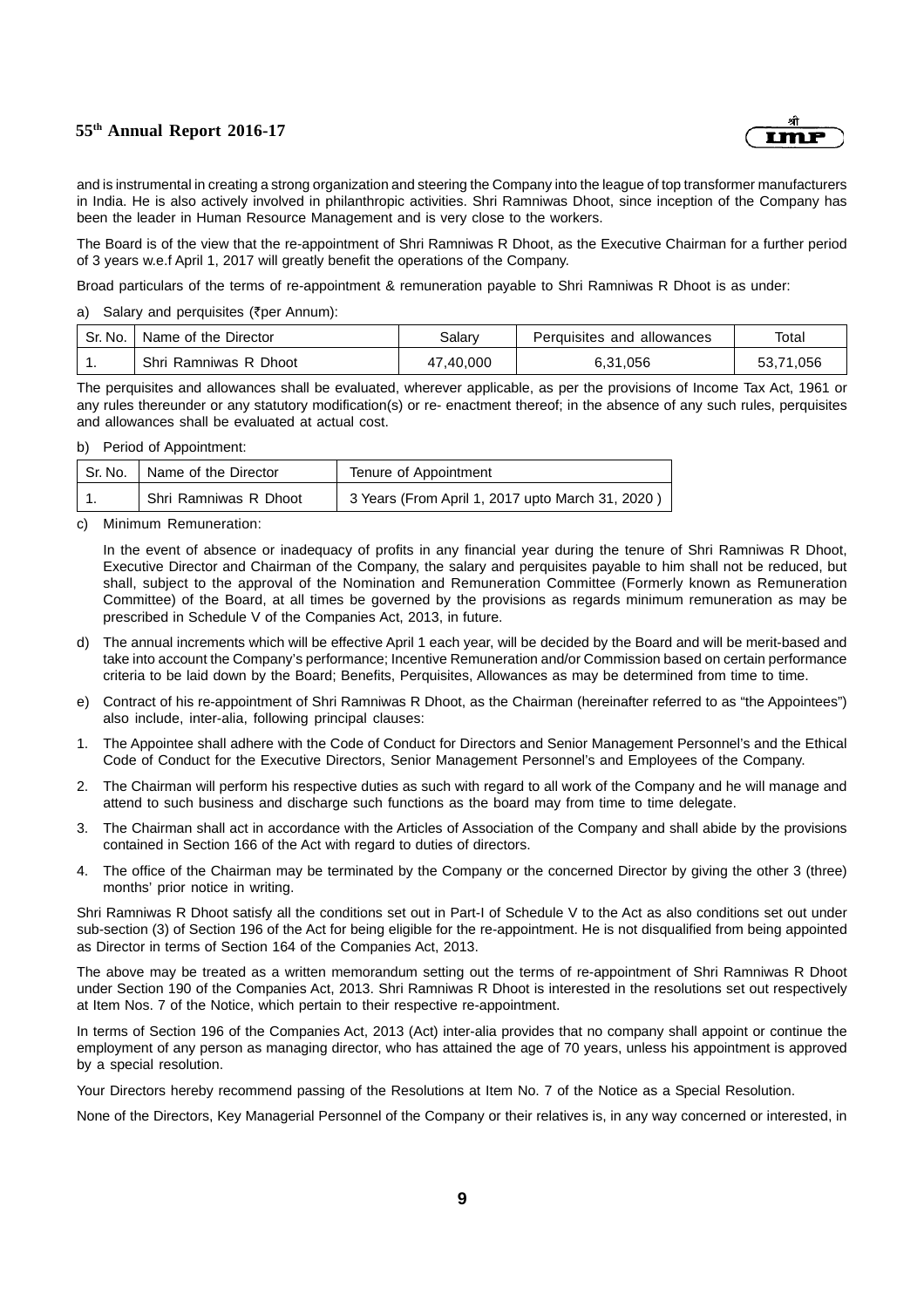the said Resolutions, except for Shri Ramniwas R Dhoot Executive Chairman, in the Resolutions at Item No. 7 of the Notice.

**Date: August 19, 2017<br>Place: Mumbai** 

## **Registered Office:**

Survey No.263/3/2/2 Umerkuin Road, Village Sayali Silvassa-396230 Dadra & Nagar Haveli (U.T.) CIN:-L31300DN1961PLC000232 www.imp-powers.com

#### MAP:

**By Order of the Board For IMP Powers Limited Sd/- Ramniwas R Dhoot Place: Mumbai (DIN: 00210094)**

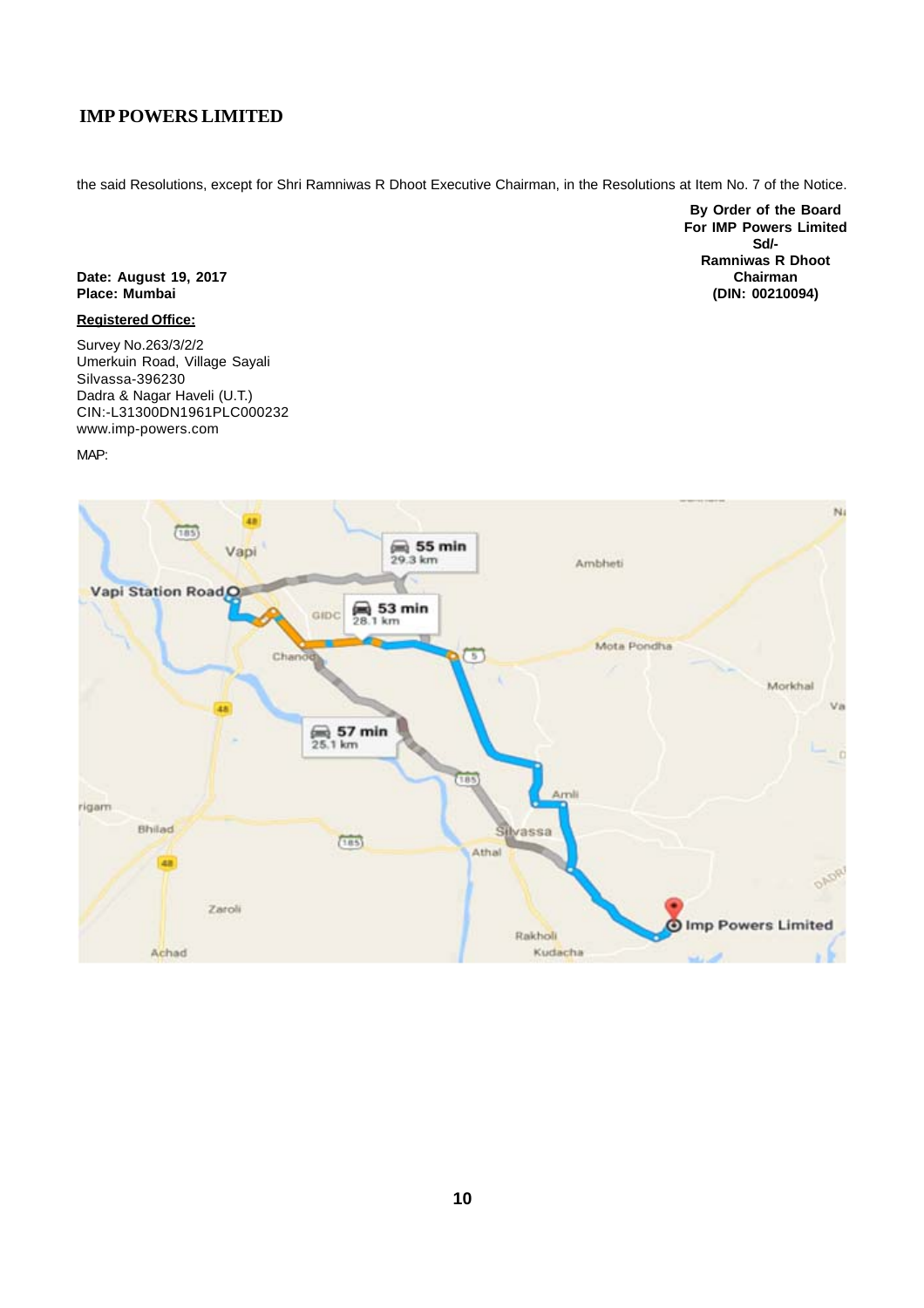

## **ANNEXURE TO THE NOTICE:**

## **Details of the Director seeking Appointment/ Re-appointment at the Annual General Meeting:**

| <b>Name of Director</b>                                                                                                      | <b>Shri Ramniwas</b><br><b>Ramdayal Dhoot</b>                                                                                                                                                                                                                                                                                                                                                                                                                                                                           | Shri Ajay<br><b>Ramniwas Dhoot</b>                                                                                                                                                                                                                                                                                                                                              | Ms. Priyanjali Dhoot                                                                                                                                                                                                                                                                                 |
|------------------------------------------------------------------------------------------------------------------------------|-------------------------------------------------------------------------------------------------------------------------------------------------------------------------------------------------------------------------------------------------------------------------------------------------------------------------------------------------------------------------------------------------------------------------------------------------------------------------------------------------------------------------|---------------------------------------------------------------------------------------------------------------------------------------------------------------------------------------------------------------------------------------------------------------------------------------------------------------------------------------------------------------------------------|------------------------------------------------------------------------------------------------------------------------------------------------------------------------------------------------------------------------------------------------------------------------------------------------------|
| Date of Birth                                                                                                                | 05.03.1941                                                                                                                                                                                                                                                                                                                                                                                                                                                                                                              | 09.03.1964                                                                                                                                                                                                                                                                                                                                                                      | 14.07.1992                                                                                                                                                                                                                                                                                           |
| Date of Appointment on<br>the Board                                                                                          | 16.08.1962                                                                                                                                                                                                                                                                                                                                                                                                                                                                                                              | 14.05.1982                                                                                                                                                                                                                                                                                                                                                                      | 10.11.2016                                                                                                                                                                                                                                                                                           |
| <b>Educational Qualifications</b>                                                                                            | B.Com                                                                                                                                                                                                                                                                                                                                                                                                                                                                                                                   | <b>B.Com</b>                                                                                                                                                                                                                                                                                                                                                                    | MSC(University of Warwick)                                                                                                                                                                                                                                                                           |
| Brief Resume and Expertise                                                                                                   | A first generation entrepreneur,<br>Shri. Ramniwas R Dhoot has<br>been the driving force for the<br>company since its existence. A<br>visionary with more than four<br>decades of experience in the<br>transformer industry, he has<br>been instrumental in creating a<br>strong organization and steering<br>IMP into the league of top<br>transformer manufactures in<br>India. He is actively involved in<br>philanthropic activities and is<br>associated<br>with<br>various<br>charitable trusts and institutions. | Shri Ajay R Dhoot, designated as<br>Vice-Chairman of the Company,<br>has an experience of more than<br>36 years in the field of Marketing,<br>Finance and Administration. He<br>is a prudent Business man and a<br>Financial Wizard of the<br>Company. He has also played a<br>leading role in administering the<br>Company's entry into domestic<br>and international markets. | Ms. Priyanjali Dhoot has<br>completed Masters in Business<br>(Marketing) from the University<br>of Warwick (WBS). She has<br>experience in the field of social<br>media marketing on consumer<br>behaviour of luxury brands.                                                                         |
| Directorship held in other<br>Companies (excluding<br>foreign, private and Section<br>8 Companies)                           | IMP Energy Ltd.                                                                                                                                                                                                                                                                                                                                                                                                                                                                                                         | IMP Energy Ltd.                                                                                                                                                                                                                                                                                                                                                                 | <b>NIL</b>                                                                                                                                                                                                                                                                                           |
| Membership of Committees<br>in other public companies<br>(includes only Audit and<br>Stakeholders Relationship<br>Committee) | N.A.                                                                                                                                                                                                                                                                                                                                                                                                                                                                                                                    | N.A.                                                                                                                                                                                                                                                                                                                                                                            | N.A.                                                                                                                                                                                                                                                                                                 |
| Shareholding of Director as<br>on date                                                                                       | 245134                                                                                                                                                                                                                                                                                                                                                                                                                                                                                                                  | 232977                                                                                                                                                                                                                                                                                                                                                                          |                                                                                                                                                                                                                                                                                                      |
| Disclosure of Relationship                                                                                                   | Shri Ramniwas R Dhoot.<br>Chairman of the Company is<br>related to Shri Aaditya R<br>Dhoot (Son), Managing<br>Shri Ajay R Dhoot (Son), Vice-<br>Chairman of the Company.                                                                                                                                                                                                                                                                                                                                                | Shri Ajay R Dhoot, Vice-<br>Chairman of the Company is<br>related to Shri Ramniwas R<br>Dhoot (Father), Chairman of<br>Director of the Company and the Company and Shri Aditya<br>R Dhoot (Brother), Managing<br>Director of the Company.                                                                                                                                       | Ms. Priyanjali Dhoot, Director<br>of the Company is related to<br>Shri Aaditya R Dhoot (Father),<br>Managing Director of the<br>Company<br>Shri<br>and<br>Ramniwas R<br>Dhoot<br>(Grandfather), Chairman of<br>the Company and Shri Ajay R<br>Dhoot<br>(Uncle),<br>Vice-<br>Chairman of the Company. |
| Other details                                                                                                                | During the Financial year<br>ended March 31, 2017, 4<br>Board Meetings were held<br>which were attended by Shri<br>Ramniwas R Dhoot.                                                                                                                                                                                                                                                                                                                                                                                    | During the Financial year<br>ended March 31, 2017, 4<br>Board Meetings were held<br>which were attended by Shri<br>Ajay R Dhoot.                                                                                                                                                                                                                                                | During the Financial year<br>ended March 31, 2017, 4<br>Board Meetings were held<br>and out of which one was<br>attended by Ms. Priyanjali<br>Dhoot.                                                                                                                                                 |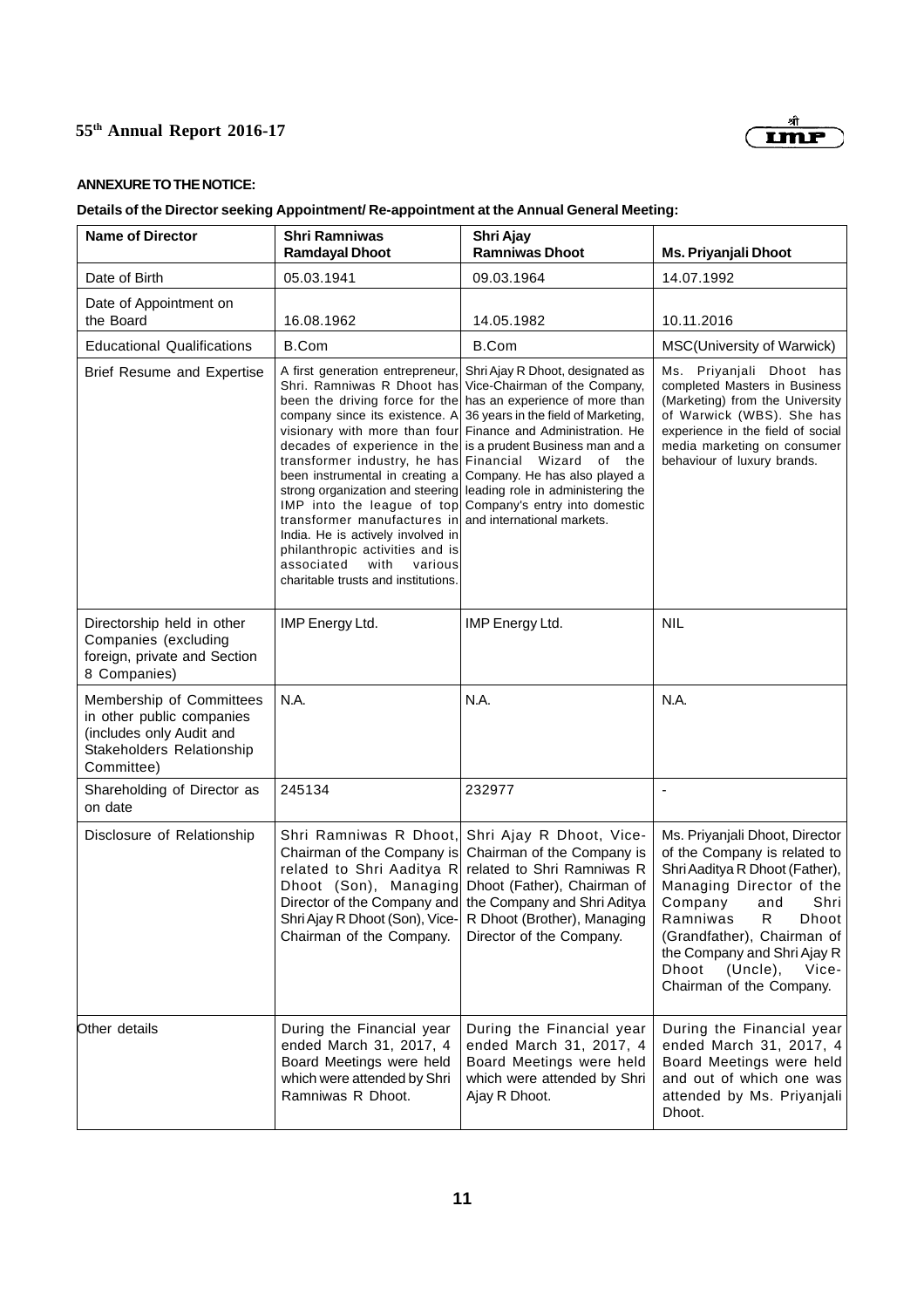#### **BOARD OF DIRECTORS' REPORT**

To,

Members,

IMP Powers Limited

Your Directors present 55<sup>th</sup> Annual Report together with the Audited Financial Statement of IMP Powers Limited ("IMP"/ the **"Company**"), for the financial year ended March 31, 2017.

#### **1. Financial Summary Or Highlights:**

The financial highlights of the Company are as follows:

|                                                            |          | (Rs. in Lakhs) |
|------------------------------------------------------------|----------|----------------|
| <b>PARTICULARS</b>                                         | 2016-17  | 2015-16        |
| <b>Gross Turnover</b>                                      | 42471.43 | 39648.78       |
| <b>Turnover Net of Excise Duty</b>                         | 39305.32 | 36011.01       |
| Other Income                                               | 83.86    | 75.58          |
| <b>Total Revenue from Operations</b>                       | 39389.18 | 36086.59       |
| <b>Profit Before Finance Cost, Deprecation &amp; Taxes</b> | 3543.69  | 3451.27        |
| Less: Depreciation                                         | 604.48   | 592.73         |
| Less: Finance Cost                                         | 2437.01  | 2393.14        |
| <b>Profit Before Tax</b>                                   | 502.21   | 465.40         |
| Less: Current Tax                                          | 172.88   | 172.51         |
| Less: Deferred Tax                                         | (6.59)   | (16.95)        |
| Profit After Tax                                           | 335.91   | 309.84         |
| Add: Profit brought from Previous Year                     | 1985.72  | 1812.02        |
| Profit available for Appropriation                         | 2373.60  | 2121.86        |
| <b>Appropriations:</b>                                     |          |                |
| Proposed Equity Dividend                                   | 43.18    | 45.68          |
| Proposed Preference Dividend                               |          |                |
| Tax on Dividend                                            | 8.79     | 8.79           |
| Transfer to 4% Preference Share Capital Redemption Reserve |          | 81.67          |
| Transfer to Bond Redemption Reserve                        |          |                |
| Surplus carried to Balance Sheet                           | 2321.63  | 1985.72        |
| Earning Per Share                                          |          |                |
| <b>Basic</b>                                               | 3.89     | 3.65           |
| <b>Diluted</b>                                             | 3.89     | 3.65           |

#### **2. Financial Performance, Operations and State of the Company's Affairs:**

The company's sale has increased by over 9.15% in FY 2016-17 over FY 2015-16. The PAT has increased by over 8.41% in FY 2016-17 over FY 2015-16. The consolidated sales of the year under review was Rs. 395 crore and consolidated Profit after Tax (PAT) was Rs. 3.53 crore

#### **Major Achievements**

- The Company is amongst the top 5 power transformer companies in India in the 132-220 **kv** Class category.
- The Company has orders worth over Rs. 600 Cr. in hands.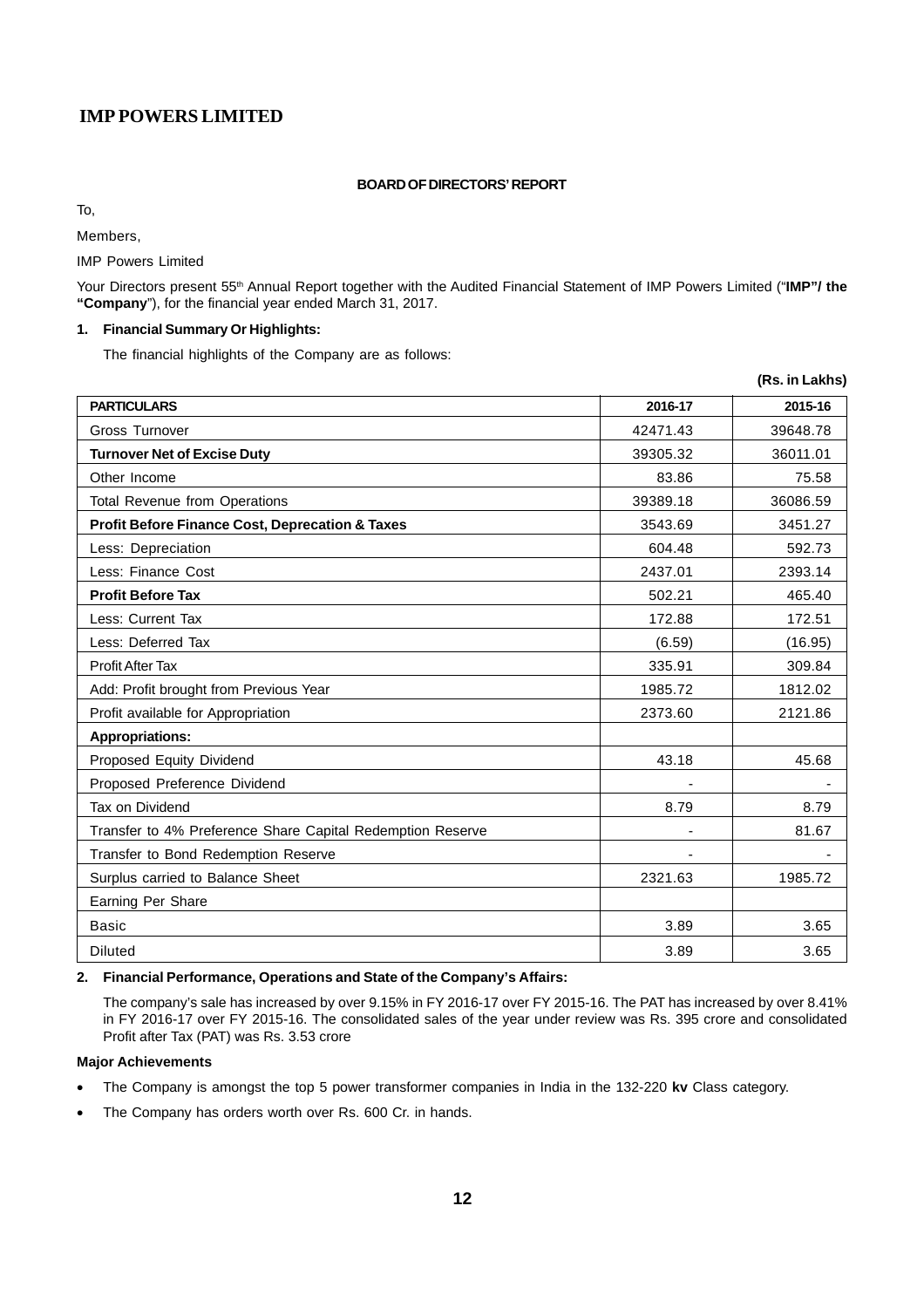

- The Company has been awarded for its outstanding performance of highest numbers of EHV transformers successfully tested for Short Circuit Withstanding capabilities as per IEC standards.
- The Company has been awarded for its outstanding performance of having tested at CPRI, the highest rating of transformer "160MVA, 220/66kV" successfully for short-circuit withstand capabilities as per IEC standards.
- The Company has received its 1<sup>st</sup> order for supply and installation of (5KW  $\times$  4) Kinetic Energy Turbines
- The Company has been awarded as **Most valued Customer** by CPRI.

#### **3. Change in the nature of business, if any:**

There was no change in nature of business activity during the year.

#### **4. Dividend:**

Your Directors are pleased to recommend a Dividend for the financial year 2016-17 of Re. 0.50 (i.e. @5%) per Equity Share of Rs.10 each. The total outgo on account of payment of Dividend for the current year amounts to Rs. 51.97 Lakhs, including dividend distribution tax of Rs. 8.79 Lakhs. The dividend payment is subject to the approval of the shareholders at the ensuing Annual General Meeting (AGM) and be paid to the shareholders whose names appear in the Register of Members/Beneficial Holders as on Record date/book closure fixed for the said purpose.

#### **5. Future Growth Prospects:**

Considering the following:

- Government's clear vision & determination to provide electricity to all by 2022
- Government's keen monitoring to reduce losses in transmission of electricity
- Growing need for further strengthening the transmission grid for transmission of power produced conventionally as well as through renewable energy sources such as solar, etc.

the demand for new transformers as well as replacement transformers is expected to be huge atleast in the next 15 years. There will be additional demand for transformers on upgradation of transmission line with transformers of 400 KV class & above, through PGCIL, NTPC, Railways etc. The demand for transformers is expected to increase further from overseas market in Asia, Africa & Latin America.

For the first time in the Company's history, the Company has order book of over Rs. 600 crores (including export & deemed export orders of over Rs. 60 crores) the company expects to execute these orders with greater speed and improved profitability.

#### **6. Reserves:**

The Board does not propose to carry any amounts to reserves.

#### **7. Subsidiary Company**

Your Company has one (1) subsidiary as on March 31, 2017. There are no associate companies or joint venture companies within the meaning of Section 2(6) of the Companies Act, 2013 ("Act"). There has been no material change in the nature of the business of the subsidiaries.

Pursuant to the provisions of Section 129(3) of the Act, a statement containing salient features of the financial statements of the Company's subsidiary in Form AOC-I are annexed as *Annexure-A* and forms part of this Report.

Further, pursuant to the provisions of Section 136 of the Act, the financial statements of the Company, consolidated financial statements along with relevant documents and separate audited accounts in respect of subsidiary company are available on the website of the Company.

IMP Energy Ltd (IEL), a Subsidiary Company of IMP Powers Limited, is engaged in complete EPC Work of small hydro Power (SHP) business. The Company sets up small hydro power plants of upto 5 MW capacity and does the entire EPC work. It is currently executing 12 projects and out of which 3 projects are expected to be commissioned during FY 2017- 18. Also IMP Energy Ltd. is L1 in 7 MW of IPP projects in Jammu and Kashmir State.

#### **8. Directors and Key Managerial Personnel:**

#### **A) Changes in Directors and Key Managerial Personnel**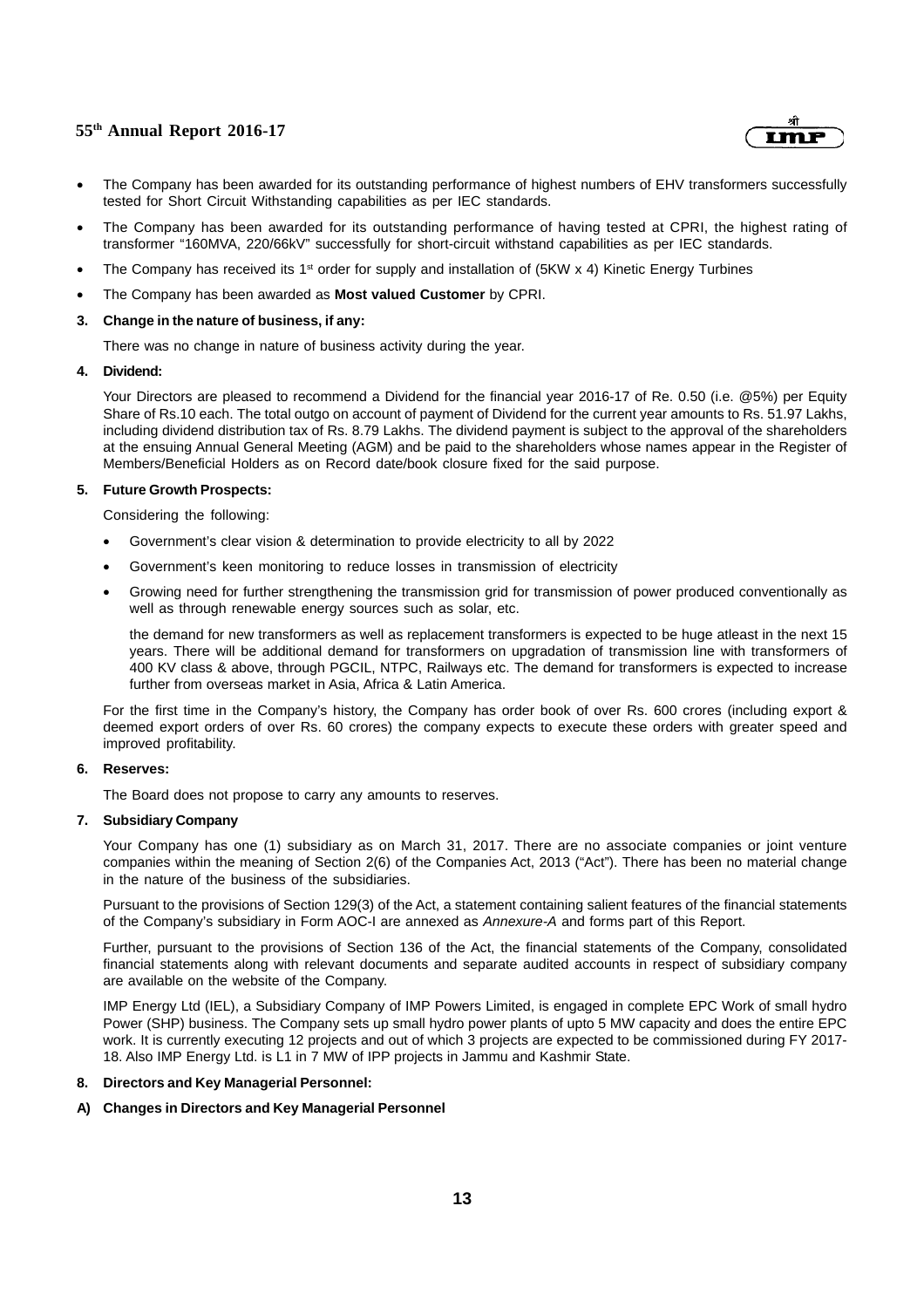In accordance with the provisions of the Companies Act, 2013 read with the applicable rules thereto, (including any statutory modification(s) or re-enactment thereof for the time being in force) [₹the Act'] and Articles of Association of the Company, Shri Ajay R Dhoot retires by rotation at the ensuing AGM and being eligible, offers himself for re-appointment.

Smt. Rajkamal Sukhani, Independent Director of the Company resigned for personal reasons from the Board with effect from August 12, 2016 & Shri Prakash Bagla, Independent Director of the Company resigned for personal reasons from the Board with effect from September 23, 2016. Further Shri (Dr.) Praveen Saxena was appointed as Additional Independent Director with effect from May 27, 2016 and appointment was regularized at the AGM held on September 29, 2016. Ms. Priyanjali Dhoot alias Mrs. Priyanjali Abhishek Malpani was appointed as Additional Director with effect from November 10, 2016 and her appointment shall be regularized at the ensuing Annual General Meeting.

During the period under review, Shri Deepak Shah, Chief financial officer of the Company tendered his resignation w.e.f. June 30, 2016 and subsequently, Shri Bakul Desai was appointed as the Chief Financial Officer of the Company w.e.f. July 1, 2016.

During the year under review, on the basis of the approval and recommendation of the Nomination & Remuneration Committee, the Board of Directors of the Company in their meeting held on February 14, 2017 has, subject to the approval of the Members unanimously approved the re-appointment of Shri Ramniwas R Dhoot, Chairman cum Whole-time Director of the Company pursuant to the provisions of Section 196, 197, 198, Schedule V of the Companies Act, 2013 and Articles of Association of the Company w.e.f. April 1, 2017 as per the supplementary agreement entered into by the Company.

During the year, Mrs. Parvati Nair was appointed as Company Secretary, KMP and Compliance Officer of the Company and she tendered resignation for personal reasons from the said position effective from September 17, 2016. Thereafter, on the basis of recommendation of the Nomination & Remuneration Committee, the Board of Directors in their Meeting held on November 10, 2016 appointed Mrs. Sarita Parwani as the Company Secretary, KMP and Compliance Officer of the Company. Subsequently, she tendered her resignation for personal reasons w.e.f. February 8, 2017. Thereafter, on the basis of recommendation of the Nomination & Remuneration Committee, the Board of Directors in their Meeting held on February 14, 2017 appointed Ms. Priya Shah as the Company Secretary, KMP and Compliance Officer of the Company with immediate effect.

Details of the number of meetings of the Board of Directors and Committees and attendance at the meetings have been furnished in the *Report on Corporate Governance*.

#### **B) Board Evaluation:**

Pursuant to the provisions of the Companies Act, 2013 and the Listing Regulations, the Board has carried out an annual performance evaluation of its own performance, of individual Directors as well as the evaluation of the working of its all Committees.

#### **Directors:**

#### **i. Independent Directors:**

The performance of each independent director was evaluated by the Board of Directors (excluding the director being evaluated) on various parameters like engagement, leadership, analysis, decision making, communication, governance, interest of stakeholders, etc.

#### **ii. Non-Independent Directors:**

The performance of all the non-independent directors was evaluated by the Board of Directors. Further, their performance was also evaluated by the Board of Directors. The various criteria considered for the purpose of evaluation included leadership, engagement, transparency, analysis, decision making, functional knowledge, governance, stakeholders etc. The Board was of the unanimous view that all the non-independent directors were providing good business and people leadership and used their rich experience for the benefit of the Company.

#### **iii. Declaration by an Independent Director(s) and re-appointment, if any:**

All the Independent Directors have provided the declaration of Independence, as required pursuant to Section 149(7) of the Companies Act, 2013, stating that they meet the criteria of independence as provided in sub-section (6).

#### **iv. Familiarization Programme to Independent Directors:**

Though it is not mandatory for the Company to provide any formal familiarization programme, but to associate the independent directors with the nature of the industry in which the Company operates and business model of the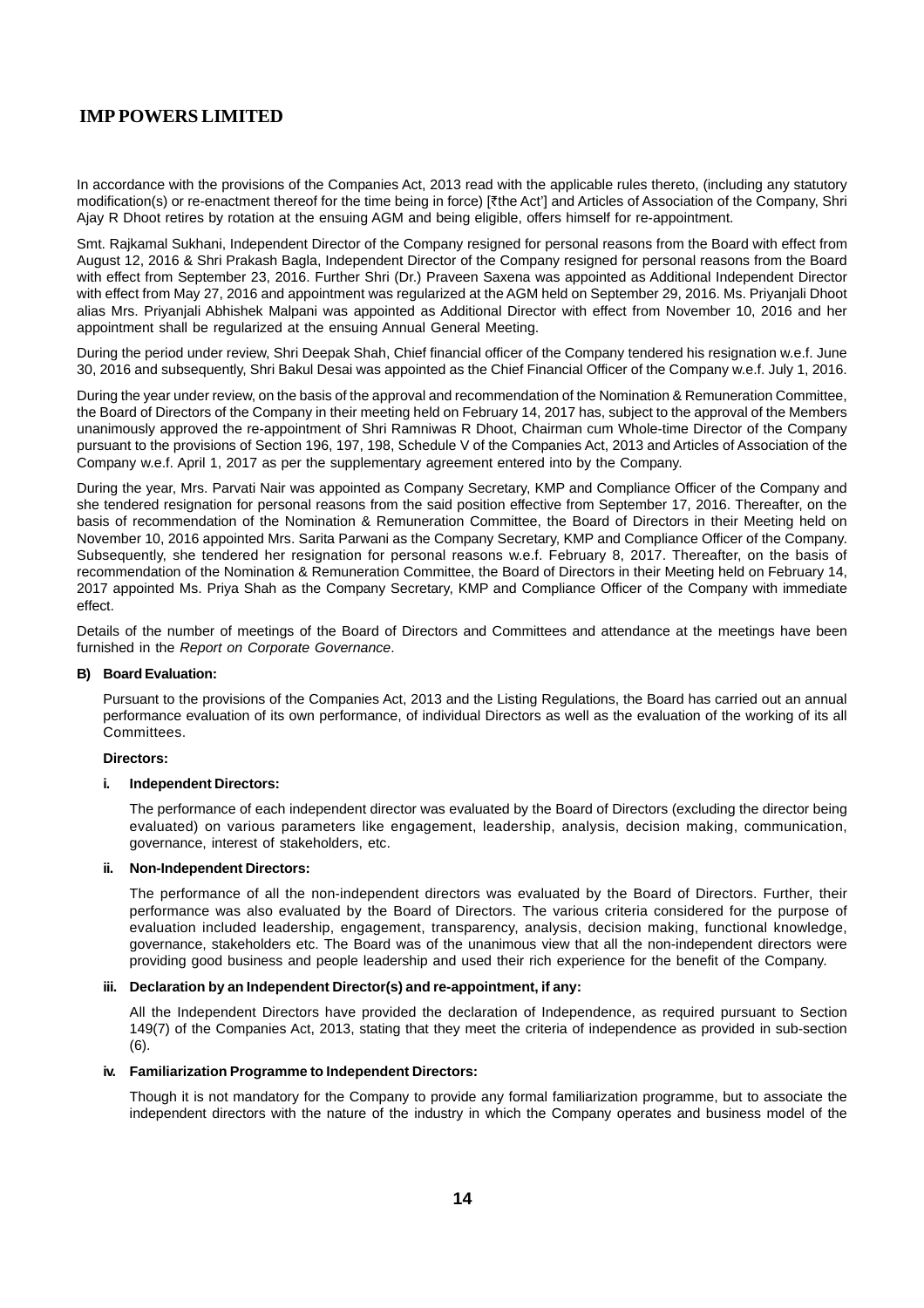

Company in addition to regular presentation on technical operations, marketing and exports and financial statements, the Company provides suitable familiarization programme to them. In addition to the above, Directors are periodically advised about the changes effected in the Corporate Law, Listing Regulations with regard to their roles, rights and responsibilities as Directors of the Company.

#### **9. Material changes and commitments, if any, affecting the financial position of the Company which have occurred between the end of the financial year of the Company to which the financial statements relate and the date of the report:**

There were no material changes and commitments affecting the financial position of the Company which have occurred between the end of the financial year of the Company to which this financial statements relate and the date of this Report.

#### **10. Number of meetings of the Board of Directors:**

The Board of Directors met Four (4) times during the Financial Year under review. The intervening gap between any two meetings was not more than 120 days as prescribed under the Companies Act, 2013. Details of date of Board meetings are provided separately in *Corporate Governance report.*

#### **11. Details of Committees of the Board:**

At present, the Board has following four (4) Committees:

- Audit Committee,
- Nomination and Remuneration Committee,
- Stakeholders' Relationship Committee, and
- Corporate Social Responsibility Committee.

The Composition of various Committees and compliances, are in line with the applicable provisions of the Companies Act, 2013 read with the Rules and Listing Regulations. Details of terms of reference of the Committees, Committees membership and attendance at meetings of the Committees, are provided in the *Corporate Governance Report*.

#### **12. Details of establishment of vigil mechanism for directors and employees:**

The Company has established vigil mechanism pursuant to Section 177(9) of the Companies Act, 2013 for Directors and Employees to report their concerns and has also taken steps to safeguard any person using this mechanism from victimization and in appropriate and exceptional cases, there is direct access to approach Shri R T RajGuroo, Chairperson of the Audit Committee.

#### **13. Corporate Social Responsibility (CSR)**

In line with the provisions of the Companies Act, 2013 and the rules framed there under with respect to the Corporate Social Responsibility (CSR), your company is not governed by the provisions of Section 135 of the Companies Act, 2013 and Companies (Corporate Social Responsibility Policy) Rules, 2014. So, the Company is not required to conduct CSR activities.

#### **14. Audit Report:**

#### **a) Statutory Audit Report**

The Audit Report does not contain any qualification, reservation or adverse remark therefore, there are no further explanations to be provided for in this Report.

#### **b) Secretarial Audit Report**

The Secretarial Audit Report does not contain any qualification, reservation or adverse remark therefore, there are no further explanations to be provided for in this Report.

#### **c) Cost Audit Report**

The Cost Audit Report does not contain any qualification, reservation or adverse remark therefore, there are no further explanations to be provided for in this Report.

#### **15. Auditors:**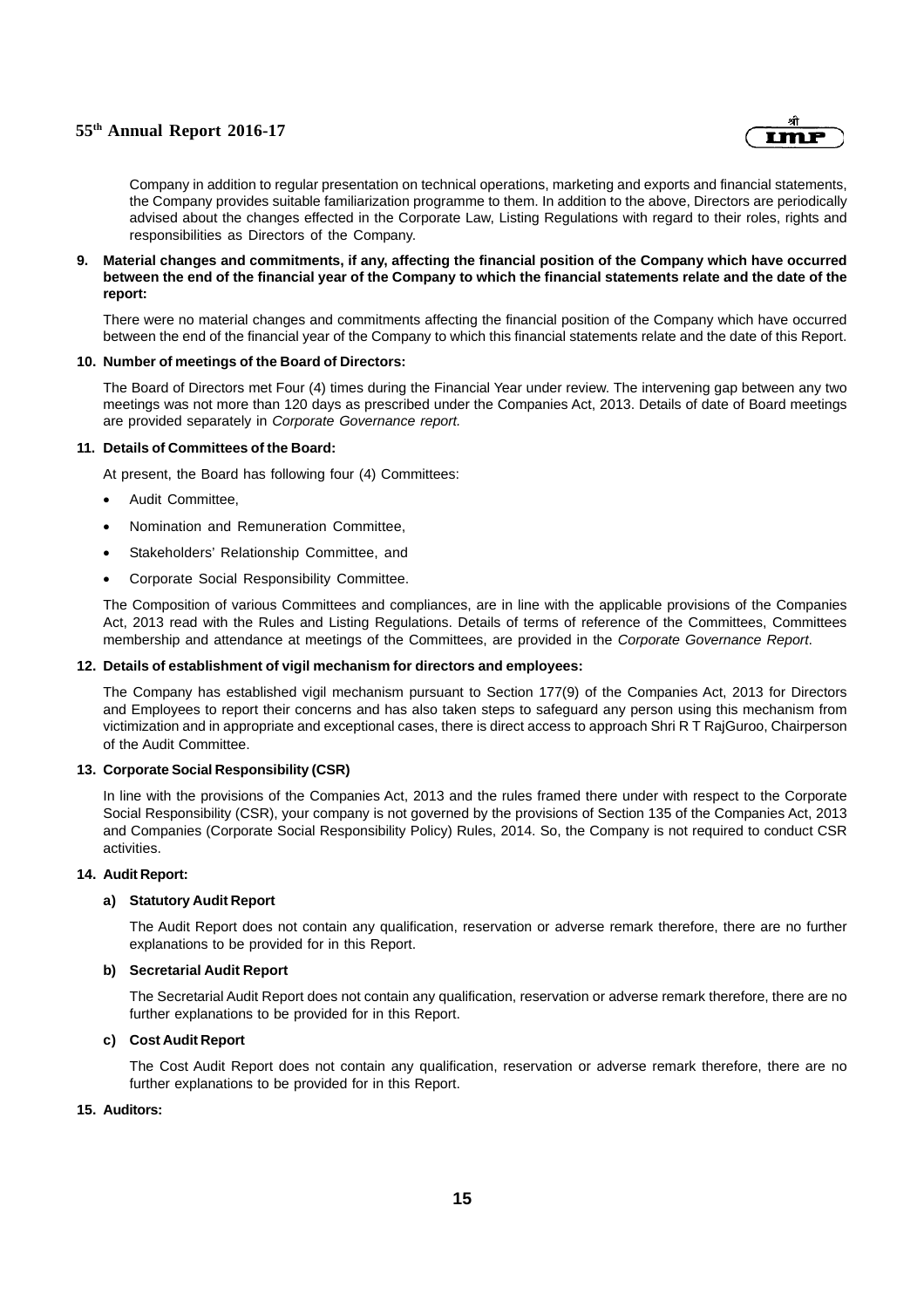#### **a) Statutory Auditors:**

M/s. Batliboi & Purohit, Chartered Accountants, Mumbai retiring Auditors, does not offer them for re-appointment. Further the Board in their meeting held on August 11 2017, decided to appoint M/s. V.S. Somani & Co., Chartered Accountants, who has given their consent to act as Statutory Auditors and being eligible to appoint. Members are requested to appoint the auditors and to fix their remuneration.

M/s. V.S. Somani & Co., have furnished a certificate in terms of the Companies (Audit and Auditors) Rules, 2014 and confirmed their eligibility in terms of Section 141 and all other applicable provisions of the Act, read with the applicable rules thereto.

#### **b) Secretarial Auditor:**

Pursuant to the provisions of Section 204 of the Companies Act, 2013 and the Companies (Appointment and Remuneration of Managerial Personnel) Rules, 2014, the Board had appointed M/s. Dhirendra Maurya & Associates, Practicing Company Secretary (ACS: 22005 and CP: 9594), to undertake the Secretarial Audit of the Company for the financial year 2016-17 and issue Secretarial Audit Report. The Secretarial Audit Report for the financial year ended March 31, 2017 is appended as *Annexure B* to this Report.

Further, M/s. Dhirendra Maurya & Associates was also appointed to undertake the Secretarial Audit of the Company for the financial year 2017-18 and issue Secretarial Audit Report as required under the Companies Act, 2013.

#### **c) Internal Auditors:**

Pursuant to the provisions of Section 138 of the Companies Act, 2013 read with Rule 13 of Companies (Accounts) Rules, 2014 and on the basis of recommendation of Audit Committee, the Board of Directors in their meeting held on May 27, 2016 appointed M/s. Bathiya & Associates LLP, Chartered Accountants, as the Internal Auditors of the Company for the period ending March 31, 2017.

Further, M/s. Bathiya & Associates LLP, was also appointed to undertake the Internal Audit of the Company for the financial year 2017-18 and issue Internal Audit Report as required under the Companies Act, 2013.

#### **d) Cost Auditors:**

The board of Directors, on the recommendation of the Audit Committee and pursuant to Section 148 & all other applicable provisions of the Companies Act, 2013 read with the Companies (Audit and Auditors) Rules, 2014 and all other applicable rules made there under the Companies Act, 2013 (including any statutory modification(s) or re-enactment thereof for the time being in force, has appointed M/s. N. Ritesh & Associates, Cost Accountants as Cost Auditors of the Company for the financial year 2017-18 at a remuneration of 50,000/- plus service tax as applicable subject to ratification of such remuneration by the Members in the ensuing Annual General Meeting. Accordingly, a resolution seeking Members' ratification for the remuneration payable to the Cost Auditors forms part of the Notice convening the ensuing Annual General Meeting.

The Company has filed the Cost Audit Report for the financial year ended March 31, 2016 on September 30, 2016. The Cost Audit Report for the financial year ended March 31, 2017 will be filed on/before the due date (i.e within 180 days from the close of the financial year).

#### **16. Conservation of energy, Technology absorption and Foreign exchange earnings and Outgo:**

The information as per Section 134(3)(m) of the Companies Act, 2013 read with the Companies (Account) Rules, 2014 with respect to conservation of energy, technology absorption & foreign exchange earnings and outgo are given in *Annexure C* to this report.

#### **17. Managerial Remuneration and Particulars of Employees:**

Disclosures pertaining to remuneration and other details as required under section 197 of the Act read with Rule 5 of the Companies (Appointment and Remuneration of Managerial Personnel) Rules, 2014 are appended as *Annexure D* to this Report.

The Company doesn't have any employee falling within the preview of Section 197 of the Companies Act, 2013, read with Rule 5(2) (i) to (iii) of the Companies (Appointment and Remuneration of Managerial Personnel) Rules, 2014 as amended from time to time hence, no such details are provided.

#### **18. Extract of Annual Return:**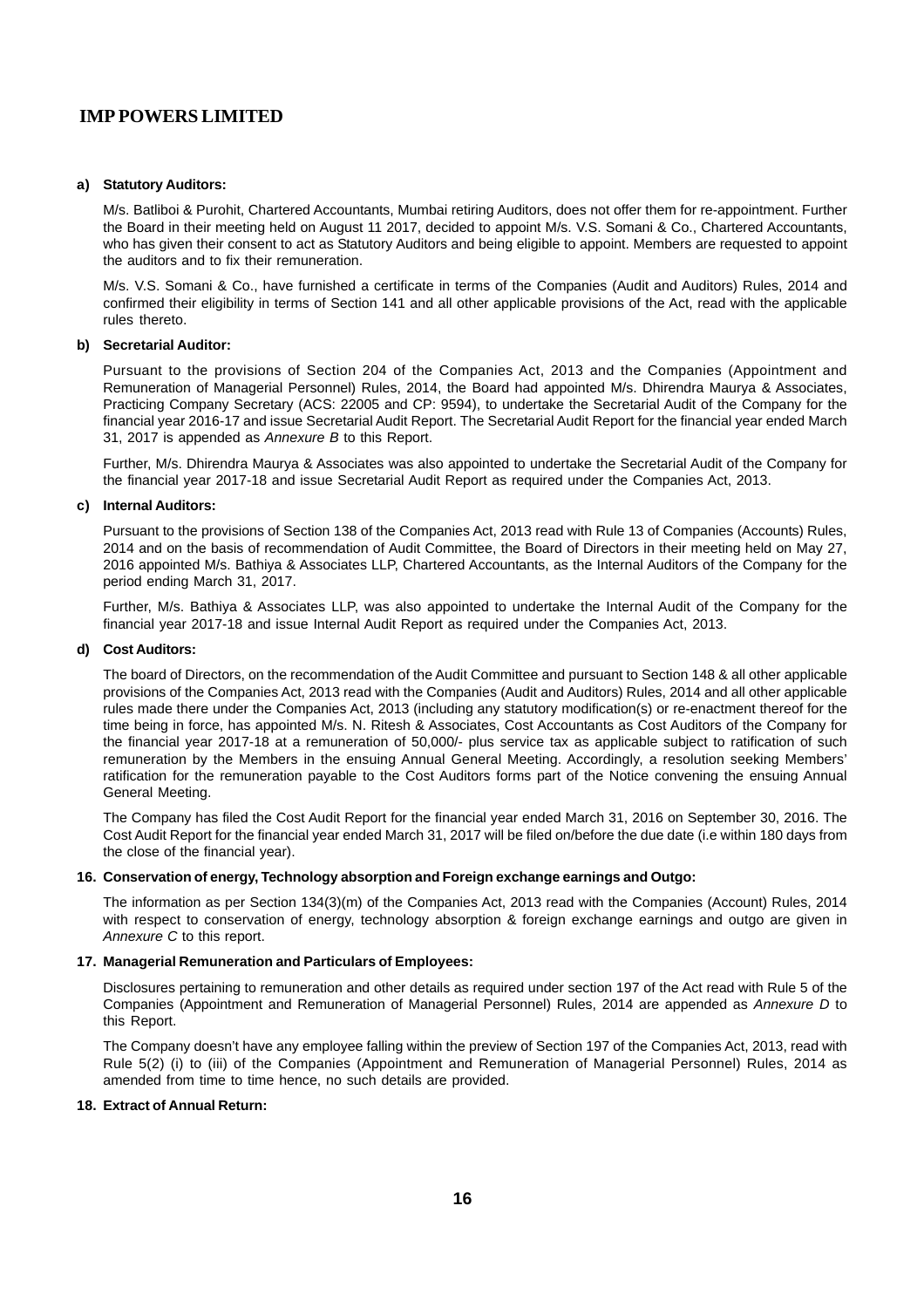

In accordance with Section 134(3)(a) of the Companies Act, 2013 read with Rule 12(1) of the Companies (Management and Administration) Rules, 2014, an extract of the Annual Return in Form MGT – 9 is attached as *Annexure E* to this Report.

#### **19. Share Capital & Listing of Securities:**

During the financial year under review, the Company has not issued:

- any equity shares with differential rights as to dividend, voting or otherwise;
- any equity shares (including sweat equity shares) to employees of the Company under any scheme;
- any Sweat Equity Shares.

The equity shares of the Company are listed and admitted to dealings on BSE Limited (BSE), and National Stock Exchange of India Limited (NSE). Annual Listing Fee has been paid to each exchange. As required under the Listing Regulations, the Company has executed the Uniform Listing Agreement with BSE and NSE.

#### **20. Management Discussion and Analysis Report:**

*Management Discussion and Analysis Report* for the financial year under review as stipulated under Regulation 34 of the Listing Regulations is set out in a separate section forming part of this Report.

#### **21. Corporate Governance:**

The Company is adhering to good corporate governance practices in every sphere of its operations. The Company has taken adequate steps to comply with the applicable provisions of Corporate Governance as stipulated under the Listing Regulations. A separate *report on Corporate Governance* is enclosed as a part of this Report along with the Certificate on Corporate Governance received pursuant to Schedule V of the SEBI (Listing Obligations and Disclosure Requirements) Regulations, 2015 for the financial year ended March 31, 2017 from the Practicing Chartered Accountant, M/s. Batliboi & Purohit, Chartered Accountants.

#### **22. Directors' Responsibility Statement:**

As stipulated under section 134(3)(c) read with Section 134(5) of the Companies Act, 2013, your Directors hereby state and confirm that:

- a) in the preparation of the annual accounts for the financial year ended on March 31, 2017, the applicable accounting standards have been followed and that there are no material departures from the same;
- b) they have selected such accounting policies and applied them consistently and made judgments and estimates that are reasonable and prudent so as to give a true and fair view of the state of affairs of the Company at the end of the financial year ended on March 31, 2017 and of the profit and loss of the Company for that period;
- c) they have taken proper and sufficient care for the maintenance of adequate accounting records in accordance with the provisions of the Companies Act, 2013 for safeguarding the assets of the Company and for preventing and detecting fraud and other irregularities;
- d) they have prepared the annual accounts on a going concern basis;
- e) they have laid down internal financial controls for the Company and such internal financial controls are adequate and operating effectively during the financial year ended March 31, 2017; and
- f) they have devised proper systems to ensure compliance with the provisions of all applicable laws and such systems are adequate and operating effectively during the financial year ended March 31, 2017.

#### **23. Particulars of Contracts and arrangements with related parties :**

The particulars of every contract or arrangements entered into by the Company with related parties referred to in subsection (1) of section 188 of the Companies Act, 2013 including transactions entered at arm's length under third proviso, in prescribed Form No. AOC -2, is appended as *Annexure F* to the Board's Report.

#### **24. Particulars of loans given, investment made, guarantees given and securities provided:**

The Company has not given any loan, except loan to employees, or given guarantee or provided securities to any party covered under Section 185 of the Companies Act, 2013. Further, the Company has not made any fresh investment falling within the meaning of Section 186 of the Act However, there were certain investments which were made in earlier years.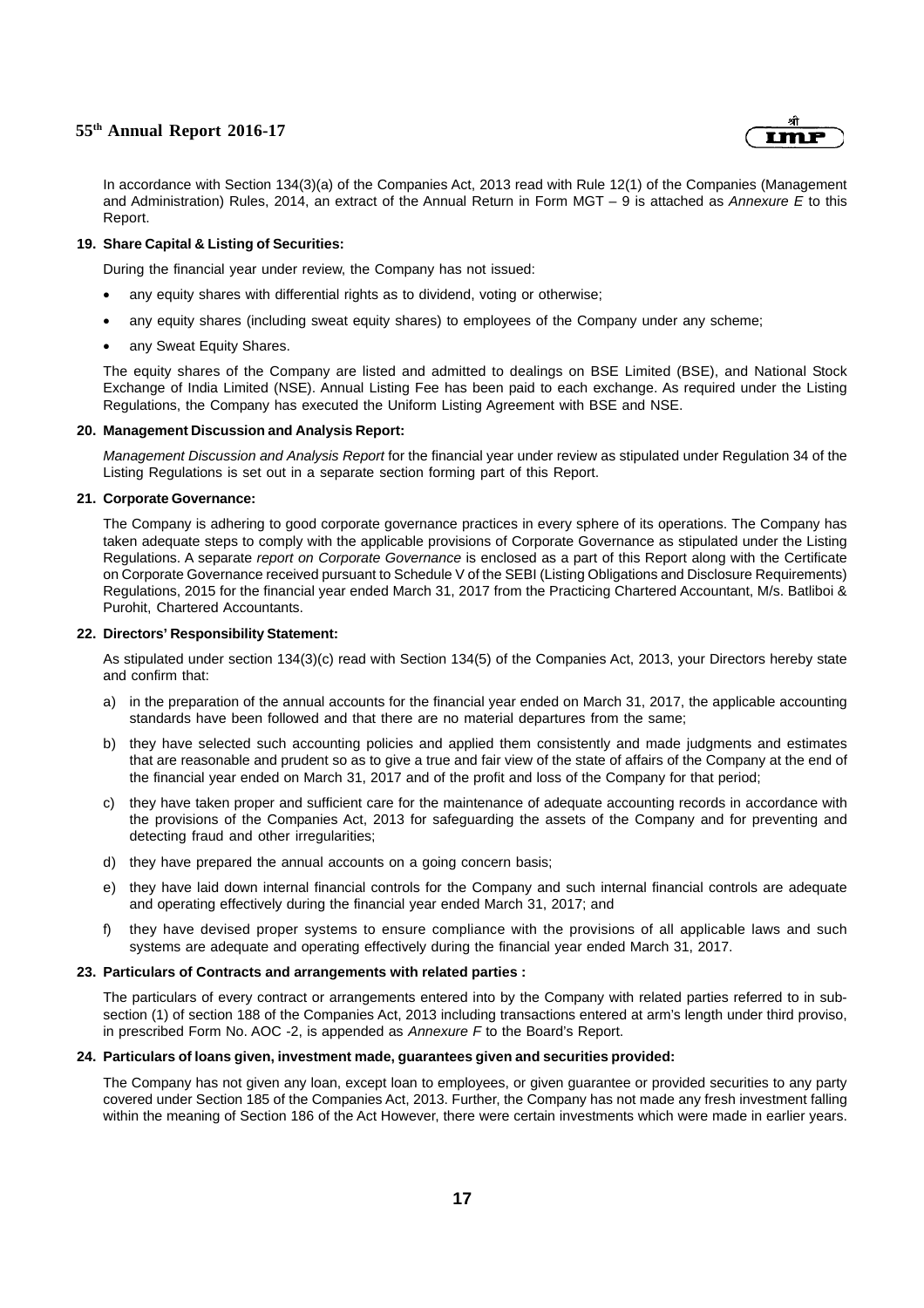#### **25. Risk Management:**

A key factor in determining a Company's capacity to create sustainable value is the risks that the Company is willing to take (at strategic and operational levels) and its ability to manage them effectively. Many risks exist in a Company's operating environment and they emerge on a regular basis. The Company's Risk Management process focuses on ensuring that these risks are identified on a timely basis and addressed.

The Audit Committee oversees Enterprise Risk Management Framework to ensure execution of decided strategies with focus on action and monitoring risks arising out of unintended consequences of decisions or actions and related to performance, operations, compliance, incidents, processes, systems and transactions are managed appropriately. The Company believes that the overall risk exposure of present and future risks remains within risk capacity.

#### **26. Internal Financial Controls with reference to the Financial Statement:**

Adequate internal controls, systems, and checks are in place, commensurate with the size of the Company and the nature of its business. The management exercises financial control on the operations through a well-defined budget monitoring process and other standard operating procedures.

#### **27. Disclosure under the Sexual Harassment of Women at Workplace (Prevention, Prohibition and Redressal) Act, 2013:**

Your Company has always believed in providing a safe and harassment-free workplace for every individual working in the Company. The Company has in place an Anti-Sexual Harassment Policy in line with the requirements of the Sexual Harassment of Women at Workplace (Prevention, Prohibition and Redressal) Act, 2013. An Internal Complaints Committee (ICC) has been set up to redress complaints received regarding sexual harassment. All employees (permanent, contractual, temporary, trainees) are covered under this Policy. The Policy is gender neutral.

No complaints pertaining to sexual harassment were received during the Financial Year 2016-17.

#### **28. Other Disclosures/Reporting:**

Your Directors state that no disclosure or reporting is required in respect of the following items as there were no transactions on these items during the year under review:

- a) Details relating to deposits covered under Chapter V of the Act.
- b) Details of payment of remuneration or commission to Managing Director or Joint Managing Director of the Company from any of its subsidiaries as the Company does not have any Subsidiaries/Joint Venture/Associate Company.
- c) Voting rights which are not directly exercised by the employees in respect of shares for the subscription/purchase of which loan was given by the Company (as there is no scheme pursuant to which such persons can beneficially hold shares as envisaged under section 67(3)(c) of the Companies Act, 2013).
- d) No significant or material orders were passed by the Regulators or Courts or Tribunals which impact the going concern status and Company's operations in future.

#### **29. Acknowledgements:**

Your Directors express their deep gratitude for the co-operation and support extended to the Company by its Members, customers, suppliers, bankers and various government agencies. Your Directors also place on record the commitment and involvement of the employees at all levels and looks forward to their continued co-operation.

> **By Order of the Board For IMP Powers Limited Sd/- Ramniwas R Dhoot Place: Mumbai (DIN: 00210094)**

**Date: August 19, 2017 Chairman**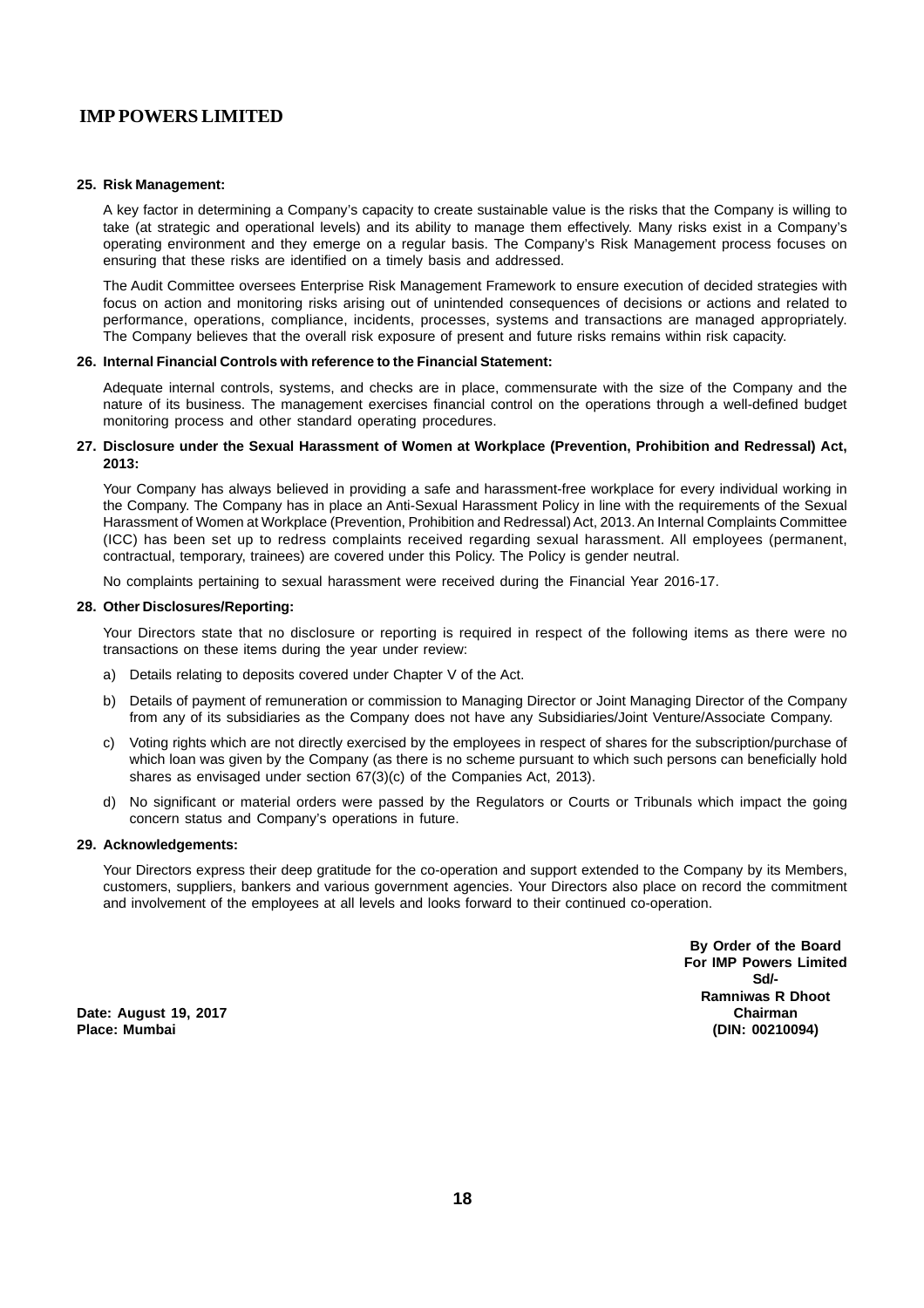

#### **ANNEXURE - A**

#### **FORM AOC-1**

#### **(Pursuant to first proviso to sub-section (3) of section 129 read with rule 5 of Companies (Accounts) Rules, 2014) Statement containing salient features of the financial statement of subsidiaries/ associate companies/ joint ventures as on 31.03.2017**

Part "A": Subsidiary

|         | For the financial year 2016-17       | (Rs. in Lakhs)                                     |
|---------|--------------------------------------|----------------------------------------------------|
| Sr. No. | <b>Particulars</b>                   |                                                    |
| 1.      | Name of the subsidiary               | IMP Energy Ltd.                                    |
| 2.      | Reporting currency and Exchange rate | <b>INR</b>                                         |
| 3.      | Share capital                        | 100.00                                             |
| 4.      | Reserves & Surplus                   | 130.15                                             |
| 5.      | Total assets                         | 1782.02                                            |
| 6.      | <b>Total Liabilities</b>             | 1782.02                                            |
| 7.      | Investments                          | <b>NIL</b>                                         |
| 8.      | Turnover                             | 2053.24                                            |
| 9.      | Profit/ (Loss) before taxation       | 35.71                                              |
| 10.     | Provision for taxation               | 11.03                                              |
| 11.     | Profit/ (Loss) after taxation        | 24.67                                              |
| 12.     | Proposed Dividend                    | <b>NIL</b>                                         |
| 13.     | % of shareholding                    | 77.47% held by IMP Powers Ltd.,<br>Holding Company |

#### **NOTES:**

Names of Subsidiaries which are yet to commence operations- N.A.

Names of Subsidiaries which have been liquidated or sold during the year- N.A.

#### **PART "B"**

#### **Associates and Joint Ventures**

The Company does not have any Associates and/or Joint Ventures pursuant to the provisions of Section 129(3) of the Companies Act, 2013.

Your Company has ventured into an exciting new business - Exclusive Marketing and Selling of "Kinetic energy turbines" - a break-through technology of Smart Hydro Power GmbH Ltd. – a German Company. The Company has got an order for supply, installation and commissioning of Kinetic Energy Turbines. The Turbines have been successfully commissioned, paving the way for taking this exciting business to next level.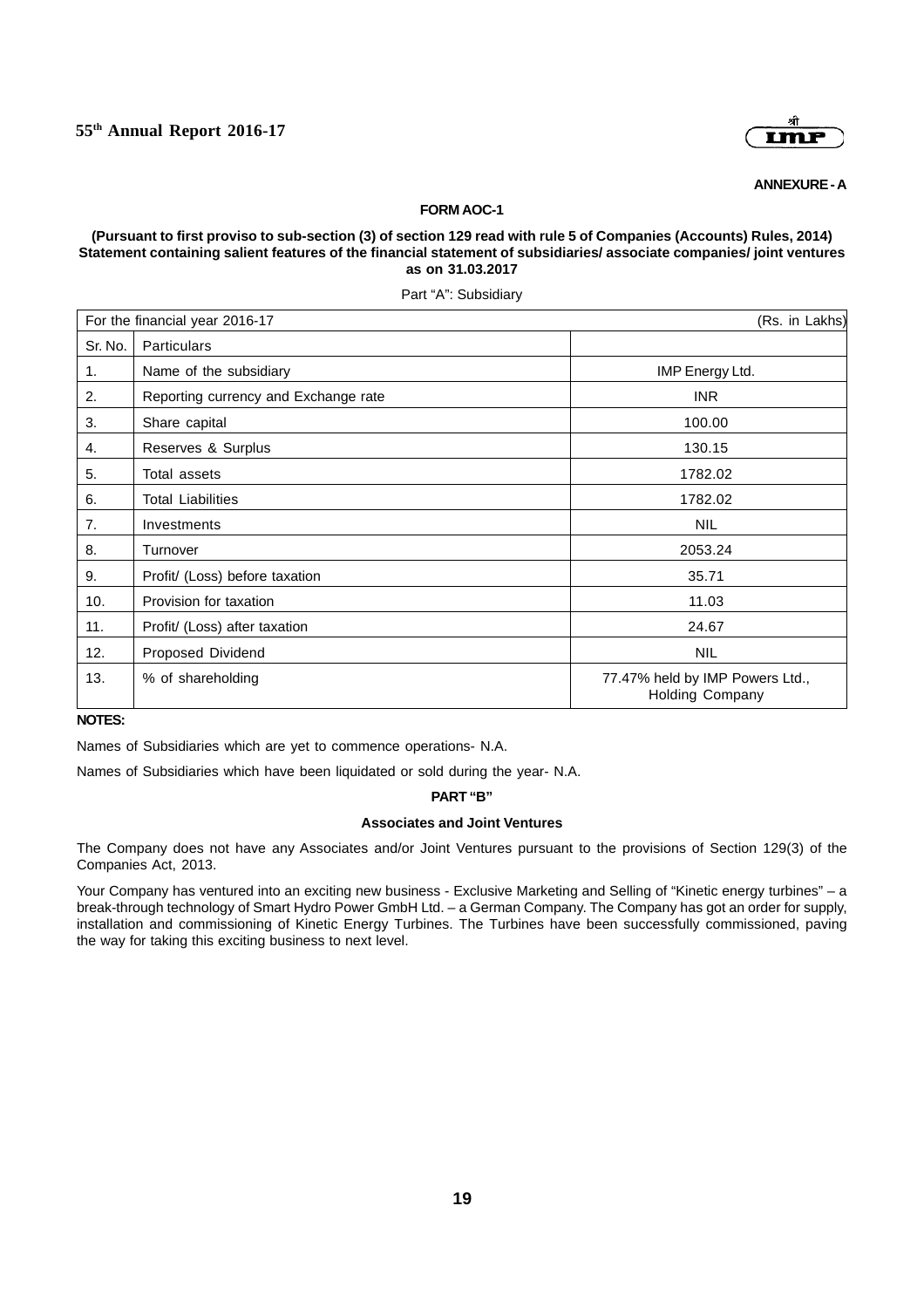**ANNEXURE - B**

#### **Form No. MR-3 SECRETARIAL AUDIT REPORT**

#### **For the financial year ended March 31, 2017**

[Pursuant to Section 204(1) of the Companies Act, 2013 and Rule No. 9 of the Companies (Appointment and Remuneration of Managerial Personnel) Rules, 2014]

**To,** The Members, **IMP Powers Limited CIN: L31300DN1961PLC000232** Regd. Off: Survey No. 263/3/2/2, Sayli Village Umar Kuin Road, Silvassa (UT), Dadra & Nagar Haveli, Silvassa – 396230.

I have conducted the Secretarial Audit of the compliance of applicable statutory provisions and the adherence to good corporate practices by **M/s. IMP Powers Limited** (hereinafter called the "Company"). Secretarial Audit was conducted in a manner that provided us a reasonable basis for evaluating the corporate conducts/statutory compliances and expressing my opinion thereon.

Based on my verification of the Company's books, papers, minute books, forms and returns filed and other records maintained by the Company and also the information provided by the Company, its officers, agents and authorized representatives during the conduct of secretarial audit, I hereby report that in my opinion, the Company has, during the audit period covering the financial year ended March 31, 2017 complied with the statutory provisions listed hereunder and also that the Company has proper Board-processes and compliance-mechanism in place to the extent, in the manner and subject to the reporting made hereinafter:

I have examined the books, papers, minute books, forms and returns filed and other records maintained by the Company, as given in **"Annexure-I"** for the financial year ended on March 31, 2017 according to the provisions of:

- (i) The Companies Act, 2013 (the Act) and the rules made thereunder and the applicable provisions of the Companies Act, 1956;
- (ii) The Securities Contracts (Regulation) Act, 1956 (₹SCRA') and the rules made there under;
- (iii) The Depositories Act, 1996 and the Regulations and Bye-laws framed there under;
- (iv) Foreign Exchange Management Act, 1999 and the rules and regulations made there under to the extent of Foreign Direct Investment, Overseas Direct Investment and External Commercial Borrowings.
- (v) The following Regulations and Guidelines prescribed under the Securities and Exchange Board of India Act, 1992 (`SEBI Act'):
	- a) The Securities and Exchange Board of India (Substantial Acquisition of Shares and Takeovers) Regulations, 2011;
	- b) The Securities and Exchange Board of India (Prohibition of Insider Trading) Regulations, 2015;
	- c) The Securities and Exchange Board of India (Issue of Capital and Disclosure Requirements) Regulations, 2009;
	- d) The Securities and Exchange Board of India (Share Based Employee Benefits) Regulations, 2014 [Not applicable to the Company during the Audit period as the company has not introduced any such scheme];
	- e) The Securities and Exchange Board of India (Issue and Listing of Debt Securities) Regulations, 2008 [Not applicable to the Company during the Audit period as the company has not issued and listed any Debt Securities];
	- f) The Securities and Exchange Board of India (Registrar to an Issue and Share Transfer Agents) Regulations, 1993 regarding the Companies Act and dealing with client [Not applicable as the Company is not registered as Registrar to Issue and Share Transfer Agent during the period under review];
	- g) The Securities and Exchange Board of India (Delisting of Equity Shares) Regulations, 2009 (Not applicable to the Company during the Audit period as the company has not delisted / proposed to delist its Equity Shares from the Stock Exchange); and
	- h) The Securities and Exchange Board of India (Buyback of Securities) Regulations, 1998 (Not applicable to the Company during the Audit period as the company has not brought back / nor proposed to buy- back any of its Securities);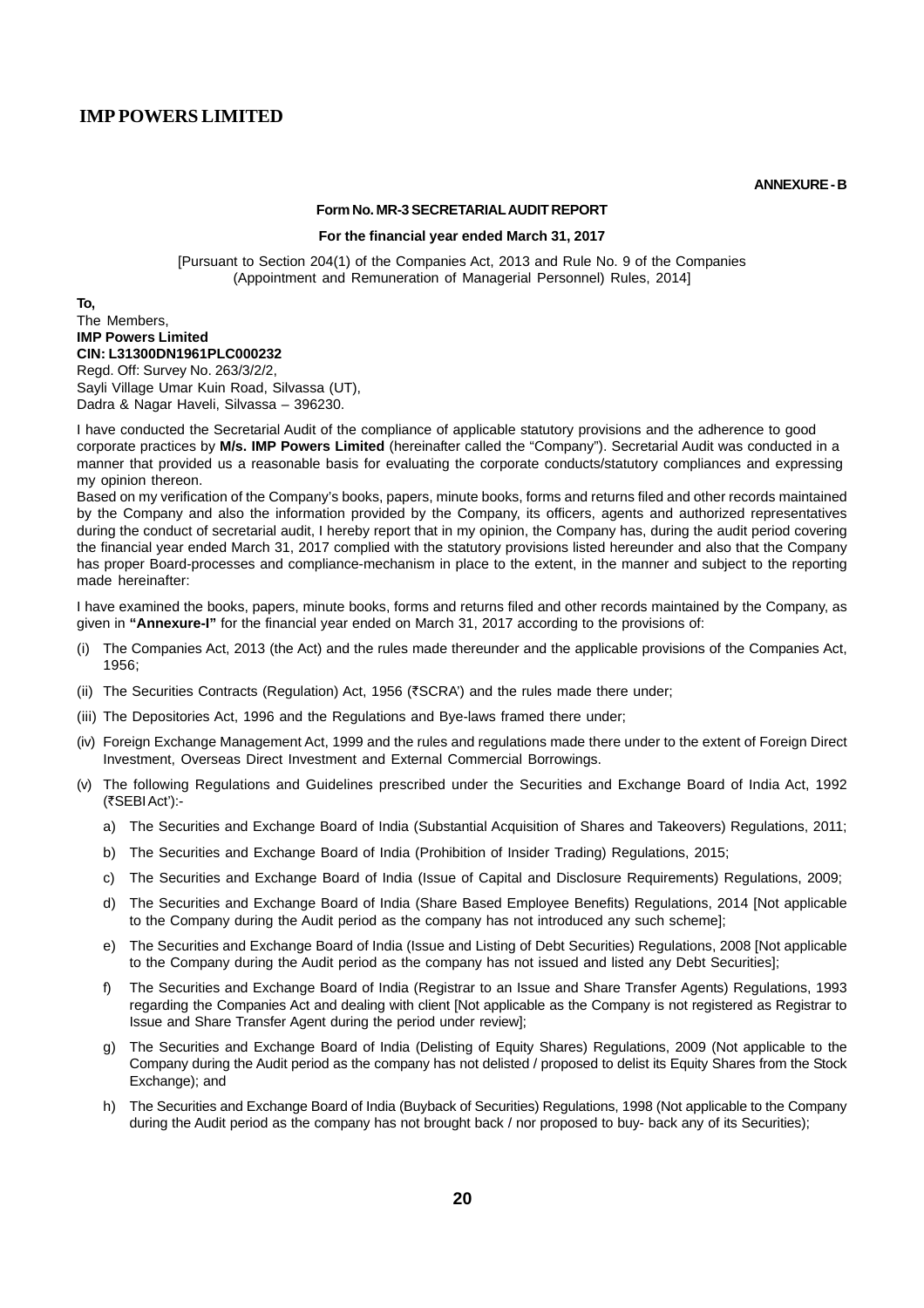

I have relied on the Representation made by the company and its officers for systems and mechanism formed by the company for compliance under other applicable Acts, Laws & Regulations to the Company. The Compliance of the provisions of Corporate and other applicable laws, rules, regulations, standards is the responsibility of the management. My examination was limited to the verification of procedure on test basis.

- (vi) I have also examined compliance with the applicable clauses of the following:
	- a) Secretarial Standards with regard to meeting of Board of Directors (SS-1) and General Meetings (SS-2) issued by The Institute of Company Secretaries of India.
	- b) The Listing Agreement & SEBI (Listing Obligations & Disclosure Requirements) Regulations, 2015 entered into by the Company with the BSE Limited and NSE Limited.

#### **I further report that:**

- ¾ The Board of Directors of the Company is duly constituted with proper balance of Executive Directors, Non Executive Directors and Independent Directors.
- The changes in the composition of Board of Directors that took place during the period under review were carried out in compliance with the provisions of the Act.
- ¾ Adequate notice was given to all Directors to schedule the Board meetings, agenda and detailed notes on agenda were sent generally seven days in advance, and a system exists for seeking and obtaining further information and clarification on the agenda items before the meeting and for meaningful participation at the meeting.
- Majority decision is carried through while the dissenting members view's, if any, are captured and recorded as part of the minutes.

**I further report that** based on review of compliance mechanism established by the Company and on the basis of the Compliance Certificate(s) issued by the Company Secretary and taken on record by the Board of Directors at their meeting(s), we are of the opinion that there are adequate systems and processes in the Company which is commensurate with the size and operations of the Company to monitor and ensure compliance with applicable laws, rules, regulations and guidelines.

 $\triangleright$  As informed, the Company has responded appropriately to notices received from various statutory / regulatory authorities including initiating actions for corrective measures, wherever found necessary.

**I further report that** during the audit period, the company has not undertaken event / action having a major bearing on the Company's affairs in pursuance of the above referred laws, rules, regulations, guidelines, standards, etc, referred to above.

> For Dhirendra Maurya & Associates Company Secretaries Sd/- Dhirendra R. Maurya

Place: Mumbai C P No.: 9594

Proprietor Date: August 19, 2017 Mem. No: 22005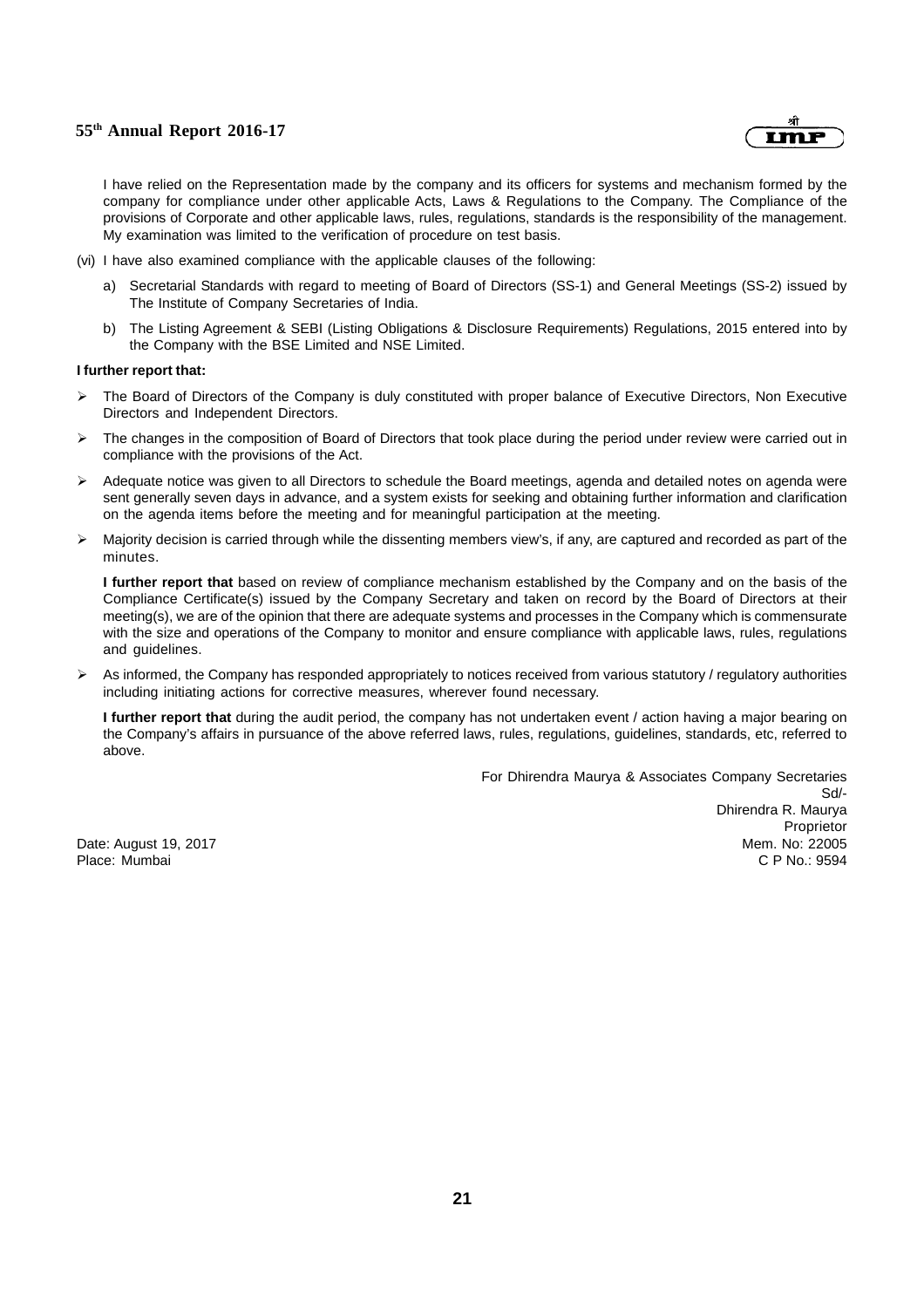#### **Annexure-I to Secretarial Report**

In my opinion and to the best of my information and according to the examinations carried out by me and explanations furnished and representations made to me by the company, its officer and agents, I report that the Company has, during the financial year under review, complied with the provisions of the Acts, the Rules made thereunder the Memorandum of Association & Articles of Association of the Company with regard to:-

- 1. Minutes of the Meetings of the Board of Directors, Committee meetings held during the financial year under review;
- 2. Minutes of the General body meeting held during the financial year under review;
- 3. Maintenance of various statutory Registers and documents and making necessary entries therein;
- 4. Notice and Agenda papers submitted to all the directors for the Board meetings;
- 5. E-forms filed by the Company from time-to-time, under applicable provisions of the companies Act, 2013 and attachments thereof during the financial year under review;
- 6. Intimations / documents / reports / returns filed with the stock Exchanges pursuant to the provisions of Listing Agreement during the financial year under review;
- 7. Declarations received from the Directors of the Company pursuant to the provisions of section 184 of the companies Act, 2013 and attachments thereto during the financial year under review;
- 8. Appointment and remuneration of Internal & Statutory Auditor;
- 9. Closure of Register of members.

For Dhirendra Maurya & Associates Company Secretaries Sd/- Dhirendra R. Maurya Proprietor Date: August 19, 2017 Mem. No: 22005 Place: Mumbai C P No.: 9594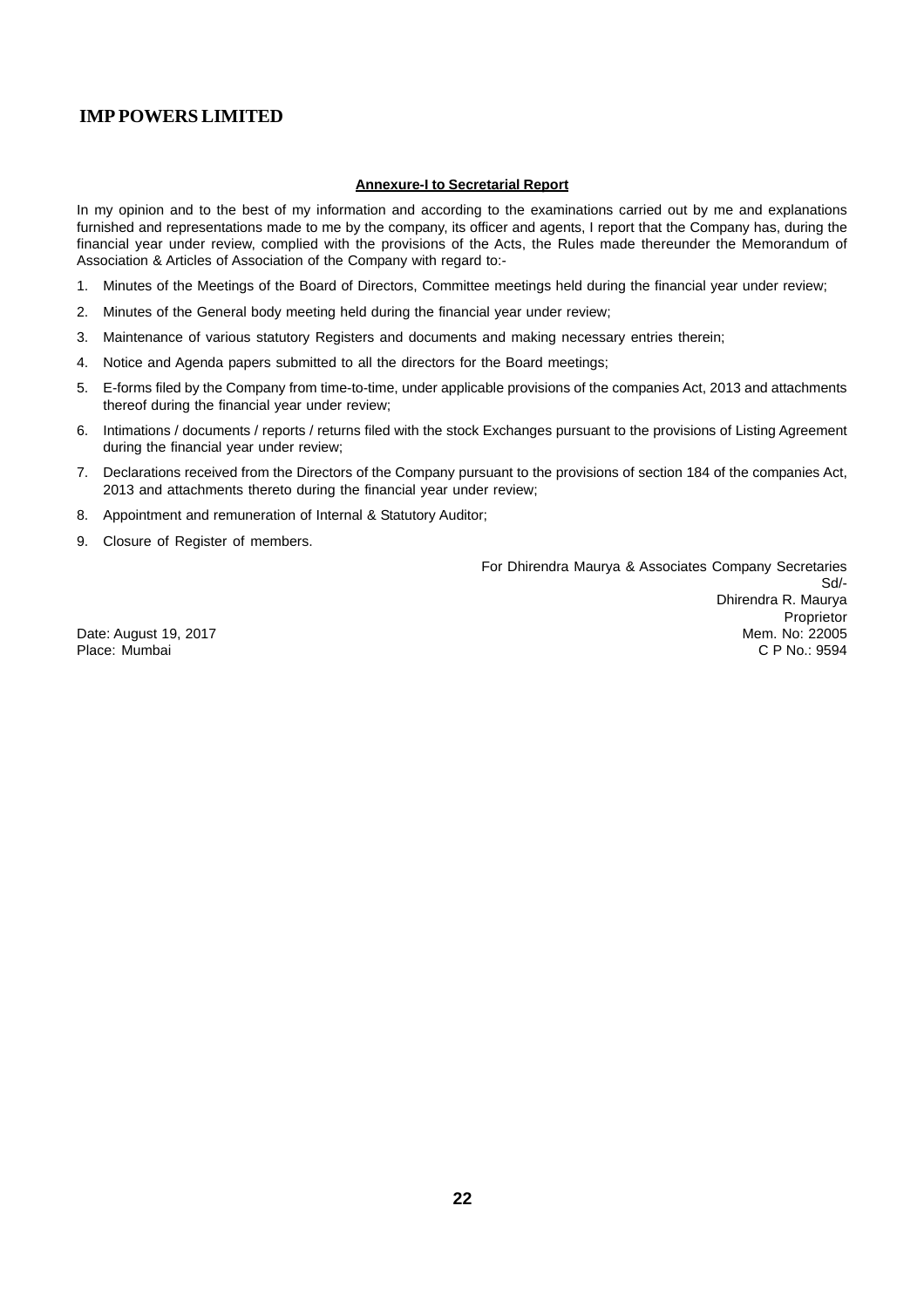

**To,**

#### **IMP Powers Limited** CIN: L31300DN1961PLC000232 Regd. Off: Survey No. 263/3/2/2, Sayli Village Umar Kuin Road, Silvassa (UT), Dadra & Nagar Haveli, Silvassa – 396230.

#### **Our Secretarial Audit Report of even date is to be read along with this letter: Management's Responsibility:**

1. It is the responsibility of the management of the Company to maintain secretarial records, devise proper systems to ensure compliance with the provisions of all applicable laws and regulation and to ensure that the systems are adequate and operate effectively.

#### **Auditor's Responsibility**

- 2. Our responsibility is to express an opinion on these secretarial records, standards and procedures followed by the Company with respect to secretarial compliance.
- 3. We believe that audit evidence and information obtained from the Company's management is adequate and appropriate for us to provide a basis for our opinion.
- 4. Wherever required, we have obtained the management representation about the compliance of laws, rules and regulations and happening of events etc.

#### **Disclaimer**

5. The secretarial audit report is neither an assurance as to the future viability of the Company nor of the efficacy or effectiveness with which the management has conducted the affairs of the Company.

> For Dhirendra Maurya & Associates Company Secretaries Sd/-

Date: August 19, 2017 Mem. No: 22005 Place: Mumbai C P No.: 9594

Dhirendra R. Maurya Proprietor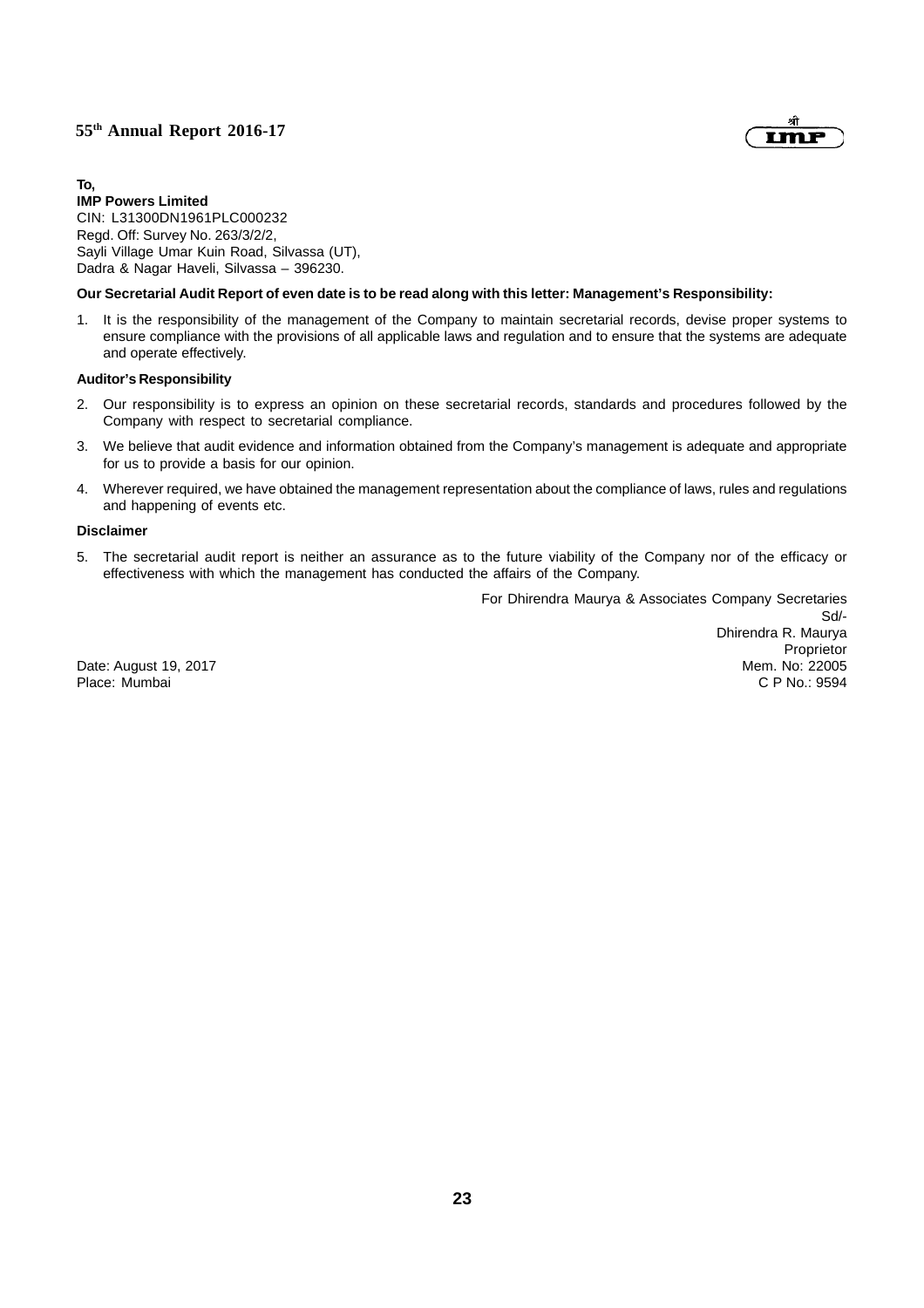#### **ANNEXURE C**

**Information on Conservation of Energy, Technology Absorption and Foreign Exchange Earnings and Outgo pursuant to Section 134(3)(m) of the Companies Act, 2013 read with Rule 8 of the Companies (Accounts) Rules, 2014:**

#### **A) CONSERVATION OF ENERGY:**

#### **Steps taken for conservation of Energy:**

- 1. Capacitors have been deployed to conserve energy and we have attained the Power Factor 0.99 to 1.00 thereby helping the Company to improve efficiency in power consumption.
- 2. Winding Machine has been installed in the plant with A.C Drive thereby saving in energy cost on continuous basis.
- 3. Progressively LED lighting has been installed in Winding and Assembly sections.
- 4. Synchronization of Vapor Phase Device (VPD) has been completed, leading to optimum saving in energy.

#### **B) TECHNOLOGY ABSORPTION: N.A.**

#### **C) FOREIGN EXCHANGE EARNINGS AND OUTGOINGS:**

#### **Details of Foreign Exchange Income and Outgo are as below:** `**(In Lakhs)**

**PARTICULAR 2016-17 2015-16** Foreign exchange earnings **and a structure of the structure of the structure of the structure of the structure of the structure of the structure of the structure of the structure of the structure of the structure of the st** Foreign exchange expenditure **12.77 12.77** 

> **By Order of the Board For IMP Powers Limited Sd/- Ramniwas R Dhoot**

**Date: August 19, 2017 Chairman Place: Mumbai (DIN: 00210094)**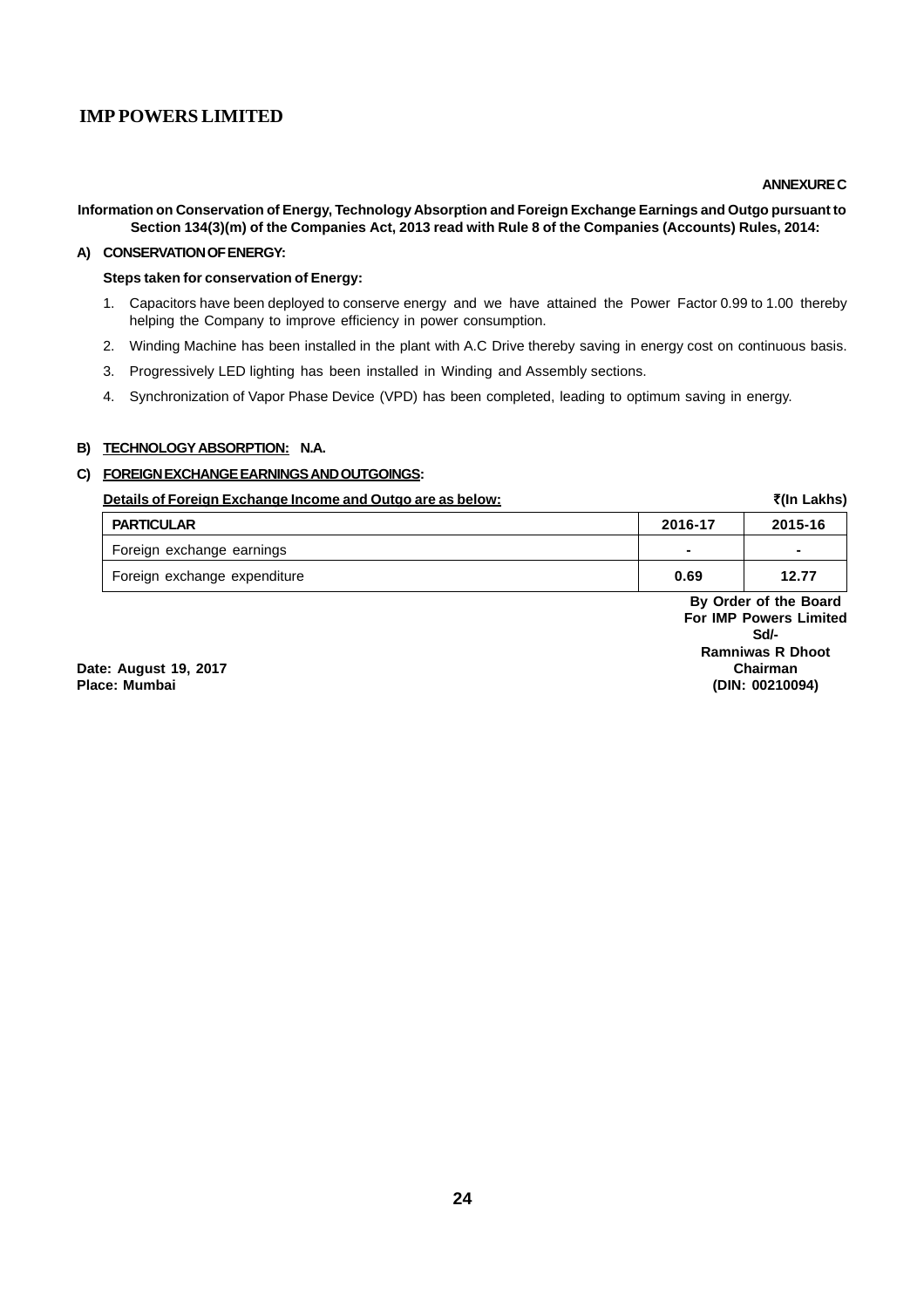

#### **ANNEXURE - D**

**Pursuant to Section 197 of the Companies Act, 2013 read with Rule 5 (1) of the Companies (Appointment and Remuneration of Managerial Personnel) Rules, 2014**

**i. The ratio of the remuneration of each Director to the median remuneration of the employees of the Company for the financial year 2016 - 2017 and the percentage increase in remuneration of each Director, Chief Financial Officer, Chief Executive Officer, Company Secretary or Manager, if any, in the financial year 2016 - 2017:**

| Sr.<br>No.     | Name                  | Designation                             | Ratio of remuneration<br>of each Director to median<br>remuneration of Employees | Percentage increase in<br>remuneration |
|----------------|-----------------------|-----------------------------------------|----------------------------------------------------------------------------------|----------------------------------------|
| 1              | Shri Ramniwas R Dhoot | Whole-time Director-<br>Chairman        | 27.08.1                                                                          | No Change                              |
| $\overline{2}$ | Shri Ajay R Dhoot     | Whole-time Director-<br>Vice - Chairman | 25.93.1                                                                          | No Change                              |
| 3              | Shri Aaditya R Dhoot  | <b>Managing Director</b>                | 23.19.1                                                                          | No Change                              |
| $\overline{4}$ | Shri R. T. RajGuroo   | Independent Director                    | 0.16.1                                                                           | (0.94)                                 |
| 5              | Shri Prashant Pandit  | Independent Director                    | 0.04.1                                                                           | No Change                              |
| 6              | Shri Siby Antony      | Independent Director                    | 0.07.1                                                                           | No Change                              |
| $\overline{7}$ | Shri P. Uma Shankar   | Independent Director                    | 0.08.1                                                                           | No Change                              |
| 8              | Shri Praveen Saxsena  | Independent Director                    | 0.05.1                                                                           | No Change                              |

Percentage increase in remuneration of CFO & Company Secretary is unchanged till their appointment

#### **ii. The Percentage increase in the median remuneration of employees in the financial year 2016-17: 13.70%**

**iii. The number of permanent employees on the rolls of Company as on March 31, 2017:** 355

#### **iv. The explanation on the relationship between average increase in remuneration and company performance:**

There is no direct relationship between average increase in Remuneration of Employees and Key Managerial Personnel with year to year financial performance of the Company.

#### **v. Comparison of the Remuneration of the Key Managerial Personnel against the performance of the Company:**

| Aggregate Remuneration of Key Managerial Personnel (KMP) in FY 2016-17 (Rs. in Crore) |       |
|---------------------------------------------------------------------------------------|-------|
| Revenue for FY 2016-17 (Rs. in Crore)                                                 | 394   |
| Remuneration of KMP (as a % of Revenue)                                               | 0.43  |
| Profit Before Tax (PBT) FY 2016-17 (Rs. in Crore)                                     | 5.02  |
| Remuneration of KMP (as a % of PBT)                                                   | 33.86 |

**vi. Variations in the market capitalization of the Company, price earnings ratio at the closing date of the current financial year and previous financial year and percentage increase or decrease in the market quotations of the shares of the Company in comparison to the rate at which the Company came out with the last public offer in case of listed entities:**

The details of variation in the market capitalization and price earnings ratio as at the closing date of the current and previous financial years are as follows:

| <b>Particulars</b>                   | As on 31.03.2017 | As on 31.03.2016 | % Change |
|--------------------------------------|------------------|------------------|----------|
| Market Capitalization (Rs. in crore) | 76.78            | 74.62            | 2.89     |
| Price Earnings Ratio                 | 22.85            | 23.67            | (3.46)   |

**Percentage increase over decrease in the market quotations of the Shares of the Company in comparison to the rate at which the Company came out with the last public offer in case of listed companies:**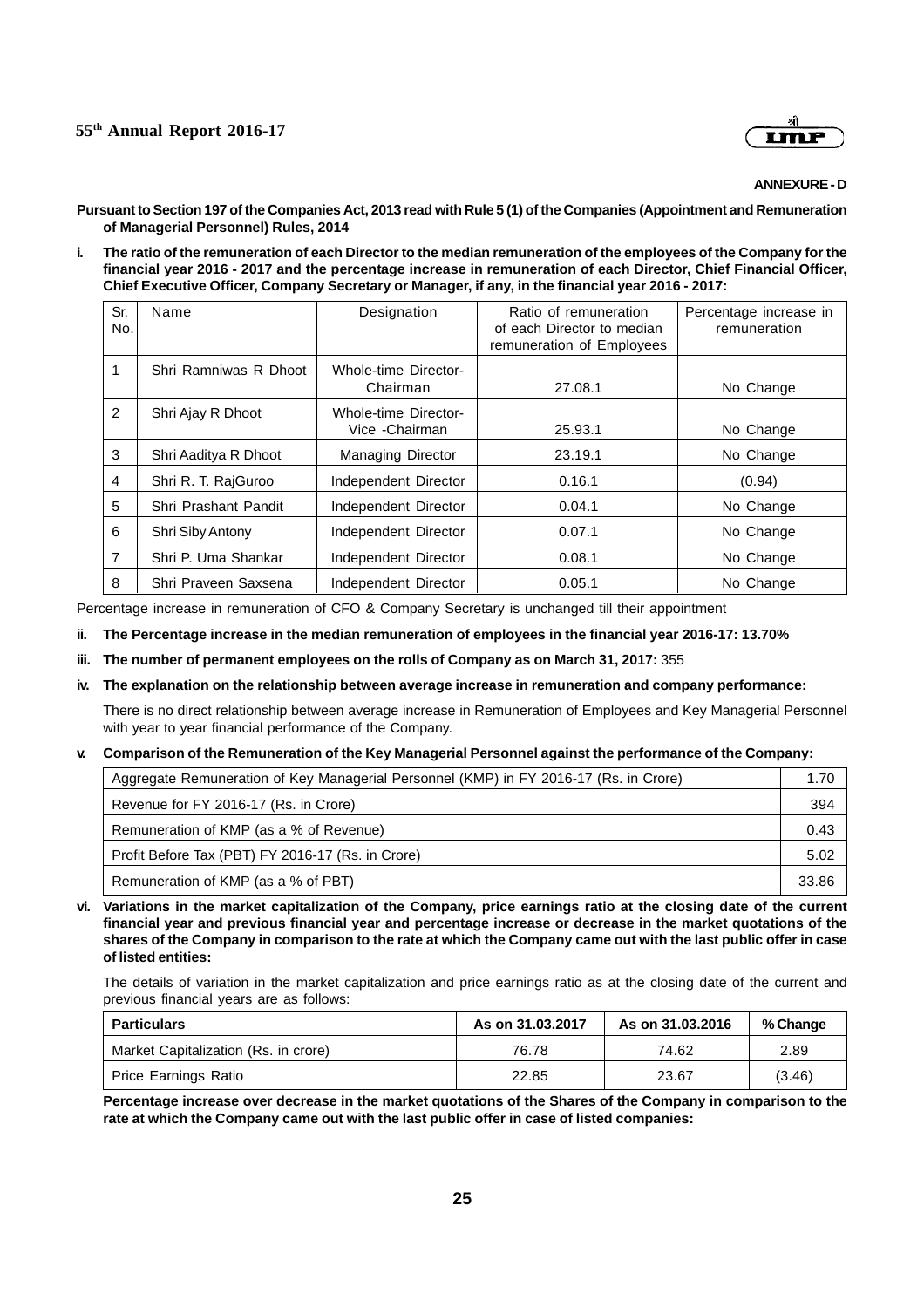The closing market price of the Equity shares of the Company as on March 31, 2017 on BSE Ltd. (BSE) was Rs. 88.90 per share and on National Stock Exchange of (India) Ltd. (NSE) was Rs. 87.60 and the percentage increase over decrease in the market quotations of the Shares of the Company in comparison to the rate at which the Company came out with the last public offer (in the year 1995) is 1.22%.

**vii. Average percentile increase already made in the salaries of employees other than the managerial personnel in the last financial year and its comparison with the percentile increase in the managerial remuneration and justification thereof and point out if there are any exceptional circumstances for increase in the managerial remuneration:**

| Particulars                                                               | % Change in Remuneration |
|---------------------------------------------------------------------------|--------------------------|
| Average increase in Salary of Employees (other than Managerial Personnel) | 15.22                    |
| Average increase in Remuneration of Managerial Personnel                  | 2.98                     |

#### **8. Comparison of remuneration of each key managerial personnel against the performance of the Company**

| <b>Particulars</b>                        | Shri Aaditya<br>R Dhoot<br>(Managing<br>Director) | <b>Shri Deepak</b><br>Shah, Chief<br><b>Financial</b><br>Officer (CFO)<br>(till<br>30.06.2016) | <b>Shri Bakul</b><br>Desai, Chief<br><b>Financial</b><br>Officer (CFO)<br>(w.e.f.<br>01.07.2016) | <b>Mrs. Parvati</b><br>Nair (CS)<br>(Resigned<br>w.e.f.<br>17.09.2016) | <b>Ms. Sarita</b><br>Parwani (CS)<br>(Appointed<br>w.e.f<br>19.09.2016<br>& Resigned<br>w.e.f.<br>08.02.2017) | Ms. Priya<br>Shah (CS)<br>(Appointed<br>w.e.f<br>14.02.2017) |
|-------------------------------------------|---------------------------------------------------|------------------------------------------------------------------------------------------------|--------------------------------------------------------------------------------------------------|------------------------------------------------------------------------|---------------------------------------------------------------------------------------------------------------|--------------------------------------------------------------|
| Remuneration FY 2016-17<br>(Rs. in Crore) | 0.46                                              | 0.04                                                                                           | 0.12                                                                                             | 0.02                                                                   | 0.02                                                                                                          | 0.01                                                         |
| Revenue (Rs. in Crore)                    |                                                   |                                                                                                | 394                                                                                              |                                                                        |                                                                                                               |                                                              |
| Remuneration as a %<br>of revenue         | 0.12                                              | 0.01                                                                                           | 0.03                                                                                             | 0.01                                                                   | 0.01                                                                                                          | 0.01                                                         |
| Profit Before Tax (PBT)<br>(Rs in Crore)  |                                                   |                                                                                                | 5.02                                                                                             |                                                                        |                                                                                                               |                                                              |
| Remuneration<br>(as a $%$ of PBT)         | 9.16                                              | 0.80                                                                                           | 2.39                                                                                             | 0.40                                                                   | 0.40                                                                                                          | 0.20                                                         |

#### **9. Key parameters for the variable component of Remuneration availed by the Directors:**

There is no variable component of remuneration to the Directors.

#### **10. The ratio of the Remuneration of the highest paid director to that of the Employees who are not Directors but receive remuneration in excess of the highest paid during the year:**

No employee has received remuneration in excess of highest paid Director of the Company during the Financial Year 2016-2017.

#### **Performance of the Company:**

| <b>Description</b>       | (Rs. In Lakhs) |         |
|--------------------------|----------------|---------|
| <b>Profit Before Tax</b> | 2016-17        | 2015-16 |
|                          | 502.20         | 465.40  |

#### **11. Affirmation:**

It is affirmed that the Remuneration paid to the Directors, Key Managerial Personnel and other Employees is as per the Remuneration Policy of the Company.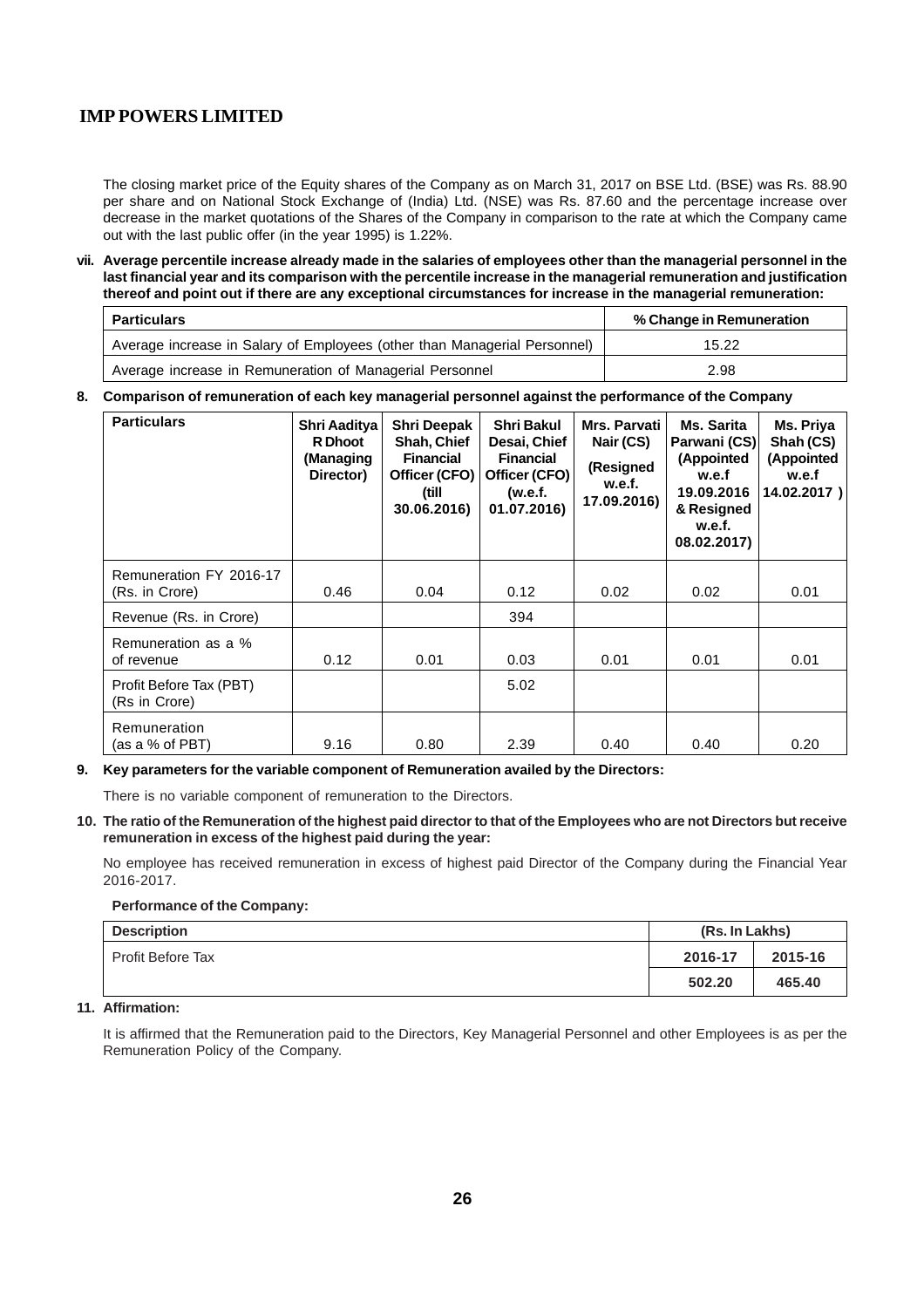

#### **ANNEXURE - E**

#### **EXTRACT OF ANNUAL RETURN**

#### **FormNo.MGT-9**

#### **As on March 31, 2017**

[*Pursuant to section 92(3) of the Companies Act, 2013 and rule 12(1) of the Companies (Management and Administration) Rules, 2014*]

#### **I. REGISTRATION AND OTHER DETAILS**:

|     | CN                                                                                  | L31300DN1961PLC000232                                                                                                                                                                                                                                  |
|-----|-------------------------------------------------------------------------------------|--------------------------------------------------------------------------------------------------------------------------------------------------------------------------------------------------------------------------------------------------------|
|     | <b>Registration Date</b>                                                            | 24 <sup>th</sup> March 1961                                                                                                                                                                                                                            |
| ΪÏ  | Name of the Company                                                                 | <b>IMP Powers Limited</b>                                                                                                                                                                                                                              |
| iv  | Category / Sub-Category of the Company                                              |                                                                                                                                                                                                                                                        |
| v   | Address of the registered office and<br>contact detailsCorporate Office:            | Survey No. 263/3/2/2 Village Sayli, Umerkuin Road,<br>Sivassa-396230, Dadra & Nagar Haveli (U.T.)35/C,<br>Popular Press Building, 2nd Floor, PT M.M. Malviya Road,<br>Tardeo, Mumbai- 400 034.<br>www.imp-powers.com<br>022-23539180-85022-23539186-87 |
| VÌ  | Whether listed company?                                                             | Yes                                                                                                                                                                                                                                                    |
| Vii | Name, Address and Contact details of Registrar<br>and Transfer Agent of the Company | Link Intime Pvt. Ltd.<br>C-13, Pannalal Silk Mills Compound, LBS Marg.<br>Bhandup (W), Mumbai.                                                                                                                                                         |

#### **II. PRINCIPAL BUSINESS ACTIVITIES OF THE COMPANY**

IMP Powers Ltd. is engaged in the manufacture of Power, EHV, Distribution Transformers up to 315 MVA in 400 **kv** class, and has entered into the elite league of manufacturers of 400 **kv** transformers in the country.

| <b>S. NO</b> | Name and Description of main products /                                                    | NIC Code of the Product/ | % to total turnover of the |  |
|--------------|--------------------------------------------------------------------------------------------|--------------------------|----------------------------|--|
|              | services                                                                                   | service                  | company                    |  |
|              | Manufacture of Power, EHV, 100% Distribution<br>Transformers up to 315 MVA in 400 kv class | 3602                     | 100%                       |  |

#### **III. PARTICULARS OF HOLDING, SUBSIDIARY AND ASSOCIATE COMPANIES**

| <b>S.NO</b> | NAME AND ADDRESS OF THE<br><b>COMPANY</b>                                                                    | <b>CIN/GLN</b>        | HOLDING/SUBSIDIARY/<br><b>ASSOCIATE</b> | % of shares<br>held | Applicable<br><b>Section</b> |
|-------------|--------------------------------------------------------------------------------------------------------------|-----------------------|-----------------------------------------|---------------------|------------------------------|
|             | IMP Energy Ltd., 35/C, Popular Press<br>Building, 2nd Floor, PT M.M. Malviya<br>Road. Tardeo.Mumbai- 400034. | U45209MH2012PLC226580 | Subsidiary                              | 77.47%              | Section 2(87)                |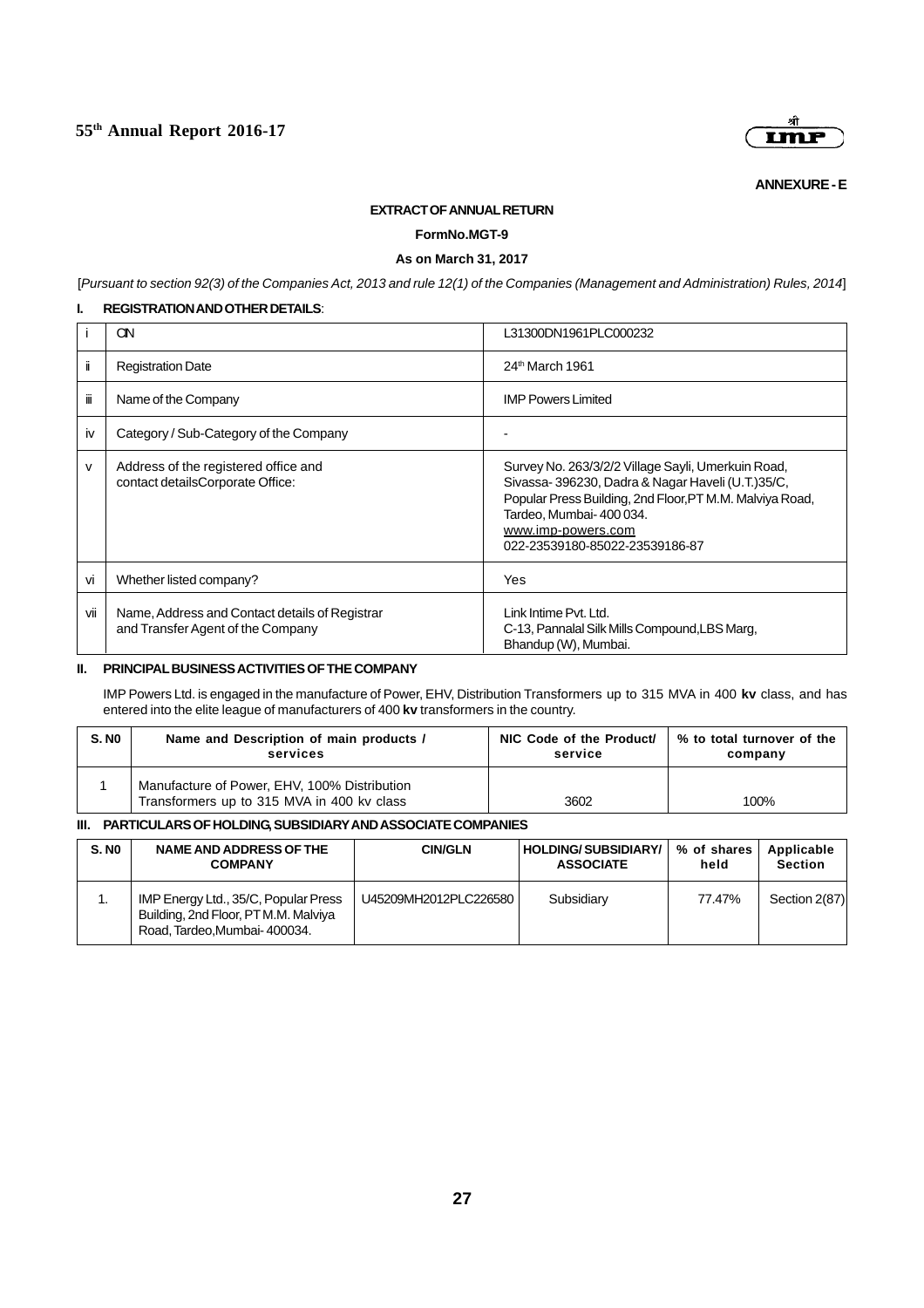## **IV SHARE HOLDING PATTERN (Equity Share Capital Breakup as percentage of Total Equity)**

## **(i) Category-wise Share Holding**

| Category of<br><b>Shareholders</b>                   | No. of Shares held at the beginning<br>of the year |                 |              | No. of Shares held at the beginning<br>of the year |                              |                 |              | % change<br>during<br>the year |              |
|------------------------------------------------------|----------------------------------------------------|-----------------|--------------|----------------------------------------------------|------------------------------|-----------------|--------------|--------------------------------|--------------|
|                                                      | Demat                                              | <b>Physical</b> | Total        | % of Total<br><b>Shares</b>                        | <b>Demat</b>                 | <b>Physical</b> | <b>Total</b> | % of Total<br><b>Shares</b>    |              |
| A. Promoters                                         |                                                    |                 |              |                                                    |                              |                 |              |                                |              |
| (1) Indian                                           |                                                    |                 |              |                                                    |                              |                 |              |                                |              |
| (a) Individual/HUF                                   | 1217087                                            | 0               | 1217087      | 14.09                                              | 1212803                      | 0               | 1212803      | 14.04                          | $-0.05$      |
| (b) Central Government                               | 0                                                  | 0               | 0            | 0.00                                               | 0                            | 0               | 0            | 0.00                           | 0.00         |
| (c) State Government(s)                              | $\mathbf 0$                                        | 0               | $\mathbf{0}$ | 0.00                                               | 0                            | 0               | 0            | 0.00                           | 0.00         |
| (d) Bodies Corporate                                 | 3363801                                            | 0               | 3363801      | 38.95                                              | 3363801                      | 0               | 3363801      | 38.95                          | 0.00         |
| (e) Banks/FI                                         | 0                                                  | 0               | 0            | 0.00                                               | 0                            | 0               | 0            | 0.00                           | 0.00         |
| (f) Any Other                                        | 0                                                  | 0               | 0            | 0.00                                               | 0                            | 0               | 0            | 0.00                           | 0.00         |
| Sub Total(A)(1)                                      | 4580888                                            | 0               | 4580888      | 53.04                                              | 4576604                      | 0               | 4576604      | 52.99                          | $-0.05$      |
| (2) Foreign                                          |                                                    |                 |              |                                                    |                              |                 |              |                                |              |
| (a) NRIs-Individuals                                 | 0                                                  | 0               | 0            | 0.00                                               | 0                            | 0               | 0            | 0.00                           | 0.00         |
| (b) Other - Individuals                              | 0                                                  | 0               | 0            | 0.00                                               | 0                            | 0               | 0            | 0.00                           | 0.00         |
| (c) Bodies Corporate                                 | 0                                                  | 0               | 0            | 0.00                                               | 0                            | 0               | 0            | 0.00                           | 0.00         |
| (d) Banks/FI                                         | 0                                                  | 0               | 0            | 0.00                                               | 0                            | 0               | 0            | 0.00                           | 0.00         |
| (e) Any Other                                        | 0                                                  | 0               | 0            | 0.00                                               | 0                            | 0               | 0            | 0.00                           | 0.00         |
| Sub Total(A)(2)                                      | 0                                                  | 0               | 0            | 0.00                                               | 0                            | 0               | 0            | 0.00                           | 0.00         |
| <b>Total Shareholding of</b>                         |                                                    |                 |              |                                                    |                              |                 |              |                                |              |
| Promoter                                             | 4580888                                            | 0               | 4580888      | 53.04                                              | 4576604                      |                 | 4576604      | 52.99                          | $-2.13$      |
| (A)= (A)(1)+(A)(2)                                   |                                                    |                 |              |                                                    |                              | 0               |              |                                |              |
| <b>B. Public shareholding</b><br>1. Institutions     |                                                    |                 |              |                                                    |                              |                 |              |                                |              |
| (a) Mutual Funds                                     | 0                                                  | 0               | 0            | 0.00                                               | 0                            | 0               | 0            | $\mathbf 0$                    | 0.00         |
| (b) Banks/FI                                         | 344206                                             | 0               | 344206       | 3.99                                               | 303621                       | 0               | 303621       | 3.52                           | $-0.47$      |
| (c) Central Government                               | 0                                                  | 0               | 0            | 0                                                  | 0                            | 0               | 0            | $\mathbf 0$                    | 0            |
|                                                      | 0                                                  | 0               | 0            | 0.00                                               | 0                            | 0               | 0            |                                |              |
| (d) State Government(s)<br>(e) Venture Capital Funds | 0                                                  | 0               | 0            | 0.00                                               | 0                            | 0               | 0            | 0.00<br>0.00                   | 0.00<br>0.00 |
| (f) Insurance Companies                              | 0                                                  | 0               | 0            | 0.00                                               | 0                            | $\mathbf 0$     | 0            | 0.00                           | 0.00         |
| (g) FlIs/Foreign Portfolio                           |                                                    |                 |              |                                                    |                              |                 |              |                                |              |
| Investors                                            | 0                                                  | 0               | 0            | 0                                                  | 1353                         | 0               | 1353         | 0.02                           | 0.02         |
| (h) Foreign Venture                                  |                                                    |                 |              |                                                    |                              |                 |              |                                |              |
| <b>Capital Funds</b>                                 | 0                                                  | 0               | $\pmb{0}$    | 0.00                                               | 0                            | 0               | 0            | 0.00                           | 0.00         |
| (i) Other (specify)                                  | 0                                                  | 0               | 0            | 0.0000                                             | 0                            | 0               | 0            | 0.00                           | 0.00         |
| Sub-Total (B)(1)                                     | 344206                                             | 0               | 344206       | 3.99                                               | 304974                       | $\bf{0}$        | 304974       | 3.53                           | $-0.47$      |
| 2. Non-institutions                                  |                                                    |                 |              |                                                    |                              |                 |              |                                |              |
| (a) Bodies Corporate                                 | 656957                                             | 200             | 657157       | 7.61                                               | 766254                       | 200             | 766454       | 8.87                           | 1.26         |
| (i) Indian                                           |                                                    |                 |              |                                                    |                              |                 |              |                                |              |
| (ii) Overseas                                        |                                                    |                 |              |                                                    | $\qquad \qquad \blacksquare$ | $\overline{a}$  |              |                                |              |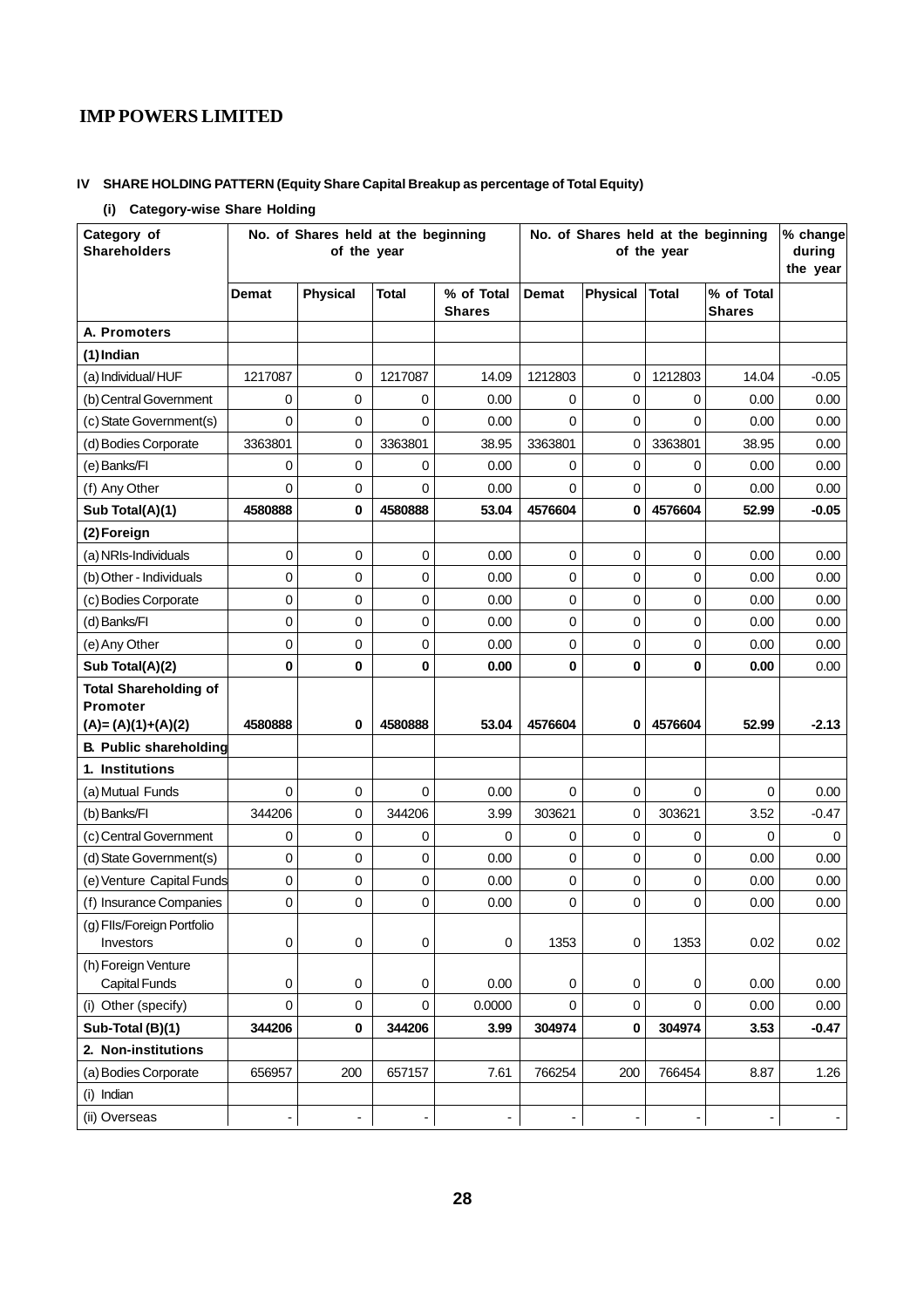| TГ |  |
|----|--|

| (b) Individuals                                                                    |         |          |          |        |         |          |         |       |         |
|------------------------------------------------------------------------------------|---------|----------|----------|--------|---------|----------|---------|-------|---------|
| Individual shareholders<br>(i)<br>holding nominal share<br>capital up to Rs 2 lakh | 1393866 | 55207    | 1449073  | 16.78  | 1477725 | 54807    | 1532532 | 17.74 | 0.96    |
| (ii) Individual shareholders<br>holding nominal share<br>capital in excess of      |         |          |          |        |         |          |         |       |         |
| Rs. 2 lakh.                                                                        | 248501  | 0        | 248501   | 2.88   | 196837  | 0        | 196837  | 2.28  | $-0.60$ |
| (c) Others (specify)                                                               | 1267151 | 0        | 1267151  | 14.67  | 1169356 | 0        | 1169356 | 13.54 | $-1.13$ |
| (c-i)Non-Resident Individuals                                                      | 38105   | 0        | 38105    | 0.32   | 27390   | $\Omega$ | 27390   | 0.32  | 0.02    |
| (c-ii) Directors                                                                   |         |          |          |        |         |          |         |       |         |
| (c-iii) Clearing Members                                                           | 51482   | $\Omega$ | 51482    | 0.60   | 62416   | 0        | 62416   | 0.72  | 0.12    |
| Sub-Total (B)(2)                                                                   | 3656062 | 55407    | 3711269  | 42.84  | 3754985 | 55007    | 3754985 | 43.48 | 0.63    |
| <b>Total Public</b><br>Shareholding<br>$(B)=(B)(1)+(B)(2)$                         | 4000268 | 55407    | 4055475  | 46.96  | 4059959 | 0        | 4059959 | 47.01 | 0.32    |
| C. Shares held by<br><b>Custodians for GDRs</b><br>& ADRs                          | 0       | $\Omega$ | $\Omega$ | 0.00   | 0       | 0        | 0       | 0.00  | 0.00    |
| GRAND TOTAL (A)+(B)+(C)                                                            | 8581156 | 55407    | 8636563  | 100.00 | 8581556 | 55007    | 8636563 | 100   | 0.00    |

## **(ii) Change in Promoter's Shareholding (please specify if there is no change)**

| Sr.<br>no.              | <b>Shareholders Name</b>                         |                         | Shareholding at the beginning<br>of the year 01.04.2016 |                                                                 | Shareholding at the end<br>of the year 31.03.2017 |                                   |                                                                 |  |
|-------------------------|--------------------------------------------------|-------------------------|---------------------------------------------------------|-----------------------------------------------------------------|---------------------------------------------------|-----------------------------------|-----------------------------------------------------------------|--|
|                         |                                                  | No. of<br><b>Shares</b> | % of total<br>shares of<br>the Co.                      | % of Shares<br>Pledged/<br>encumbered<br>to the total<br>shares | No. of<br><b>Shares</b>                           | % of tota<br>shares of<br>the Co. | % of Shares<br>Pledged/<br>encumbered<br>to the total<br>shares |  |
| 1                       | Advance Transformers and<br>Equipments Pvt. Ltd  | 936939                  | 10.8485                                                 | 0.00                                                            | 936939                                            | 10.8485                           | 0.00                                                            |  |
| $\overline{2}$          | Shree Rasbihari Trading &<br>Investment Pvt. Ltd | 797773                  | 9.2372                                                  | 17.09                                                           | 797773                                            | 9.2372                            | 17.09                                                           |  |
| 3                       | Shree Kishoriju Trading &<br>Investment Pvt. Ltd | 587552                  | 6.8031                                                  | 47.68                                                           | 587552                                            | 6.8031                            | 47.68                                                           |  |
| $\overline{\mathbf{4}}$ | Universal Transformers Pvt. Ltd                  | 336250                  | 3.8933                                                  | 0.00                                                            | 336250                                            | 3.8933                            | 0.00                                                            |  |
| 5                       | Shree Rasbihari Electrical Pvt. Ltd              | 283115                  | 3.2781                                                  | 0.00                                                            | 283115                                            | 3.2781                            | 0.00                                                            |  |
| $\,6$                   | Mangalam Laboratories Pvt. Ltd                   | 250000                  | 2.8947                                                  | 0.00                                                            | 250000                                            | 2.8947                            | 0.00                                                            |  |
| $\overline{7}$          | Ramniwas R. Dhoot                                | 234812                  | 2.7188                                                  | 0.00                                                            | 234812                                            | 2.7188                            | 0.00                                                            |  |
| $\boldsymbol{8}$        | Ajay R Dhoot                                     | 232977                  | 2.6976                                                  | 0.00                                                            | 232977                                            | 2.6976                            | 100.00                                                          |  |
| $\boldsymbol{9}$        | Aditya R. Dhoot                                  | 216907                  | 2.5115                                                  | 100.00                                                          | 212623                                            | 2.4619                            | 91.64                                                           |  |
| 10                      | Smita A. Dhoot                                   | 188204                  | 2.1792                                                  | 89.83                                                           | 188204                                            | 2.1792                            | 100.00                                                          |  |
| 11                      | Mangalam Drugs and Organics Ltd                  | 172172                  | 1.9935                                                  | 100.00                                                          | 172172                                            | 1.9935                            |                                                                 |  |
| 12                      | Radhika A Dhoot                                  | 167850                  | 1.9435                                                  | 0.00                                                            | 167850                                            | 1.9435                            | 91.95                                                           |  |
| 13                      | Rajkumari R. Dhoot                               | 166015                  | 1.9222                                                  | 100.00                                                          | 166015                                            | 1.9222                            | 100.00                                                          |  |
| 14                      | Ramniwas Ramdayal Dhoot (HUF)                    | 10322                   | 0.1195                                                  | 0.00                                                            | 10322                                             | 0.1195                            | 0.00                                                            |  |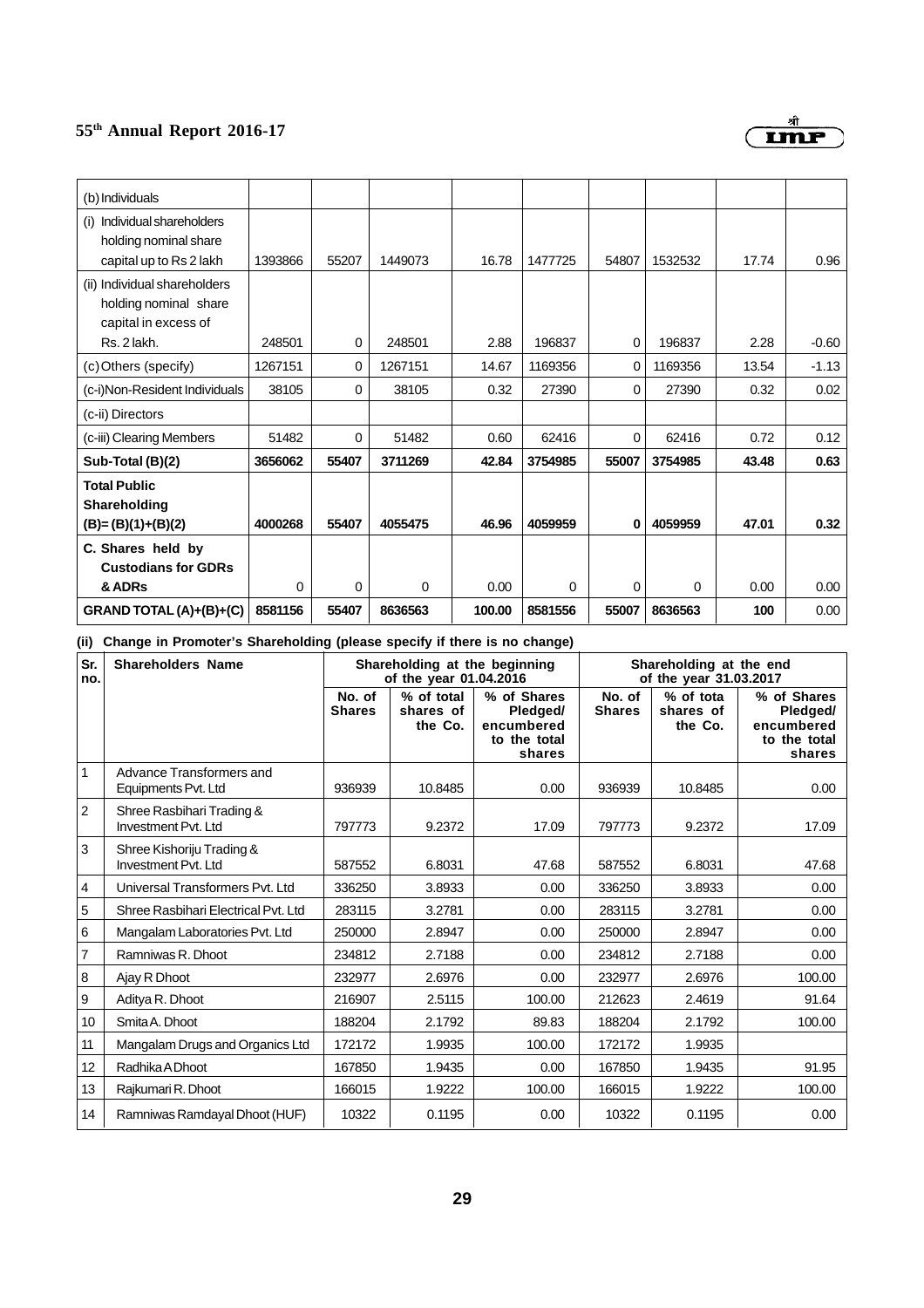| Sr.<br>No. |                                                                                                                                                                                     | Shareholding at the<br>beginning of the year<br>01.04.2016 | <b>Cumulative Shareholding</b><br>during the year | No. of<br><b>Shares</b> | % of total Shares<br>of the Company |
|------------|-------------------------------------------------------------------------------------------------------------------------------------------------------------------------------------|------------------------------------------------------------|---------------------------------------------------|-------------------------|-------------------------------------|
|            | At the beginning of the year                                                                                                                                                        | 45808880                                                   | 45808880                                          | 4580888                 | 53.04                               |
|            | Date wise Increase/decrease in<br>promoters shareholding during the<br>year specifying the reasons for<br>Increase/decrease<br>(eg. Allotment/transfer/bonus /<br>sweat equity etc) | 42840<br>(Market Sale)                                     | 42840                                             | 4284                    | 0.050                               |
|            | At the end of the year                                                                                                                                                              | 45766040                                                   | 45766040                                          | 4576604                 | 52.99                               |

#### **(iii) Change in the Promoter's shareholding (Please specify, if there is no change)**

#### **(iii) Shareholding pattern of top ten shareholders (Other than Directors, Promoters and Holders of GDRs and ADRs)**

| Sr.<br>No.     | For each of the<br>Top 10 Shareholders     | Shareholding at<br>the beginning of<br>the year 01.04.2016 |                                    |                                    | Date wise Increase/<br>Decrease in Share-<br>holding during the year | Shareholding<br>at the end of the<br>year as on 31.03.2017 |                                    |
|----------------|--------------------------------------------|------------------------------------------------------------|------------------------------------|------------------------------------|----------------------------------------------------------------------|------------------------------------------------------------|------------------------------------|
|                |                                            | No. of<br><b>Shares</b>                                    | % of total<br>shares of<br>the Co. | Date of<br><b>Transact</b><br>-ion | No. of<br><b>Shares</b>                                              | No. of<br><b>Shares</b>                                    | % of total<br>shares of<br>the Co. |
| 1              | IL and FS Trust Company Ltd                | 637200                                                     | 7.83                               | 07 Oct 2016                        | -53900                                                               | 577300                                                     | 6.6844                             |
|                |                                            |                                                            |                                    | 14 Oct 2016                        | $-6000$                                                              |                                                            |                                    |
| $\overline{2}$ | India Business Excellence Fund I           | 542800                                                     | 6.2849                             | 07 Oct 2016                        | $-45860$                                                             | 491840                                                     | 5.6949                             |
|                |                                            |                                                            |                                    | 14 Oct 2016                        | $-5100$                                                              |                                                            |                                    |
| $\overline{3}$ | Stressed Assets Stabilization Fund         | 344206                                                     | 3.9855                             | 29 Apr 2016                        | $-40585$                                                             | 303621                                                     | 3.5155                             |
| $\overline{4}$ | Percept Financial Services Private Limited | 155781                                                     | 1.8037                             |                                    |                                                                      | 155781                                                     | 1.8037                             |
| $\overline{5}$ | Dinero Finance And Investments Pvt. Ltd    | 17959                                                      | 0.2079                             | 08 Apr 2016                        | 135                                                                  | 114943                                                     | 1.3309                             |
|                |                                            |                                                            |                                    | 15 Apr 2016                        | 511                                                                  |                                                            |                                    |
|                |                                            |                                                            |                                    | 24 Jun 2016                        | 15443                                                                |                                                            |                                    |
|                |                                            |                                                            |                                    | 30 Jun 2016                        | 75000                                                                |                                                            |                                    |
|                |                                            |                                                            |                                    | 16 Dec 2016                        | 4895                                                                 |                                                            |                                    |
|                |                                            |                                                            |                                    | 13 Jan 2017                        | 1000                                                                 |                                                            |                                    |
| 6              | Bonanza Portfolio Ltd                      | 60069                                                      | 0.6955                             | 08 Apr 2016                        | 13429                                                                | 88875                                                      | 1.0291                             |
|                |                                            |                                                            |                                    | 15 Apr 2016                        | 12760                                                                |                                                            |                                    |
|                |                                            |                                                            |                                    | 22 Apr 2016                        | 1313                                                                 |                                                            |                                    |
|                |                                            |                                                            |                                    | 29 Apr 2016                        | $-5453$                                                              |                                                            |                                    |
|                |                                            |                                                            |                                    | 06 May 2016                        | 2438                                                                 |                                                            |                                    |
|                |                                            |                                                            |                                    | 13 May 2016                        | $-2020$                                                              |                                                            |                                    |
|                |                                            |                                                            |                                    | 20 May 2016                        | 3941                                                                 |                                                            |                                    |
|                |                                            |                                                            |                                    | 27 May 2016                        | $-362$                                                               |                                                            |                                    |
|                |                                            |                                                            |                                    | 03 Jun 2016                        | 9196                                                                 |                                                            |                                    |
|                |                                            |                                                            |                                    | 10 Jun 2016                        | $-820$                                                               |                                                            |                                    |
|                |                                            |                                                            |                                    | 17 Jun 2016                        | $-75$                                                                |                                                            |                                    |
|                |                                            |                                                            |                                    | 24 Jun 2016                        | 2264                                                                 |                                                            |                                    |
|                |                                            |                                                            |                                    | 30 Jun 2016                        | $\overline{262}$                                                     |                                                            |                                    |
|                |                                            |                                                            |                                    | 01 Jul 2016                        | 16424                                                                |                                                            |                                    |
|                |                                            |                                                            |                                    | 08 Jul 2016                        | $-22$                                                                |                                                            |                                    |
|                |                                            |                                                            |                                    | 15 Jul 2016                        | 4274                                                                 |                                                            |                                    |
|                |                                            |                                                            |                                    | 22 Jul 2016                        | $\overline{343}$                                                     |                                                            |                                    |
|                |                                            |                                                            |                                    | 29 Jul 2016                        | $-60$                                                                |                                                            |                                    |
|                |                                            |                                                            |                                    | 05 Aug 2016                        | 2580                                                                 |                                                            |                                    |
|                |                                            |                                                            |                                    | 12 Aug 2016                        | $-326$                                                               |                                                            |                                    |
|                |                                            |                                                            |                                    | 19 Aug 2016                        | 2695                                                                 |                                                            |                                    |
|                |                                            |                                                            |                                    | 26 Aug 2016                        | $-1093$                                                              |                                                            |                                    |
|                |                                            |                                                            |                                    | 02 Sep 2016                        | $-573$                                                               |                                                            |                                    |
|                |                                            |                                                            |                                    | 09 Sep 2016                        | 12471                                                                |                                                            |                                    |
|                |                                            |                                                            |                                    | 16 Sep 2016                        | $-529$                                                               |                                                            |                                    |
|                |                                            |                                                            |                                    | 23 Sep 2016                        | 2141                                                                 |                                                            |                                    |
|                |                                            |                                                            |                                    | 30 Sep 2016                        | $-99$                                                                |                                                            |                                    |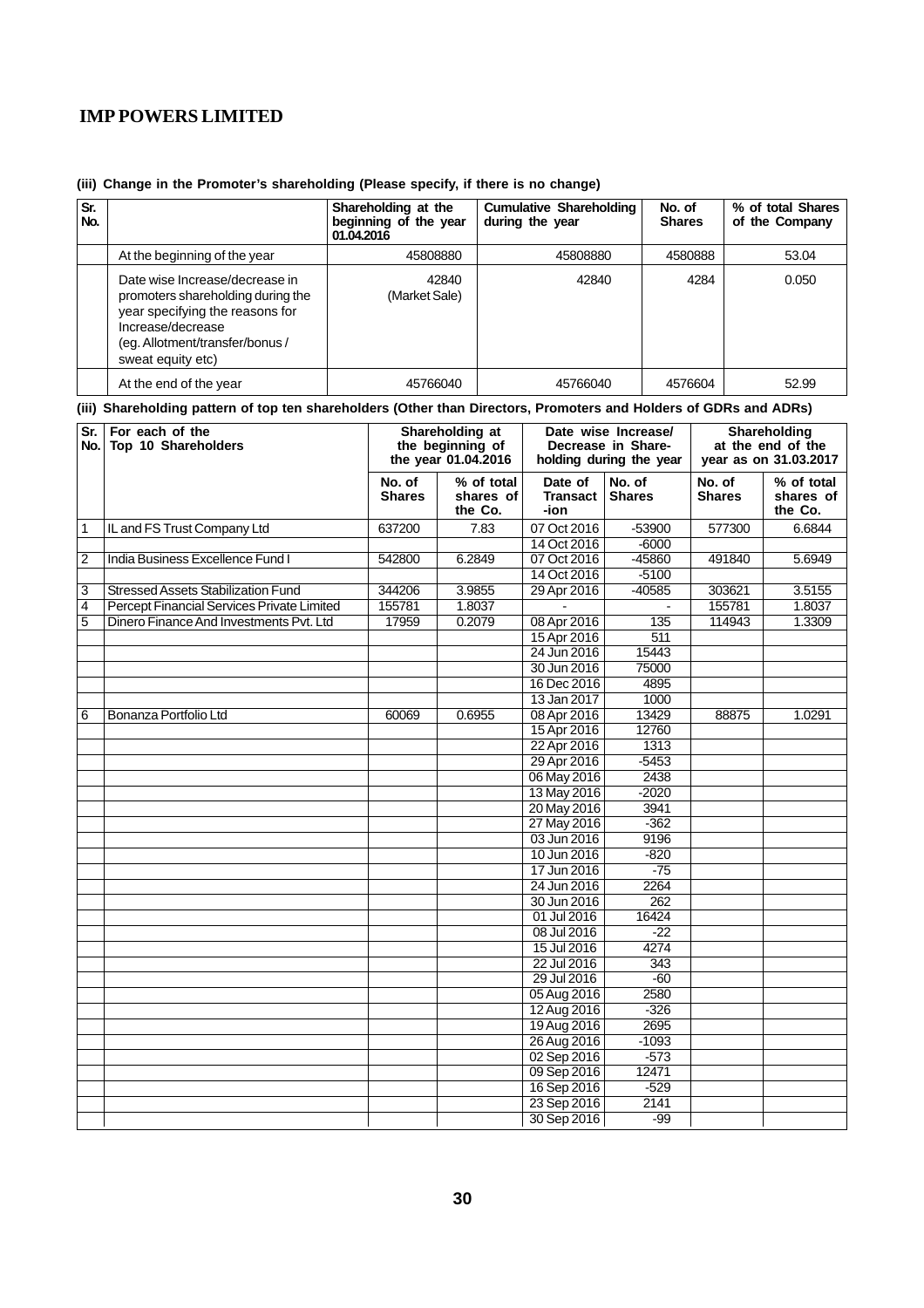

|    |                                        |       |        | 07 Oct 2016 | 14385    |       |        |
|----|----------------------------------------|-------|--------|-------------|----------|-------|--------|
|    |                                        |       |        | 14 Oct 2016 | $-586$   |       |        |
|    |                                        |       |        | 21 Oct 2016 | $-7701$  |       |        |
|    |                                        |       |        | 28 Oct 2016 | 2311     |       |        |
|    |                                        |       |        | 04 Nov 2016 | $-5561$  |       |        |
|    |                                        |       |        | 11 Nov 2016 | $-1841$  |       |        |
|    |                                        |       |        | 18 Nov 2016 | $-1468$  |       |        |
|    |                                        |       |        | 25 Nov 2016 | $-3950$  |       |        |
|    |                                        |       |        | 02 Dec 2016 | $-351$   |       |        |
|    |                                        |       |        | 09 Dec 2016 | $-10405$ |       |        |
|    |                                        |       |        | 16 Dec 2016 | $-18309$ |       |        |
|    |                                        |       |        | 23 Dec 2016 | 3629     |       |        |
|    |                                        |       |        | 30 Dec 2016 | $-6885$  |       |        |
|    |                                        |       |        | 06 Jan 2017 | 1489     |       |        |
|    |                                        |       |        | 13 Jan 2017 | 1986     |       |        |
|    |                                        |       |        | 20 Jan 2017 | 1286     |       |        |
|    |                                        |       |        | 27 Jan 2017 | $-377$   |       |        |
|    |                                        |       |        | 03 Feb 2017 | 443      |       |        |
|    |                                        |       |        | 10 Feb 2017 | $-6470$  |       |        |
|    |                                        |       |        | 17 Feb 2017 | $-1100$  |       |        |
|    |                                        |       |        | 03 Mar 2017 | $-2624$  |       |        |
|    |                                        |       |        | 10 Mar 2017 | $-1105$  |       |        |
|    |                                        |       |        | 17 Mar 2017 | $-479$   |       |        |
|    |                                        |       |        | 24 Mar 2017 | $-2510$  |       |        |
|    |                                        |       |        | 31 Mar 2017 | $-100$   |       |        |
| 7  | <b>Boesky Securities Pvt. Ltd</b>      | 81419 | 0.9427 |             |          | 81419 | 0.9427 |
| 8  | <b>KRYFS Power Components Limited</b>  | 75206 | 0.8708 |             |          | 75206 | 0.8708 |
| 9  | Shrilekha Somani                       | 58000 | 0.6716 |             |          | 58000 | 0.6716 |
| 10 | Bhimavarapu Sridhar Reddy              | 163   | 0.0019 | 29 Apr 2016 | 5000     | 51021 | 0.5908 |
|    |                                        |       |        | 13 May 2016 | 1080     |       |        |
|    |                                        |       |        | 20 May 2016 | $-2018$  |       |        |
|    |                                        |       |        | 03 Jun 2016 | $-152$   |       |        |
|    |                                        |       |        | 09 Sep 2016 | 858      |       |        |
|    |                                        |       |        | 16 Sep 2016 | 947      |       |        |
|    |                                        |       |        | 23 Sep 2016 | 6669     |       |        |
|    |                                        |       |        | 30 Sep 2016 | 1266     |       |        |
|    |                                        |       |        | 07 Oct 2016 | 9405     |       |        |
|    |                                        |       |        | 14 Oct 2016 | 99       |       |        |
|    |                                        |       |        | 21 Oct 2016 | 1380     |       |        |
|    |                                        |       |        | 04 Nov 2016 | 12757    |       |        |
|    |                                        |       |        | 11 Nov 2016 | 785      |       |        |
|    |                                        |       |        | 25 Nov 2016 | 6870     |       |        |
|    |                                        |       |        | 30 Dec 2016 | 5862     |       |        |
|    |                                        |       |        | 10 Feb 2017 | 50       |       |        |
| 11 | Golden Goenka Credit Pvt Ltd           | 50231 | 0.5816 |             |          | 48907 | 0.5663 |
|    |                                        |       |        | 08 Apr 2016 | $-2000$  |       |        |
|    |                                        |       |        | 29 Apr 2016 | $-2000$  |       |        |
|    |                                        |       |        | 06 May 2016 | $-1000$  |       |        |
|    |                                        |       |        | 03 Jun 2016 | 500      |       |        |
|    |                                        |       |        | 17 Jun 2016 | 500      |       |        |
|    |                                        |       |        | 15 Jul 2016 | 2176     |       |        |
|    |                                        |       |        | 22 Jul 2016 | 500      |       |        |
| 12 | Integrated master securities pvt. Ltd. | 83415 | 0.9658 |             |          | 0     | 0      |
|    |                                        |       |        | 29 Apr 2016 | 7028     |       |        |
|    |                                        |       |        | 17 Jun 2016 | 116      |       |        |
|    |                                        |       |        | 24 Jun 2016 | $-15559$ |       |        |
|    |                                        |       |        | 02 Dec 2016 | $-73900$ |       |        |
|    |                                        |       |        | 09 Dec 2016 | 3795     |       |        |
|    |                                        |       |        | 16 Dec 2016 | $-3895$  |       |        |
|    |                                        |       |        | 13 Jan 2017 | $-1000$  |       |        |
|    |                                        |       |        |             |          |       |        |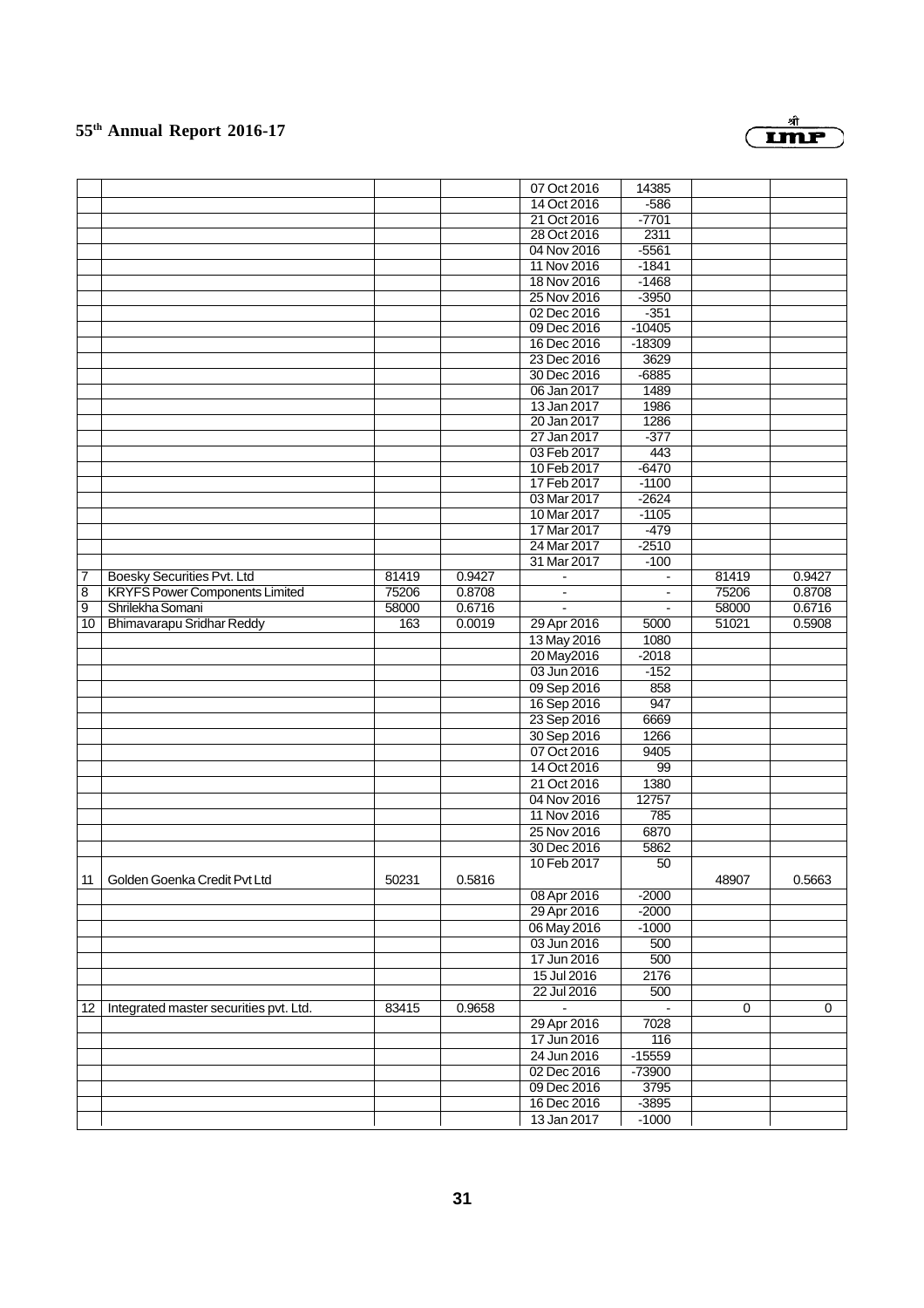| Sr.<br>No.     | For each of the<br><b>Top 10 Shareholders</b>  | Shareholding at<br>the beginning of<br>the year 01.04.2015 |                                    | Date wise Increase/<br>Decrease in Share-<br>holding during the year |                                    | <b>Cumulative</b><br>Shareholding<br>during the year |                                    | Shareholding<br>at the end of the<br>year as on 31.03.2016 |                                    |
|----------------|------------------------------------------------|------------------------------------------------------------|------------------------------------|----------------------------------------------------------------------|------------------------------------|------------------------------------------------------|------------------------------------|------------------------------------------------------------|------------------------------------|
|                |                                                | No. of<br><b>Shares</b>                                    | % of total<br>shares of<br>the Co. | No. of<br><b>Shares</b>                                              | % of total<br>shares of<br>the Co. | No. of<br><b>Shares</b>                              | % of total<br>shares of<br>the Co. | No. of<br><b>Shares</b>                                    | % of total<br>shares of<br>the Co. |
| 1              | Shri Ramniwas R Dhoot<br>(Chairman)            | 234812                                                     | 2.72                               |                                                                      |                                    | 234812                                               | 2.72                               | 234812                                                     | 2.72                               |
| $\overline{c}$ | Shri Ajay R Dhoot<br>(Vice-Chairman)           | 232977                                                     | 2.70                               |                                                                      |                                    | 232977                                               | 2.70                               | 232977                                                     | 2.70                               |
| 3              | Shri Aaditya R Dhoot<br>(Managing Director)    | 216907                                                     | 2.51                               | $-4284$                                                              |                                    | 212623                                               | 2.46                               | 212623                                                     | 2.46                               |
| 4              | Shri R.T. RajGuroo<br>(Independent Director)   | 1500                                                       | 0.02                               |                                                                      |                                    | 1500                                                 | 0.02                               | 1500                                                       | 0.02                               |
| 5              | Shri Siby Antony<br>(Independent Director)     |                                                            |                                    |                                                                      |                                    |                                                      |                                    |                                                            |                                    |
| 6              | Shri Prashant Pandit<br>(Independent Director) |                                                            |                                    |                                                                      |                                    |                                                      |                                    |                                                            |                                    |
| $\overline{7}$ | Shri P. Uma Shankar<br>(Independent Director)  |                                                            |                                    |                                                                      |                                    |                                                      |                                    |                                                            |                                    |
| 8              | Shri Praveen Saxena<br>(Independent Director)  |                                                            |                                    |                                                                      |                                    |                                                      |                                    |                                                            |                                    |
| 9              | Ms. Priyanjali Dhoot<br>(Director)             |                                                            |                                    |                                                                      |                                    |                                                      |                                    |                                                            |                                    |
| 10             | Shri Bakul Desai (CFO)                         | 725                                                        | 0.01                               | $\overline{a}$                                                       | $\overline{\phantom{a}}$           | 725                                                  | 0.01                               | 725                                                        | 0.01                               |
| 11             | Ms. Priya Shah (CS)                            |                                                            |                                    |                                                                      | $\overline{a}$                     |                                                      |                                    |                                                            |                                    |

### **(v) Shareholding of Directors and Key Managerial Personnel:**

#### **(VI) INDEBTEDNESS:**

| Indebtedness at the beginning of the<br><b>Financial Year</b> | <b>Secured Loans</b><br>excluding deposits | <b>Unsecured</b><br>Loans | <b>Deposit</b> | <b>Total</b><br><b>Indebtedness</b> |
|---------------------------------------------------------------|--------------------------------------------|---------------------------|----------------|-------------------------------------|
| i)<br><b>Principal Amount</b>                                 | 9499.94                                    | 200.00                    | Nil            | 9699.94                             |
| ii)<br>Interest due but not paid                              | Nil                                        | Nil                       | Nil            | Nil                                 |
| iii)<br>Interest accrued but not due                          | Nil                                        | Nil                       | Nil            | Nil                                 |
| Total (i+ii+iii)                                              | 9499.94                                    | 200.00                    | Nil            | 9699.94                             |
| Change in Indebtedness during the year                        |                                            |                           |                |                                     |
| Addition                                                      | 585.47                                     | Nil                       | Nil            | 585.47                              |
| Reduction                                                     | 532.46                                     | 45                        | Nil            | 577.46                              |
| <b>Net Change</b>                                             | 53.01                                      | 45                        | Nil            | 8.01                                |
| Indebtedness at the end of the Financial Year                 |                                            |                           |                |                                     |
| i)<br><b>Principal Amount</b>                                 | 9552.95                                    | 155                       | Nil            | 9707.95                             |
| ii)<br>Interest due but not paid                              | Nil                                        | Nil                       | Nil            | Nil                                 |
| iii)<br>Interest accrued but not due                          | Nil                                        | Nil                       | Nil            | Nil                                 |
| Total (i+ii+iii)                                              | 9552.95                                    | 155                       | Nil            | 9707.95                             |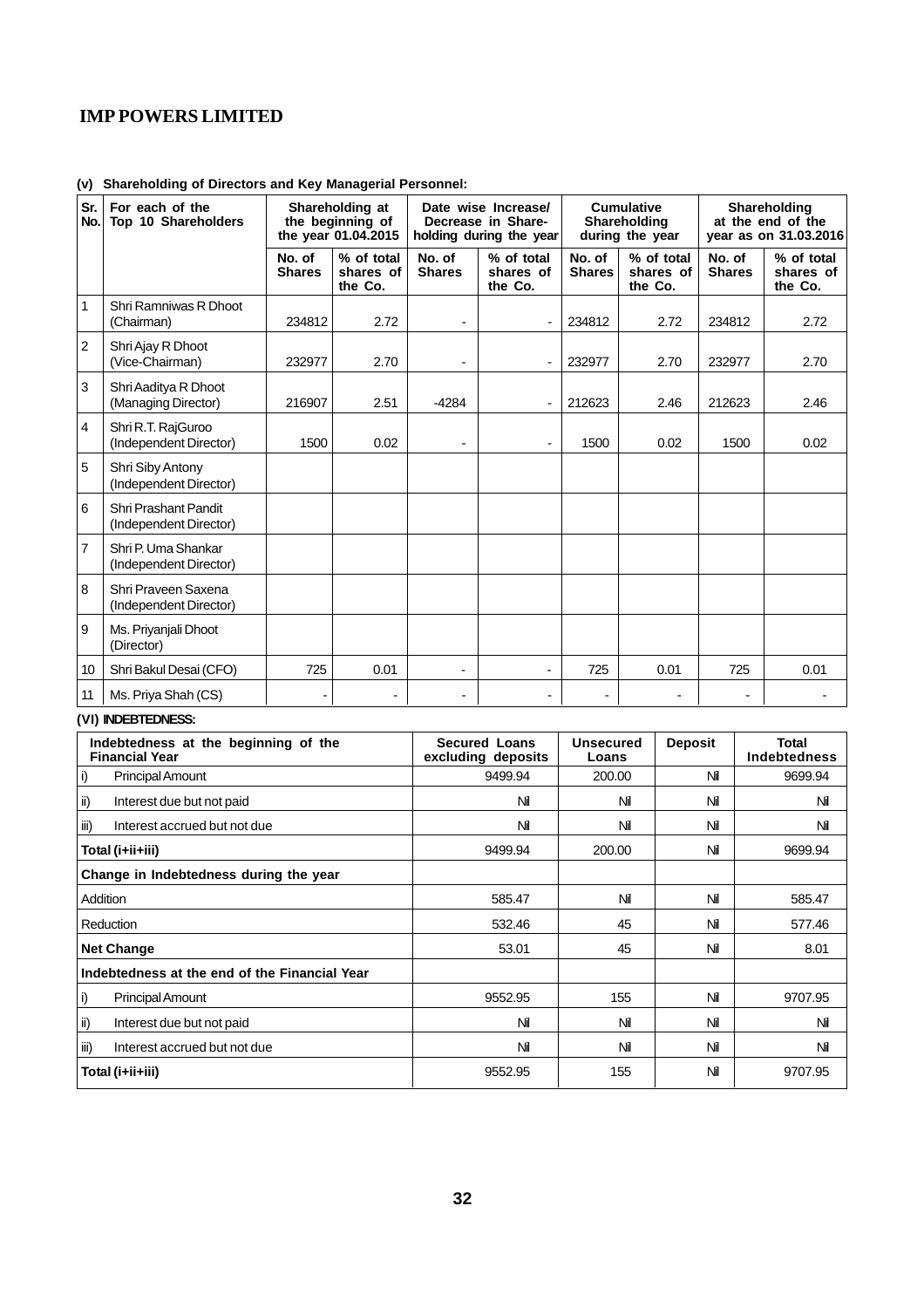

### **VII. REMUNERATION OF DIRECTORS AND KEY MANAGERIAL PERSONNEL**

A. REMUNERATION TO MANAGING DIRECTOR, WHOLE-TIME DIRECTORS AND/OR MANAGER:

| Sr.<br><b>No</b> | Particulars of Remuneration                                                             | Shri<br><b>Ramniwas</b><br><b>R</b> Dhoot<br>(Chairman) | Shri Ajay<br><b>R</b> Dhoot<br>(Vice-<br>Chairman) | Shri Aaditya<br><b>R</b> Dhoot<br>(Managing<br>Director) | Ms.<br>Priyanjali<br><b>Dhoot</b><br>(Executive<br>Director) | Total<br>Amount |
|------------------|-----------------------------------------------------------------------------------------|---------------------------------------------------------|----------------------------------------------------|----------------------------------------------------------|--------------------------------------------------------------|-----------------|
|                  | Gross salary                                                                            |                                                         |                                                    |                                                          |                                                              |                 |
| a)               | Salary as per provisions contained in section17(1)<br>(a)<br>of the Income-taxAct, 1961 | 4740000                                                 | 4680000                                            | 4560000                                                  | 197600*                                                      | 14177600        |
| b)               | Value of perquisites u/s17(2) Income-Tax Act, 1961<br>(b)                               | 631056                                                  | 463060                                             | 39600                                                    |                                                              | 1133716         |
| c)               | Profits in lieu of salary under section17(3)<br>(c)<br>Income-tax Act, 1961             |                                                         |                                                    |                                                          | $\overline{\phantom{0}}$                                     |                 |
| 2                | <b>Stock Option</b>                                                                     |                                                         |                                                    |                                                          | -                                                            |                 |
| 3                | <b>Sweat Equity</b>                                                                     |                                                         |                                                    |                                                          |                                                              |                 |
| 4                | Commission- as % of profit - others, specify                                            |                                                         |                                                    |                                                          |                                                              |                 |
| 5                | Others, please specify                                                                  |                                                         |                                                    |                                                          | -                                                            |                 |
| 6                | Provident Fund (Co's Contribution)                                                      |                                                         |                                                    |                                                          |                                                              |                 |
| 7                | Superannuation (Exempted Portion)                                                       |                                                         |                                                    |                                                          |                                                              |                 |
| 8                | Medical Reimbursement (Exempted)                                                        |                                                         |                                                    |                                                          |                                                              |                 |
|                  | <b>Total Remuneration</b>                                                               | 5371056                                                 | 5143060                                            | 4599600                                                  | 197600                                                       | 15311316        |

*\*Appointed w.e.f. November 10, 2016*

### B. REMUNERATION TO OTHER DIRECTORS:

| Sr.<br>No. | <b>Particulars</b>           | Fees for attending Board/<br><b>Committee Meetings</b> | <b>Commission</b> | Others, please<br>specify | <b>Total</b><br>Amount |
|------------|------------------------------|--------------------------------------------------------|-------------------|---------------------------|------------------------|
|            | <b>INDEPENDENT DIRECTORS</b> |                                                        |                   |                           |                        |
|            | Shri R.T. RajGuroo           | 30500                                                  |                   | $\blacksquare$            | 30500                  |
| 2          | Shri Siby Antony             | 9500                                                   |                   | ٠                         | 9500                   |
| 3          | Shri Prashant Pandit         | 10000                                                  |                   | $\blacksquare$            | 10000                  |
| 4          | Shri P. Uma Shankar          | 15000                                                  |                   | $\blacksquare$            | 15000                  |
| 5          | Dr. Praveen Saxena           | 14500                                                  |                   | $\overline{\phantom{0}}$  | 14500                  |
|            | <b>Total Remuneration</b>    | 79500                                                  |                   |                           | 79500                  |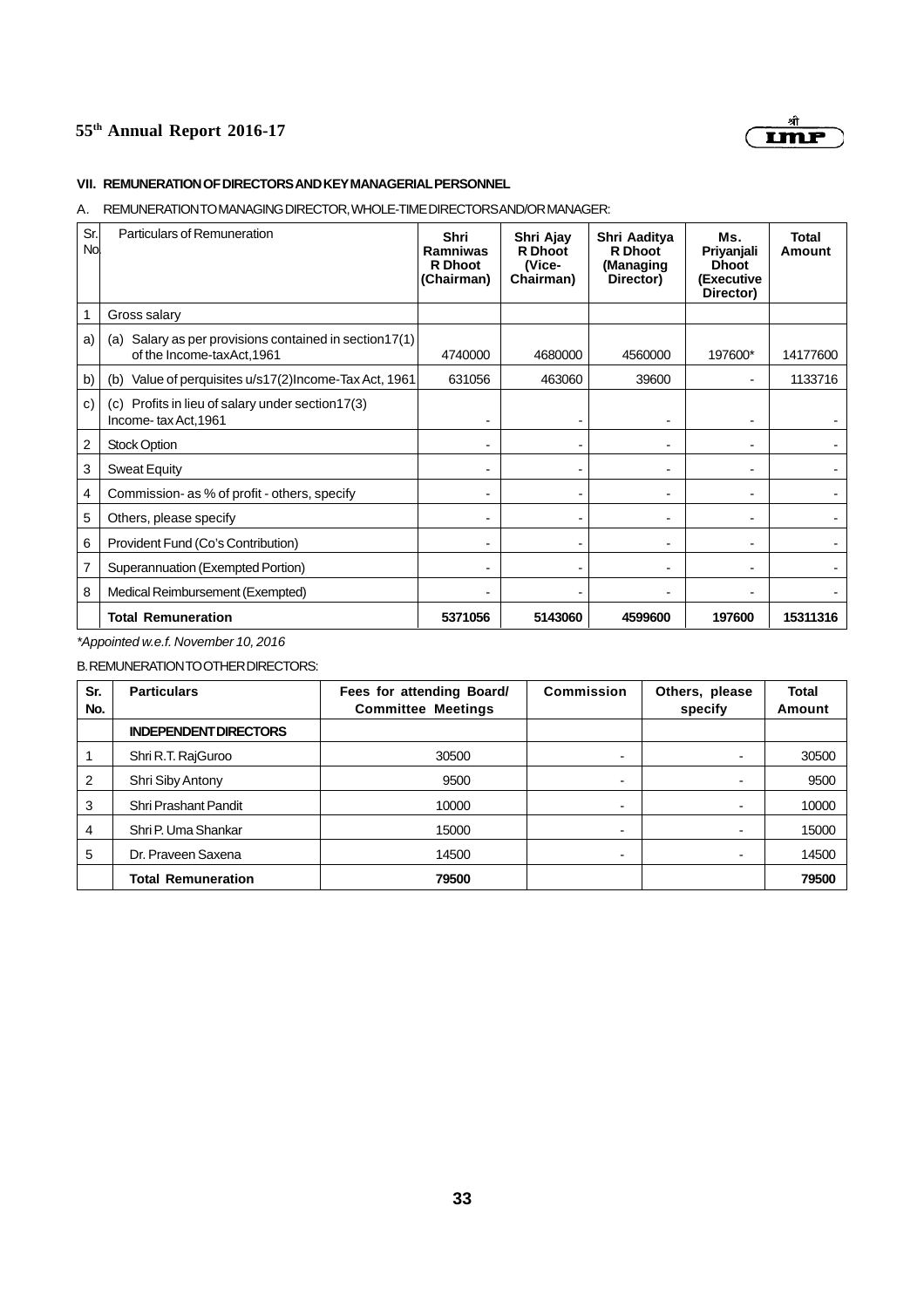| Sr<br>No       | <b>Particulars of Remuneration</b>                                                      | <b>Shri</b><br><b>Deepak</b><br><b>Shah</b><br>(CFO) | <b>Shri</b><br><b>Bakul</b><br>Desai<br>(CFO) | * Mrs.<br>Parvati<br><b>Nair</b><br>(CS) | * Mrs.<br>Sarita<br>Parwani<br>(CS) | $*$ Ms.<br>Priya<br>Shah<br>(CS) | <b>Total</b><br>Amount |
|----------------|-----------------------------------------------------------------------------------------|------------------------------------------------------|-----------------------------------------------|------------------------------------------|-------------------------------------|----------------------------------|------------------------|
| 1              | Gross salary                                                                            | 337500                                               | 1172234                                       | 156242                                   | 157234                              | 39312                            | 1862522                |
| a)             | Salary as per provisions contained in<br>(a)<br>section17(1) of the Income-taxAct, 1961 |                                                      |                                               |                                          |                                     |                                  |                        |
| b)             | Value of perquisites u/s17(2)<br>(b)<br>Income-Tax Act, 1961                            |                                                      |                                               |                                          |                                     | $\overline{\phantom{0}}$         |                        |
| $\mathsf{C}$ ) | (c) Profits in lieu of salary under<br>section17(3) Income- tax Act, 1961               |                                                      |                                               |                                          |                                     | $\overline{\phantom{0}}$         |                        |
| $\overline{c}$ | <b>Stock Option</b>                                                                     |                                                      | $\overline{\phantom{0}}$                      | $\overline{\phantom{0}}$                 | -                                   | $\blacksquare$                   |                        |
| 3              | <b>Sweat Equity</b>                                                                     |                                                      | $\blacksquare$                                |                                          |                                     | $\blacksquare$                   |                        |
| 4              | Commission- as % of profit - others, specify                                            |                                                      |                                               |                                          |                                     | $\overline{\phantom{0}}$         |                        |
| 5              | Others, please specify                                                                  |                                                      | $\blacksquare$                                |                                          | $\overline{\phantom{0}}$            | $\blacksquare$                   |                        |
| 6              | Provident Fund (Co's Contribution)                                                      |                                                      | $\overline{\phantom{0}}$                      |                                          | $\overline{\phantom{0}}$            | $\overline{\phantom{0}}$         |                        |
| $\overline{7}$ | Superannuation (Exempted Portion)                                                       |                                                      | $\blacksquare$                                |                                          | $\overline{\phantom{0}}$            | $\blacksquare$                   |                        |
| 8              | Medical Reimbursement (Exempted)                                                        |                                                      |                                               |                                          |                                     |                                  |                        |
|                | <b>Total Remuneration (i)</b>                                                           | 337500                                               | 1172234                                       | 156242                                   | 157234                              | 39312                            | 1862522                |

#### C. REMUNERATION TO KEY MANAGERIAL PERSONNEL OTHERTHAN MD/MANAGER/WTD

#### **Note:**

Mrs. Parvati Nair resigned from the post of the Company Secretary w.e.f.Sept. 17, 2016

Mrs. Sarita Parwani resigned from the post of the Company Secretary w.e.f. Sept. 19, 2016

Ms. Priya Shah was appointed for the post of Company Secretary w.e.f February 14, 2017

#### **VIII. PENALITIES / PUNISHMENT / COMPOUNDING OF OFFENCES:**

| Sections of the Companies Act<br>Type | Sections of<br>the<br><b>Companies</b><br>Act | <b>Brief</b><br><b>Description</b> | Details of Penalty/<br>Punishment/<br>Compounding<br>Fees imposed | <b>Authority</b><br>(RD/NCLT<br>COURT) | Appeal<br>Made If any<br>(give detail) |  |
|---------------------------------------|-----------------------------------------------|------------------------------------|-------------------------------------------------------------------|----------------------------------------|----------------------------------------|--|
| <b>COMPANY-NOT APPLICABLE</b><br>A)   |                                               |                                    |                                                                   |                                        |                                        |  |
| Penalty                               | Nil                                           | Nil                                | Nil                                                               | Nil                                    | Nil                                    |  |
| Punishment                            | Nil                                           | Nil                                | Nil                                                               | Nil                                    | Nil                                    |  |
| Compounding                           | Refer note provided as under                  |                                    |                                                                   |                                        |                                        |  |
| <b>B) DIRECTORS</b>                   |                                               |                                    |                                                                   |                                        |                                        |  |
| Penalty                               | Nil                                           | Nil                                | Nil                                                               | Nil                                    | Nil                                    |  |
| Punishment                            | Nil                                           | Nil                                | Nil                                                               | Nil                                    | Nil                                    |  |
| Compounding                           |                                               |                                    | Refer note provided as under                                      |                                        |                                        |  |
| C) OTHER OFFICERS DEFAULT             |                                               |                                    |                                                                   |                                        |                                        |  |
| Penalty                               | Nil                                           | Nil                                | Nil                                                               | Nil                                    | Nil                                    |  |
| Punishment                            | Nil                                           | Nil                                | Nil                                                               | Nil                                    | Nil                                    |  |
| Compounding                           | Nil                                           | Nil                                | Nil                                                               | Nil                                    | Nil                                    |  |

Note: Cases were filed by ROC, Ahemdabad before the Chief Judicial Magistrate Court, Silvassa against the Company and its Directors in the year 2009-2010 for Non-disclosures in Annual Report for the Financial year 2006-2007. The said cases were Compounded by the Company and its Directors before the Company Law Board (CLB), Mumbai and Compounding Fines amounting to Rs. 2,40,000 were paid in CLB, Mumbai by Company and its Directors as per the orders dated 16<sup>th</sup> October, 2014 passed by the CLB, Mumbai Bench. This order will be submitted to the Silvassa Court for disposal of matter.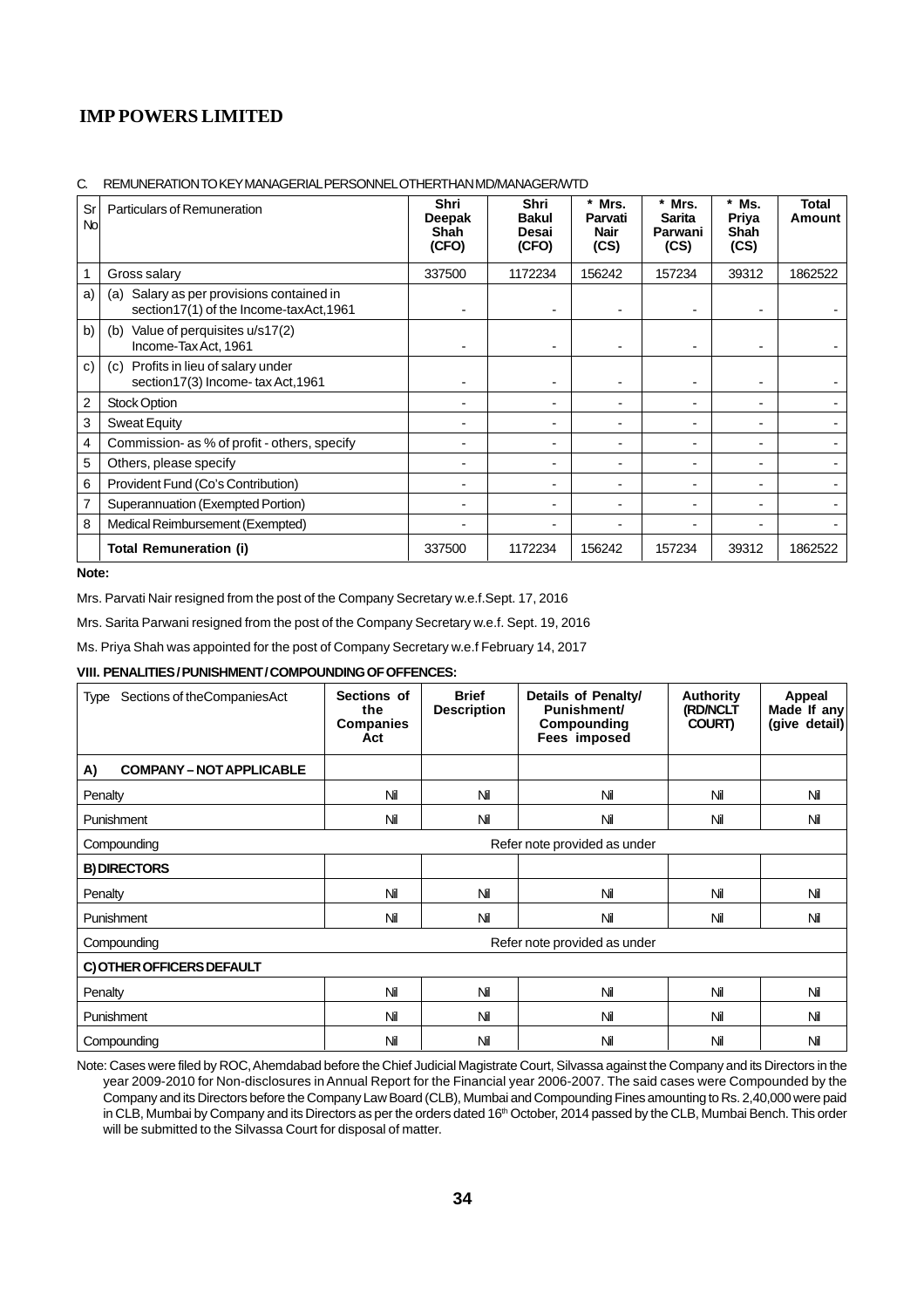

#### **Annexure- F**

#### **AOC-2**

#### **(Pursuant to Section 134(3)(h) of the Act and Rule 8(2) of the Companies (Accounts) Rules, 2014)**

Form of Disclosure of Particulars of contracts/ arrangements entered into by the Company with related parties referred to in Section 188(1) of the Companies Act, 2013 including certain arms length transactions under the third proviso thereto.

- I. Details of Contract and Arrangements not on arms length basis: Not applicable
- II. Details of material contracts or arrangements or transactions at arm's length basis:

| Name(s) of the<br>related party and<br>nature of<br>relationship | Nature of Contracts/<br>arrangements/<br>transactions                                                                                                                                                                                                                                                                    | <b>Duration of</b><br>contracts/<br>arrangements/<br>transactions                                | Salient terms of the<br>Contracts/<br>arrangements/<br>transactions                                                                                                                                                                                                                                                                                                                                | Date(s) of<br>approval of<br>the Board | Amount<br>paid in<br>advance,<br>if any |
|------------------------------------------------------------------|--------------------------------------------------------------------------------------------------------------------------------------------------------------------------------------------------------------------------------------------------------------------------------------------------------------------------|--------------------------------------------------------------------------------------------------|----------------------------------------------------------------------------------------------------------------------------------------------------------------------------------------------------------------------------------------------------------------------------------------------------------------------------------------------------------------------------------------------------|----------------------------------------|-----------------------------------------|
| IMP Energy Ltd.<br>(IEL) Subsidiary<br>company                   | Existing Sub-contracting<br>Back-to-Back Agreements<br>between IEL and the<br>Company in respect of the<br>Contracts executed/ to be<br>executed (for purchase of<br>Goods from IEL), upto a<br>Contract Value of Rs.<br>8839.31 Lacs and Corporate<br>Guarantee and its Renewal<br>amounting<br>to<br>Rs. 2200.00 Lacs. | 3 years or such<br>extended period<br>from the date of<br>the Commissioning<br>of the Contracts. | The 6 Contracts referred below,<br>as received from Kargil<br>Renewable Energy Development<br>Agency (KREDA) through tender<br>process and sub-contracted to<br>IEL in the ordinary course of<br>business at a reasonable price.<br><b>Contract Execution includes-</b><br>Construction,<br>Design,<br>Manufacture, Supply, Erection,<br>Testing and Commissioning<br>including execution of power | 28.05.2013                             | N.A.                                    |
|                                                                  |                                                                                                                                                                                                                                                                                                                          |                                                                                                  | evacuation, transmission line on<br>lump sum cost and turnkey basis<br>including<br>running<br>and<br>maintenance for a period of 3<br>years (or such extended period)<br>from the date of Commissioning<br>of the following 6 (six) Contracts<br>in Kargil, Ladakh:                                                                                                                               |                                        |                                         |
|                                                                  |                                                                                                                                                                                                                                                                                                                          |                                                                                                  | Khandi MHP (2X750 KW) in kargil,<br>Ladakh Contract Value of Rs.<br>1316.58 Lacs.                                                                                                                                                                                                                                                                                                                  |                                        |                                         |
|                                                                  |                                                                                                                                                                                                                                                                                                                          |                                                                                                  | Sangrah MHP (2X750KW) in<br>kargil, Ladakh Contract Value of<br>Rs. 1194.97 Lacs.                                                                                                                                                                                                                                                                                                                  |                                        |                                         |
|                                                                  |                                                                                                                                                                                                                                                                                                                          |                                                                                                  | Bairas MHP (2X750KW) in kargil,<br>Ladakh Contract Value of Rs.<br>1441.02 Lacs.                                                                                                                                                                                                                                                                                                                   |                                        |                                         |
|                                                                  |                                                                                                                                                                                                                                                                                                                          |                                                                                                  | Chilong MHP (2X500KW) in kargil,<br>Ladakh Contract Value of Rs.<br>1389.44 Lacs.                                                                                                                                                                                                                                                                                                                  |                                        |                                         |
|                                                                  |                                                                                                                                                                                                                                                                                                                          |                                                                                                  | Raru MHP (2X500KW) in kargil,<br>Ladakh Contract Value of Rs.<br>2223.64 Lacs.                                                                                                                                                                                                                                                                                                                     |                                        |                                         |
|                                                                  |                                                                                                                                                                                                                                                                                                                          |                                                                                                  | Matayeen MHP (2X500KW) in<br>kargil, Ladakh Contract Value of<br>Rs. 1273.66 Lacs.                                                                                                                                                                                                                                                                                                                 |                                        |                                         |
|                                                                  |                                                                                                                                                                                                                                                                                                                          |                                                                                                  | IEL raises bills on the Company<br>from time to time for the work<br>executed, based on the Back-to-<br>Back Sub-contract agreements<br>between the Company and IEL.                                                                                                                                                                                                                               |                                        |                                         |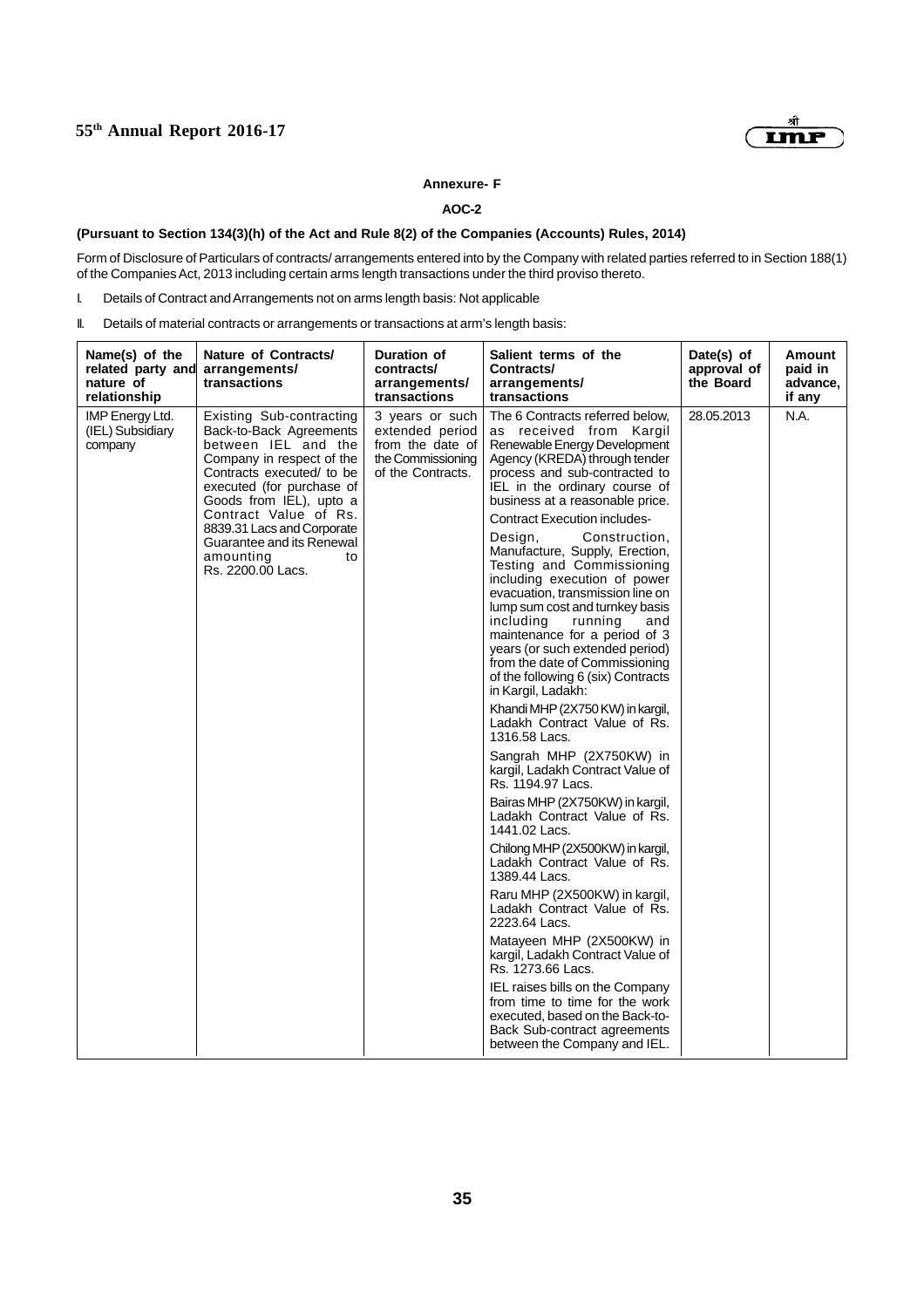#### **MANAGEMENT DISCUSSION AND ANALYSIS**

#### **ECONOMIC SCENARIO**

Indian Economy is expected to grow at around 7% in F.Y.2017-18. With the government's Firm resolve to provide electricity to all in India by the year 2022, power sector is on the trajectory of high growth.

#### **TRANSFORMERS INDUSTRY FUTURE GROWTH PROSPECTS OPPORTUNITIES:**

With further initiative of the government, for strengthening the Transmission Grid, reducing power losses, replacing very old Transformers, export market for transformers peaking up, etc., the transformer industry expects sustained growth at " double digit rate" in the demand for transformers at least for next 10 years. The company with empanelment/ enlistment with PGCIL, NTPC, Railways, etc., expects additional orders for transformers, going forward with the growth in the transformer industries, coupled with technological advances, benefits of economics scale will, accrue leading to improved profitability.

#### **FINANCIAL & OPERATIONAL PERFORMANCE OF IMP POWERS LTD. (Rs. In crores)**

| Particulars   | Year ended 31,03,2017 | Year ended 31,03,2016 |
|---------------|-----------------------|-----------------------|
| Income        | 393.89                | 360.87                |
| <b>EBIDTA</b> | 35.43                 | 34.51                 |
| PAT           | 3.35                  | 3.10                  |

#### **THREATS AND MANAGEMENT PERCEPTIONS:**

Cheaper imports from China, and other countries as well as lack of adequate testing facilities for transformers, which requires transformers to be dispatched to foreign countries for testing, leading to loss of time and an increase in costs for transformer manufacturing vendors, etc. are some of the challenges faced by the domestic transformer manufacturers. Your company with in house testing facility is gearing up to meet these challenges.

Considering the recent happening in Doklam raising doubts about intention of our neighbors, the Government has taken prompt measures to protect our power infrastructure from potential threats. The Government has invoked the principle of reciprocity for giving business opportunities in India to only those foreign countries which give similar reciprocity to India. This measure along with anti -dumping import duty on Chinese products, will go a long way to help Indian transformer industry grow.

#### **TURBINE BUSINESS - HUGE POTENTIAL**

IMP has ventured into an exciting new business - Exclusive Marketing of "Kinetic energy turbines".

- IMP and Smart Hydro Power (Germany) ("SHP") have entered into an exclusive market agreement to support market of 5kw Kinetic Energy Turbines.
- This path-breaking technology of SHP focuses on the application of the Free Stream Turbine in India along with its world-wide presence. They can be installed in canals, tail races of conventional hydropower plants, rivers & free-flowing streams.
- This cutting-edge technology coupled with low infrastructure cost makes this product a cost-effective solution

The Company has procured order for supply and commission of the Kinetic Energy Turbine in India and successfully commissioned the same. This will pave the way of taking this business to next level.

#### **SUBSIDIARY COMPANY**

#### **IMP Energy Ltd., Subsidiary of IMP Powers Ltd**

IMP Energy Ltd. (IEL), a subsidiary of the Company is engaged in micro and small Hydro Power Sector and provides clean and green power in the renewable energy sector by setting up of small and mini Hydro Power plants with end to end solutions in the country. The company has consortium tie-ups with OEM's and can offer full portfolio of components required for Hydro Power plants. Hydropower generation is destined to continue to grow rapidly as only 1/3rd of the available hydropower is harnessed. IEL has been qualified for 7 MW Independent Power Producer Projects (IPP) of Jammu & Kashmir Energy Development Agency in the state of Jammu and Kashmir. The Company expects to commission at least 2 projects in the next 1 year and more projects thereafter.

#### **DISCLAIMER:**

Certain statements made in the Management Discussion and Analysis Report relating to the Company's future constitute as 'forward-looking statements' within the meaning of applicable laws and regulations. Actual results may differ from such expectations whether expressed or implied. Several factors could make significant difference to the Company's operations. These include climatic and economic conditions affecting demand and supply, government regulations and taxation, natural calamities over which the Company does not have any direct control.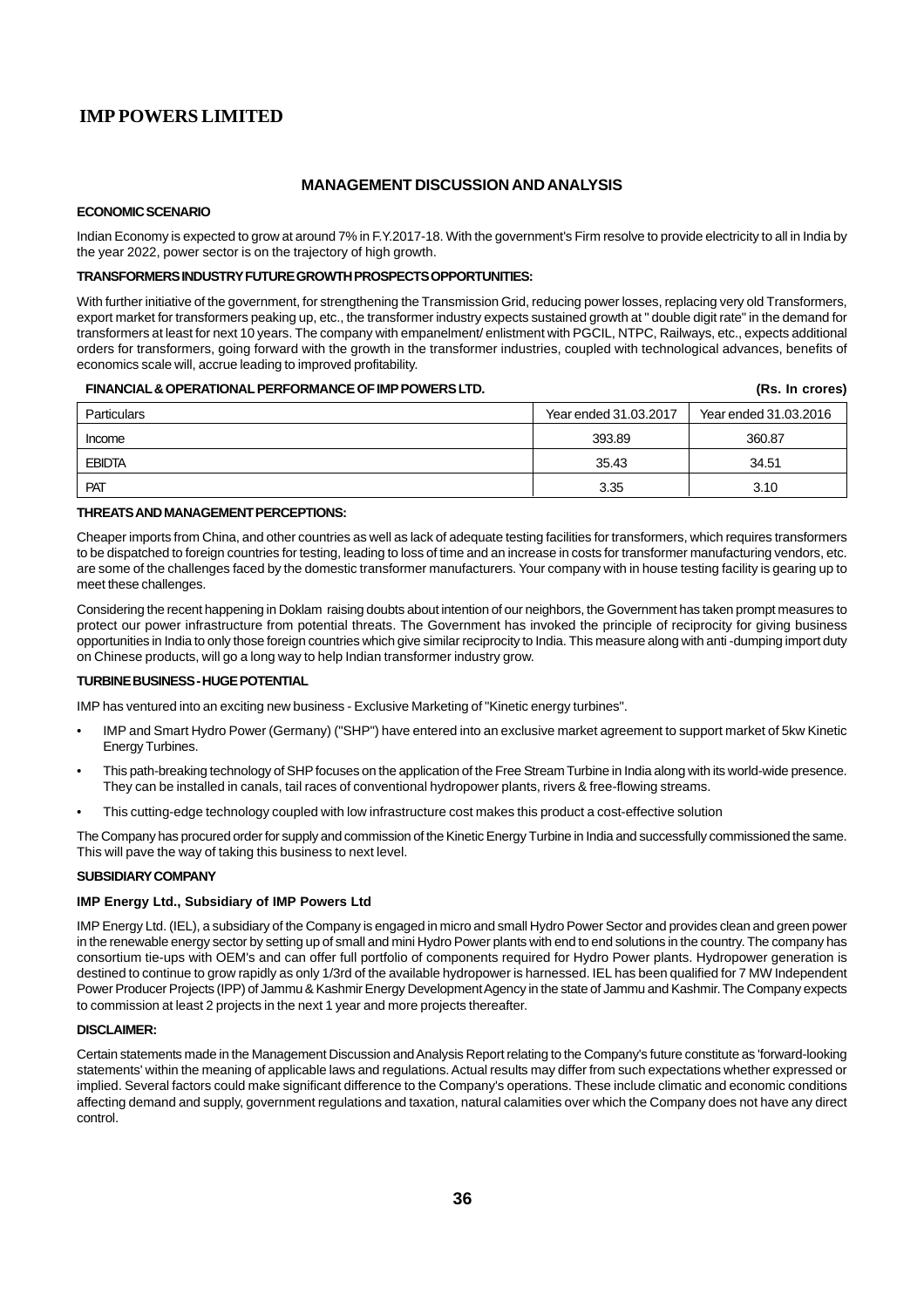

#### **REPORT ON CORPORATE GOVERNANCE**

Corporate Governance is about maximizing shareholder value legally, ethically and sustainably. The goal of Corporate Governance is to ensure fairness for every stakeholder. It refers to a system by which Companies are governed, controlled and managed. The core principles of Corporate Governance practices are fairness, transparency, accountability and responsibility. Corporate governance is creation and enhancing long-term sustainable value for the stakeholders through ethically driven business process. The Company recognizes that good Corporate Governance is a continuing exercise and is committed to pursue the highest standard of governance in the overall interest of the stakeholders.

The equity shares of the Company are listed and admitted to dealings on BSE Limited (BSE) and National Stock Exchange of India Limited (NSE). Pursuant to the provisions of Regulation 34(3) and other applicable regulations of the Securities and Exchange Board of India (Listing Obligations and Disclosure Requirements) Regulations, 2015 ['Listing Regulations'], a report on Corporate Governance for the financial year ended March 31, 2017 is furnished below:

#### **(1) Brief statement on the Company's Philosophy on Code of Governance**

The Company recognizes that good governance practices originate from the philosophy and mindset of the organization. The Company reiterates its commitment to adhere to the highest standards of Corporate Governance which is founded upon a rich legacy of integrity, fairness, transparency, timely disclosures, equity and accountability for the long term enhancement of the shareholders'/stakeholders' value and interest. The Company believes that its actions must result in enhancing corporate performance by maximizing shareholders'/ stakeholders' value and also result in motivated work force. We, as a Company, have always focused on good Corporate Governance practices, which is a key driver of sustainable corporate growth and long-term value creation for our shareholders. The Company recognizes that the shareholders are ultimately the people who are catalysts to the economic activities and also the ultimate beneficiaries thereof.

In compliance with the regulatory requirements and effective implementation of Corporate Governance practices, the Company has adopted the policies, programs and codes in accordance with the applicable provisions of the Companies Act, 2013 and Listing Regulations including following:

- Policy on diversity of the Board of Directors
- Code of Conduct for Board Members and the Senior Management Personnel
- Corporate Social Responsibility Policy (CSR Policy)
- Familiarization Program for Independent Directors
- Nomination and Remuneration Policy
- Policy on Related Party Transactions
- Code of Conduct for regulating & reporting trading by insiders and for fair disclosure
- Policy on Archival of Documents
- Policy of Determination of Materiality of Events/Information
- Risk Management Policy
- Vigil Mechanism Cum Whistle Blower Policy
- Policy for Evaluation of the Performance of the Board of Directors
- Policy for Preservation of Documents

These policies, programs and codes and their effective implementation re-affirm the commitment of the Company towards putting in place the highest standards of Corporate Governance in every sphere of its operations. The Company's philosophy of Corporate Governance is not only compliant with the statutory requirements but also underlines our commitment to operate in the best interest of the stakeholders.

The Company recognizes that good governance practices originate from the philosophy and mindset of the organization. The Company reiterates its commitment to adhere to the highest standards of Corporate Governance which is founded upon a rich legacy of integrity, fairness, transparency, timely disclosures, equity and accountability for the long term enhancement of the shareholders'/stakeholders' value and interest. The Company believes that its actions must result in enhancing corporate performance by maximizing shareholders'/ stakeholders' value and also result in motivated work force. We, as a Company, have always focused on good Corporate Governance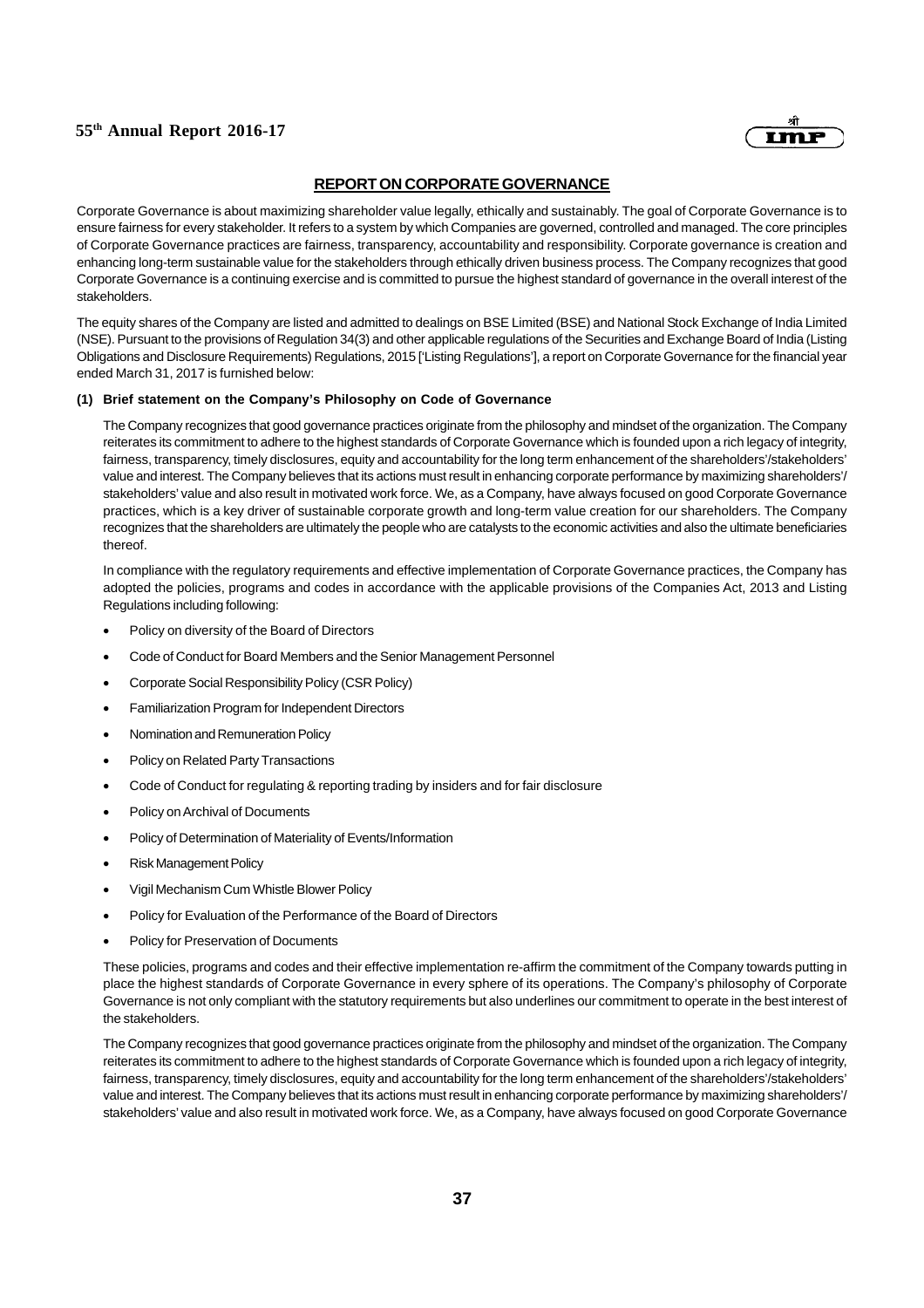practices, which is a key driver of sustainable corporate growth and long-term value creation for our shareholders. The Company recognizes that the shareholders are ultimately the people who are catalysts to the economic activities and also the ultimate beneficiaries thereof.

#### **(2) Board of Directors**

#### **a. Composition and category of Directors and number of other Board of Directors or Committees in which a director is a member or chairperson:**

The Company believes that an active, well-informed and independent Board of Directors is vital to achieve the apex standard of Corporate Governance. The current policy is to have an appropriate mix of Executive, Non-Executive and Independent Directors (IDs) to maintain the independence of the Board, and separate its functions of governance and management.

As per the declaration received from IDs, all IDs meets the criteria of independence as prescribed both under sub-section (6) of Section 149 of the Companies Act, 2013 and are abide by the obligations as laid down under Regulation 25 of the Listing Regulations and Schedule IV of the Companies Act, 2013. None of the Directors on the Board are Independent Directors of more than seven Listed Companies and none of the Whole-time Directors are Independent Directors of any Listed Company.

Composition of the Board of Directors as on March 31, 2017 was in accordance with the requirements of Regulation 17 of the Listing Regulations. As per Regulation 26(1) of the Listing Regulations, none of the Directors on the Board is member of more than 10 Committees and Chairman of more than 5 Committees across all the Companies in which they are Directors. The same is also evidenced from the below given table.

Currently, the Board consists of nine members, four of whom are Executive Directors (EDs), Five Non- Executive Directors (NEDs) & Independent Directors (IDs). The Board periodically evaluates the need for change in its composition and size. Detailed profile of our Directors is available on our website at *www.imp-powers.com*

| Name of the Director(s)<br>and their DIN | <b>Designation</b>                              | Category    | No. of $#$<br>Directorship | Committee positions #    |            |
|------------------------------------------|-------------------------------------------------|-------------|----------------------------|--------------------------|------------|
|                                          |                                                 |             |                            | Chairman/<br>Chairperson | Membership |
| <b>Executive Directors</b>               |                                                 |             |                            |                          |            |
| Shri Ramniwas R Dhoot                    | Chairman cum<br><b>Whole-time Director</b>      | Promoter    | 2                          | 0                        | 0          |
| Shri Ajay R Dhoot                        | Vice-Chairman cum<br><b>Whole-time Director</b> | Promoter    | 2                          | 0                        |            |
| Shri Aaditya R Dhoot                     | <b>Managing Director</b>                        | Promoter    | 2                          | 0                        | 2          |
| Ms. Priyanjali Dhoot*                    | <b>Additional Director</b>                      | Executive   | 1                          | 0                        | 0          |
| <b>Non-Executive Directors</b>           |                                                 |             |                            |                          |            |
| Shri R. T. RajGuroo                      | <b>Director</b>                                 | Independent | $\overline{2}$             | $\overline{2}$           | 0          |
| <b>Shri Prashant Pandit</b>              | Director                                        | Independent | 1                          | 0                        | 2          |
| Shri Siby Antony                         | <b>Director</b>                                 | Independent | 3                          |                          |            |
| Shri P. Uma Shankar                      | Director                                        | Independent | 5                          | 0                        | 1          |
| Shri Praveen Saxena                      | Director                                        | Independent |                            | 0                        | 0          |
| Smt. Rajkamal Sukhani \$                 | Director                                        | Independent |                            |                          |            |
| Shri Prakash Bagla^                      | Director                                        | Independent |                            |                          |            |

Details relating to the composition of the Board of Directors, number of Directorships, Memberships and Chairmanships of the Directors of the Company in other Public Limited Companies as on March 31, 2017 are as follows:

\$Resigned with effect from August 12, 2016

^Resigned with effect from September 23, 2016

\*Appointment with effect November 10, 2016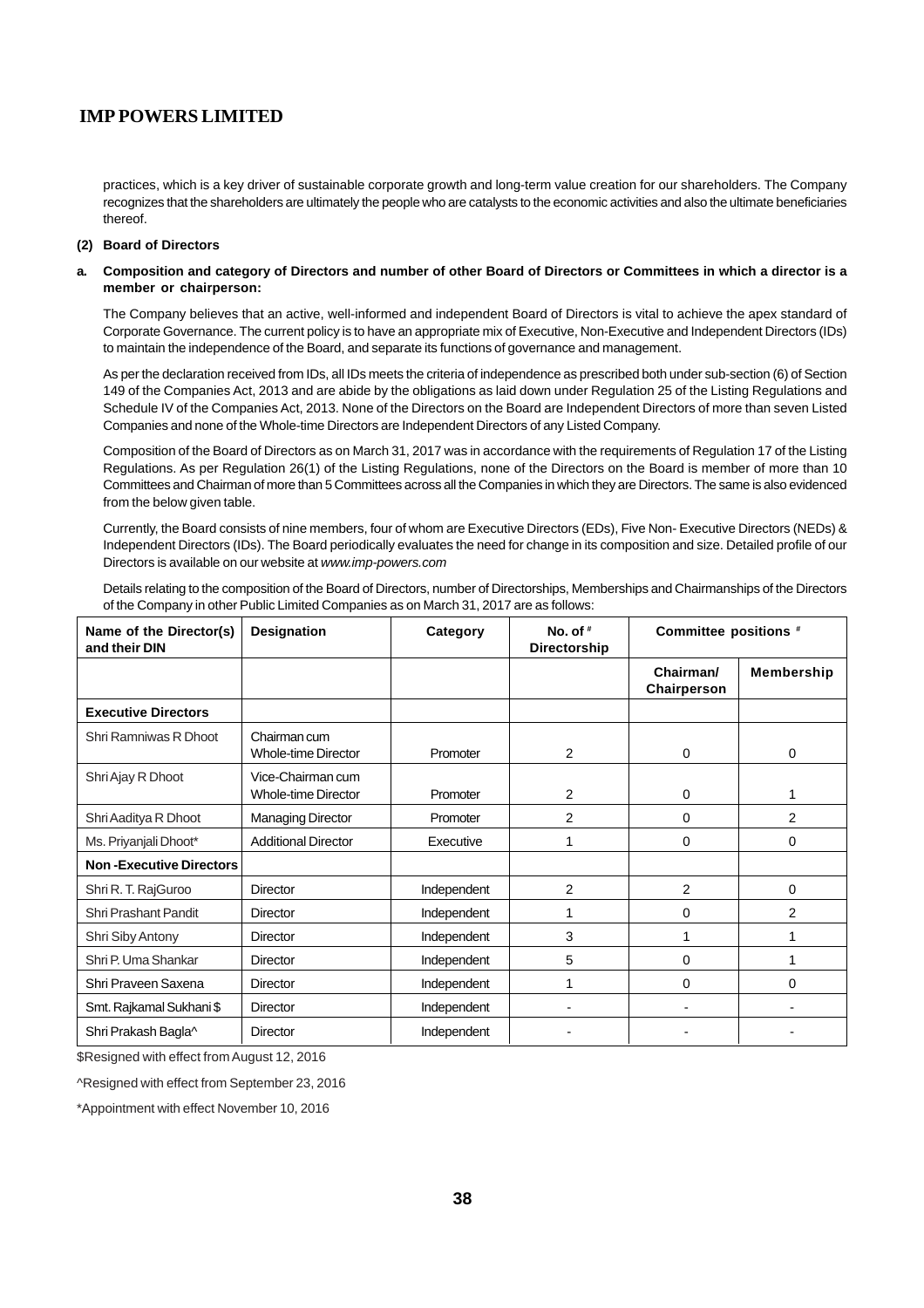

**#** *For the purpose of considering the number of other directorships and committee positions, all public limited companies, whether listed or not, have been included and all other companies including private limited companies, foreign companies and companies under section 8 of the Companies Act, 2013 have been excluded. Committee positions considered are only of Audit Committee and Stakeholders' Relationship Committee, including that of the Company.*

**b. Attendance of each of the Directors** at the meetings of the Board of Directors held during the financial year under review and at the last Annual General Meeting (AGM) are as follows:

| <b>Name of Directors</b>                    | <b>Number of Board Meetings Attended</b> | Attendances at the last AGM |
|---------------------------------------------|------------------------------------------|-----------------------------|
| Shri Ramniwas R Dhoot (Chairman)            | 4                                        | Yes                         |
| Shri Ajay R Dhoot (Vice-Chairman)           | 4                                        | No.                         |
| Shri Aaditya R Dhoot (Managing director)    | 4                                        | Yes                         |
| Shri R. T. RajGuroo (Independent Director)  | 4                                        | Yes                         |
| Shri Siby Antony (Independent Director)     | 2                                        | No.                         |
| Shri Prashant Pandit (Independent Director) |                                          | No.                         |
| Shri P. Uma Shankar (Independent Director)  | 3                                        | No.                         |
| Shri Praveen Saxena (Independent Director)* | 2                                        | No.                         |
| Smt. Rajkamal Sukhani \$                    |                                          | No.                         |
| Shri Prakash Bagla^                         | 2                                        | No.                         |
| Ms. Priyanjali Dhoot (Woman Director)#      |                                          | No.                         |

\*Appointment with effect May 27, 2016

\$ Resigned with effect from August 12, 2016

^ Resigned with effect from September 23, 2016

#Appointed with effect from November 10, 2016

#### **c. Number of meetings of the Board of Directors held and dates on which held and date of the last AGM held:**

Four (4) Board Meetings were held during the financial year under review on May 27, 2016; August 12, 2016; November 10, 2016 and February 14, 2017.

The 54<sup>th</sup> Annual General Meeting was held on September 29, 2016.

#### **d. Disclosure of relationships between directors** *inter-se:*

Shri Ramniwas R Dhoot, Shri Ajay R Dhoot, Shri Aaditya R Dhoot and Ms. Priyanjali Dhoot, Directors of the Company, are related with each other (*inter-se*) within the meaning of the Listing Regulations.

None of the above referred Independent Non- Executive Directors have any material pecuniary relationships or transactions with the Company, its promoters, its Directors or its senior management which may affect their independence.

Besides the transactions reported in the Notes to the Accounts for the year, the Company has not entered into any materially significant transactions with its Promoters, Directors or their relatives or with the Management, etc. that may have potential conflict with the interest of the Company at large.

#### **e. Number of shares and convertible instruments of the Company held by Non- Executive Directors as on March 31, 2017:**

| Sr. No. | <b>Name of Director</b> | No. of Shares held | % of Shareholding |
|---------|-------------------------|--------------------|-------------------|
| 1.      | Shri R. T. RajGuroo     | 1500               | 0.02              |
| 2.      | Shri Siby Antony        | NIL                |                   |
| 3.      | Shri Prashant Pandit    | <b>NIL</b>         |                   |
| 4.      | Shri P. Uma Shankar     | <b>NIL</b>         |                   |
| 5.      | Shri Praveen Saxena     | <b>NIL</b>         |                   |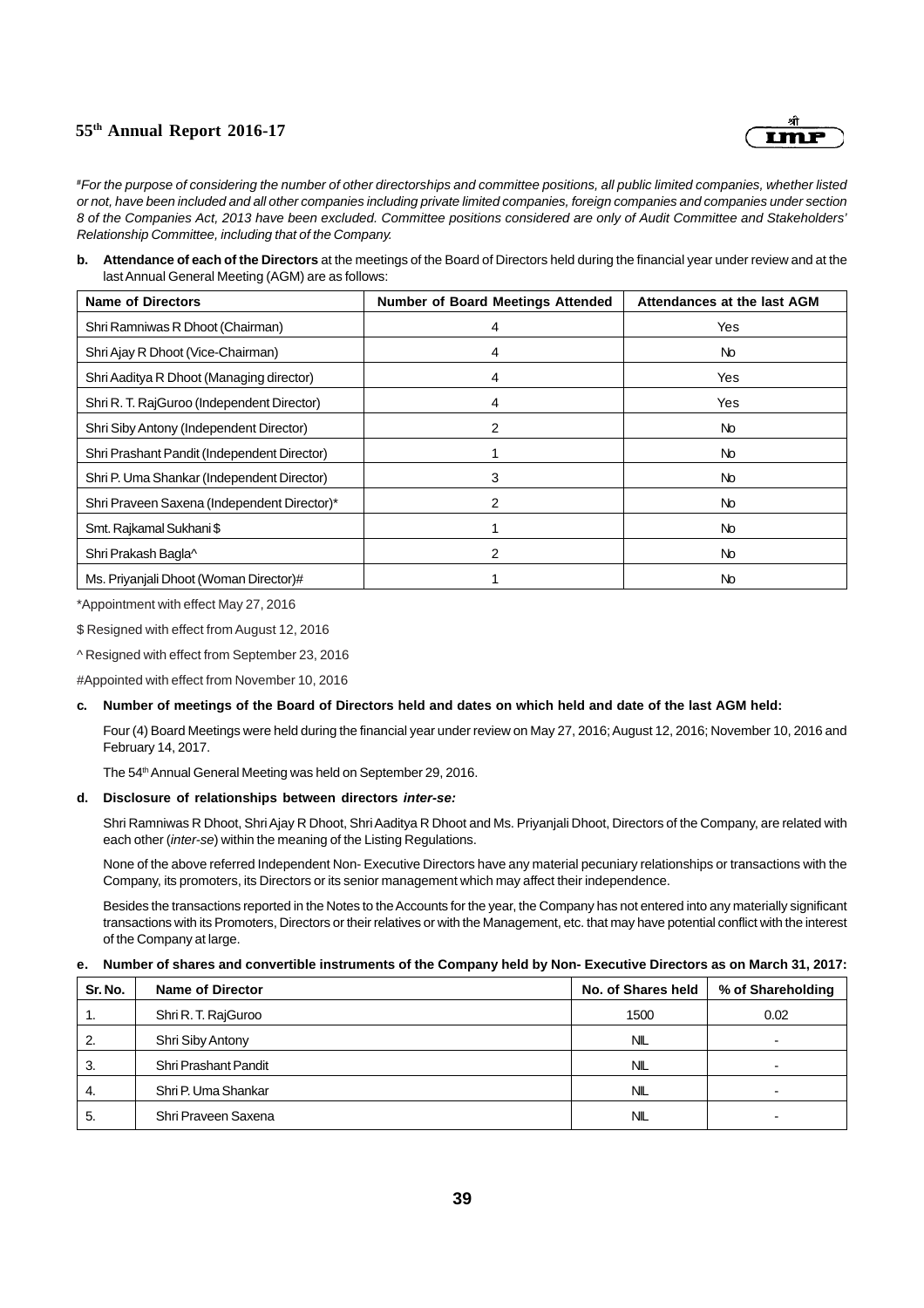#### **f. Weblink where details of familiarization programmes imparted to Independent Directors is disclosed:** *http://www.imppowers.com/*

#### **g. Independent Directors' Meeting:**

The Independent Directors (IDs) met on May 27, 2016 without the presence of Non- Independent Directors and members of the in compliance with the provisions of Schedule IV. At this meeting, the IDs *inter alia* evaluated the performance of the Non-Independent Directors and the Board of Directors as a whole, evaluated the performance of the Chairman of the Board and discussed aspects relating to the quality, quantity and timeliness of the flow of information between the Company, the Management and the Board.

#### **h. Board Procedure:**

The Chairman of the Company and the Company Secretary draft the agenda for each meeting, along with agenda notes, in consultation with the Managing Director and distribute these at least seven days in advance to all the Directors for facilitating fruitful and focused discussions at the meeting. Every Board member can suggest the inclusion of additional items in the agenda. The Board meets at least once a quarter to review the quarterly results and other items on the agenda and also on the occasion of the Annual General Meeting. Additional meetings are held when necessary. At the Board meetings, the Directors are being provided information as stipulated in Regulation 17(7) of the Listing Regulations in addition to other business items.

#### **i. Board Evaluation:**

The Nomination and Remuneration Committee has approved a Policy for evaluation of the Board, its Committees and Directors and the same has been approved by the Board of Directors of the Company.

Accordingly, a separate exercise was carried out by the Nomination and Remuneration Committee to evaluate the performance of individual Directors. The performance evaluation of the Non-Independent Directors and the Board as a whole was carried out by the Independent Directors. The performance evaluation of the Chairman of the Company was also carried out by the Independent Directors, taking into account the views of the Executive Director and Non-Executive Directors and the performance evaluation of independent directors was done by the entire Board of Directors, excluding the director being evaluated.

#### **(3) Audit Committee**

**(a)** The composition of the Audit Committee as well as details of meeting of Audit Committee held and attended by each Member during the year 2016-17 are as follows:

| <b>Name</b>           | <b>Designation</b> | <b>Non-Executive/Independent</b> |      | <b>Numbers of Meetings</b> |
|-----------------------|--------------------|----------------------------------|------|----------------------------|
|                       |                    |                                  | Held | <b>Attended</b>            |
| Shri Ramdas Rajguroo  | Chairman           | Independent                      | 4    |                            |
| Shri Aaditya R. Dhoot | Member             | Executive                        | 4    |                            |
| Shri Prashant Pandit  | Member             | Independent                      | 4    |                            |
| Shri Siby Antony      | Jt. Chairman       | Independent                      | 4    |                            |

All the Members of the Audit Committee are financially literate and have relevant accounting and financial management expertise as required under the Companies Act, 2013 and Regulation 18 of the Listing Regulations. Mrs. Parvati Nair acted as Secretary of the Audit Committee till September 17, 2016 and Mrs. Sarita Parwani acted as Secretary of the Audit Committee from September 19, 2016 till February 8, 2017. On appointment as Company Secretary of the Company w.e.f. February 14, 2017, Ms. Priya Shah acted as Secretary of the Audit Committee after that date.

The primary objective of the Committee is to monitor and provide an effective supervision of the Management's financial reporting process, to ensure accurate and timely disclosures, with the highest levels of transparency, integrity and quality of financial reporting and its compliance with the legal and regulatory requirements. The Committee oversees the work carried out in the financial reporting process by the Management, the internal auditor, the statutory auditor and the cost auditor and notes the processes and safeguards employed by each of them.

The terms of reference, role, powers, rights, authority and obligations of the Audit Committee are in conformity with the applicable provisions of the Companies Act, 2013 and Listing Regulations (including any statutory modification(s) or re-enactment or amendments thereof).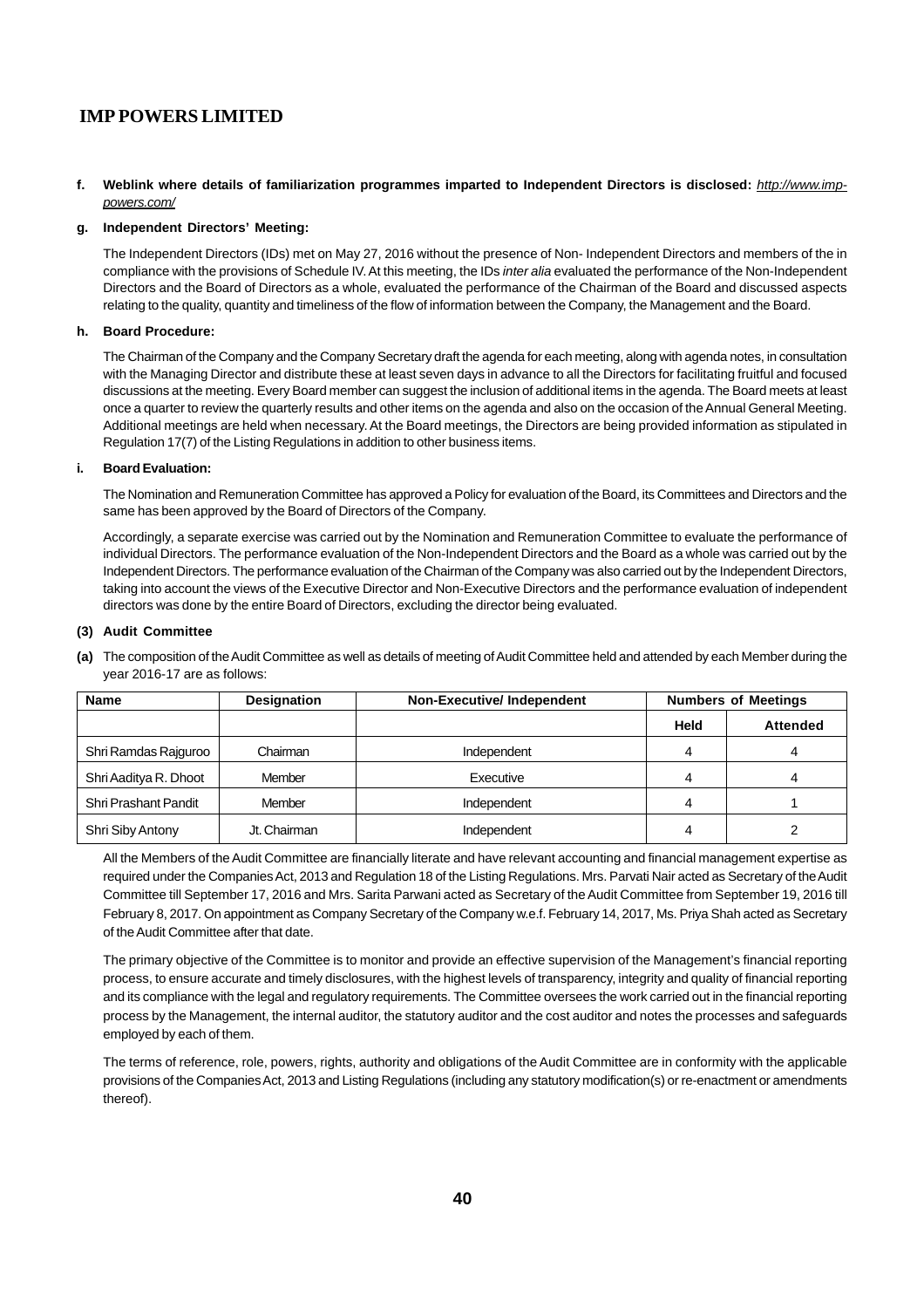

#### **(b) Brief description of terms of reference** *inter alia* **includes:**

- 1. Financial information to ensure that the financial statement is correct, sufficient and credible;
- 2. Recommendation for appointment, remuneration and terms of appointment of auditors of the company;
- 3. Approval of payment to statutory auditors for any other services rendered by the statutory auditors;
- 4. Reviewing, with the management, the annual financial statements and auditor's report thereon before submission to the board for approval;
- 5. Reviewing, with the management, the quarterly financial statements before submission to the board for approval;
- 6. Reviewing, with the management, the statement of uses / application of funds raised through an issue (public issue, rights issue, preferential issue, etc.), the statement of funds utilized for purposes other than those stated in the offer document / prospectus / notice and the report submitted by the monitoring agency monitoring the utilisation of proceeds of a public or rights issue, and making appropriate recommendations to the Board to take up steps in this matter;
- 7. Review and monitor the auditor's independence and performance, and effectiveness of audit process;
- 8. Approval or any subsequent modification of transactions of the company with related parties.
- 9. Scrutiny of inter-corporate loans and investments;
- 10. Valuation of undertakings or assets of the company, wherever it is necessary;
- 11. Evaluation of internal financial controls and risk management systems;
- 12. Reviewing, with the management, performance of statutory and internal auditors, adequacy of the internal control systems;
- 13. Reviewing the adequacy of internal audit function, if any, including the structure of the internal audit department, staffing and seniority of the official heading the department, reporting structure coverage and frequency of internal audit;
- 14. Discussion with internal auditors of any significant findings and follow up there on;
- 15. Reviewing the findings of any internal investigations by the internal auditors into matters where there is suspected fraud or irregularity or a failure of internal control systems of a material nature and reporting the matter to the board;
- 16. Discussion with statutory auditors before the audit commences, about the nature and scope of audit as well as post-audit discussion to ascertain any area of concern;
- 17. To look into the reasons for substantial defaults in the payment to the depositors, debenture holders, shareholders (in case of nonpayment of declared dividends) and creditors;
- 18. To review the functioning of the Whistle Blower mechanism;
- 19. Approval of appointment of CFO (i.e., the whole-time Finance Director or any other person heading the finance function or discharging that function) after assessing the qualifications, experience and background, etc. of the candidate;
- 20. Carrying out any other function as is mentioned in the terms of reference of the Audit Committee.
- **(c) Meetings and attendance during the year:**

The Members of the Audit Committee met Four (4) times during the financial year 2016-17 on May 27, 2016, August 12, 2016, November 10, 2016 and February 14, 2017. The highlights of each of the Audit Committee Meetings are informed to the Board of Directors and discussed in the Board Meeting.

All the recommendations made by the Audit Committee during the year were accepted by the Board.

Shri R. T. RajGuroo, Chairman of the Audit Committee was present at the last Annual General Meeting held on September 29, 2016.

**(4) Nomination and Remuneration Committee:**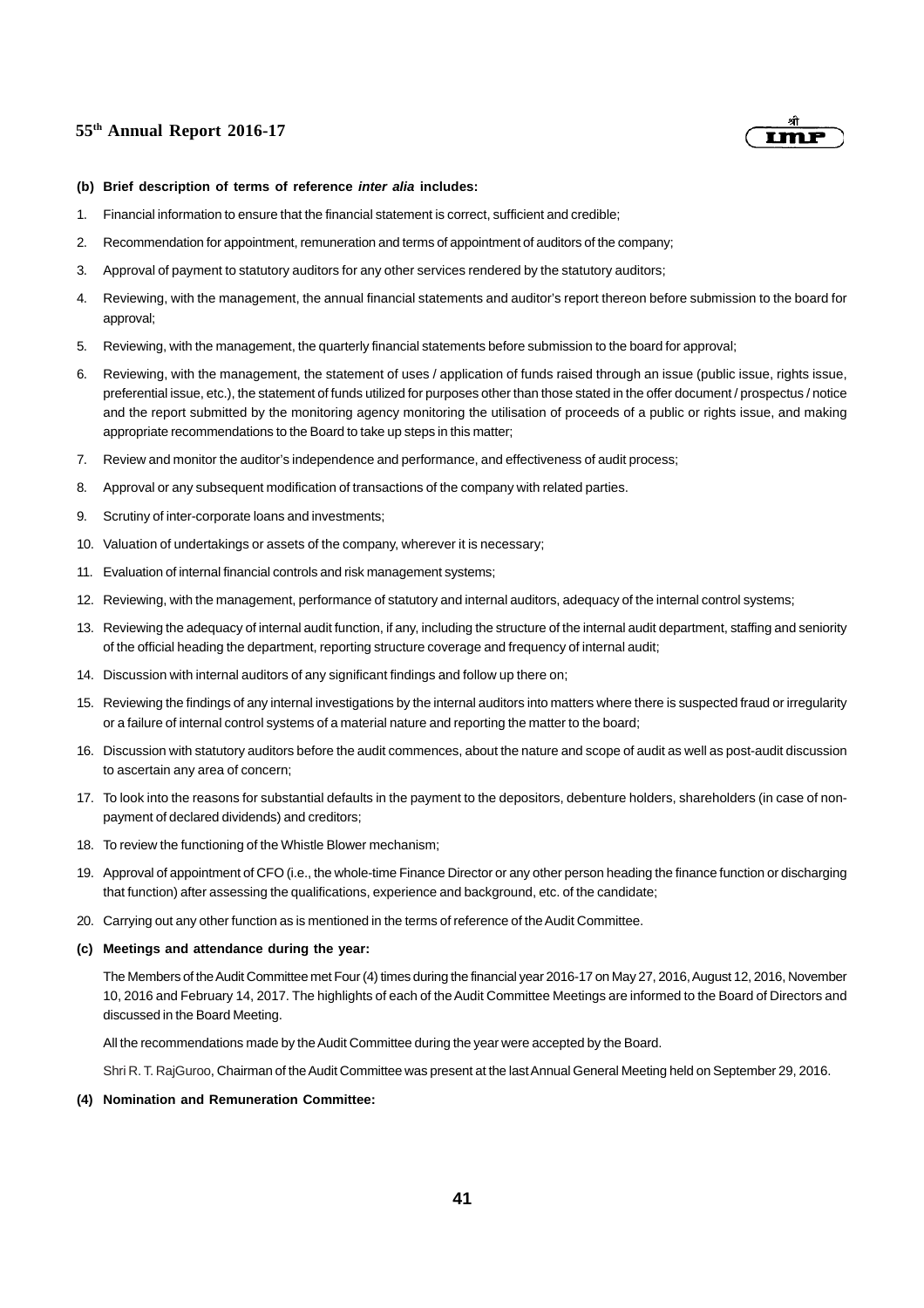#### **(a) Composition, names of members and chairperson and attendance details:**

The composition of the Nomination and Remuneration Committee as well as details of meeting of Nomination and Remuneration Committee held and attended by each Member during the year 2016-17 is as follows:

| <b>Name</b>            | <b>Designation</b> | <b>Non-Executive/Independent</b> |      | <b>Numbers of Meetings</b> |  |  |
|------------------------|--------------------|----------------------------------|------|----------------------------|--|--|
|                        |                    |                                  | Held | <b>Attended</b>            |  |  |
| Shri Prashant Pandit   | Chairman           | Independent                      | 3    |                            |  |  |
| Shri Ramniwas R. Dhoot | Member             | Executive                        |      | 3                          |  |  |
| Shri Ramdas Rajguroo   | Member             | Independent                      | 3    | 3                          |  |  |
| Shri Siby Antony       | Member             | Independent                      | 3    |                            |  |  |

The purpose of the Committee is to screen and to review individuals qualified to serve as Executive Directors, Non-executive Directors, Independent Directors and Key Managerial Personnel and remuneration to be paid to them in accordance with the Nomination and Remuneration Policy of the Company and recommend to the Board for its approval. The Committee makes recommendations to the Board on candidates for -

- (i) nomination for election or re-election by the shareholders; and
- (ii) any Board vacancies that are to be filled.

It may act on its own in identifying potential candidates, inside or outside the Company, or may act upon proposals submitted by the Chairman of the Board. It reviews and discusses all matters pertaining to candidates and evaluates the candidates. The Nomination and Remuneration Committee co-ordinates and oversees the annual evaluation of the Board and of individual Directors. It also reviews the performance of all the Executive Directors at such intervals as may be necessary on the basis of the detailed performance parameters set for each Executive Director at the beginning of the year.

#### (a) **Brief description of terms of reference** *inter alia* **includes:**

- to identify persons who are qualified to become directors and who may be appointed in senior management in accordance with the criteria laid down, recommend to the Board of Directors (Board) their appointment and removal and to carry out evaluation of every director's performance
- to formulate the criteria for determining qualifications, positive attributes and independence of a director and recommend to the Board a policy, relating to the remuneration for the directors, key managerial personnel and other employees
- while formulating the policy as aforesaid, to ensure that:
	- a) the level and composition of remuneration is reasonable and sufficient to attract, retain and motivate directors of the quality required to run the Company successfully;
	- b) relationship of remuneration to performance is clear and meets appropriate performance benchmarks; and
	- c) remuneration to directors, key managerial personnel and senior management involves a balance between fixed and incentive pay reflecting short and long-term performance objectives appropriate to the working of the Company and its goals, : provided that such policy shall be disclosed in the Board's report.
- to approve the payment of remuneration as prescribed under Schedule V of the Companies Act, 2013
- to determine, review and recommend to the Board, the remuneration of the Company's Managing/ Joint Managing/ Deputy Managing/ Whole time / Executive Director(s), including all elements of remuneration package
- to determine, review and recommend to the Board, the remuneration of the Company's top executives who are one level below the managing/ joint managing/ executive director(s)
- to formulate, implement, supervise and administer the terms and conditions of the Employee Stock Option Scheme, Employee Stock Purchase Scheme, whether present or prospective, pursuant to the applicable statutory/ regulatory guidelines
- Formulation of criteria for evaluation of independent directors and the Board of Directors
- Devising a policy on diversity of the Board of Directors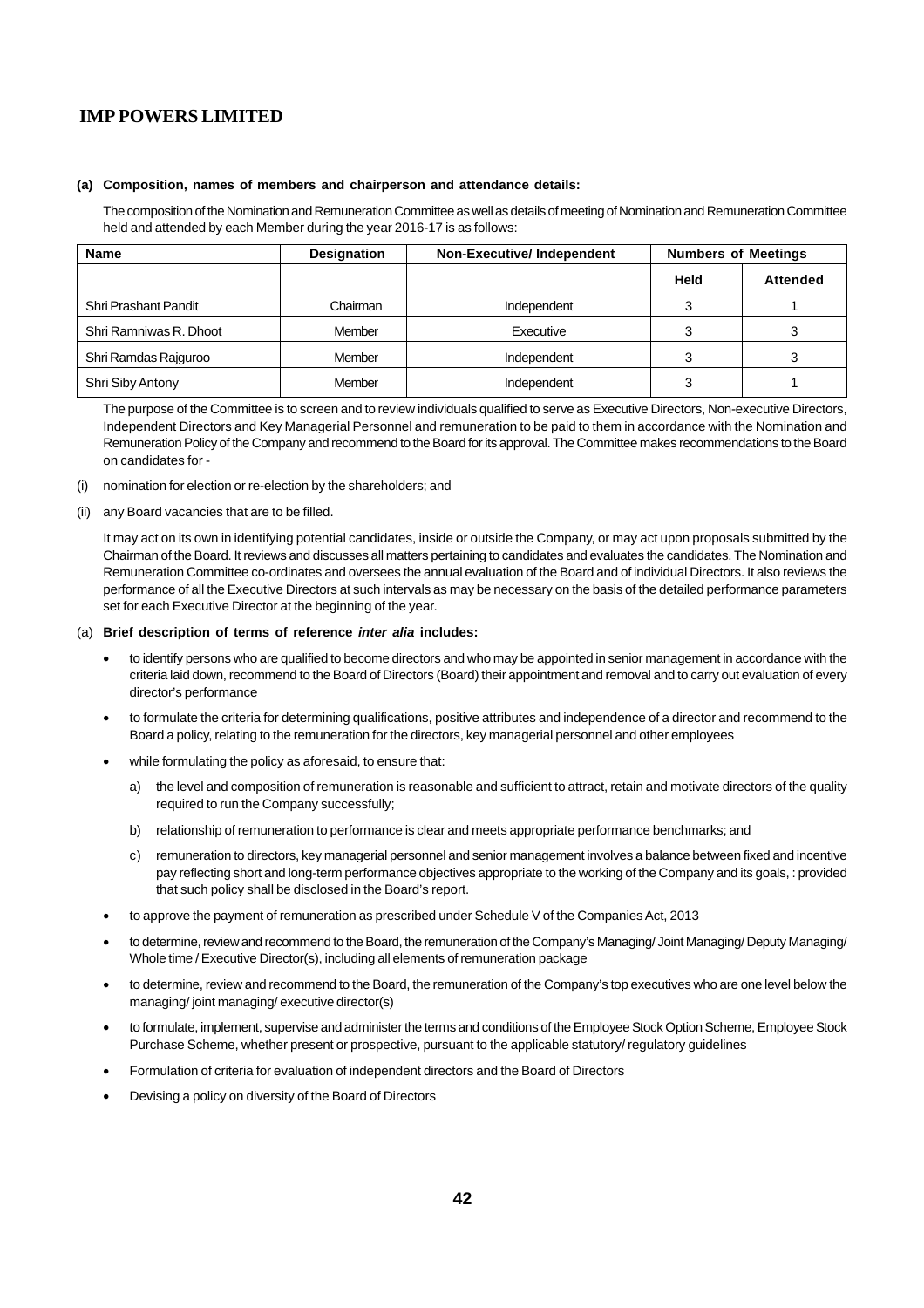• Identifying persons who are qualified to become directors and who may be appointed in senior management in accordance with the criteria laid down, recommend to the Board their appointment and removal

Imf

- whether to extend or continue the term of appointment of independent director, on the basis of the report of performance evaluation of independent director
- Aligning key executive and board remuneration with the longer term interests of the Company and its shareholders
- Ensuring a transparent board nomination process with the diversity of thought, experience, knowledge, perspective and gender in the Board
- to carry out any other functions as authorized by the Board from time to time or as enforced by statutory/ regulatory authorities

#### (b) **Meetings and attendance during the year:**

The Members of the Committee met Three (3) times during the financial year 2016-17 on May 27, 2016, November 10, 2016 and February 14, 2017.

#### (c) **Performance evaluation criteria for independent directors:**

The Nomination and Remuneration Policy of the Company showcase the appointment criteria and remuneration payable to the Directors of the Company. The remuneration paid to the Directors is broadly based on the criteria such as his qualification, experience profile and his performance.

The Nomination and Remuneration Committee carry out the evaluation of the performance of every Director, KMP and Senior Management Personnel at regular interval (yearly) or at such intervals as it may consider necessary.

Further details on evaluation of performance of the Board, its Committees and Individual Directors, is provided in the Board's Report.

#### **(5) Remuneration of Directors:**

#### **(a) Pecuniary relationship or transactions of the Non–Executive Directors vis-à-vis the Company:**

During the year under review, the Independent Directors are given sitting fees for attending meeting of the Board or Committees thereof as approved by the Board. Apart from this, none of the other non-executives Directors have received any remuneration.

There is no other relation of other Non-executive Directors with the Company.

#### **(b) Criteria for making payments to Non- Executive Directors:**

Criteria of making payments to Non-executive Directors is given in the Nomination and Remuneration Policy and same is placed on the website of the Company at the link *http://www.imp-powers.com/* and also annexed to the Board's Report.

#### **(c) Disclosures with respect to remuneration:**

#### **(i) Details of remuneration paid to the Executives Directors for the financial year 2016-17 are as given below:**

| <b>Name of Directors</b> | Amount in Rs. |                   |              |
|--------------------------|---------------|-------------------|--------------|
|                          | <b>Salary</b> | <b>Commission</b> | <b>Total</b> |
| Shri Ramniwas R. Dhoot   | 4740000       | ٠                 | 4740000      |
| Shri Aaditya R Dhoot     | 4560000       | -                 | 4560000      |
| Shri Ajay R Dhoot        | 4680000       | -                 | 4680000      |
| Ms. Priyanjali Dhoot     | 600000        | ۰.                | 600000       |
| <b>Total</b>             | 14580000      |                   | 14580000     |

**(ii) The details of Remuneration paid to the Non-executives Directors for the financial year 2016-17 are as given below:**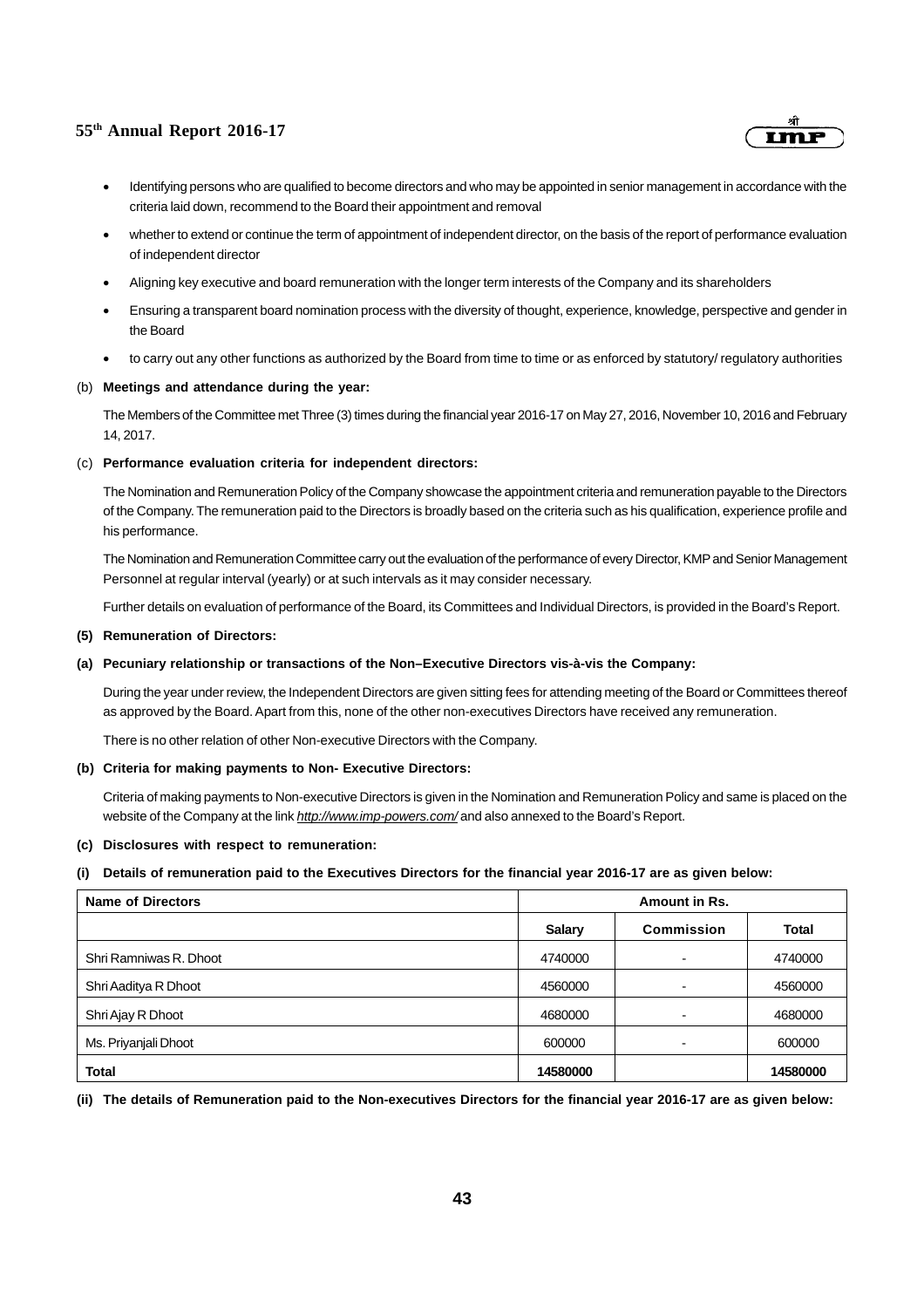| <b>Name of Directors</b> | Amount in Rs.       |                   |                          |              |
|--------------------------|---------------------|-------------------|--------------------------|--------------|
|                          | <b>Sitting fees</b> | <b>Commission</b> | <b>Others</b>            | <b>Total</b> |
| Shri R.T. Rajguroo       | 30500               | ٠                 | $\overline{\phantom{0}}$ | 30500        |
| Shri Prashant Pandit     | 9500                | -                 | $\blacksquare$           | 9500         |
| Shri Siby Antony         | 10000               | -                 | $\blacksquare$           | 10000        |
| Shri P. Uma Shankar      | 15000               | ٠                 | $\blacksquare$           | 15000        |
| Shri Dr. Praveen Saxsena | 14500               | -                 | $\blacksquare$           | 14500        |
| <b>Total</b>             | 79500               |                   |                          | 79500        |

Independent Directors are not liable to retire by rotation under the Companies Act, 2013.

The Company does not have any employees' stock option scheme.

#### **(6) Stakeholders' Relationship Committee**

#### **(a) Composition, names of members and chairperson and attendance details:**

The composition of the Stakeholders' Relationship Committee as well as details of meeting of Stakeholders' Relationship Committee attended by each Member during the year 2016-17 is as follows:

| <b>Name</b>           | <b>Designation</b> | <b>Non-Executive/Independent</b> | <b>Numbers of Meetings</b> |                 |
|-----------------------|--------------------|----------------------------------|----------------------------|-----------------|
|                       |                    |                                  | Held                       | <b>Attended</b> |
| Shri Ramdas Rajguroo  | Chairman           | Independent                      |                            | っ               |
| Shri Ajay R. Dhoot    | Member             | Executive                        |                            | っ               |
| Shri Aaditya R. Dhoot | Member             | Executive                        | ົ                          | っ               |
| Shri Prashant Pandit  | Member             | Independent                      |                            |                 |

The role of the Committee is to consider and resolve the grievances of the security holders of the Company, including complaints relating to transfer and transmission of securities, non-receipt of dividends, and such other grievances as may be raised by the security holders from time to time.

#### **(b) Name and designation of Compliance Officer:**

Ms. Priya Shah, Company Secretary, is the Compliance Officer of the Company. *(E-mail ID: cs@imp-powers.com)*

Mrs. Parvati Nair was appointed as Company Secretary and Compliance Officer of the Company till September 17, 2016 and Mrs. Sarita Parwani was appointed as Company Secretary and Compliance Officer of the Company from September 19, 2016 till February 8, 2017. Hence, the Board of Directors in their meeting held on February 14, 2017 has appointed Ms. Priya Shah as Company Secretary of the Company w.e.f. February 14, 2017 and also designated her as a Compliance Officer of the Company in terms of Regulation 6(1) of the Listing Regulations.

She has been entrusted the task of overseeing the Share transfer, transmission, splitting and consolidation of shares and issue of duplicate share certificates work done by the RTA and attending to Grievances of the Shareholders/Investors intimated to the Company directly by SEBI and Stock Exchanges.

#### **(c) Details of the shareholders' complaints:**

| Number of shareholders' complaints/ queries, etc. received during the financial year 2016-2017            |  |
|-----------------------------------------------------------------------------------------------------------|--|
| Number of complaints/ queries, etc. not resolved to the satisfaction of shareholders as on March 31, 2017 |  |
| No. of pending complaints/ queries, etc. as on March 31, 2017                                             |  |

*The complaints/ queries have been resolved in consonance with the applicable provisions of the relevant rules/ regulations and acts for the time being in force.*

All Share transfers and correspondence thereon are handled by the Company's RTA viz. M/s. Link Intime India Private Limited having Office at C-101, 247 Park, L.B.S. Marg, Vikhroli (West), Mumbai – 400 083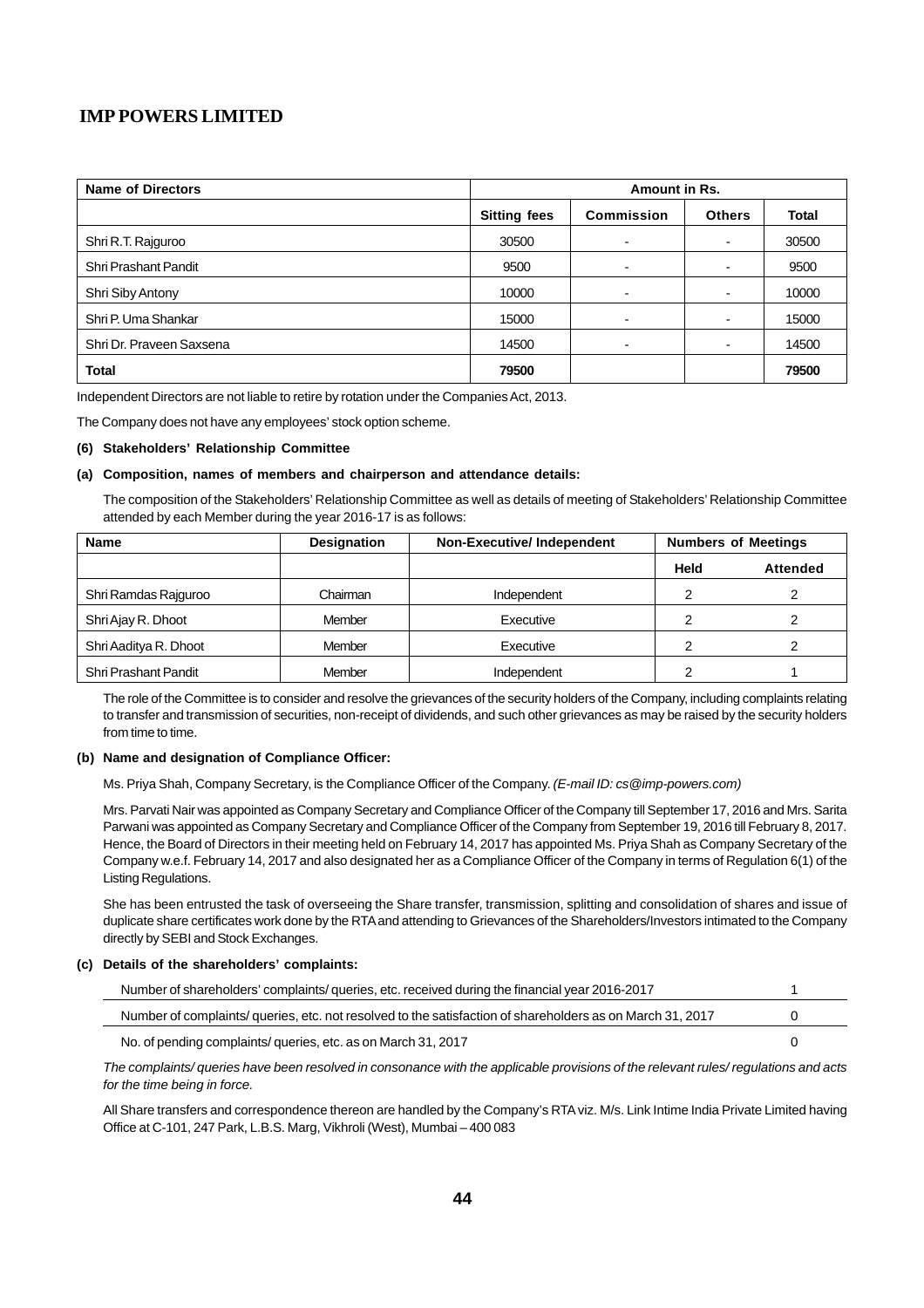

#### **(d) Brief description of terms of reference** *inter alia* **includes:**

- to consider and resolve the grievances of security holders of the Company
- to specifically look into the redressal of grievances of shareholders, debenture holders and other security holders
- to consider and resolve the grievances of the security holders of the Company including complaints related to transfer of shares, nonreceipt of annual report, non-receipt of declared dividends, etc.
- to supervise the process relating to transfer, transmission, transposition, split, consolidation of securities
- to issue the duplicate share certificate(s) and supervise the process
- to supervise the process relating to consider re-materialization / de-materialization requests
- to oversee the performance of the Company's registrar & share transfer agents
- to implement and monitor the Company's Code of Conduct for Prohibition of Insider Trading in conformity with the Securities and Exchange Board of India (Prohibition of Insider Trading) Regulations, 2015, as amended
- to make recommendations to improve service levels for stakeholders
- to carry out any other functions as authorized by the Board of Directors from time to time or as enforced by statutory/ regulatory authorities

#### **(e) Meetings during the year:**

During the financial year under review, the Committee met two (2) times, i.e. on May 27, 2016 and November 10, 2016.

#### **(7) General Body Meetings**

#### **A) Annual General Meetings:**

Details of the location and time, where last three Annual General Meetings (AGMs) held and the special resolutions passed thereat are as follows:

| Year, date and time             | Location                                                                          | Special Resolution(s) passed                                                                                                                                                                                     |
|---------------------------------|-----------------------------------------------------------------------------------|------------------------------------------------------------------------------------------------------------------------------------------------------------------------------------------------------------------|
| September 29, 2016 at 3.00 p.m. | Survey No 263/3/2/2Umar Kuin Road,<br>Sayali Village Silvassa (U.T. D&NH)-396230  | Approval of material related party transactions                                                                                                                                                                  |
| September 24, 2015 at 3.00 p.m. | Survey No 263/3/2/2Umar Kuin Road,<br>Sayali Village Silvassa (U.T. D&NH)- 396230 | Approval of material related party transactions<br>Increase in borrowing limits of the Company<br>Creation of Charge on the assets of the Company<br>Alteration of the Articles of Association of the<br>Company |
| September 30, 2014 at 3.00 p.m. | Survey No 263/3/2/2Umar Kuin Road,<br>Sayali Village Silvassa (U.T. D&NH)- 396230 | <b>NIL</b>                                                                                                                                                                                                       |

**B) Special Resolutions passed through Postal Ballot**: NA

- **C) Person who conducted the aforesaid postal ballot exercise:** NA
- **D) Whether any special resolution is proposed to be conducted through postal ballot**: No
- **E) Procedure for postal ballot:** NA
- **(8) Means of Communication**
- **(a) Quarterly results:**

Quarterly/ Half yearly/ Annual results are regularly submitted to the Stock Exchanges where the securities of the Company are listed pursuant to the Listing Regulations requirements and are published in the newspapers. The financial results are displayed on the Company's website i.e. *www.imp-powers.com*

#### **(b) Newspapers wherein results normally published:**

The quarterly, half-yearly and annual results of the Company during the financial year 2015-16 are published in the newspapers viz. Business Standard (English) and Western Times - Gandhinagar (Regional language - Gujarati).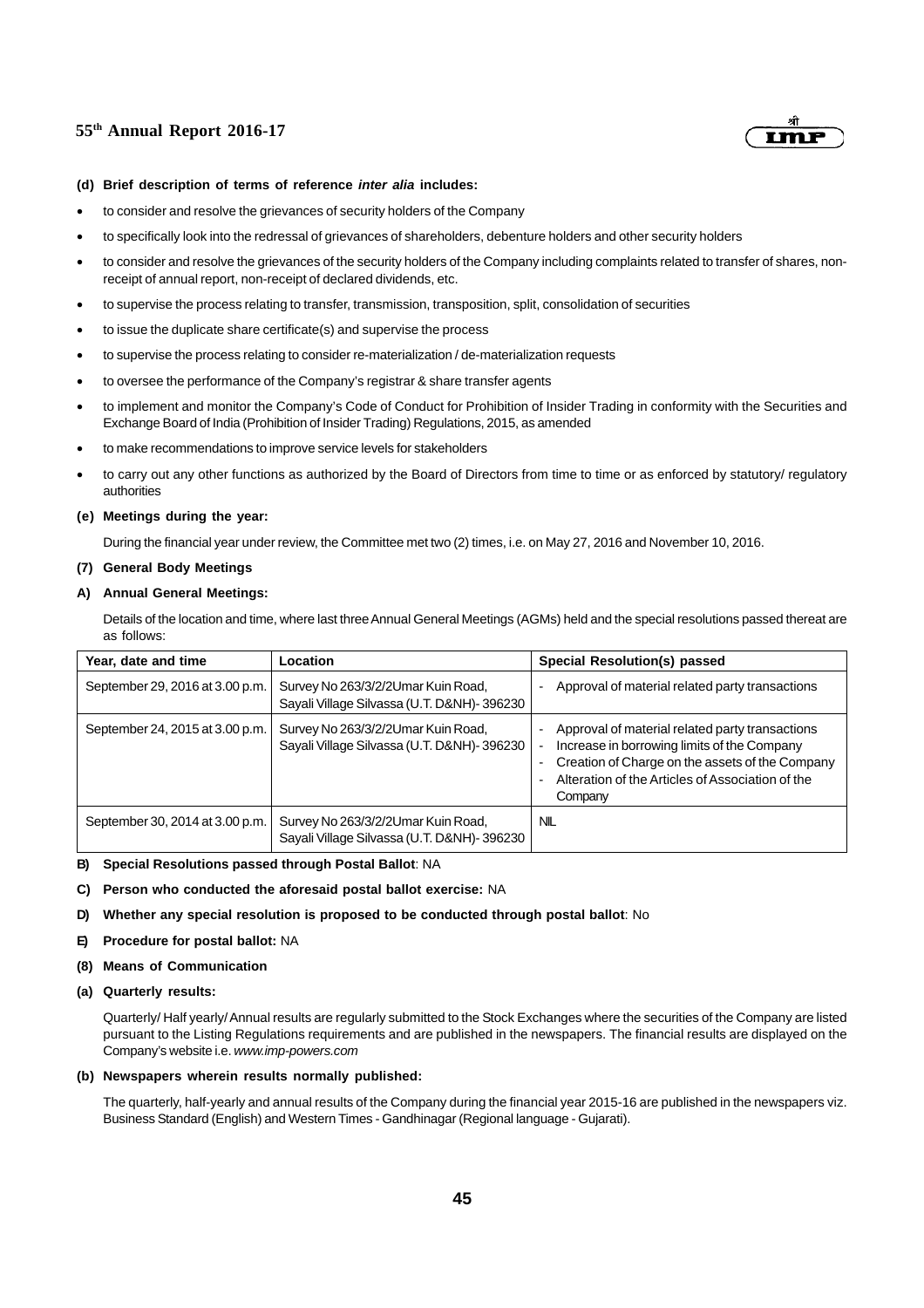#### **(c) Any Website, where displayed :**

The Company's website *www.imp-powers.com* contains a separate dedicated section "Financials" where information for shareholders is available. The Quarterly/Half yearly/ Annual Financial Results and annual reports are posted on the said website.

#### **(d) Whether Website also displays official news releases:**

The Company has maintained a functional website *www.imp-powers.com* containing basic information about the Company e.g. details of its business, Directors and also other details as per the requirement of Listing Regulation and the Companies Act, 2013 like financial information, shareholding pattern, codes, compliance with corporate governance, contact information of the designated officials of the Company who are responsible for assisting and handling investor grievances, etc.

#### **(e) Annual Report:**

Annual Reports are sent to each shareholder at their address registered or on their e-mail address registered with the Company/R&TA/ Depositories. Corporate Governance Certificate, as required under Schedule V (E) of the Listing Regulations for the financial year 2016- 17 obtained from Auditors of the Company and Management Discussion & Analysis Report are attached to this report.

#### **(f) Presentations made to institutional investors or to the analysts:**

No presentation to any institutional investors or analysts has been made during the financial year ended March 31, 2017.

**(9) General Shareholder Information**

#### (a) **Annual General Meeting (AGM):**

Day, Date and time : Thursday, September 28, 2017; 3.00 p.m.

Venue : Survey no. 263/3/2/2, Village Sayli, Umar kuin Road, Silvassa - 396230, Dadra & Nagar Haveli (U.T.)

- (b) **Financial year:** April 1, 2016 to March 31, 2017.
- (c) **Dividend Payment Date:** The Dividend, if declared at the AGM, would be paid/ dispatched on / after Thursday, September 28, 2017 and within thirty days from the date of declaration of dividend. The Register of Members and Share Transfer Books of the Company will remain closed from Thursday, September 21, 2017 to Wednesday, September 27, 2017, both days inclusive, for taking record of the Members of the Company for the purpose of AGM and determining the names of the Members eligible for dividend on equity shares, if declared at the AGM.
- (d) **Name and address of stock exchanges at which the Company's securities are listed and confirmation about payment of annual listing fees to each of stock exchanges:** The Company's equity shares are listed on the **BSE Ltd**. (BSE)- Phiroze Jeejeebhoy Towers, Dalal Street, Mumbai - 400 001, and **National Stock Exchange of India Limited** (NSE) - Exchange Plaza, Plot No. C/1, G Block, Bandra Kurla Complex, Bandra (East), Mumbai – 400 051. The Company has paid the applicable annual listing fees to BSE and NSE.

#### (e) **Stock code :**

| <b>BSE Scrip Code</b>       | 517571            |
|-----------------------------|-------------------|
| NSE Trading Symbol          | <b>INDI METER</b> |
| ISIN Number for NSDL & CDSL | INE065B01013      |

#### (f) **Market Price Data: High, Low during each month in last Financial Year**

The performance of the equity shares of the Company on BSE and NSE depicting the liquidity of the Company's equity shares for the financial year ended on March 31, 2017, on the said exchanges, is as follows: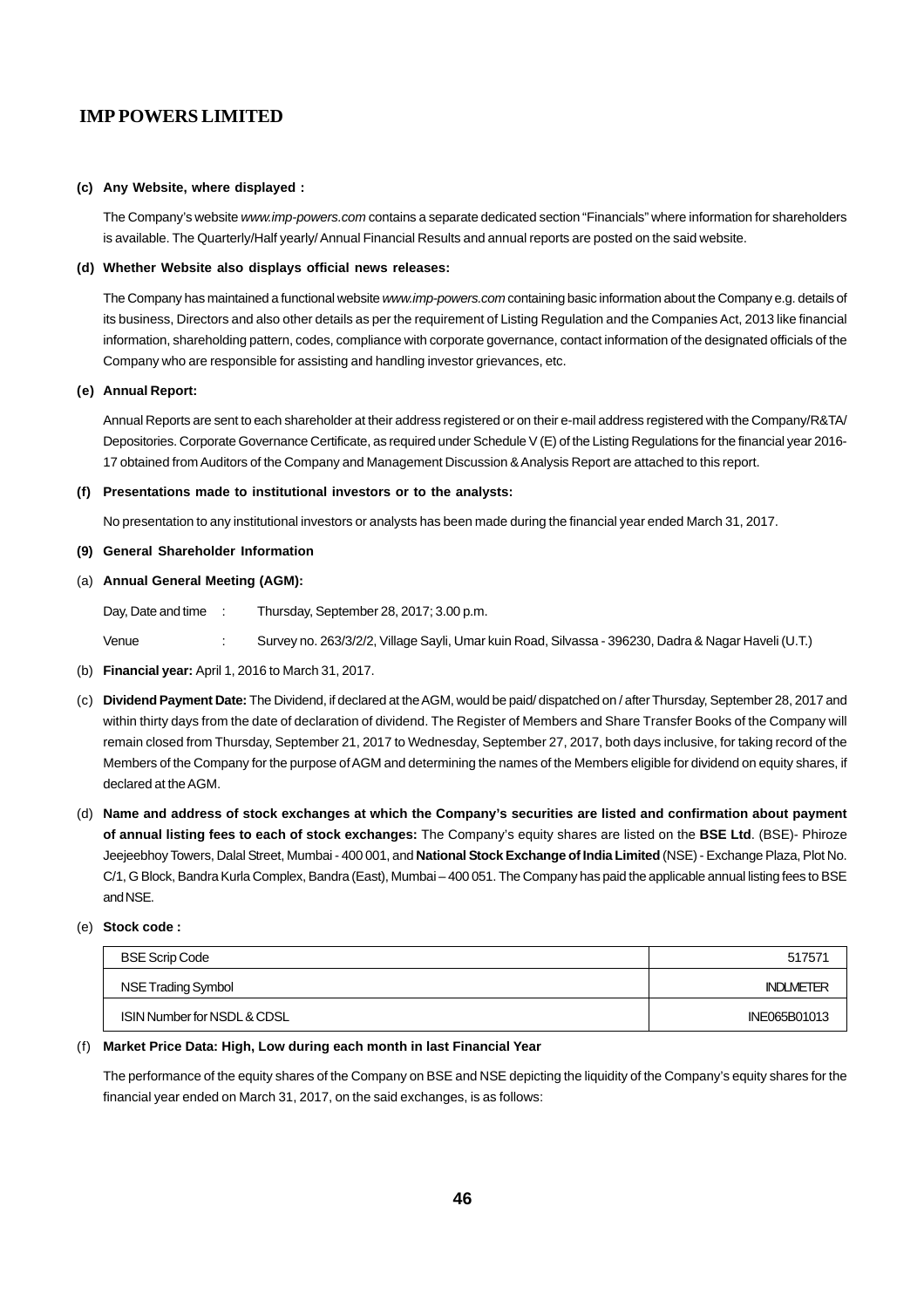

| <b>MONTH</b>      |        | <b>BSE</b> | <b>NSE</b> |       |
|-------------------|--------|------------|------------|-------|
|                   | high   | low        | high       | low   |
| April, 2016       | 124.95 | 84.5       | 125.8      | 86.9  |
| May, 2016         | 119.5  | 97         | 116.6      | 96.15 |
| June, 2016        | 103.85 | 84         | 102.7      | 86.1  |
| <b>July, 2016</b> | 103    | 86         | 102.5      | 87.1  |
| August, 2016      | 90     | 75.4       | 90.9       | 74.7  |
| September, 2016   | 98     | 76.55      | 93.9       | 75.05 |
| October, 2016     | 98.9   | 84         | 99         | 82.1  |
| November, 2016    | 95     | 76         | 96         | 76.3  |
| December, 2016    | 101    | 79.2       | 101.85     | 78.2  |
| January, 2017     | 98.7   | 79.7       | 97.95      | 80.2  |
| February 2017     | 96.6   | 86.6       | 99         | 86.3  |
| March, 2017       | 92.8   | 82.3       | 96.4       | 83.1  |

#### (g) **Performance in comparison to broad-based indices:**



#### (h) **In case the securities are suspended from trading, reason thereof:**

The Securities of the Company have not been suspended from trading.

#### (i) **Registrar and Share Transfer Agents (R & TA):**

#### **Link Intime India Pvt Limited**

Address: C-101, 247 Park,

L.B.S. Marg, Vikhroli (West),

Mumbai – 400 083

Tel No: +91 22 49186270 Fax: +91 22 49186060

E-mail id: rnt.helpdesk@linkintime.co.in

Website: www.linkintime.co.in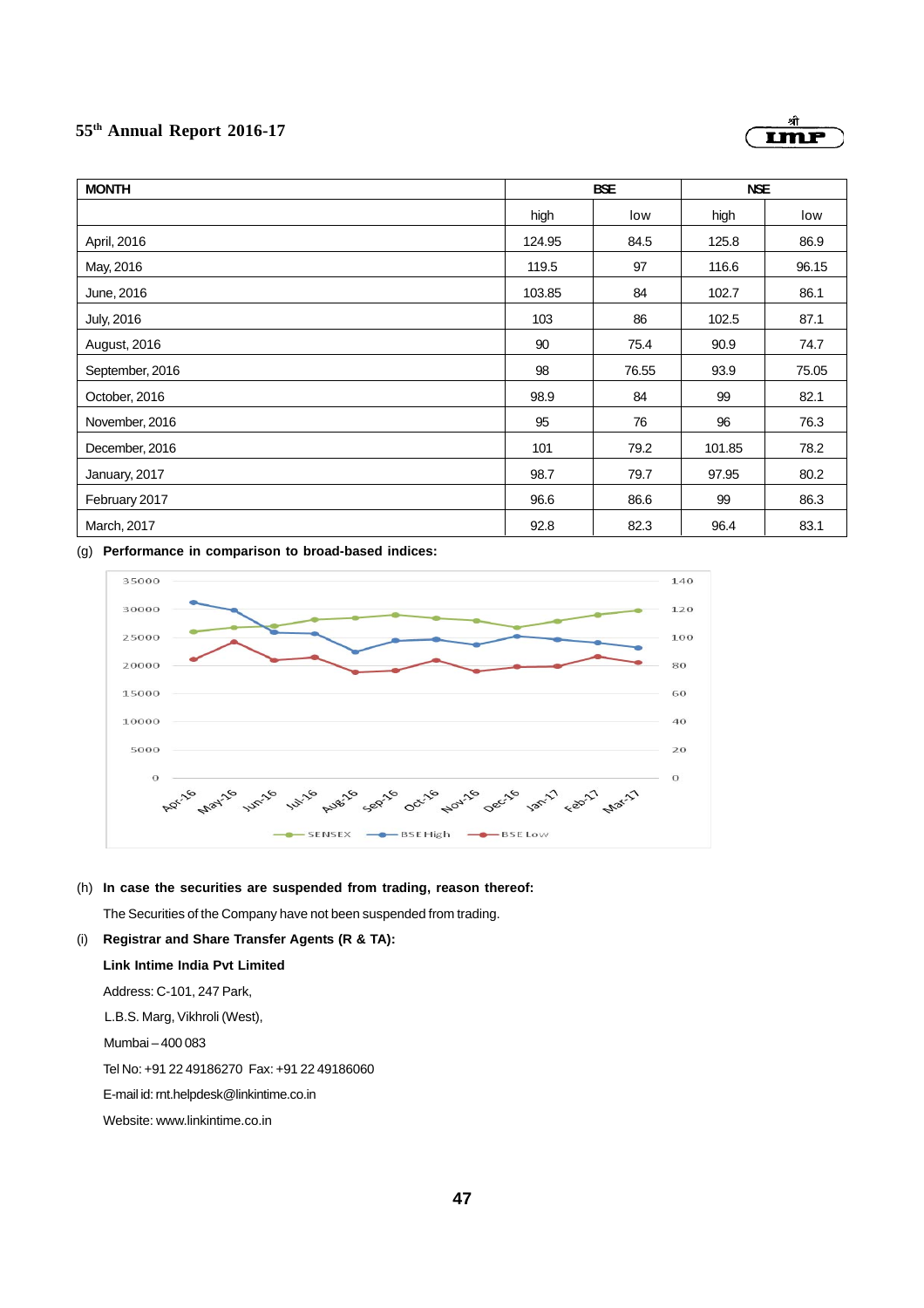#### (j) **Share Transfer System:**

The Board of Directors of the Company, in order to expedite the process, has delegated the power of approving transfer, transmission, etc. of the securities of the Company to the R & TA. Securities lodged for transfer, transmission, etc. are normally processed within the stipulated time as specified under the Listing Regulations and other applicable provisions of the Companies Act, 2013. The Company has duly obtained certificates on half yearly basis from the Practicing Company Secretary, certifying due compliance with the formalities of share transfer as required under clause 47(c) of erstwhile Listing Agreement and Regulation 40(9) of the Listing Regulations and submitted a copy of the certificate to the Stock Exchanges where the securities of the Company are listed.

#### (k) **Distribution of shareholding as on March 31, 2017:**

| Category(shares) | No. of Shareholders | % of Total | No. of Shares Held | % of Total |
|------------------|---------------------|------------|--------------------|------------|
| 1-500            | 3609                | 86.34      | 450332             | 5.21       |
| 501-1000         | 234                 | 5.60       | 196339             | 2.27       |
| 1001-2000        | 135                 | 3.23       | 204874             | 2.37       |
| 2001-3000        | 53                  | 1.27       | 134386             | 1.56       |
| 3001-4000        | 25                  | 0.60       | 88440              | 1.02       |
| 4001-5000        | 26                  | 0.62       | 119748             | 1.39       |
| 5001-10000       | 50                  | 1.20       | 379974             | 4.40       |
| 10001-20000      | 48                  | 1.15       | 7062470            | 81.77      |
| <b>Total</b>     | 4180                | 100        | 8636563            | 100        |

#### (l) **Dematerialization of shares and liquidity:**

The shares of the Company are available for dematerialisation (holding of shares in electronic form) on both the depositories viz. National Securities Depository Limited (NSDL) and Central Depository Services (India) Limited (CDSL).

The shares of your Company are to be compulsorily traded in the dematerialised form. As on March 31, 2017, 85,81,556 Equity Shares comprising of 99.36% of total Subscribed and Fully Paid-up Equity Shares of the Company, have been dematerialised by the Investors and bulk of transfers take place in the Demat segment.

#### (m) **Outstanding Global Depository Receipts or American Depository Receipts or warrants or any convertible instruments, conversion date and likely impact on Equity :**

Not Applicable as there were no outstanding ADRs or GDRs, Warrant or any Convertible instruments.

#### (n) **Commodity price risk or foreign exchange risk and hedging activities:**

Not applicable.

#### (o) **Location of Plant:**

Survey no 263/3/2/2, Umar Kuin Road, Sayli Village, Silvassa (U.T)

#### (p) **Address for correspondence:**

| <b>Registered Office</b>                                                                           | For queries on Annual Report or<br>investors' assistance<br>(Secretarial Department)                                                                        | For share transfer / dematerialisation of<br>shares / other queries relating to the<br>securities<br>(Registrar & Share Transfer Agents)               |
|----------------------------------------------------------------------------------------------------|-------------------------------------------------------------------------------------------------------------------------------------------------------------|--------------------------------------------------------------------------------------------------------------------------------------------------------|
| <b>IMP Powers Limited</b><br>Survey no 263/3/2/2, Umar Kuin Road,<br>Sayli Village, Silvassa (U.T) | Company Secretary<br><b>IMP Powers Limited</b><br>Office No. 35/C, Popular Press building, 2nd<br>Floor, PT. M. M. Malviya Road, Tardeo<br>Mumbai - 400 034 | Link Intime India Pvt Limited<br>C-101, 247 Park, L.B.S. Marg, Vikhroli (West),<br>Mumbai - 400 083<br>Tel No: +91 22 49186270<br>Fax: +91 22 49186060 |

The aforesaid e-mail id and other relevant details have been displayed on the website of the Company i.e. *http://www.imp-powers.com/*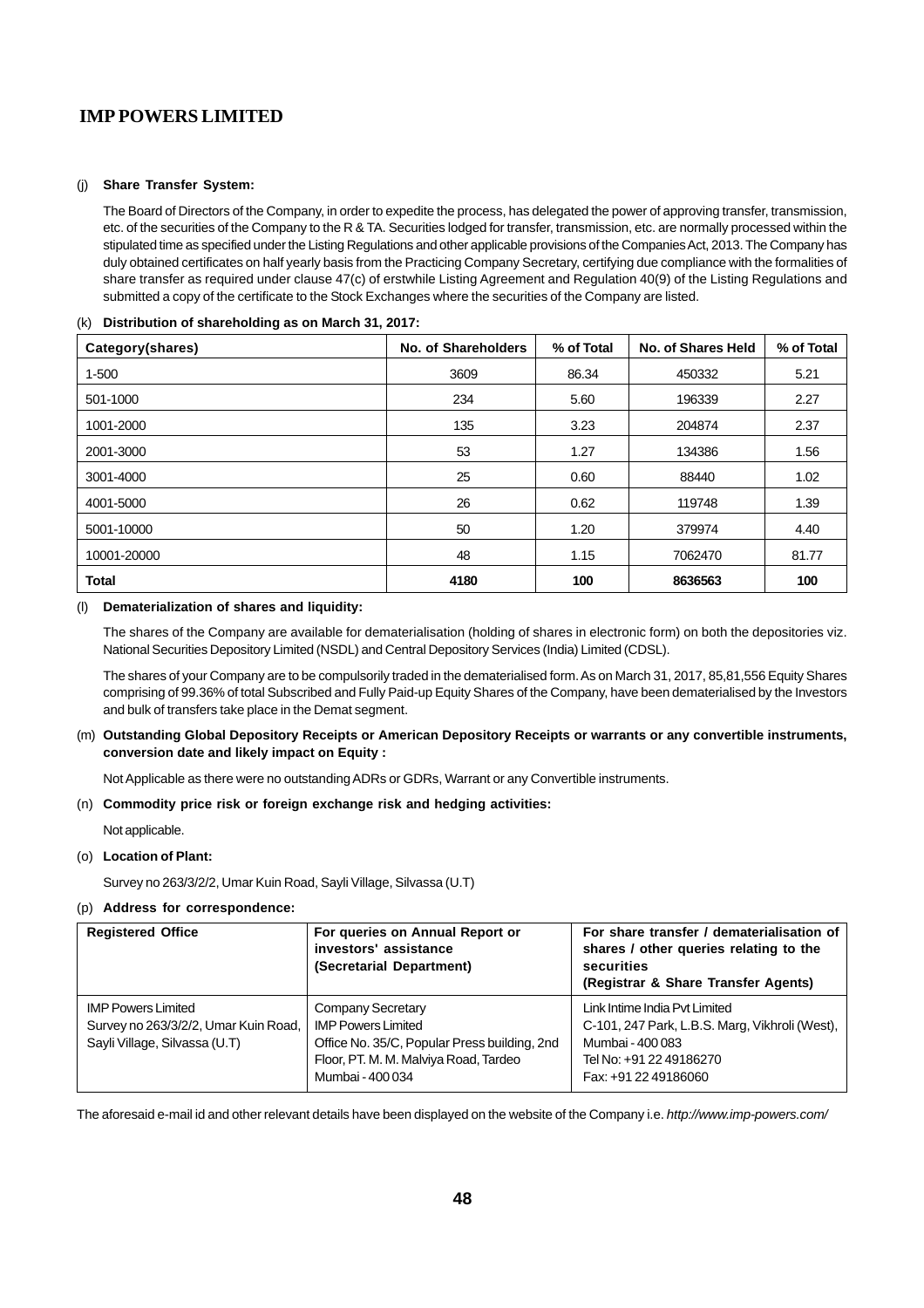

#### **(10) Other Disclosures**

(a) **Disclosures on materially significant related party transactions that may have potential conflict with the interests of the Company at large:**

During the financial year under review, there were no materially significant related party transactions with the Promoters, Directors, etc. that may have potential conflict with the interests of the Company at large. The related party transactions are entered into based on business exigencies and are intended to further the Company's interests.

(b) **Details of non-compliance by the Company, penalties, strictures imposed on the Company by Stock Exchange or SEBI or any statutory authority, on any matter related to capital markets, during the last three years:**

There has been no instance of non-compliance by the Company on any matter related to capital markets during the last three years and hence no penalties, strictures have been imposed on the Company by Stock Exchanges or Securities and Exchange Board of India or any other statutory authority.

(c) **Details of establishment of vigil mechanism, whistle blower policy and affirmation that no personnel has been denied access to the Audit Committee:**

The Company has a Vigil Mechanism cum Whistle Blower Policy in place, details of which have been furnished in the Board of Directors' Report. The Board of Directors affirms and confirms that no personnel have been denied access to the Audit Committee.

#### (d) **Details of compliance with mandatory requirements and adoption of the non- mandatory requirements:**

The Company has complied with all the mandatory requirements of the Schedule V of the Listing Regulations. The status of compliance with the non-mandatory requirements of this clause has been detailed in point no.12 below.

(e) **Web link where policy for determining 'material' subsidiaries is disclosed:**

Not Applicable

(f) **Web link where policy on dealing with related party transactions:**

*www.imp-powers.com*

(g) **Disclosure of commodity price risks and commodity hedging activities:**

Not applicable

#### **(11) Non-compliance of any requirement of corporate governance report of sub-paras (2) to (10) above, with reasons thereof shall be disclosed**

The Company has complied with the requirements of corporate governance report of sub paras (2) to (10) of the Schedule V of the Listing Regulations.

#### **(12) Adoption of the discretionary requirements as specified in Part E of the Schedule II of the Listing Regulations**

**(a) The Board**

The Company has an Executive Chairman and hence, the requirement pertaining to reimbursement of expenses to a Non - Executive Chairman does not arise.

#### **(b) Shareholder Rights**

The Company's quarterly and half-yearly results are furnished to the Stock Exchange, also published in the newspapers and also displayed on the web site of the Company i.e. *www.imp-powers.com* and therefore results were not separately sent to the Members.

#### **(c) Modified opinion(s) in audit report**

The Company is in the regime of financial statements with unmodified audit opinion. Comments given in Annexure to the Auditors' Report are self explanatory.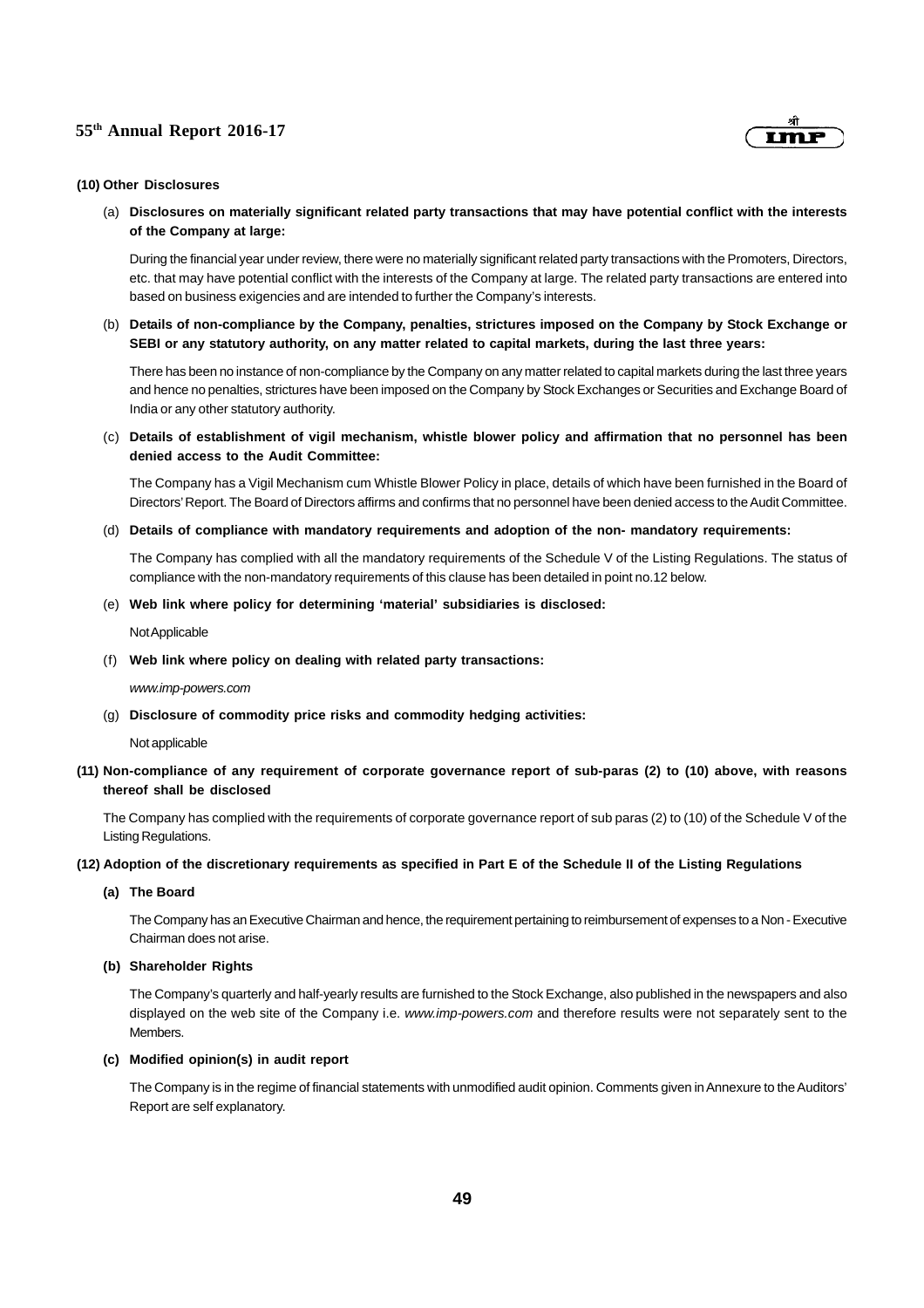#### **(d) Separate posts of Chairman and CEO**

The Company is not having separate post of Chairman and CEO. Shri Ramniwas R Dhoot is Chairman of the Company. However, in the Company no person is designated as CEO.

#### **(e) Reporting of Internal Auditor**

The Internal Auditor reports directly to the Audit Committee.

**By Order of the Board For IMP Powers Limited Sd/- Ramniwas R Dhoot**

**Date: August 19, 2017 Chairman Place: Mumbai (DIN: 00210094)**

#### **Registered Office:**

Survey No.263/3/2/2 Umerkuin Road, Village Sayali Silvassa-396230 Dadra & Nagar Haveli (U.T.) CIN:-L31300DN1961PLC000232 www.imp-powers.com

#### **DISCLOSURE WITH RESPECT TO DEMAT SUSPENSE ACCOUNT / UNCLAIMED SUSPENSE ACCOUNT UNDER SCHEDULE V (F) OF THE LISTING REGULATIONS:**

As confirmed by the R & T A, M/s. Link Intime India Private Limited, the Company does not have any Demat Suspense Account/Unclaimed Suspense Account.

#### **DECLARATION BY THE MANAGING DIRECTOR UNDER SCHEDULE V (D) OF THE LISTING REGULATIONS REGARDING ADHERENCE TO THE CODE OF CONDUCT**

I, Aaditya R Dhoot, Managing Director of IMP Powers Limited*,* hereby declare that all the Board Members and Senior Management personnel have affirmed their compliance and adherence with the provisions of the Code of Conduct for the financial year ended March 31, 2017.

**Aaditya R Dhoot**

Mumbai, August 19, 2017 **Managing Director**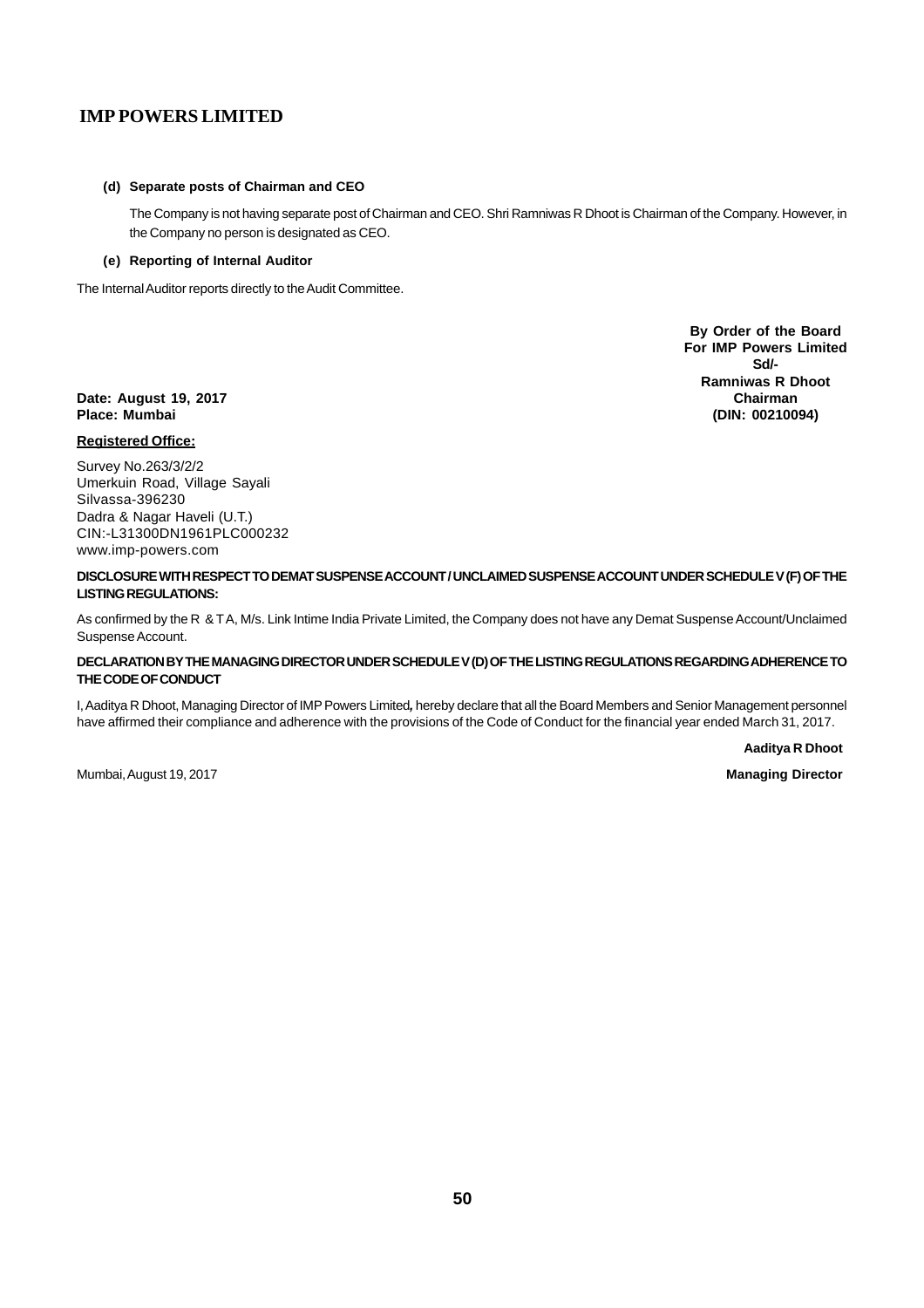

#### **AUDITORS' CERTIFICATE REGARDING COMPLIANCE OF CONDITIONS OF CORPORATE GOVERNANCE**

#### **To, The Members IMP Powers Limited**

We have examined the compliance of conditions of Corporate Governance by **IMP Powers Limited** for the year ended on March 31, 2017 as stipulated in Regulation 34(3) and 53(f) of Listing Obligation & Disclosure Requirement of the said Company with Stock Exchanges.

The compliance of conditions of corporate governance is the responsibility of the management. Our examination was limited to procedures and implementation thereof, adopted by the Company for ensuring the compliance of the conditions of the corporate governance. It is neither an audit nor an expression of an opinion on the financial statements of the Company. In our opinion and to the best of our information and according to the explanations given to us, we certify that the Company has complied with the conditions of the corporate governance as stipulated in the above-mentioned Listing Regulations.

We further state that such compliance is neither an assurance as to the future viability of the Company nor the efficiency or effectiveness with which the management has conducted the affairs of the Company.

**For Batliboi & Purohit Chartered Accountants FRN: 101048W**

**Sd/-**

**CA Gaurav Dhebar Partner M. No: 153493**

Date: August 19, 2017 Place: Mumbai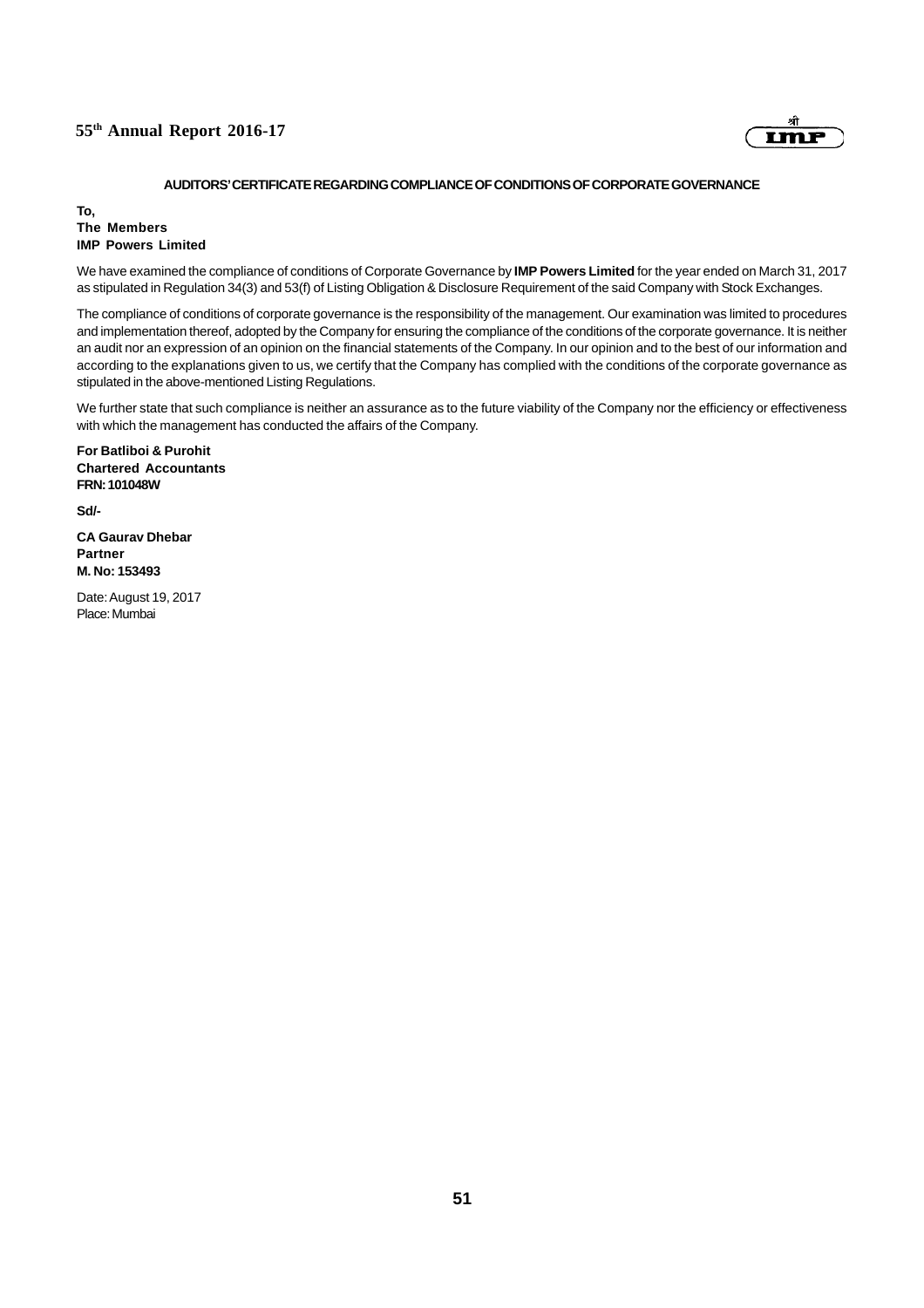#### **CEO & CFO COMPLIANCE CERTIFICATE**

To, The Board of Directors IMP Powers Limited

- **A.** We have reviewed audited Financial Statements and the Cash Flow Statement for the year ended March 31, 2017 and that to the best of their knowledge and belief:
	- 1. These statements do not contain any materially untrue statement or omit any material fact or contain statements that might be misleading;
	- 2. These statements together present a true and fair view of the listed entity's affairs and are in compliance with existing accounting standards, applicable laws and regulations.
- **B.** There are, to the best of their knowledge and belief, no transactions entered into by the listed entity during the period which are fraudulent, illegal or violative of the listed entity's code of conduct.
- **C.** We accept the responsibility for establishing and maintaining internal controls for financial reporting and that we have evaluated the effectiveness of internal control systems of the listed entity pertaining to financial reporting and we have disclosed to the auditors and the audit committee, deficiencies in the design or operation of such internal controls, if any, of which we are aware and the steps we have taken or propose to take to rectify these deficiencies.
- **D.** They have indicated to the Auditors and the Audit Committee that:
	- 1. There were no significant changes in internal control over financial reporting during the year;
	- 2. There were no significant changes in accounting policies during the year and that the same have been disclosed in the notes to the financial statements; and
	- 3 There were no instances of significant fraud of which they have become aware and the involvement therein, if any, of the management or an employee having a significant role in the listed entity's internal control system over financial reporting.

For IMP Powers Limited

Sd/- Sd/- Aaditya R Dhoot Bakul Desai Managing Director Chief Financial Officer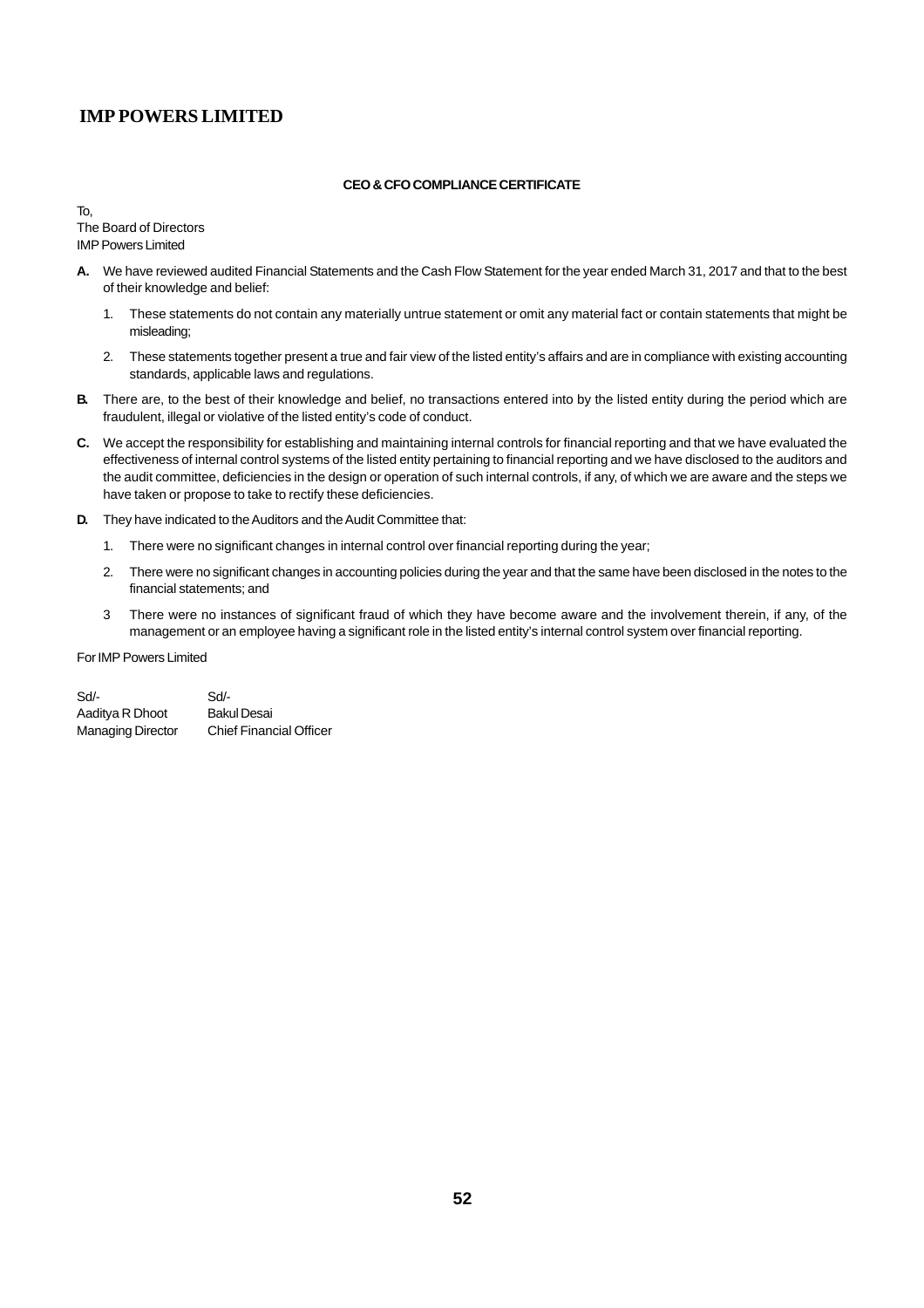

#### **INDEPENDENT AUDITOR'S REPORT**

To, The Members of **IMP POWERS Limited**

#### **Report on the Standalone Financial Statements**

1. We have audited the accompanying financial statements of **M/s. IMP POWERS LIMITED** ("the Company"), which comprise the Balance Sheet as at March 31<sup>st</sup>, 2017, the Statement of Profit and Loss, the Cash Flow Statement for the year then ended, and a summary of the significant accounting policies and other explanatory information.

#### **Management's Responsibility for the Standalone Financial Statements**

2. The Company's Board of Directors is responsible for the matters stated in Section 134(5) of the Companies Act, 2013 ("the Act") with respect to the preparation of these standalone financial statements to give a true and fair view of the financial position, financial performance and cash flows of the Company in accordance with the accounting principles generally accepted in India, including the Accounting Standards specified under Section 133 of the Act, read with Rule 7 of the Companies (Accounts) Rules, 2014. This responsibility also includes maintenance of adequate accounting records in accordance with the provisions of the Act for safeguarding of the assets of the Company and for preventing and detecting frauds and other irregularities; selection and application of appropriate accounting policies; making judgments and estimates that are reasonable and prudent; and design, implementation and maintenance of adequate internal financial controls, that were operating effectively for ensuring the accuracy and completeness of the accounting records, relevant to the preparation and presentation of the financial statements that give a true and fair view and are free from material misstatement, whether due to fraud or error.

#### **Auditor's Responsibility**

- 3. Our responsibility is to express an opinion on these standalone financial statements based on our audit.
- 4. We have taken into account the provisions of the Act, the accounting and auditing standards and matters which are required to be included in the audit report and the rules made there under.
- 5. We conducted our audit in accordance with the Standards on Auditing specified under Section 143(10) of the Act and other applicable authoritative pronouncements issued by the Institute of Chartered Accountants of India. Those Standards require that we comply with ethical requirements and plan and perform the audit to obtain reasonable assurance about whether the financial statements are free from material misstatement.
- 6. An audit involves performing procedures to obtain audit evidence about the amounts and the disclosures in the financial statements. The procedures selected depend on the auditor's judgment, including the assessment of the risks of material misstatement of the financial statements, whether due to fraud or error. In making those risk assessments, the auditor considers internal financial control relevant to the Company's preparation of the financial statements that give a true and fair view, in order to design audit procedures that are appropriate in the circumstances. An audit also includes evaluating the appropriateness of the accounting policies used and the reasonableness of the accounting estimates made by the Company's Directors, as well as evaluating the overall presentation of the financial statements.
- 7. We believe that the audit evidence we have obtained is sufficient and appropriate to provide a basis for our audit opinion on the financial statements.

#### **Opinion**

- 8. In our opinion and to the best of our information and according to the explanations given to us, the aforesaid financial statements give the information required by the Act in the manner so required and give a true and fair view in conformity with the accounting principles generally accepted in India:
- a. In case of its Balance Sheet of the State of Affairs of the Company as at March  $31^{st}$ , 2017,
- b. In case of Statement of Profit & Loss of the Profit for the year ended on that date, and
- c. In case of Cash Flow Statement of its cash flow for the year ended on that date.

#### **Report on Other Legal and Regulatory Requirements**

- 9. As required by the Companies (Auditor's Report) Order, 2016', issued by the Central Government of India in terms of sub section (11) of section 143 of the Act (hereinafter referred to as "Order"), we give in the Annexure A, statement of the matters specified in paragraphs 3 and 4 of the Order.
- 10. As required by Section 143 (3) of the Act, we report that: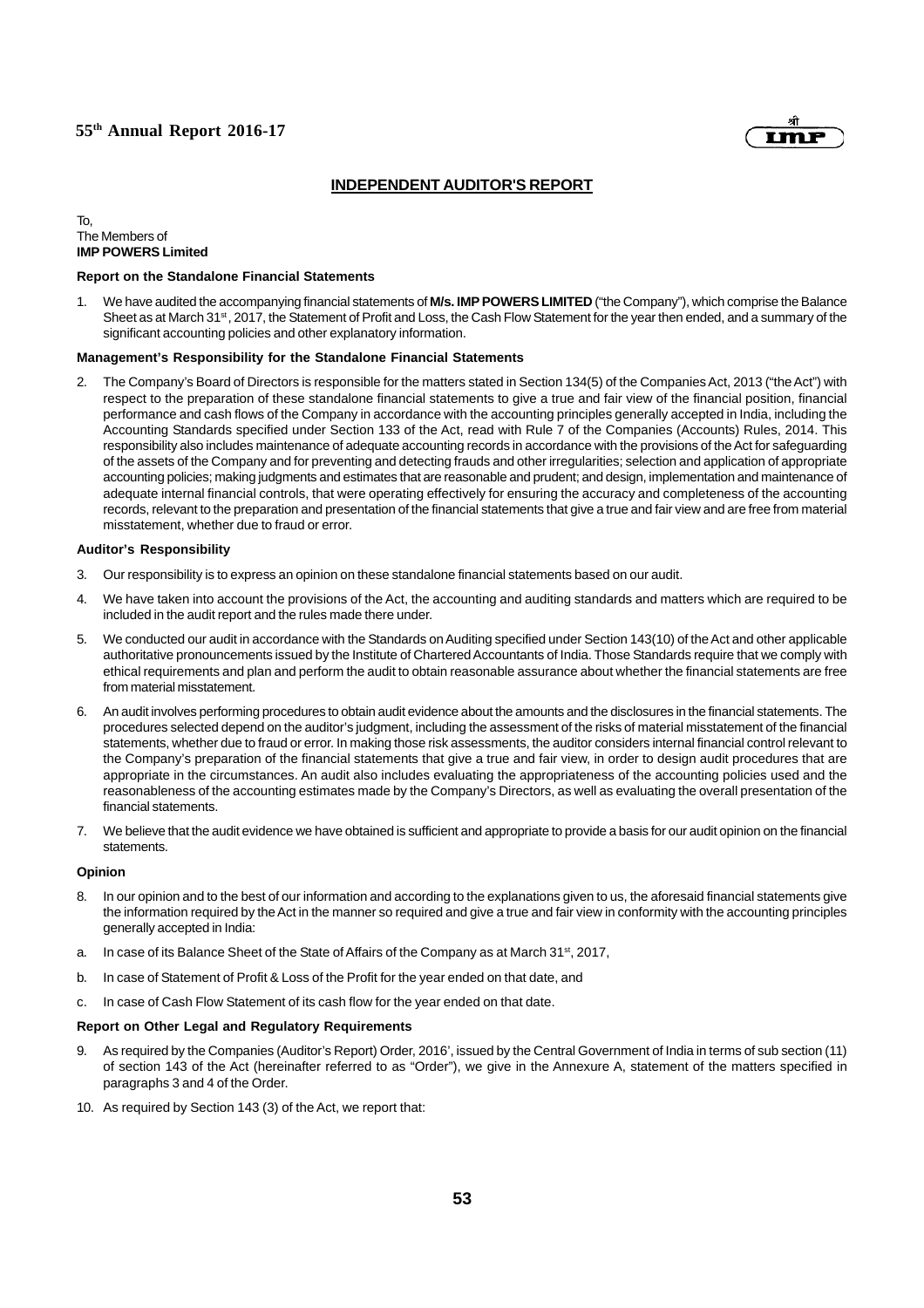- a) We have sought and obtained all the information and explanations which to the best of our knowledge and belief were necessary for the purposes of our audit.
- b) In our opinion, proper books of account as required by law have been kept by the Company so far as it appears from our examination of those books.
- c) The Balance Sheet, Statement of Profit and Loss and the Cash Flow Statement dealt with by this Report are in agreement with the books of accounts of the company.
- d) In our opinion, the aforesaid standalone financial statements comply with the Accounting Standards specified under Section 133 of the Act, read with Rule 7 of the Companies (Accounts) Rules, 2014.
- e) On the basis of the written representations received from the directors as on  $31<sup>st</sup>$  March 2017 taken on record by the Board of Directors, none of the directors is disqualified as on 31 March 2017 from being appointed as a director in terms of Section 164 (2) of the Act;
- f) With respect to the adequacy of the financial controls over financial reporting of the Company and the operating effectiveness of such controls, refer to our separate report in Annexure B and
- g) With respect to the other matters to be included in the Auditor's Report in accordance with Rule 11 of the Companies (Audit and Auditors) Rules, 2014, in our opinion and to the best of our knowledge and belief and according to the information and explanations given to us:
- i) The Company has disclosed the impact of all the litigations pending as at 31<sup>st</sup> March, 2017 on its financial position in its financial statements (Refer Note No.25.1 (i) (a)).
- ii) The Company did not have any long-term contracts including derivative contracts for which there were any material foreseeable losses.
- iii) There were no amounts which were required to be transferred to the Investor Education and Protection Fund by the Company during the year ended March 31st, 2017.
- iv) The company has provided requisite disclosure in financial statements as to holdings as well as dealing in specified bank notes during the period 8th November, 2016 to 30th December, 2016. Based on audit procedures and relying on the management representation we report that the disclosures are in accordance with books of account maintained by the Company and as produced to us by the Management.

**For BATLIBOI & PUROHIT Chartered Accountants** Firm Reg.No. 101048W

**CA Gaurav Dhebar** Place : Mumbai **Partner** Date : 20.05.2017 **Membership No: 153493**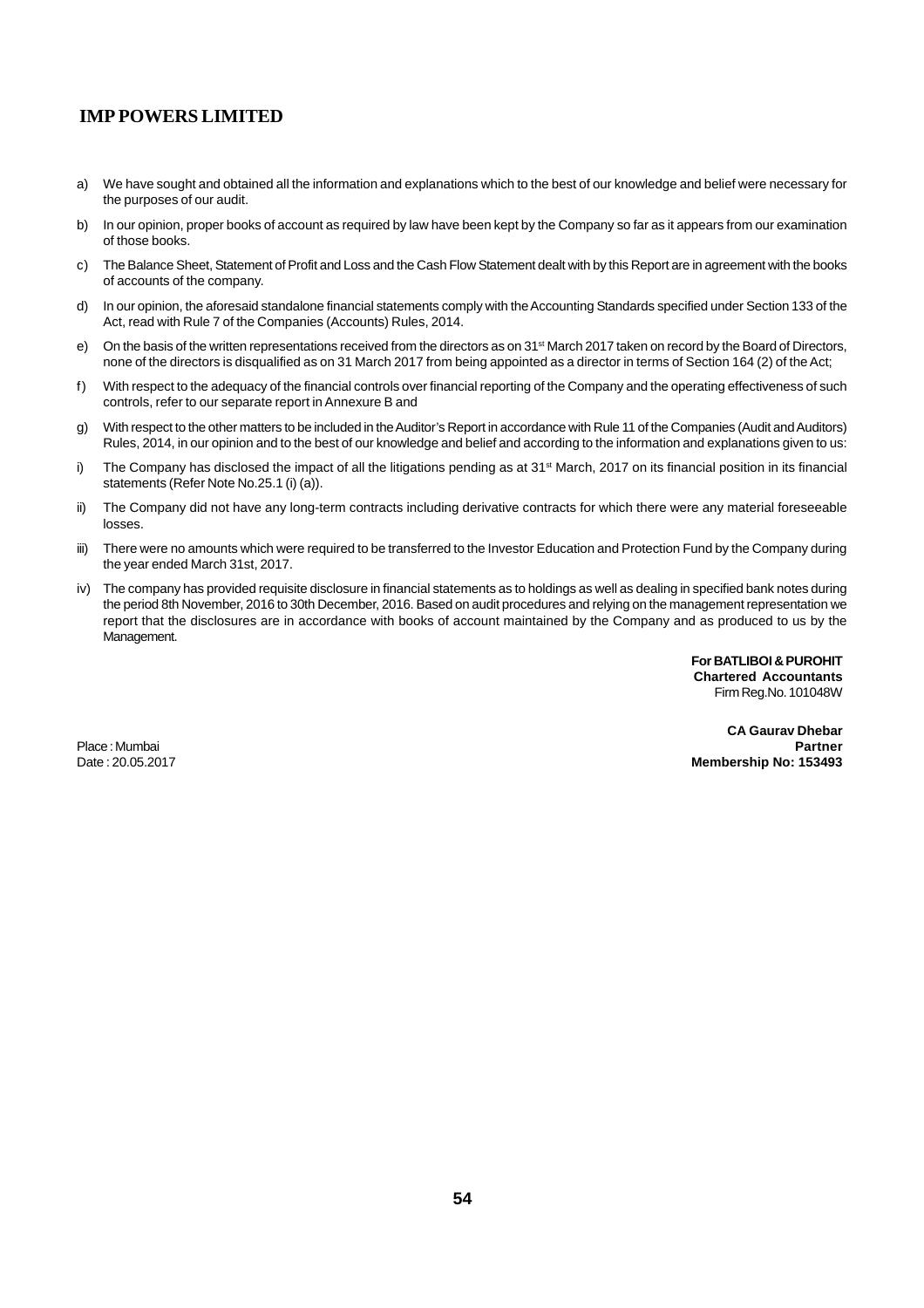

#### **Annexure – A to Independent Auditors' Report**

#### **Referred to in Paragraph 9 of the Independent Auditors' Report of even date on the financial statement as of and for the year ended March 31st, 2017.**

#### **i. In respect of Fixed Assets:**

- (a) The Company has maintained proper records showing full particulars including quantitative details and situation of fixed assets on the basis of available information.
- (b) As explained to us, all the assets have been physically verified by the management in a phased periodical manner, which in our opinion is reasonable having regard to the size of the Company and the nature of its assets. No material discrepancies were noticed on such verification.

#### **ii. In respect of Inventories:**

- (a) Inventory has been physically verified during the year by management at reasonable intervals.
- (b) The procedures of physical verification of inventories followed by the management are reasonable and adequate in relation to the size of the company and the nature of business.
- (c) As per information and explanation given to us and in our opinion, the company is maintaining proper records of its inventories and no material discrepancies were noticed on physical verification.
- **iii.** In respect of the loans, secured or unsecured, granted by the company to/from companies, firms, limited liability partnership or other parties covered in the register maintains inventory under section 189 of the Companies Act, 2013.
	- (a) The Company has not granted loans, secured or unsecured to companies, firms, limited liability partnership or other parties covered in the register maintained under Section 189 of Companies Act, 2013. Accordingly, clauses 3(iii), (iii) (a), (iii) (b) and (iii) (c) are not applicable to the Company.
- **iv.** In our opinion and according the information and explanations given to us, and as per the records of the Company examined by us:
	- (a) the Company has not granted any loans or provided any guarantees or security in respect of any loan to any party covered under section 185 of the Act.
	- (b) The Company has given corporate guarantees amounting to Rs.22 Crores (Previous year Rs.22 Crores) for the working capital facilities taken by others from the banks or the financial institutions. We are of the opinion that the terms and the conditions thereof are not prima facie prejudicial to the interest of the Company. The provision of the Section 186 of the Companies Act 2013 has been complied with.
- **v.** According to information and explanations provided to us, the company has not obtained deposit from public as defined according to the provisions of Section 73 to 76 of the Companies Act, 2013 and the Rules framed there under.
- **vi.** Pursuant to the rule made by central government of India, the company is required to maintain cost records as specified under section 148(1) of the Act in respect of its product. We have broadly reviewed the same, and are of opinion that, prima facie, the prescribed account and records have been made and maintained. We have not, however made a detailed examination of the records with a view to determine whether they are accurate or complete.

#### **vii. In respect of Statutory Dues:**

- (a) According to information and explanations given to us and the records of the Company examined by us, in our opinion, the Company has been generally regular in depositing the undisputed statutory dues of provident fund, employees' state insurance, including income tax, sales tax, service tax, value added tax, duty of Customs, duty of Excise, Cess and other material statutory dues, as applicable, with the appropriate authorities.
- (b) According to the information and explanations given to us, no undisputed amounts payable in respect of income tax, sales tax, service tax, value added tax, cess and other material statutory dues were in arrears as at March 31<sup>st</sup>, 2017 for a period of more than six months from the date they became payable.
- (c) According to the information and explanations given to us and the records of the company examined by us, of the dues in respect of sales-tax, income-tax, duty of customs, service tax, entry tax, value added tax, central sales tax, duty of excise, dues of Income Tax amounting to Rs. 21.64 Lakhs have not been deposited on account of dispute pending with Commissioner of Income Tax (Appeals).
- (d) No Amount was required to be transferred to investor education and protection fund in accordance with the relevant provisions of the Companies Act and rules made there under, during the year under audit.
- **viii.** As per our examination and according to the information and explanation given to us, the Company has not defaulted in the repayment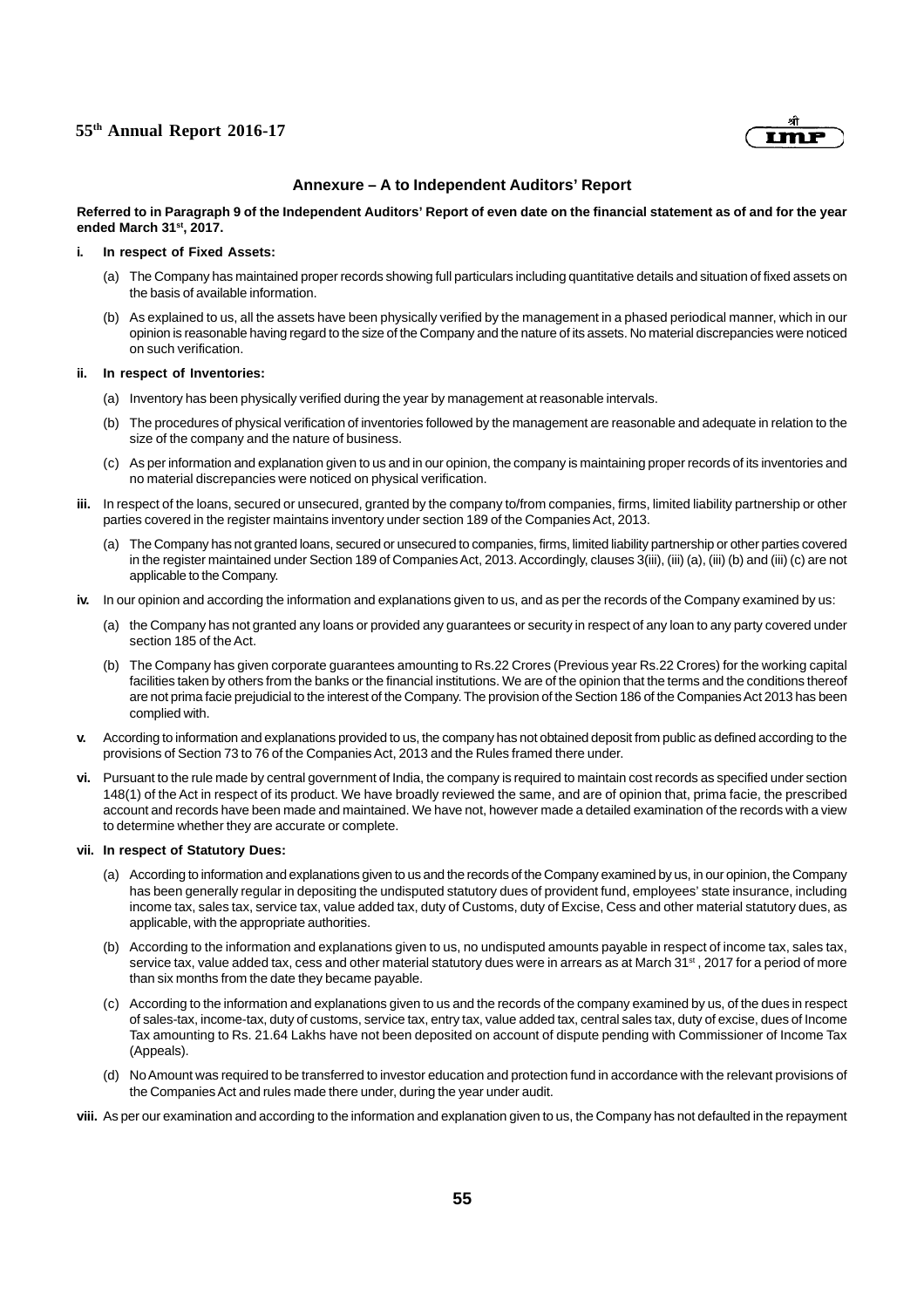of dues to financial institutions or bank during the year under the Audit.

- ix. The company has not raised any money via initial public offer or by way of further public offer or new term loans. The term loans outstanding at the beginning of the year have been applied for the purpose for which they were raised.
- **x.** According to the information and explanations given to us, we have neither come across any instance of material fraud on or by the Company by its officers or employees, noticed or reported during the year, nor have we been informed of any such case by the Management.
- **xi.** The Company has paid/provided for managerial remuneration in accordance with the requisite approvals mandated by the provisions of section 197 read with Schedule V of the Companies Act.
- **xii.** In our opinion, the company is not a Nidhi Company. Accordingly, paragraph 3(xii) of the Order is not applicable.
- **xiii.** As per our examination and according to the information and explanation given to us, all the transactions with the related parties are in compliance with the sections 177 and 188 of the Companies Act,2013 and the details have been disclosed in the financial statements etc., as required by the applicable accounting standards.
- **xiv.** According to the information and explanations provided to us, and based on our examination of the records of the Company, We state the Company has not made any preferential allotment of shares during the year.
- **xv.** According to the information and explanations provided to us, and based on our examination of the records of the Company, the company has not entered into any non-cash transactions with directors or persons connected with him. Accordingly, paragraph 3(xv) of the Order is not applicable.
- **xvi.** The Company is not required to be registered under section 45-IA of the Reserve Bank of India Act, 1934.

**For BATLIBOI & PUROHIT Chartered Accountants** Firm Reg.No. 101048W

**CA Gaurav Dhebar** Place : Mumbai **Partner** Date : 20.05.2017 **Membership No: 153493**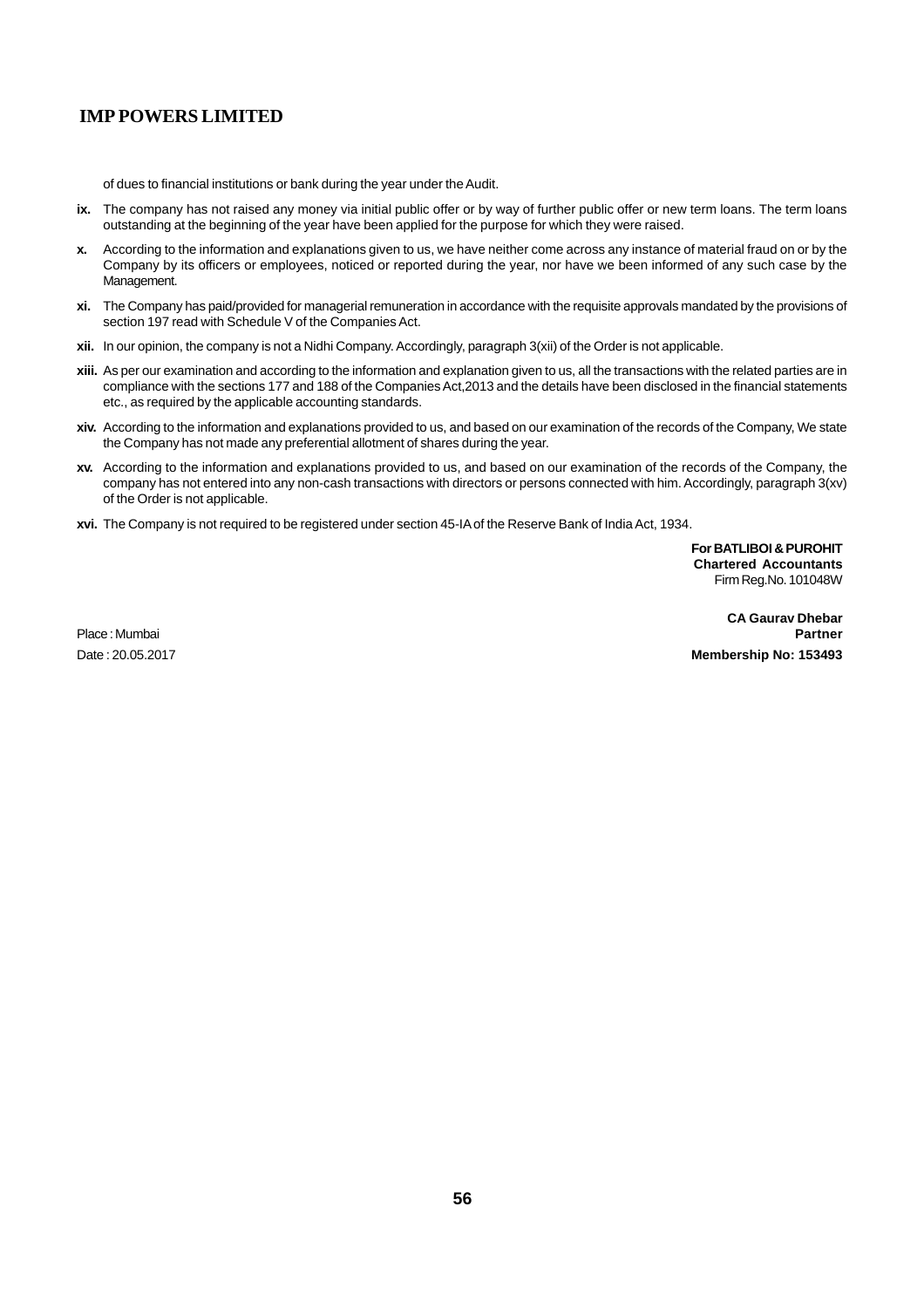

#### **Annexure – B to Independent Auditors' Report**

#### **Referred to in Paragraph 10(f) of the Independent Auditors' Report of even date on the financial statement as of and for the year ended March 31st, 2017.**

**Report on the Internal Financial Controls under Clause (i) of Sub-section 3 of Section 143 of the Companies Act, 2013 ("the Act")**

**1.** We have audited the internal financial controls over financial reporting of **IMP POWERS LIMITED** ("the Company") as of March 31st, 2017 in conjunction with our audit of the standalone financial statements of the Company for the year ended on that date.

#### **2. Management's Responsibility for Internal Financial Controls**

The Company's management is responsible for establishing and maintaining internal financial controls based on the internal control over financial reporting criteria established by the Company considering the essential components of internal control stated in the Guidance Note on Audit of Internal Financial Controls over Financial Reporting issued by the Institute of Chartered Accountants of India ('ICAI'). These responsibilities include the design, implementation and maintenance of adequate internal financial controls that were operating effectively for ensuring the orderly and efficient conduct of its business, including adherence to company's policies, the safeguarding of its assets, the prevention and detection of frauds and errors, the accuracy and completeness of the accounting records, and the timely preparation of reliable financial information, as required under the Companies Act, 2013.

#### **3. Auditors' Responsibility**

Our responsibility is to express an opinion on the Company's internal financial controls over financial reporting based on our audit. We conducted our audit in accordance with the Guidance Note on Audit of Internal Financial Controls over Financial Reporting (the "Guidance Note") and the Standards on Auditing, issued by ICAI and deemed to be prescribed under section 143(10) of the Companies Act, 2013, to the extent applicable to an audit of internal financial controls, both applicable to an audit of Internal Financial Controls and, both issued by the ICAI. Those Standards and the Guidance Note require that we comply with ethical requirements and plan and perform the audit to obtain reasonable assurance about whether adequate internal financial controls over financial reporting was established and maintained and if such controls operated effectively in all material respects.

- **4.** Our audit involves performing procedures to obtain audit evidence about the adequacy of the internal financial controls system over financial reporting and their operating effectiveness. Our audit of internal financial controls over financial reporting included obtaining an understanding of internal financial controls over financial reporting, assessing the risk that a material weakness exists, and testing and evaluating the design and operating effectiveness of internal control based on the assessed risk. The procedures selected depend on the auditor's judgment, including the assessment of the risks of material misstatement of the financial statements, whether due to fraud or error.
- **5.** We believe that the audit evidence we have obtained is sufficient and appropriate to provide a basis for our audit opinion on the Company's internal financial controls system over financial reporting.

#### **Meaning of Internal Financial Controls over Financial Reporting**

- **6.** A company's internal financial control over financial reporting is a process designed to provide reasonable assurance regarding the reliability of financial reporting and the preparation of financial statements for external purposes in accordance with generally accepted accounting principles. A company's internal financial control over financial reporting includes those policies and procedures that
	- (a) pertain to the maintenance of records that, in reasonable detail, accurately and fairly reflect the transactions and dispositions of the assets of the company;
	- (b) provide reasonable assurance that transactions are recorded as necessary to permit preparation of financial statements in accordance with generally accepted accounting principles, and that receipts and expenditures of the company are being made only in accordance with authorizations of management and directors of the company; and
	- (c) provide reasonable assurance regarding prevention or timely detection of unauthorized acquisition, use, or disposition of the company's assets that could have a material effect on the financial statements.

#### **Inherent Limitations of Internal Financial Controls over Financial Reporting**

**7.** Because of the inherent limitations of internal financial controls over financial reporting, including the possibility of collusion or improper management override of controls, material misstatements due to error or fraud may occur and not be detected. Also, projections of any evaluation of the internal financial controls over financial reporting to future periods are subject to the risk that the internal financial control over financial reporting may become inadequate because of changes in conditions, or that the degree of compliance with the policies or procedures may deteriorate.

#### **Opinion**

**8.** In our opinion, the Company has, in all material respects, an adequate internal financial controls system over financial reporting and such internal financial controls over financial reporting were operating effectively during the year ended March 31, 2017, based on the internal control over financial reporting criteria established by the Company considering the essential components of internal control stated in the Guidance Note on Audit of Internal Financial Controls over Financial Reporting issued by the Institute of Chartered Accountants of India.

> **For BATLIBOI & PUROHIT Chartered Accountants** Firm Reg.No. 101048W

**CA Gaurav Dhebar** Place : Mumbai **Partner** Date : 20.05.2017 **Membership No: 153493**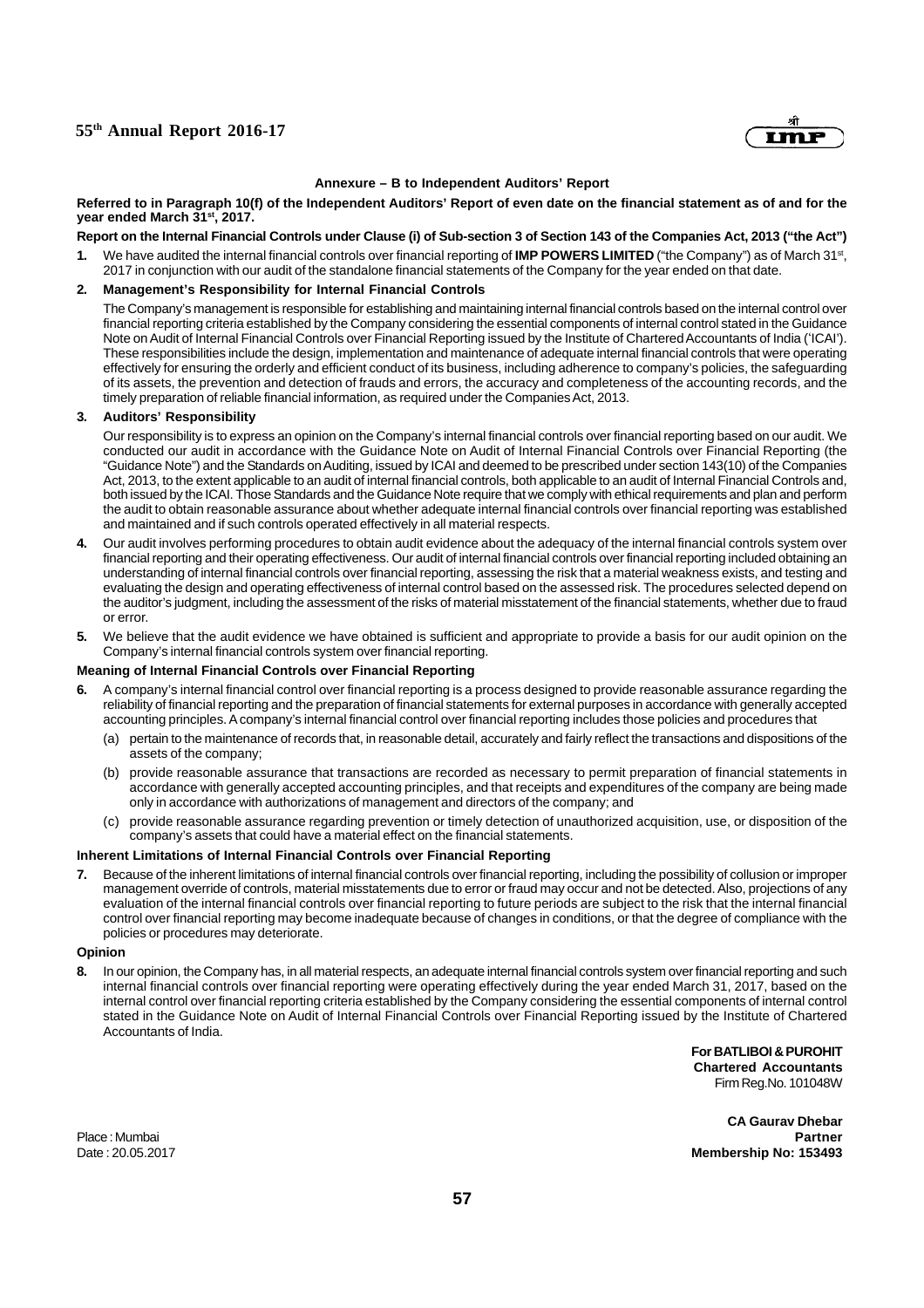|                  | <b>Particulars</b>                                                  | Note No. | As at<br>31st March 2017<br>₹               | As at<br>31st March 2016<br>₹ |
|------------------|---------------------------------------------------------------------|----------|---------------------------------------------|-------------------------------|
| A                | <b>EQUITY AND LIABILITIES</b>                                       |          |                                             |                               |
| 1                | <b>Shareholders funds</b>                                           |          |                                             |                               |
|                  | (a) Share capital                                                   | 2        | 8,63,87,630                                 | 8,63,87,630                   |
|                  | (b) Reserves and surplus                                            | 3        | 96,65,49,908                                | 93,42,90,025                  |
|                  |                                                                     |          | 1,05,29,37,538                              | 1,02,06,77,655                |
| $\mathbf{2}$     | <b>Non-current liabilities</b>                                      |          |                                             |                               |
|                  | (a) Long-term borrowings                                            | 4        | 8,21,01,447                                 | 5,29,00,507                   |
|                  | (b) Deferred tax liabilities (net)                                  | 29       | 4,45,45,602                                 | 4,52,04,131                   |
|                  | (c) Other long-term liabilities                                     | 5        |                                             |                               |
|                  | (d) Long-term provisions                                            | 6        | 40,87,252                                   | 23,28,875                     |
| 3                | <b>Current liabilities</b>                                          |          | 13,07,34,301                                | 10,04,33,513                  |
|                  | (a) Short-term borrowings                                           | 7        | 85,47,14,222                                | 87,93,84,157                  |
|                  | (b) Trade payables                                                  | 8        | 1,50,75,66,066                              | 1,31,72,76,579                |
|                  | (c) Other current liabilities                                       | 9        | 8,69,83,339                                 | 10,57,60,036                  |
|                  | (d) Short-term provisions                                           | 10       | 3,09,85,407                                 | 2,33,23,110                   |
|                  |                                                                     |          | 2,48,02,49,034                              | 2,32,57,43,882                |
|                  | <b>TOTAL</b>                                                        |          | 3,66,39,20,873                              | 3,44,68,55,050                |
| В                | <b>ASSETS</b>                                                       |          |                                             |                               |
| $\mathbf{1}$     | <b>Non-current assets</b>                                           |          |                                             |                               |
|                  | (a) Fixed assets                                                    |          |                                             |                               |
|                  | Tangible assets<br>(i)                                              | 11.A     | 72,06,44,989                                | 71,56,08,341                  |
|                  | (ii) Capital Work In Progress                                       | 11.B     | 4,57,88,519                                 | 3,70,20,309                   |
|                  | (iii) Intangible assets                                             | 11.C     | 2,05,634                                    | 2,30,132                      |
|                  | (b) Non-current investments                                         | 12       | 77,48,505                                   | 78,48,505                     |
|                  | (c) Long-term loans and advances                                    | 13       | 6,28,48,595                                 | 5,66,96,391                   |
|                  |                                                                     |          | 83,72,36,242                                | 81,74,03,678                  |
| $\mathbf{2}$     | <b>Current assets</b>                                               |          |                                             |                               |
|                  | (a) Inventories                                                     | 14       | 93,43,97,746                                | 81,46,10,599                  |
|                  | (b) Trade receivables                                               | 15       | 1,63,54,52,611                              | 1,58,47,82,846                |
|                  | (c) Cash and Bank Balances                                          | 16       | 12,68,93,288                                | 10,52,37,876                  |
|                  | (d) Short-term loans and advances                                   | 17       | 6,49,22,173                                 | 5,29,68,793                   |
|                  | Other current assets<br>(e)                                         | 18       | 6,50,18,813                                 | 7,18,51,258                   |
|                  |                                                                     |          | 2,82,66,84,631                              | 2,62,94,51,372                |
|                  | <b>TOTAL</b>                                                        |          | 3,66,39,20,873                              | 3,44,68,55,050                |
|                  | See accompanying notes forming part of the financial statements     |          |                                             |                               |
|                  | Significant accounting policies                                     | 1        |                                             |                               |
|                  | The accompanying notes are an integral part of financial statements |          |                                             |                               |
|                  | For Batliboi & Purohit                                              |          | For and on behalf of the Board of Directors |                               |
|                  | <b>Chartered Accountants</b>                                        |          |                                             |                               |
|                  | <b>FRN NO. 101048W</b>                                              |          |                                             |                               |
|                  | <b>CA GAURAV DHEBAR</b>                                             |          | AJAY R DHOOT                                | AADITYA R DHOOT               |
|                  | Partner                                                             |          | <b>Vice Chairman</b>                        | <b>Managing Director</b>      |
|                  | M.No. 153493                                                        |          |                                             |                               |
|                  | Place: Mumbai                                                       |          | <b>BAKUL K DESAI</b>                        | <b>PRIYA SHAH</b>             |
| Date: 20/05/2017 |                                                                     |          | <b>Chief Financial Officer</b>              | <b>Company Secretary</b>      |

### **Balance Sheet as at 31st March, 2017**

**58**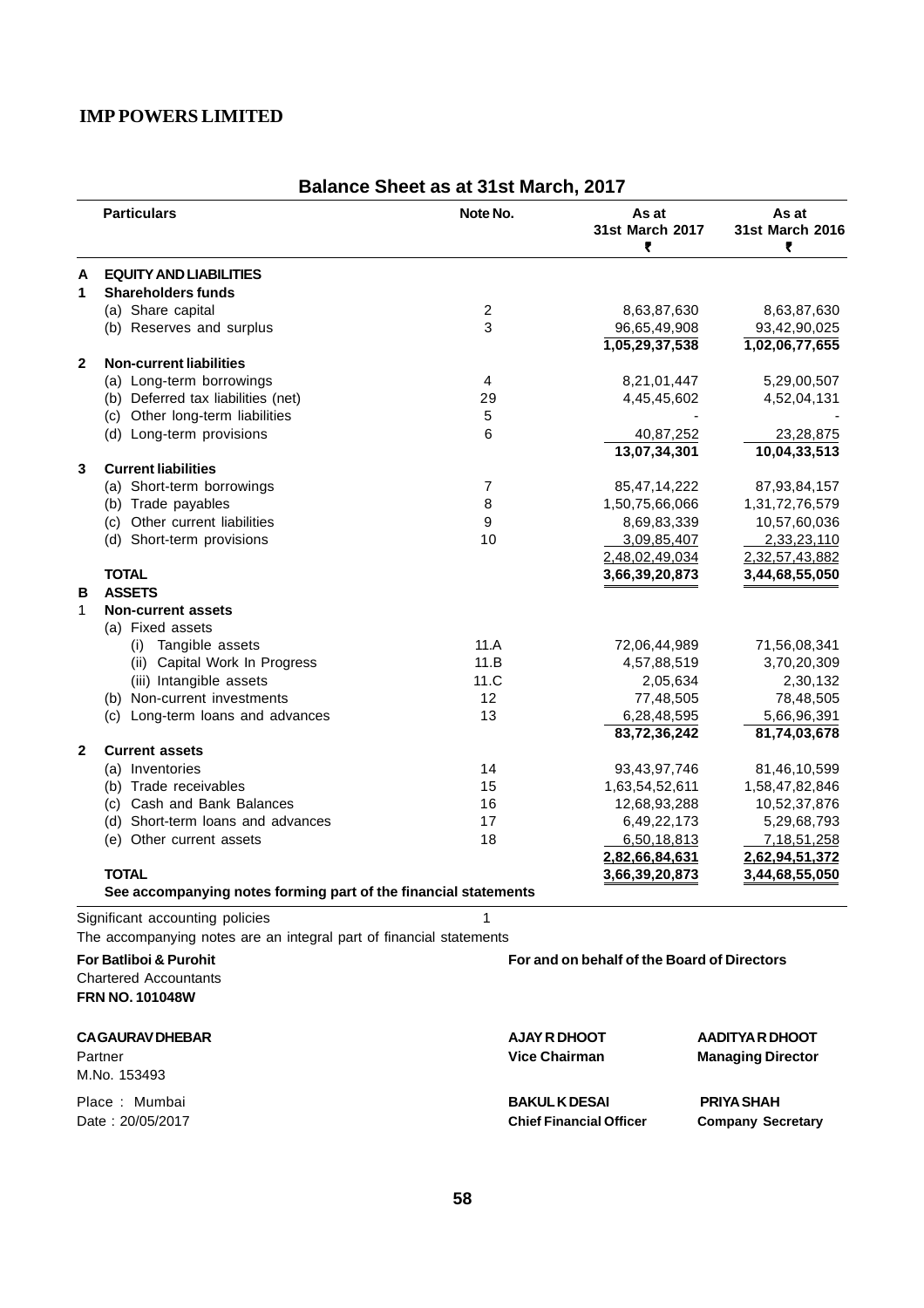

## **Statement of Profit and Loss for the year ended 31st March, 2017**

|                                   | <b>Particulars</b>                                                                                     | Note No. | For the Year ended<br>31st March, 2017<br>₹            | For the Year ended<br>31st March, 2016<br>₹ |
|-----------------------------------|--------------------------------------------------------------------------------------------------------|----------|--------------------------------------------------------|---------------------------------------------|
| A                                 | <b>CONTINUING OPERATIONS</b>                                                                           |          |                                                        |                                             |
| 1                                 | Revenue from operations (Gross)                                                                        | 19       | 4,24,71,43,321                                         | 3,96,48,77,698                              |
|                                   | Less: Excise duty                                                                                      | 19       | 31,66,11,573                                           | 36, 37, 76, 947                             |
|                                   | Revenue from operations (Net)                                                                          |          | 3,93,05,31,748                                         | 3,60,11,00,751                              |
| 2                                 | Other income                                                                                           | 20       | 83,85,969                                              | 75,58,248                                   |
| 3                                 | Total revenue (1+2)                                                                                    |          | 3,93,89,17,717                                         | 3,60,86,58,999                              |
| 4                                 | <b>Expenses</b>                                                                                        |          |                                                        |                                             |
|                                   | (a) Cost of materials consumed                                                                         | 21.a     | 3,27,36,06,254                                         | 2,89,79,10,185                              |
|                                   | (b) Changes in inventories of finished goods,<br>work-in-progress and stock-in-trade                   | 21.b     | (8, 16, 41, 433)                                       | (1,40,51,059)                               |
|                                   | (c) Employee benefits expense                                                                          | 22       | 14,82,01,429                                           | 12,86,49,037                                |
|                                   | (d) Finance costs                                                                                      | 23       | 24,37,00,905                                           | 23,93,14,236                                |
|                                   | Depreciation and amortisation expense<br>(e)                                                           | 11.d     | 6,04,47,956                                            | 5,92,73,053                                 |
|                                   | Other expenses<br>(f)                                                                                  | 24       | 24,43,82,045                                           | 25, 10, 23, 654                             |
|                                   | <b>Total expenses</b>                                                                                  |          | 3,88,86,97,156                                         | 3,56,21,19,106                              |
| 5                                 | Profit / (Loss) before tax (3 - 4)                                                                     |          | 5,02,20,561                                            | 4,65,39,893                                 |
| 6                                 | Tax expense:                                                                                           |          |                                                        |                                             |
|                                   | (a) Current tax expense for the year                                                                   |          | 1,72,87,750                                            | 1,72,50,300                                 |
|                                   | (b) Deferred tax                                                                                       | 29       | (6, 58, 528)                                           | (16, 94, 549)                               |
|                                   |                                                                                                        |          | 1,66,29,222                                            | 1,55,55,751                                 |
| $\overline{\mathbf{r}}$           | Profit / (Loss) from continuing operations (5 -6)                                                      |          | 3,35,91,339                                            | 3,09,84,142                                 |
|                                   | Earnings per share (of ₹10/- each):                                                                    | 28       |                                                        |                                             |
|                                   | (a) Basic                                                                                              |          | 3.89                                                   | 3.65                                        |
|                                   | (b) Diluted                                                                                            |          | 3.89                                                   | 3.65                                        |
|                                   | Earnings per share (excluding extraordinary items)<br>(of ₹10/- each):                                 |          |                                                        |                                             |
|                                   | (a) Basic                                                                                              |          | 3.89                                                   | 3.65                                        |
|                                   | (b) Diluted                                                                                            |          | 3.89                                                   | 3.65                                        |
|                                   | See accompanying notes forming part of the financial statements                                        |          |                                                        |                                             |
|                                   | Significant accounting policies<br>The accompanying notes are an integral part of financial statements |          |                                                        |                                             |
|                                   | <b>For Batliboi &amp; Purohit</b><br><b>Chartered Accountants</b><br><b>FRN NO. 101048W</b>            |          | For and on behalf of the Board of Directors            |                                             |
|                                   | <b>CAGAURAV DHEBAR</b>                                                                                 |          | AJAY R DHOOT                                           | AADITYA R DHOOT                             |
|                                   | Partner<br>M.No. 153493                                                                                |          | <b>Vice Chairman</b>                                   | <b>Managing Director</b>                    |
| Place: Mumbai<br>Date: 20/05/2017 |                                                                                                        |          | <b>BAKUL K DESAI</b><br><b>Chief Financial Officer</b> | PRIYA SHAH<br><b>Company Secretary</b>      |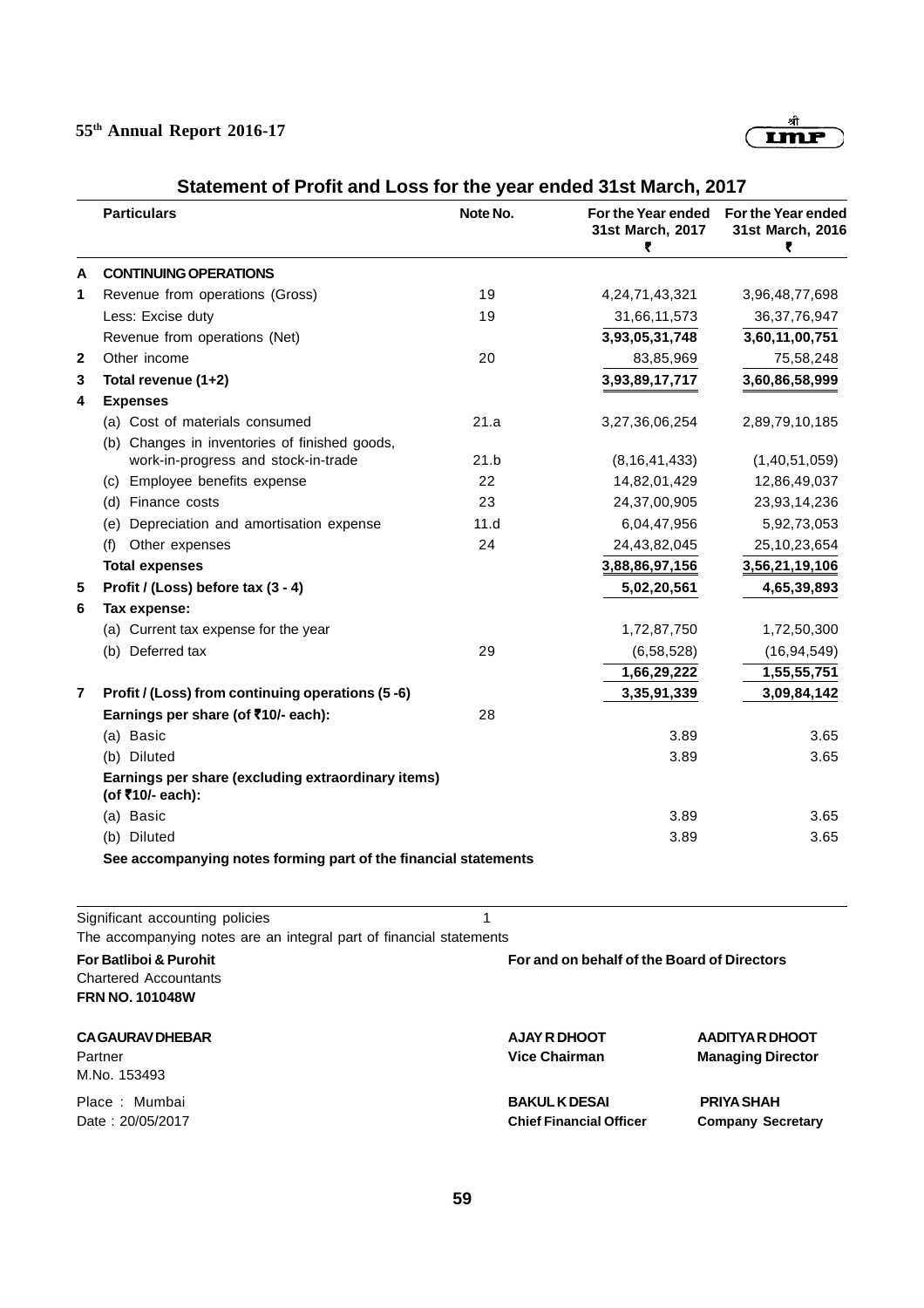|    | <b>Particulars</b>                                                         |                   | For the year ended<br>31st March, 2017 | For the Year ended<br>31st March, 2016 |               |
|----|----------------------------------------------------------------------------|-------------------|----------------------------------------|----------------------------------------|---------------|
|    |                                                                            | ₹                 | ₹                                      | ₹                                      | ₹             |
| А. | Cash flow from operating activities                                        |                   |                                        |                                        |               |
|    | Net Profit / (Loss) before extraordinary items and tax                     |                   | 5,02,20,561                            |                                        | 4,65,39,892   |
|    | Adjustments for:                                                           |                   |                                        |                                        |               |
|    | Depreciation and amortisation                                              | 6,04,47,956       |                                        | 5,92,73,053                            |               |
|    | Extraordinary items                                                        |                   |                                        |                                        |               |
|    | (Profit) / loss on sale / write off of assets                              | (1,88,174)        |                                        | 1,94,263                               |               |
|    | Finance costs                                                              | 24,37,00,905      |                                        | 23,93,14,236                           |               |
|    |                                                                            |                   | 30,39,60,687                           |                                        | 29,87,81,552  |
|    | Operating profit / (loss) before working capital changes                   |                   | 35,41,81,248                           |                                        | 34,53,21,444  |
|    | Changes in working capital:                                                |                   |                                        |                                        |               |
|    | Adjustments for (increase) / decrease<br>in operating assets:              |                   |                                        |                                        |               |
|    | Inventories                                                                | (11, 97, 87, 148) |                                        | (2,67,37,117)                          |               |
|    | Trade receivables                                                          | (5,06,69,765)     |                                        | (33,90,85,663)                         |               |
|    | Short-term loans and advances                                              | (1, 19, 53, 380)  |                                        | 56,31,544                              |               |
|    | Long-term loans and advances                                               | (61, 52, 204)     |                                        | (26, 61, 548)                          |               |
|    | Other current assets                                                       | 68,32,445         |                                        | (2,99,52,665)                          |               |
|    | Adjustments for increase / (decrease) in operating liabilities:            |                   |                                        |                                        |               |
|    | Trade payables                                                             | 19,02,89,487      |                                        | 37,29,24,588                           |               |
|    | Other current liabilities                                                  | (1,87,76,697)     |                                        | (6, 38, 94, 748)                       |               |
|    | Other long-term liabilities                                                |                   |                                        | (59, 92, 849)                          |               |
|    | Short-term provisions                                                      | 76,62,297         |                                        | 54,03,914                              |               |
|    | Long-term provisions                                                       | 17,58,377         |                                        | (28, 94, 455)                          |               |
|    |                                                                            |                   | (7,96,588)                             |                                        | (8,72,58,999) |
|    |                                                                            |                   | 35, 33, 84, 660                        |                                        | 25,80,62,445  |
|    | Cash flow from extraordinary items                                         |                   |                                        |                                        |               |
|    | Cash generated from operations                                             |                   | 35,33,84,660                           |                                        | 25,80,62,445  |
|    | Net income tax (paid) / refunds                                            |                   | (1,72,87,750)                          |                                        | (1,72,50,300) |
|    | Net cash flow from / (used in) operating activities (A)                    |                   | 33,60,96,910                           |                                        | 24,08,12,145  |
| В. | Cash flow from investing activities                                        |                   |                                        |                                        |               |
|    | Capital expenditure on fixed assets,<br>including capital advances & w/off | (7,60,99,597)     |                                        | (5,03,36,669)                          |               |
|    | Proceeds from sale of fixed assets                                         | 7,28,000          |                                        | 1,62,000                               |               |
|    | Investment W/OFF                                                           | 1,00,000          |                                        |                                        |               |
|    | Purchase of long-term investments                                          |                   |                                        |                                        |               |
|    | Subsidiaries                                                               |                   |                                        |                                        |               |
|    | Net cash flow from / (used in) investing activities (B)                    |                   | (7,52,71,597)                          |                                        | (5,01,74,669) |

### **Cash Flow Statement for the year ended 31st March, 2017**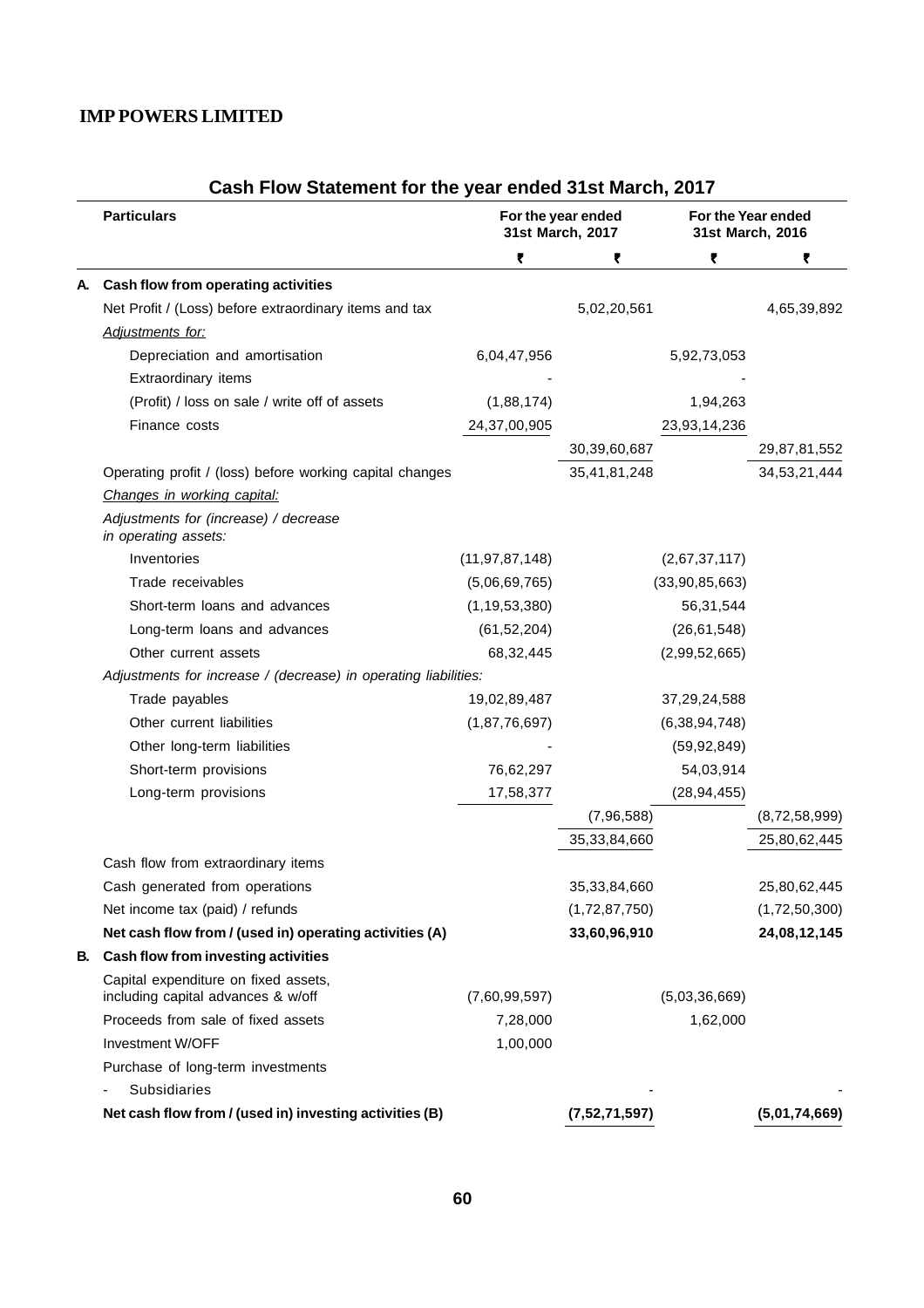# **LITTLE**

| Cash Flow Statement for the year ended 31st March, 2017 |  |  |
|---------------------------------------------------------|--|--|
|---------------------------------------------------------|--|--|

|    | <b>Particulars</b>                                                                             |                   | For the year ended<br>31st March, 2017 |                   | For the Year ended<br>31st March, 2016 |
|----|------------------------------------------------------------------------------------------------|-------------------|----------------------------------------|-------------------|----------------------------------------|
|    |                                                                                                | ₹                 | ₹                                      | ₹                 | ₹                                      |
| C. | Cash flow from financing activities                                                            |                   |                                        |                   |                                        |
|    | Proceeds from issue of equity shares                                                           |                   |                                        | 4,00,00,000       |                                        |
|    | Redemption 4% preference shares                                                                |                   |                                        | (81, 66, 640)     |                                        |
|    | Redemption 4% Non Convertible Bonds                                                            |                   |                                        | (1,85,52,433)     |                                        |
|    | Proceeds from long-term borrowings (Net)                                                       | 2,92,00,940       |                                        | (3,69,88,723)     |                                        |
|    | Proceeds from other short-term borrowings                                                      | (2,46,69,935)     |                                        | 8,90,35,464       |                                        |
|    | Finance cost                                                                                   | (24, 37, 00, 905) |                                        | (23, 93, 14, 236) |                                        |
|    | Dividends on Preference Shares                                                                 |                   |                                        |                   |                                        |
|    | Dividends paid                                                                                 |                   |                                        | (45,68,282)       |                                        |
|    | Tax on dividend                                                                                |                   |                                        | (8,79,101)        |                                        |
|    | Cash flow from extraordinary items                                                             |                   |                                        |                   |                                        |
|    | Net cash flow from / (used in) financing activities (C)                                        |                   | (23, 91, 69, 900)                      |                   | (17, 94, 33, 951)                      |
|    | Net increase / (decrease) in Cash<br>and cash equivalents (A+B+C)                              |                   | 2, 16, 55, 413                         |                   | 1,12,03,526                            |
|    | Cash and cash equivalents at the beginning of the year                                         |                   | 10,52,37,876                           |                   | 9,40,34,350                            |
|    | Effect of exchange differences on restatement of<br>foreign currency Cash and cash equivalents |                   |                                        |                   |                                        |
|    | Cash and cash equivalents at the end of the year                                               |                   | 12,68,93,289                           |                   | 10,52,37,876                           |

#### **Notes:**

1. Cash Flow Statement has been prepared under the indirect method as set out in the Accounting Standard (AS) 3 "Cash Flow Statements" as specified in the companies (Accounting Standards) Rules, 2006.

2. Previous Year's figures have been regrouped/reclassifed wherever applicable.

#### **See accompanying notes forming part of the financial statements**

| Significant accounting policies                                                             |                                                        |                                               |
|---------------------------------------------------------------------------------------------|--------------------------------------------------------|-----------------------------------------------|
| The accompanying notes are an integral part of financial statements                         |                                                        |                                               |
| <b>For Batliboi &amp; Purohit</b><br><b>Chartered Accountants</b><br><b>FRN NO. 101048W</b> | For and on behalf of the Board of Directors            |                                               |
| <b>CA GAURAV DHEBAR</b><br>Partner<br>M.No. 153493                                          | <b>AJAY R DHOOT</b><br><b>Vice Chairman</b>            | AADITYAR DHOOT<br><b>Managing Director</b>    |
| Place: Mumbai<br>Date: 20/05/2017                                                           | <b>BAKUL K DESAI</b><br><b>Chief Financial Officer</b> | <b>PRIYA SHAH</b><br><b>Company Secretary</b> |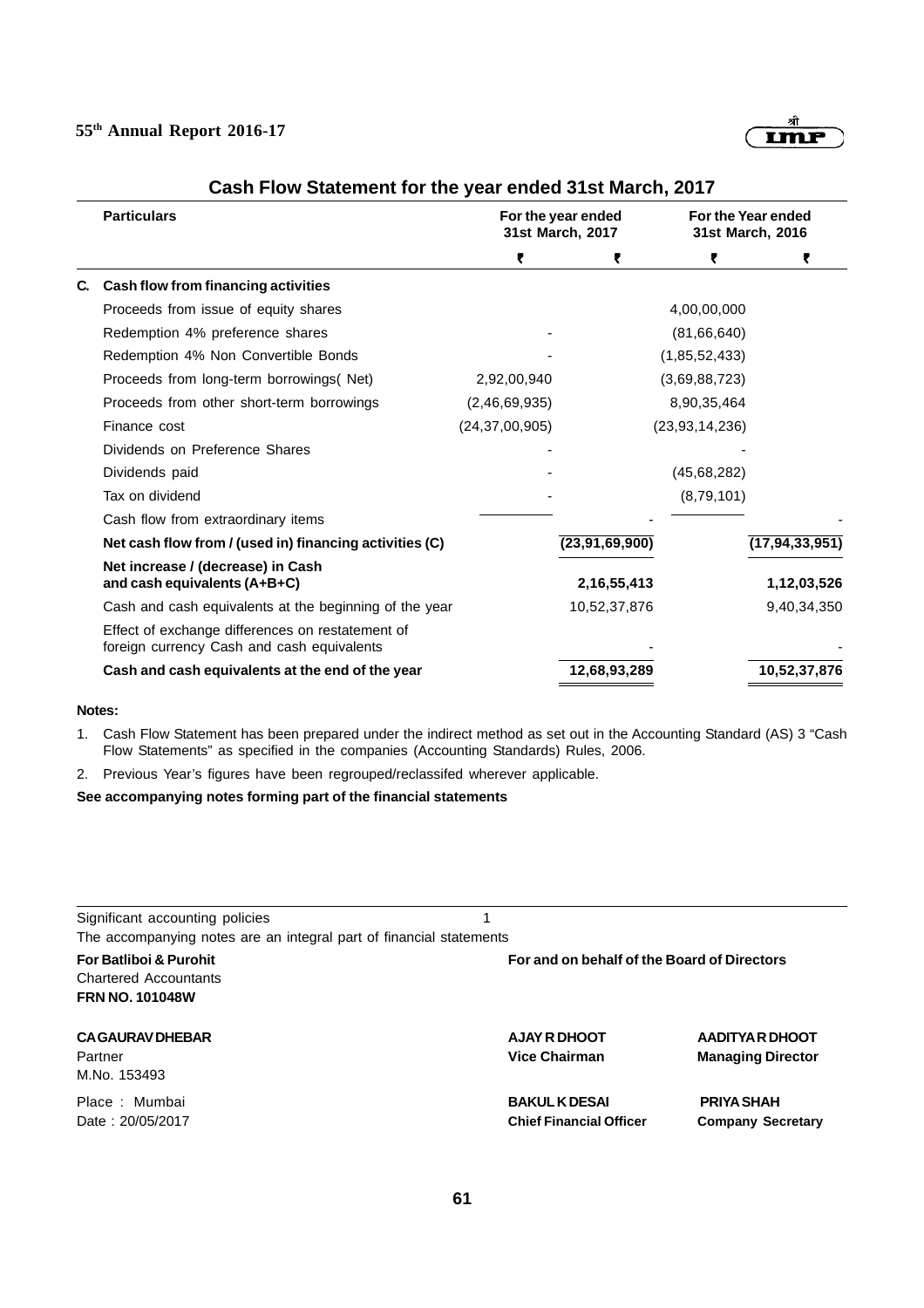#### Note No. - 1: SIGNIFICANT ACCOUNTING POLICIES AND NOTES TO ACCOUNTS FOR THE YEAR ENDED 31<sup>st</sup> March, 2017.

#### **A. SIGNIFICANT ACCOUNTING POLICIES**

#### **1. Basis of preparation of financial statements:**

The financial statements are prepared under the historical cost convention on accrual basis and in accordance with Indian Generally Accepted Accounting Principles ("GAAP") as specified in Companies (Accounting Standards) Rules, 2014, provisions of the Companies Act, 2013 and comply with the Accounting Standards issued by the Institute of Chartered Accountants of India.

#### **2. Use of Estimates:**

The Preparation of the financial statements in conformity with the generally accepted accounting principles requires management to make estimates and assumptions that affect the reported amount of assets and liabilities and disclosure of contingent liabilities as on the date of the financial statements and the reported amount of revenues and expenses during the reporting period. Difference between the actual results and estimates are recognized in the period in which the results are known /materialized.

#### **3. Fixed Assets :**

Fixed Assets are stated at cost of acquisition (net of Cenvat and VAT wherever applicable) or construction less accumulated depreciation and impairment loss, if any. Cost includes any directly attributable cost of bringing each asset to its working condition for intended use. Assets under installation or under construction and intangible assets under development as at balance sheet date are shown as capital work in progress together with project expenses and advances to suppliers/contractors

#### **4. Depreciation:**

Depreciation in respect of all assets acquired on 'Straight Line' method of depreciation has been adopted. The rates charged are as specified in Schedule II of the Companies Act, 2013.

#### **5. Impairment of Assets:**

An impairment loss is recognized whenever the carrying amount of an asset exceeds its recoverable amount. The recoverable amount is the greater of the net selling price and value in use. In assessing the value in use, the estimated future cash flows are discounted to their present value based on an appropriate discount factor. The impairment loss recognized in the prior accounting years is reversed if there has been a change in the estimate of recoverable amount.

#### **6. Investments:**

Current investments are carried at the lower of cost or quoted/fair value, computed category-wise. Long term investments are stated at cost and provision is made for any diminution in such value, which is not temporary in nature.

#### **7. Valuation of Inventories:**

- a. Raw Materials including consumables and stores are valued at lower of Cost and net realizable value. Cost is arrived on FIFO Basis.
- b. Semi-finished and Finished Goods are valued at cost of materials together with relevant factory overheads or net realizable value whichever is lower. Due consideration is given to the salability of the stock and no obsolete or unserviceable\damaged items are included.

#### **8. Revenue Recognition :**

- a. Insurance claims are accounted for as and when admitted by the appropriate authorities. Export incentive license / Advance license is accounted for as & when applied to the appropriate authorities based on fulfillment of the eligibility criteria. Values of advance licenses unutilized are accounted on accrual basis by netting off purchase value.
- b. Commission on sales is accounted as and when accepted.
- c. Sales are recognized on dispatch of goods to customers and include sales value of goods and excise duty and other receipts connected with sales.
- d. Liability for Excise Duty on finished goods is accounted for as and when they are cleared from the factory premises.
- e. Customs Duty on goods lying in Customs Bonded Warehouses is charged in the year of clearance of the goods when it becomes payable.
- f. CENVAT benefit on total purchase is accounted for by reducing the purchase cost of the materials\fixed assets wherever applicable.
- g. Rent income is accounted on accrual basis.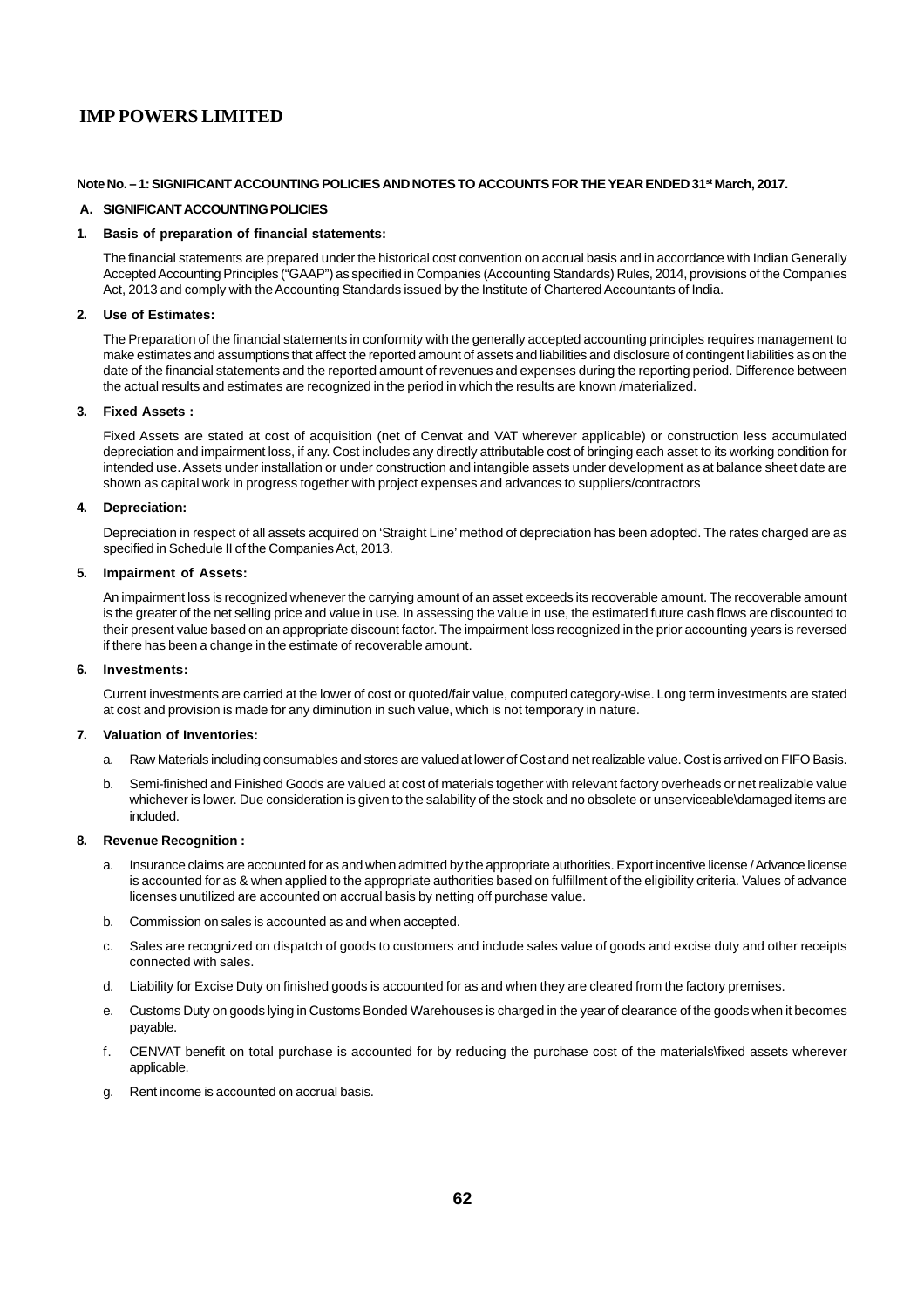

#### **9. Employee Benefits:**

- a. Company's defined contributions made to provident fund of government are charged to profit & loss account on accrual basis.
- b. Contribution to Gratuity Fund and provision for Leave Encashment is based on actuarial valuation carried out as on the Balance Sheet date as per Projected Unit Credit Method.

#### **10. Foreign Currency Transactions:**

Foreign Currency transactions are accounted at the exchange rates prevailing on the date of transactions. Foreign currency current assets and current liabilities outstanding at the balance sheet date are translated at the exchange rate prevailing on that date and the resultant gain or loss is recognized in the profit & loss account. Also, in cases where they relate to the acquisition/construction of fixed assets, they are recognized in Profit & Loss accounts.

#### **11. Borrowing Cost:**

Borrowing costs that are attributable to the acquisition or construction of qualifying assets are capitalized as part of the cost of such assets up to the date when they are ready for their intended use and other borrowing costs are charged to profit & loss account.

#### **12. Operating Lease :**

Assets acquired on lease where a significant position of risks and rewards of ownership are retained by lessor are classified as Operating Lease. Lease rentals are charged to profit & loss account as incurred. Initial direct costs in respect of assets taken on operating lease are expensed off in year in which cost are incurred.

Assets given on lease where a significant position of risks and rewards of ownership are retained by Lessor are classified as Operating Lease. Lease rentals are credited to profit & loss account on accrual.

#### **13. Taxation:**

Provision for taxation is made on the basis of the taxable profits computed for the current accounting period in accordance with the Income Tax Act, 1961.

Deferred Tax resulting from "timing difference" between book profit and taxable profit for the year is accounted for using the tax rates and laws that have been enacted or substantially enacted as on the balance sheet date. The deferred tax asset is recognized and carried forward only to the extent that there is a virtual certainty that the asset will be adjusted in future.

#### **14. Earnings Per Share**

Basic earnings per share are calculated by dividing the net profit or loss for the period attributable to equity shareholders (after deducting preference dividends and attributable taxes) by the weighted average number of equity shares outstanding during the period. The weighted average number of equity shares outstanding during the period is adjusted for events such as bonus issue, bonus element in a rights issue, share split, and reverse share split (consolidation of shares) that have changed the number of equity shares outstanding, without a corresponding change in resources.

For the purposed of calculating diluted earnings per share, the net profit or loss for the period attributable to equity shareholders and the weighted average number of shares outstanding during the period are adjusted for the effects of all dilutive potential equity shares.

#### **15. Contingent Liabilities & Provision:**

Claims against the Company not acknowledged as debts are treated as contingent liabilities. Provision in respect of contingent liabilities if any, is made when it is probable that a liability may be incurred and the amount can be reasonably estimated.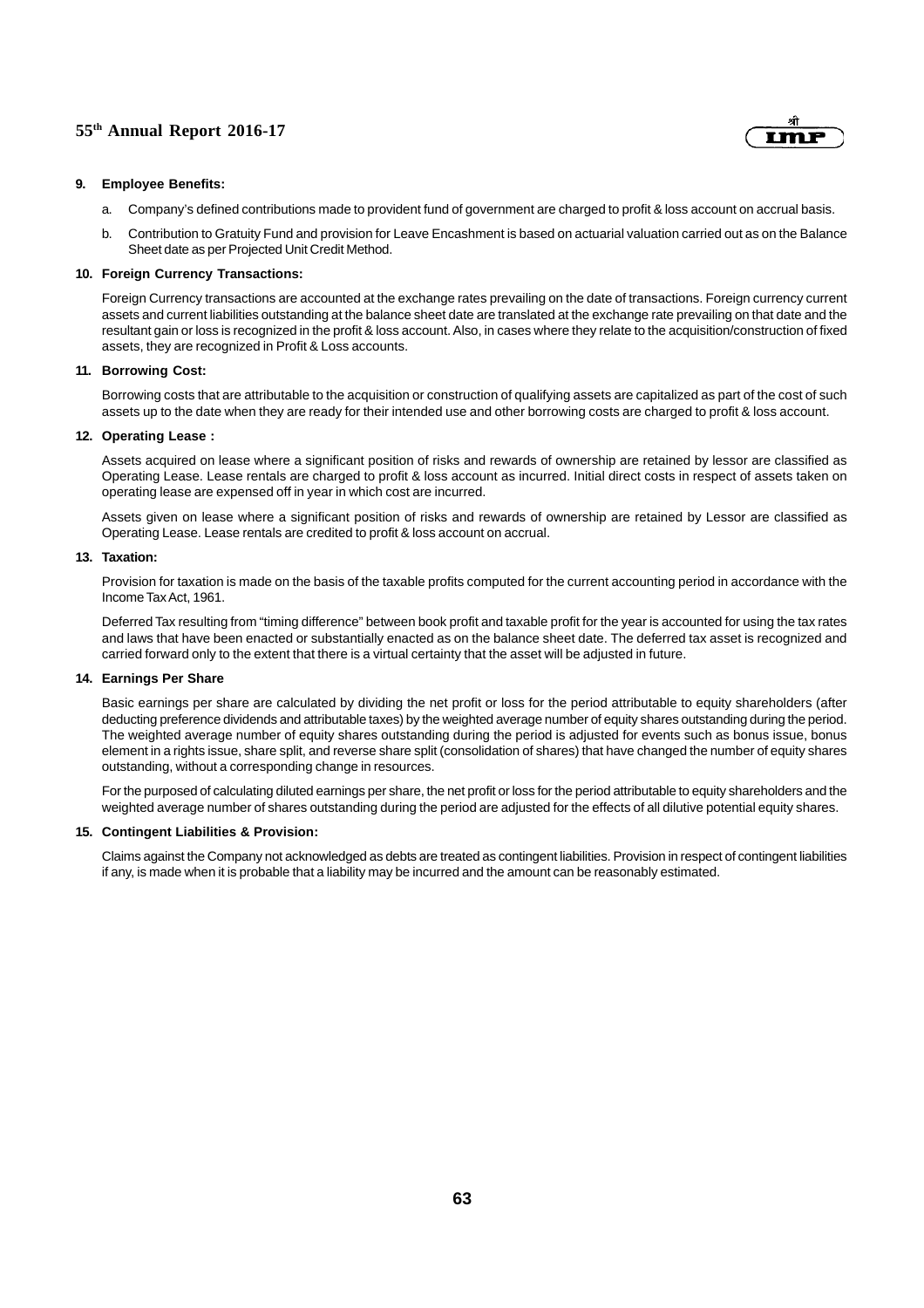|     | <b>Note 2: Share Capital</b>                   |                            |                           |                            |                           |  |
|-----|------------------------------------------------|----------------------------|---------------------------|----------------------------|---------------------------|--|
|     | <b>Particulars</b>                             |                            | As at<br>31st March, 2017 |                            | As at<br>31st March, 2016 |  |
|     |                                                | Number of<br><b>Shares</b> | ₹                         | Number of<br><b>Shares</b> | ₹                         |  |
| (a) | <b>Authorised</b>                              |                            |                           |                            |                           |  |
|     | Equity Shares of ₹10/- each with voting rights | 2,76,70,000                | 27,67,00,000              | 2,76,70,000                | 27,67,00,000              |  |
|     | Preference shares of ₹10/- each                | 63,30,000                  | 6,33,00,000               | 63,30,000                  | 6,33,00,000               |  |
|     |                                                | 3,40,00,000                | 34,00,00,000              | 3,40,00,000                | 34,00,00,000              |  |
| (b) | <b>Issued</b>                                  |                            |                           |                            |                           |  |
|     | Equity Shares of ₹10/- each with voting rights | 86,40,963                  | 8,64,09,630               | 86,40,963                  | 8,64,09,630               |  |
|     |                                                | 86,40,963                  | 8,64,09,630               | 86,40,963                  | 8,64,09,630               |  |
| (c) | Subscribed and fully paid up                   |                            |                           |                            |                           |  |
|     | Equity Shares of ₹10/- each with voting rights | 86,36,563                  | 8,63,65,630               | 86,36,563                  | 8,63,65,630               |  |
|     | <b>Shares Forfeited</b>                        |                            | 22,000                    |                            | 22,000                    |  |
|     |                                                | 86,36,563                  | 8,63,87,630               | 86,36,563                  | 8,63,87,630               |  |
|     | <b>Total</b>                                   | 86,36,563                  | 8,63,87,630               | 86,36,563                  | 8,63,87,630               |  |

#### **Notes forming part of the financial statements for the Year ended 31st March, 2017**

#### **Note:-**

1) Equity Shares includes 11,27,000 shares issued as fully paid up Bonus Shares during 1994-95 by Capitalisation of Revaluation Reserve.

2) The Authorised Share Capital was reclassified and subsequently clause V substituted vide Ordinary Resolution passed by the Shareholders of the company at their Extra ordinary General Meeting held on Monday,19th September 2011 at the Registered Office of the Company.

#### **Note 2 : Share Capital (Continued)**

(i) Reconciliation of the number of shares and amount outstanding at the beginning and at the end of the reporting period:

| <b>Particulars</b>                | As at<br>31st March, 2017  |             | As at<br>31st March, 2016  |             |
|-----------------------------------|----------------------------|-------------|----------------------------|-------------|
|                                   | Number of<br><b>Shares</b> | ₹           | Number of<br><b>Shares</b> |             |
| Equity shares with voting rights  |                            |             |                            |             |
| At the Beginning of the period    | 86,36,563                  | 8,63,65,630 | 81,36,563                  | 8,13,65,630 |
| Add:- Fresh Issue                 | $\overline{\phantom{0}}$   |             | 5,00,000                   | 50,00,000   |
| Less:- Redemption                 | ۰.                         |             |                            |             |
| Outstanding at the end the period | 86,36,563                  | 8,63,65,630 | 86,36,563                  | 8,63,65,630 |
| 4% Redeemable preference shares   |                            |             |                            |             |
| At the Beginning of the period    | -                          |             | 8,16,664                   | 8,16,640    |
| Add:- Fresh Issue                 | -                          |             |                            |             |
| Less:- Redemption                 |                            |             | 8,16,664                   | 8,16,640    |
| Outstanding at the end the period | ۰                          |             |                            |             |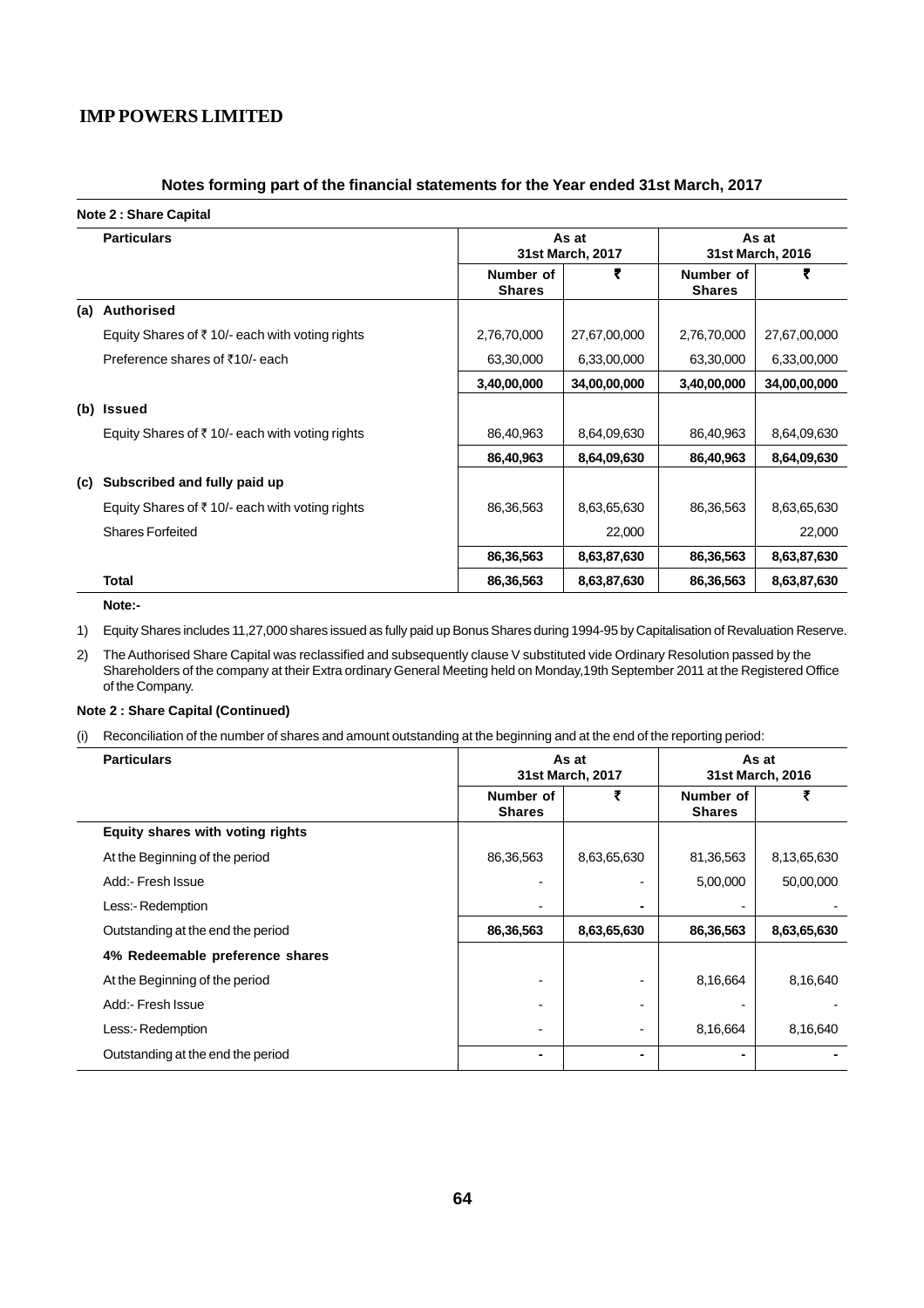

### **Notes forming part of the financial statements for the Year ended 31st March, 2017**

(ii) Details of shares held by each shareholder holding more than 5% shares:

| Class of shares / Name of shareholder             |                          | As at<br>31st March, 2017               |                          | As at<br>31st March, 2016               |  |
|---------------------------------------------------|--------------------------|-----------------------------------------|--------------------------|-----------------------------------------|--|
|                                                   | Number of<br>shares held | % holding<br>in that class<br>of shares | Number of<br>shares held | % holding<br>in that class<br>of shares |  |
| Equity shares with voting rights                  |                          |                                         |                          |                                         |  |
| India Business Excellence Fund                    | 4,91,840                 | 5.69                                    | 5,42,800                 | 6.28                                    |  |
| IL&FS Trust Company Ltd.                          | 5,77,300                 | 6.68                                    | 6,37,200                 | 7.38                                    |  |
| Shree Kishoriju Trading & Investments Pvt. Ltd.   | 5,87,552                 | 6.80                                    | 5,87,552                 | 6.80                                    |  |
| Shree Rasbihari Trading and Investments Pvt. Ltd. | 7.97.773                 | 9.24                                    | 7.97.773                 | 9.23                                    |  |
| Advance Transformer & Equipment Pvt Ltd.          | 9,36,939                 | 10.85                                   | 9,36,939                 | 10.85                                   |  |

(iii) Details of forfeited shares

| Class of shares | As at<br>31st March, 2017 |                                 | As at<br>31st March, 2016 |                                 |
|-----------------|---------------------------|---------------------------------|---------------------------|---------------------------------|
|                 | Number of<br>shares       | Amount<br>originally<br>paid up | Number of<br>shares       | Amount<br>originally<br>paid up |
| Equity shares   | 4,400                     | 22,000                          | 4,400                     | 22,000                          |
| Share Premium   |                           | 1,76,000                        |                           | 1,76,000                        |
| <b>TOTAL</b>    |                           | 1,98,000                        |                           | 1,98,000                        |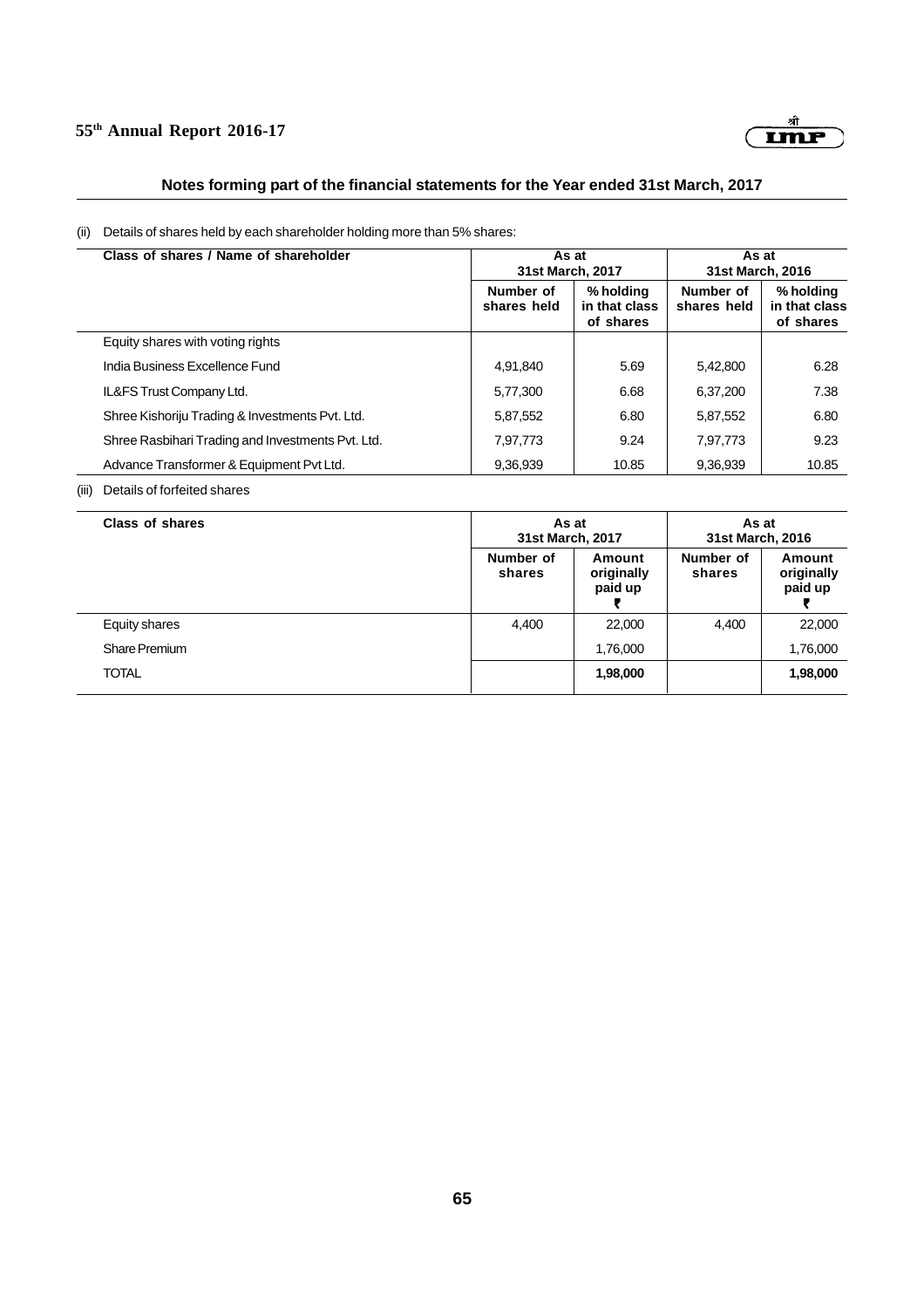| Notes forming part of the financial statements for the Year ended 31st March, 2017 |
|------------------------------------------------------------------------------------|
|------------------------------------------------------------------------------------|

|     | <b>Note 3: Reserves and Surplus</b>                                                                        |                           |                           |
|-----|------------------------------------------------------------------------------------------------------------|---------------------------|---------------------------|
|     | <b>Particulars</b>                                                                                         | As at<br>31st March, 2017 | As at<br>31st March, 2016 |
|     | <b>Capital Reserve (Refer Note No.1)</b>                                                                   | ₹                         | ₹                         |
| (a) | Opening Balance as per last Audited financial Statement                                                    | 74,45,000                 | 74,45,000                 |
|     | Add: Additions during the year                                                                             |                           |                           |
|     | Less: Utilised / transferred during the year                                                               |                           |                           |
|     | Closing balance                                                                                            | 74,45,000                 | 74,45,000                 |
|     | (b) Preference Shares Capital Redemption Reserve                                                           |                           |                           |
|     | 4% Redeemable Preference Shares                                                                            |                           |                           |
|     | Opening Balance as per last Audited financial Statement                                                    | 2,45,00,000               | 1,63,33,360               |
|     | Add: Additions during the year                                                                             |                           |                           |
|     | Transferred from surplus in Statement of Profit and Loss                                                   |                           | 81,66,640                 |
|     | Others                                                                                                     |                           |                           |
|     | Less:- Transfer to General Reserve                                                                         |                           |                           |
|     | Closing balance                                                                                            | 2,45,00,000               | 2,45,00,000               |
|     | 1% Redeemable Preference Shares                                                                            |                           |                           |
|     | Opening Balance as per last Audited financial Statement                                                    | 3,32,62,140               | 3,32,62,140               |
|     | Add: Additions during the year                                                                             |                           |                           |
|     | Transferred from surplus in Statement of Profit and Loss                                                   |                           |                           |
|     | <b>Others</b>                                                                                              |                           |                           |
|     | Less: Utilised during the year                                                                             |                           |                           |
|     | Closing balance                                                                                            | 3,32,62,140               | 3,32,62,140               |
| (C) | <b>Securities Premium Account</b>                                                                          |                           |                           |
|     | Opening Balance as per last Audited financial Statement<br>(includes Rs. 176000/- towards Share forfeited) | 51, 35, 77, 741           | 47,85,77,741              |
|     | Add: Premium on shares issued during the year                                                              |                           | 3,50,00,000               |
|     | Closing balance                                                                                            | 51, 35, 77, 741           | 51, 35, 77, 741           |
|     | (d) Revaluation Reserve (Refer Note No.2)                                                                  |                           |                           |
|     | Opening Balance as per last Audited financial Statement                                                    | 2,34,15,324               | 2,47,46,780               |
|     | Less: Utilised for set off against depreciation                                                            | 13,31,456                 | 13,31,456                 |
|     | Written back / other utilisations during the year                                                          |                           |                           |
|     | Closing balance                                                                                            | 2,20,83,868               | 2,34,15,324               |
|     | (e) General Reserve                                                                                        |                           |                           |
|     | Opening Balance as per last Audited financial Statement                                                    | 13,35,18,063              | 13,35,18,063              |
|     | Add: Transferred from Bond Reserve                                                                         |                           |                           |
|     | Add: Transferred from 4% Preference Shares Capital Reserve                                                 |                           |                           |
|     | Less: Retain Earning 01/04/2014                                                                            |                           |                           |
|     | Closing balance                                                                                            | 13,35,18,063              | 13,35,18,063              |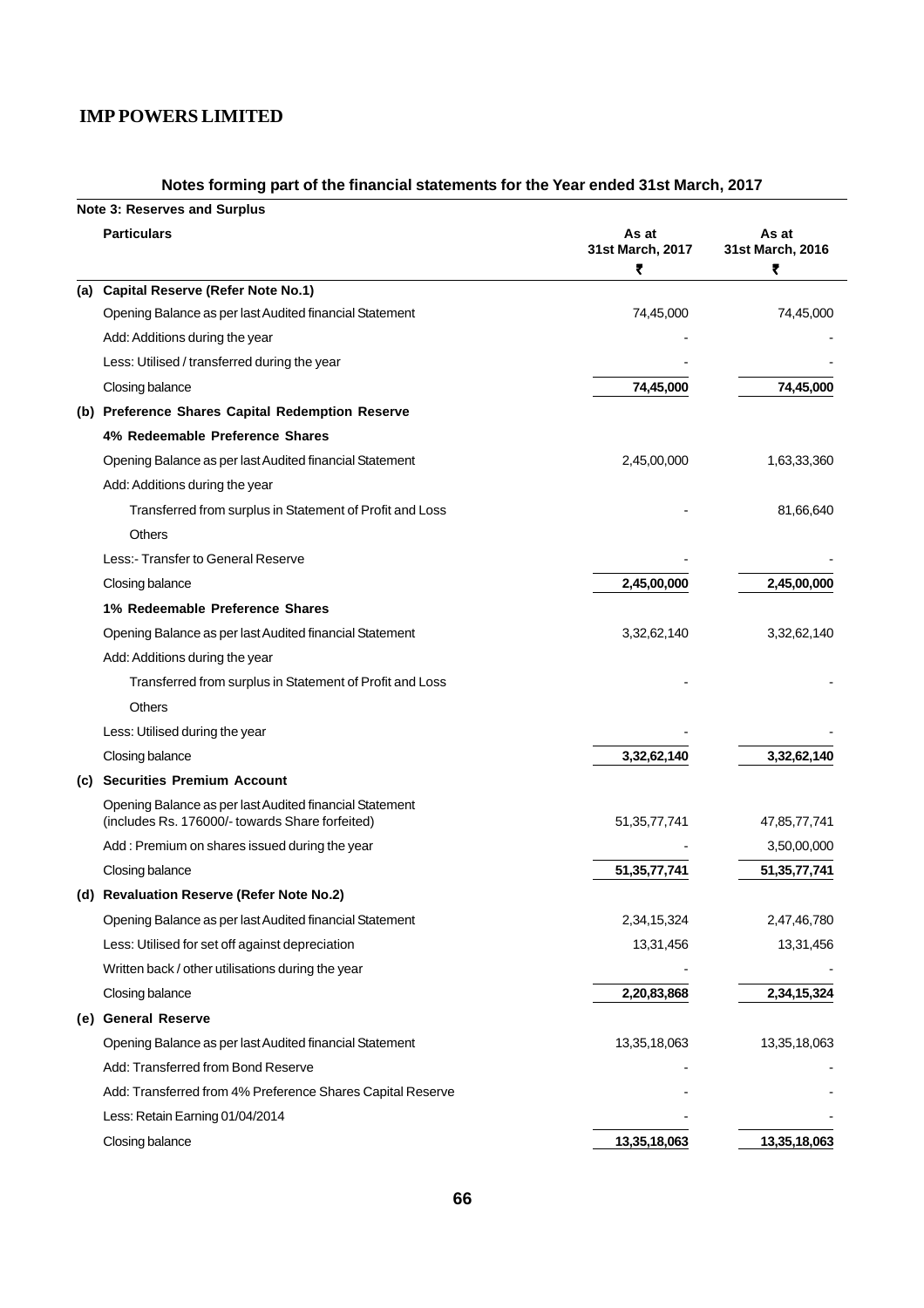# **LITTLE**

|     | <b>Particulars</b>                                                                           | As at<br>31st March, 2017 | As at<br>31st March, 2016 |
|-----|----------------------------------------------------------------------------------------------|---------------------------|---------------------------|
|     |                                                                                              |                           |                           |
| (f) | Surplus / (Deficit) in Statement of Profit and Loss                                          |                           |                           |
|     | <b>Opening Balance as per last Audited Financial Statement</b>                               | 19,85,71,757              | 18,12,01,638              |
|     | Add: Profit / (Loss) for the year                                                            | 3,35,91,339               | 3,09,84,142               |
|     | Less:                                                                                        |                           |                           |
|     | Dividends proposed to be distributed to equity shareholders ( $\bar{\tau}$ 0.50/- per share) |                           | 45,68,282                 |
|     | Dividends proposed to be distributed to preference shareholders                              |                           |                           |
|     | Tax on dividend                                                                              |                           | 8,79,101                  |
|     | Transfer to 4% Preference Share Capital Redemption Reserve                                   |                           | 81,66,640                 |
|     | Closing balance                                                                              | 23,21,63,096              | 19,85,71,757              |
|     | <b>Total</b>                                                                                 | 96,65,49,908              | 93,42,90,025              |
|     | <b>ALL</b> 1                                                                                 |                           |                           |

#### **Notes forming part of the financial statements for the Year ended 31st March, 2017**

Notes:-

1) The Company had not received the balance 90% amount on 450000 warrants, thus the Company has forfeited Warrant Application money of  $\bar{z}$  74,45,000 of these Warrants and transferred to Capital Reserve in financial year 2009-10

2) Based on valuation report submitted by a professional valuer appointed for the purpose of valuing Factory Lease Hold Land & Building at Kandivali works & building Head office, the same have been revalued as at 31st March, 1994 on current cost basis. The resultant increase in net book value on such revaluation amounting to ₹ 67.70 million was transferred to Revaluation Reserve account.

|     | Note 4: Long-term borrowings            |              |                           |                           |
|-----|-----------------------------------------|--------------|---------------------------|---------------------------|
|     | <b>Particulars</b>                      |              | As at<br>31st March, 2017 | As at<br>31st March, 2016 |
|     |                                         |              | ₹                         | ₹                         |
| (a) | Term loans                              |              |                           |                           |
|     | From banks                              |              |                           |                           |
|     | Secured                                 |              | 5,85,47,187               | 2,96,77,671               |
|     | Unsecured                               |              |                           |                           |
|     |                                         |              |                           |                           |
|     |                                         |              | 5,85,47,187               | 2,96,77,671               |
| (b) | Other loans and advances (Vehicle Loan) |              |                           |                           |
|     | Secured                                 |              | 80,54,260                 | 32,22,836                 |
|     | Unsecured                               |              |                           |                           |
|     |                                         |              |                           |                           |
|     |                                         |              | 80,54,260                 | 32,22,836                 |
| (c) | Loans & advances from related parties   |              |                           |                           |
|     | Secured                                 |              |                           |                           |
|     | Unsecured                               |              | 70,00,000                 | 70,00,000                 |
|     |                                         |              | 70,00,000                 | 70,00,000                 |
| (d) | Loans & advances from Body Corporate    |              |                           |                           |
|     | Secured                                 |              |                           |                           |
|     | Unsecured                               |              |                           |                           |
|     |                                         |              | 85,00,000                 | 1,30,00,000               |
|     |                                         |              | 85,00,000                 | 1,30,00,000               |
|     |                                         | <b>Total</b> | 8,21,01,447               | 5,29,00,507               |
|     |                                         |              |                           |                           |

**Notes**

2) Vehicle Loan are secured by hypothecation of vehicles.

<sup>1)</sup> Term loan from Financial Institutions and Banks are secured by way of first charge on all Fixed Assets of the Company both present & future on pari-passu basis with member banks of consortium and Second charge on all Current Assets of the company both present & future on pari-passu basis with member banks of consortium and personal guarantee of promoter Directors shri Ajay R Dhoot and Aaditya R Dhoot.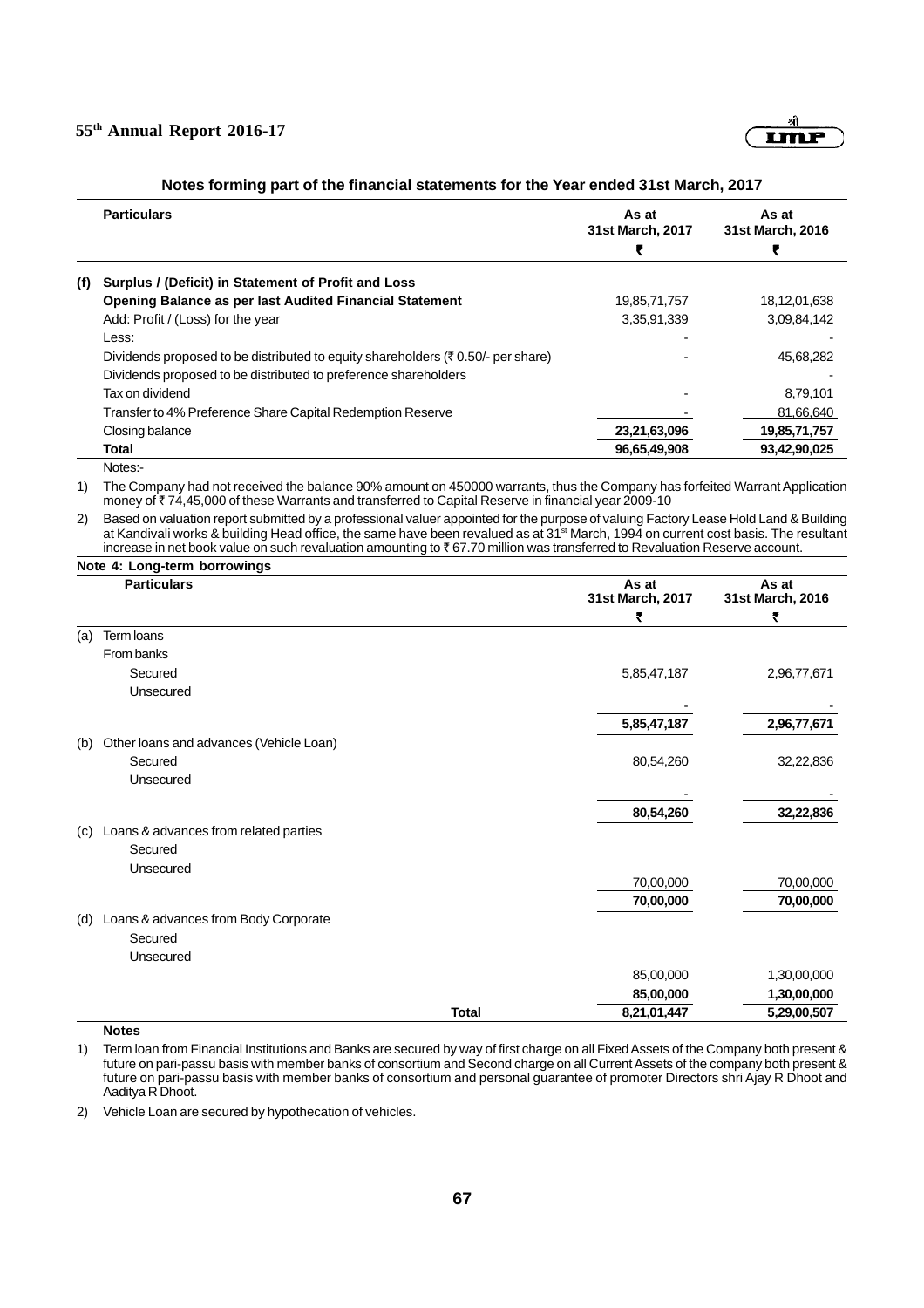# **Notes forming part of the financial statements for the Year ended 31st March, 2017**

# **Note 4a : Long-term borrowings (contd.)**

(i) Details of terms of repayment for the other long-term borrowings and security provided in respect of the secured other long-term borrowings:

| <b>Particulars</b>                          |                          |                        | As at 31st March 2017                                           |                                             |                                    |
|---------------------------------------------|--------------------------|------------------------|-----------------------------------------------------------------|---------------------------------------------|------------------------------------|
|                                             | <b>Current</b>           | Non-<br><b>Current</b> | <b>Period</b><br>of Maturity w.r.t. Installments<br>the Balance | No. of<br>Outstanding                       | Amount of<br>each<br>installment * |
|                                             |                          |                        | Sheet date                                                      | as at 31 <sup>st</sup><br><b>March 2017</b> |                                    |
|                                             | ₹                        | ₹                      | Period                                                          | No.                                         | ₹                                  |
| Term loans from banks:                      |                          |                        |                                                                 |                                             |                                    |
| State Bank of Hyderbad                      | 2,98,05,849              |                        | 1 Year                                                          | 4- Quartely                                 | 74,59,969                          |
| State Bank of Hyderbad                      | $\overline{\phantom{a}}$ | 5,85,47,187            | 4 Year                                                          | 12- Quartely                                | 2018-19<br>Rs 56.25 Lakhs          |
|                                             |                          |                        |                                                                 |                                             | 2018-19 Rs<br>75.00 Lakhs          |
|                                             |                          |                        |                                                                 |                                             | 2018-19 Rs<br>93.75 Lakhs          |
| <b>Total - Term loans from banks</b>        | 2,98,05,849              | 5,85,47,187            |                                                                 |                                             |                                    |
| Other loans and advances:                   |                          |                        |                                                                 |                                             |                                    |
| <b>HDFC Bank Ltd.</b>                       | 25,81,170                | 47,62,234              |                                                                 |                                             |                                    |
| <b>HDFC Bank Ltd.</b>                       | 4,26,100                 |                        |                                                                 |                                             |                                    |
| <b>ICICI Bank Ltd.</b>                      | 11,66,665                | 32,92,026              |                                                                 |                                             |                                    |
| <b>Total - Other loans and advances</b>     | 41,73,936                | 80,54,260              |                                                                 |                                             |                                    |
| <b>Corporate Loan</b>                       |                          |                        |                                                                 |                                             |                                    |
| Adisun Exports Pvt. Ltd.                    | $\overline{\phantom{a}}$ | 75,00,000              |                                                                 |                                             |                                    |
| N.K. Investment Pvt. Ltd.                   | $\overline{a}$           | 10,00,000              |                                                                 |                                             |                                    |
| <b>Total - Corporate Loan</b>               | ä,                       | 85,00,000              |                                                                 |                                             |                                    |
| Loans & advances from related parties       |                          |                        |                                                                 |                                             |                                    |
| Universal Transformer Pvt. Ltd.             | $\overline{\phantom{a}}$ | 70,00,000              |                                                                 |                                             |                                    |
| Total Loans & advances from related parties | $\blacksquare$           | 70,00,000              |                                                                 |                                             |                                    |
| Total (i+ii)                                | 3,39,79,785              | 8,21,01,447            |                                                                 |                                             |                                    |

Note:-\* Last Instalment payments will be of balance amount outstanding.

(1) The Company and the Greater Bombay Co. Op. Bank Ltd. Filed their consent term with the Hon'ble High Court of juridiction at Mumbai on 2nd September, 2014. Based on the Consent terns and as per the order of the High Court of Mumbai dated 2nd September, 2014, the Company has repaid to the Greater Bombay Co-op. Bank Ltd., the principal amount with interest fully during the financial year 2016-17 and company has received no dues certificate from Greater Bombay Co-op. Bank Ltd.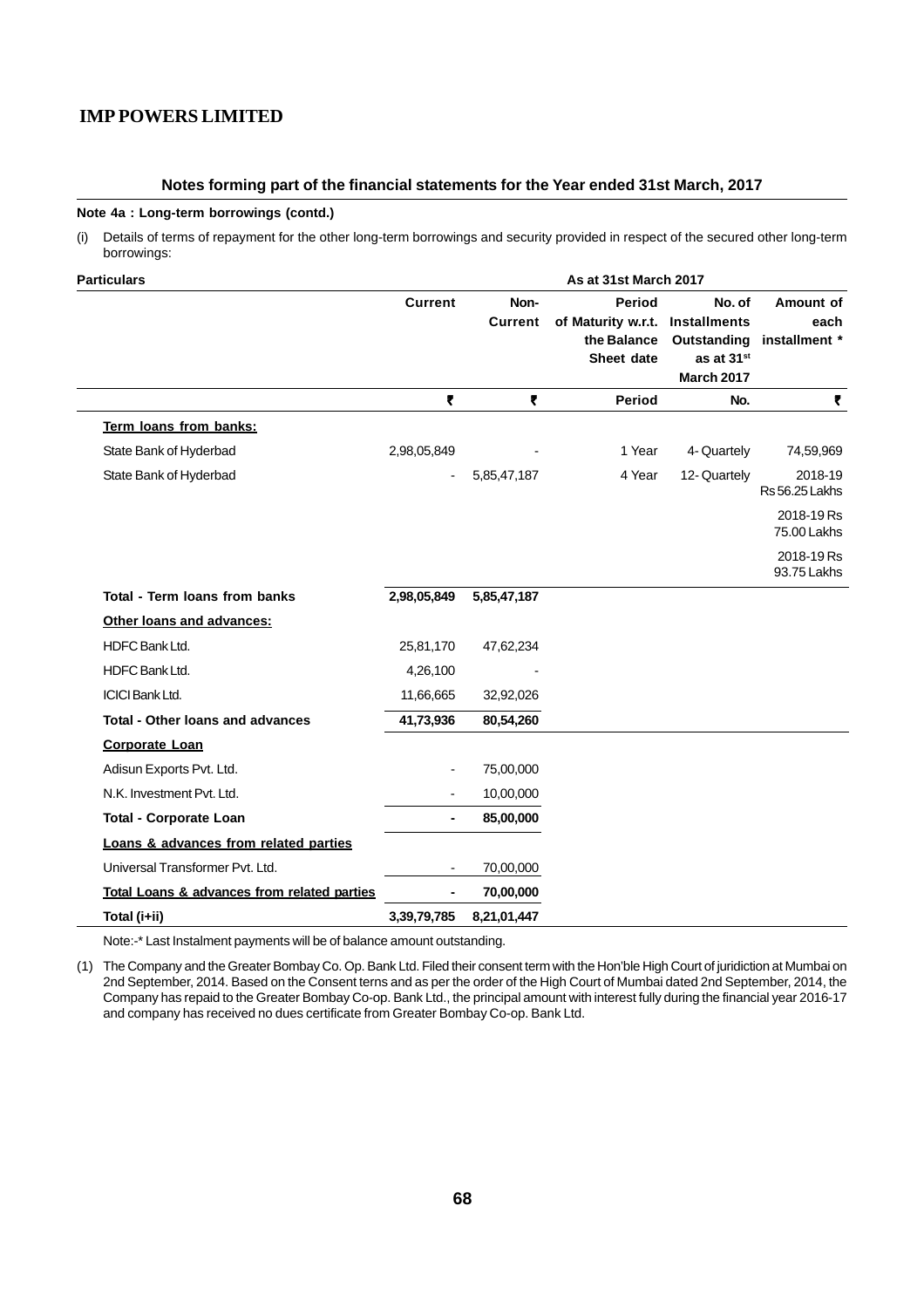# **LITTLE**

# **Notes forming part of the financial statements for the Year ended 31st March, 2017**

| Note: 5 Other long-term liabilities |  |  |
|-------------------------------------|--|--|
|-------------------------------------|--|--|

|      | <b>Particulars</b>                    |              | As at<br>31st March, 2017<br>₹ | As at<br>31st March, 2016<br>₹ |
|------|---------------------------------------|--------------|--------------------------------|--------------------------------|
|      | Others:                               |              |                                |                                |
| (i)  | Interest accrued but not due on Bonds |              |                                |                                |
| (ii) | Trade / security deposits received    |              |                                |                                |
|      |                                       | Total        |                                |                                |
|      | Note 6 : Long-term provisions         |              |                                |                                |
|      | <b>Particulars</b>                    |              | As at<br>31st March, 2017      | As at<br>31st March, 2016      |
|      |                                       |              |                                |                                |
|      | Provision for employee benefits:      |              |                                |                                |
| (i)  | Provision for compensated absences    |              | 20,82,372                      | 16,71,980                      |
| (ii) | Provision for gratuity (net)          |              | 20,04,880                      | 6,56,895                       |
|      |                                       | <b>Total</b> | 40,87,252                      | 23,28,875                      |

# **Defined Benefits Plans :**

# a. Contribution to Gratuity Fund -

The Company regularly contributes to the gratuity fund called the " Industrial Meters Private Limited Gratuity Fund" framed under the Payment of Gratuity Act, 1972, which is a defined benefit plan.

# **Changes in Defined Benefit Obligation :**

| <b>Particulars</b>                                                           | As at<br>31st March, 2017 | As at<br>31st March, 2016 |
|------------------------------------------------------------------------------|---------------------------|---------------------------|
|                                                                              |                           |                           |
| Liability at the beginning of the year                                       | 1,23,33,053               | 1,09,19,901               |
| Interest Cost                                                                | 9,81,711                  | 8,72,500                  |
| <b>Current Service Cost</b>                                                  | 6,04,480                  | 5,25,020                  |
| Past Service Cost- Vested Benefit                                            |                           |                           |
| <b>Benefit Paid</b>                                                          | (4, 42, 832)              | (91, 653)                 |
| Actuarial (gain)/loss on obligations - Due to change in Financial Assumption | 4.74.504                  | 22,579                    |
| Actuarial (gain)/loss on obligations                                         | (5,48,320)                | 84,706                    |
| Liability at the end of the year                                             | 1,34,02,596               | 1,23,33,053               |
| Changes in the Fair value of Plan Assets for Gratuity (Funded Scheme) :      |                           |                           |

**As at**<br>**31st March, 2016 Particulars 31st March, 2017 31st March, 2016** र ह*े द* Fair Value of Plan Assets at the beginning of the year 85,27,922 80,87,663 Expected Return on Plan Assets 6,46,204 Contributions - - Benefit Paid (4,42,832) (91,653) Actuarial gain/ (loss) on Plan Assets (1,14,292) (5,57,914) (1,14,292) Fair Value of Plan Assets at the end of the year 82,05,999 85,27,922 Total Actuarial gain/( loss) to be Recognized 13,91,466 9,72,893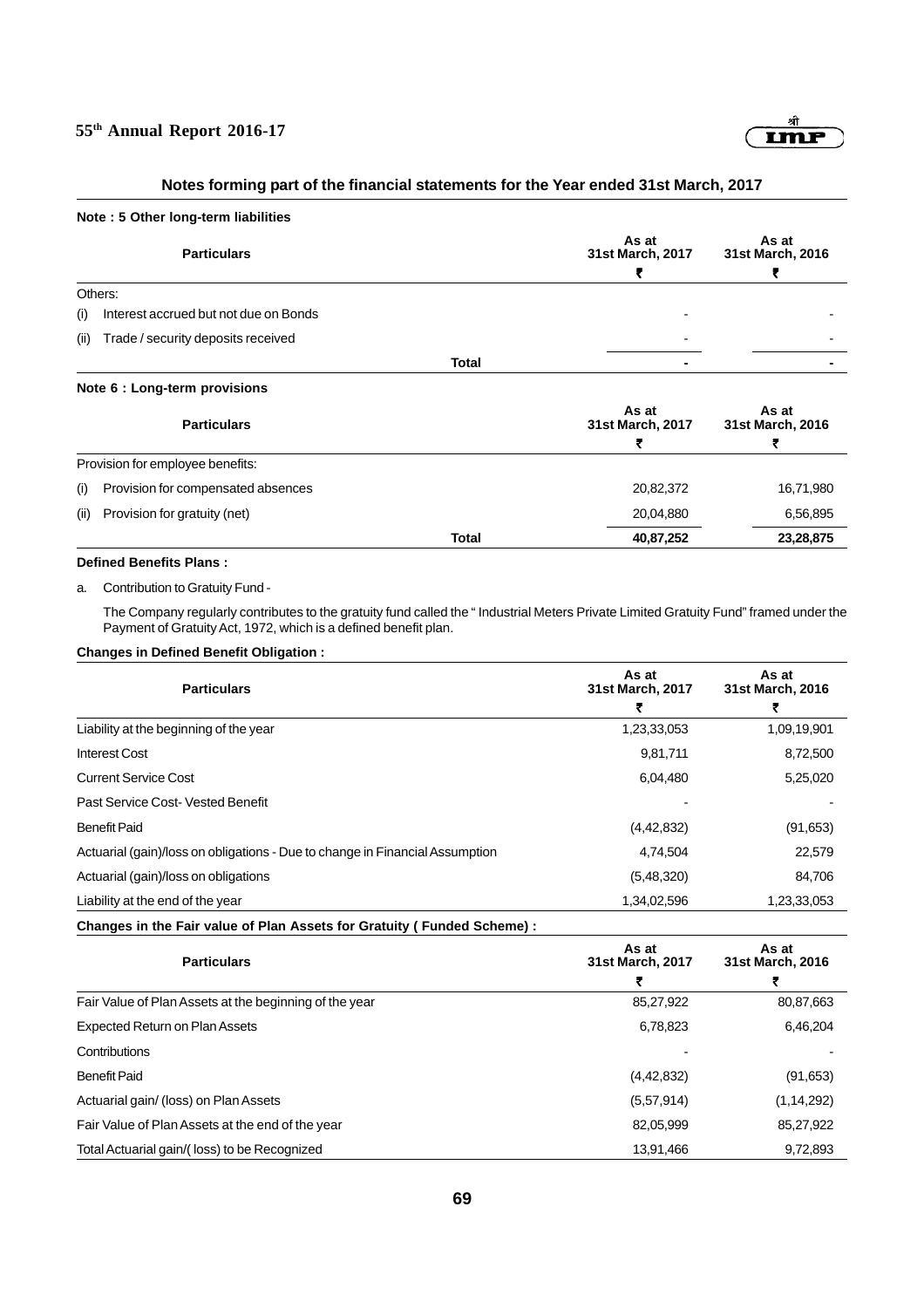| Amount recognized in the Balance Sheet:                                                                                              |              |                                |                                |
|--------------------------------------------------------------------------------------------------------------------------------------|--------------|--------------------------------|--------------------------------|
| <b>Particulars</b>                                                                                                                   |              | As at<br>31st March, 2017<br>₹ | As at<br>31st March, 2016<br>₹ |
| Defined Benefit Obligation                                                                                                           |              | (1,34,02,596)                  | (1, 23, 33, 053)               |
| Fair Value of Plan Assets                                                                                                            |              | 82,05,999                      | 85,27,922                      |
| (Liability) / Assets recognized in the Balance Sheet included in the Balance<br>Sheet included in Current Liabilities and Provisions |              | (51, 96, 597)                  | (38,05,131)                    |
| <b>Expenses recognized in the Profit &amp; Loss Account:</b>                                                                         |              |                                |                                |
| <b>Particulars</b>                                                                                                                   |              | As at<br>31st March, 2017<br>₹ | As at<br>31st March, 2016<br>₹ |
| <b>Current Service Cost</b>                                                                                                          |              | 6,04,480                       | 5,25,020                       |
| <b>Interest Cost</b>                                                                                                                 |              | 3,02,888                       | 2,26,296                       |
| <b>Expected Return on Plan Assets</b>                                                                                                |              |                                |                                |
| Actuarial (Gain) or Loss                                                                                                             |              | 4,84,098                       | 2,21,577                       |
| Past Service Cost- Vested Benefit                                                                                                    |              |                                |                                |
| Expense Recognized in P & L                                                                                                          |              | 13,91,466                      | 9,72,893                       |
| <b>Actuarial Assumptions:</b>                                                                                                        |              |                                |                                |
| <b>Assumptions</b>                                                                                                                   |              | As at<br>31st March, 2017<br>% | As at<br>31st March, 2016<br>% |
| <b>Discount Rate Current</b>                                                                                                         |              | 7.96%                          | 7.99%                          |
| Rate of Return on Plan Assets Current                                                                                                |              | 7.96%                          | 7.99%                          |
| <b>Salary Escalation Current</b>                                                                                                     |              | 5.00%                          | 5.00%                          |
| <b>Attrition Rate Current Year</b>                                                                                                   |              | 2.00%                          | 2.00%                          |
| Note 7 :Short-term borrowings                                                                                                        |              |                                |                                |
| <b>Particulars</b>                                                                                                                   |              | As at<br>31st March, 2017<br>₹ | As at<br>31st March, 2016<br>₹ |
| Loans repayable on demand<br>(a)                                                                                                     |              |                                |                                |
| From banks                                                                                                                           |              |                                |                                |
| Secured                                                                                                                              |              |                                |                                |
| <b>Cash Credit Facilities</b>                                                                                                        |              | 72,94,56,852                   | 34,78,49,514                   |
| Working Capital Demand Loan                                                                                                          |              |                                | 10,48,99,748                   |
| Packing Credit Loan                                                                                                                  |              | 12,52,57,370                   | 42,66,34,895                   |
|                                                                                                                                      |              | 85,47,14,222                   | 87,93,84,157                   |
|                                                                                                                                      | <b>Total</b> | 85,47,14,222                   | 87,93,84,157                   |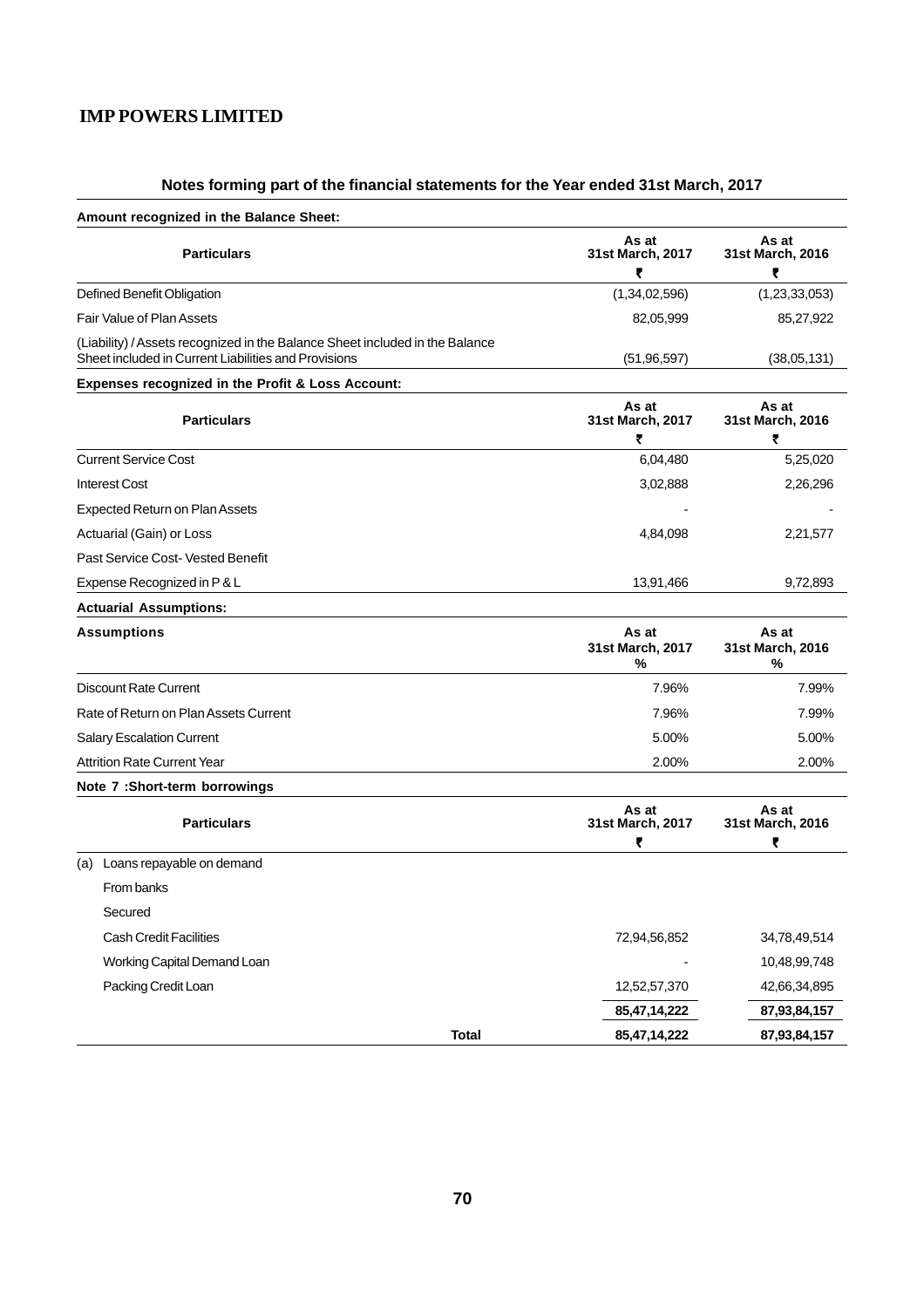# **LITTLE**

# **Notes forming part of the financial statements for the Year ended 31st March, 2017**

**Notes:**

|  | (i) Details of Loans repayable and security for the secured short-term borrowings: |
|--|------------------------------------------------------------------------------------|

| <b>Particulars</b>                            |                           | As at<br>31st March, 2017<br>₹ | As at<br>31st March, 2016<br>₹ |
|-----------------------------------------------|---------------------------|--------------------------------|--------------------------------|
| Loans repayable on demand                     |                           |                                |                                |
| from banks:                                   |                           |                                |                                |
| Karnataka Bank Ltd.                           |                           | 9,41,84,332                    | 1,74,16,752                    |
| Bank of India                                 |                           | 13,98,17,404                   | 17,98,20,472                   |
| State Bank of India                           |                           | 15,91,97,264                   | 12,69,02,421                   |
| State of Hyderabad                            |                           | 16,52,10,004                   | 3,45,77,367                    |
| <b>IDBI Bank</b>                              |                           | 6,46,91,757                    | 8,70,57,837                    |
| Axis Bank                                     |                           | 10,63,56,090                   | 69,74,411                      |
| Packing Credit Loan (State Bank of Hyderabad) |                           | 4,14,24,200                    | 16,40,02,986                   |
| Packing Credit Loan (Axis Bank Ltd.)          |                           |                                | 10,01,05,485                   |
| Packing Credit Loan (Bank of India)           |                           | 7,51,00,000                    | 2,85,00,000                    |
| Packing Credit Loan (State Bank of India)     |                           | 87,33,170                      | 4,39,00,000                    |
| Packing Credit Loan (Karnatak Bank Ltd.)      |                           |                                | 7,25,00,000                    |
| Packing Credit Loan (IDBI Bank Ltd.)          |                           |                                | 1,76,26,424                    |
|                                               |                           |                                |                                |
|                                               | <b>Total - from banks</b> | 85,47,14,222                   | 87,93,84,157                   |

Note:-

1) Working Capital loan from Banks are secured against first charge on all current assets of the company, present & future, on pari passu basis with banks in the consortium and Second charge on all Fixed Assets of the company, both present & future, on pari-passu basis with one member bank of consortium, and personal guarantee of promoter Directors Shri Ajay R Dhoot & Shri Aaditya R Dhoot.

# **Note 8: Trade payables**

| <b>Particulars</b>                                                          | As at<br>31st March, 2017 | As at<br>31st March, 2016 |
|-----------------------------------------------------------------------------|---------------------------|---------------------------|
| Total Outstanding Dues of Micro and Small Enterprises (Refer Note No. 25.2) | 2.50.477                  | 8,42,751                  |
| Trade payables                                                              | 1,50,73,15,589            | 1,31,64,33,828            |
| <b>Total</b>                                                                | 1,50,75,66,066            | 1,31,72,76,579            |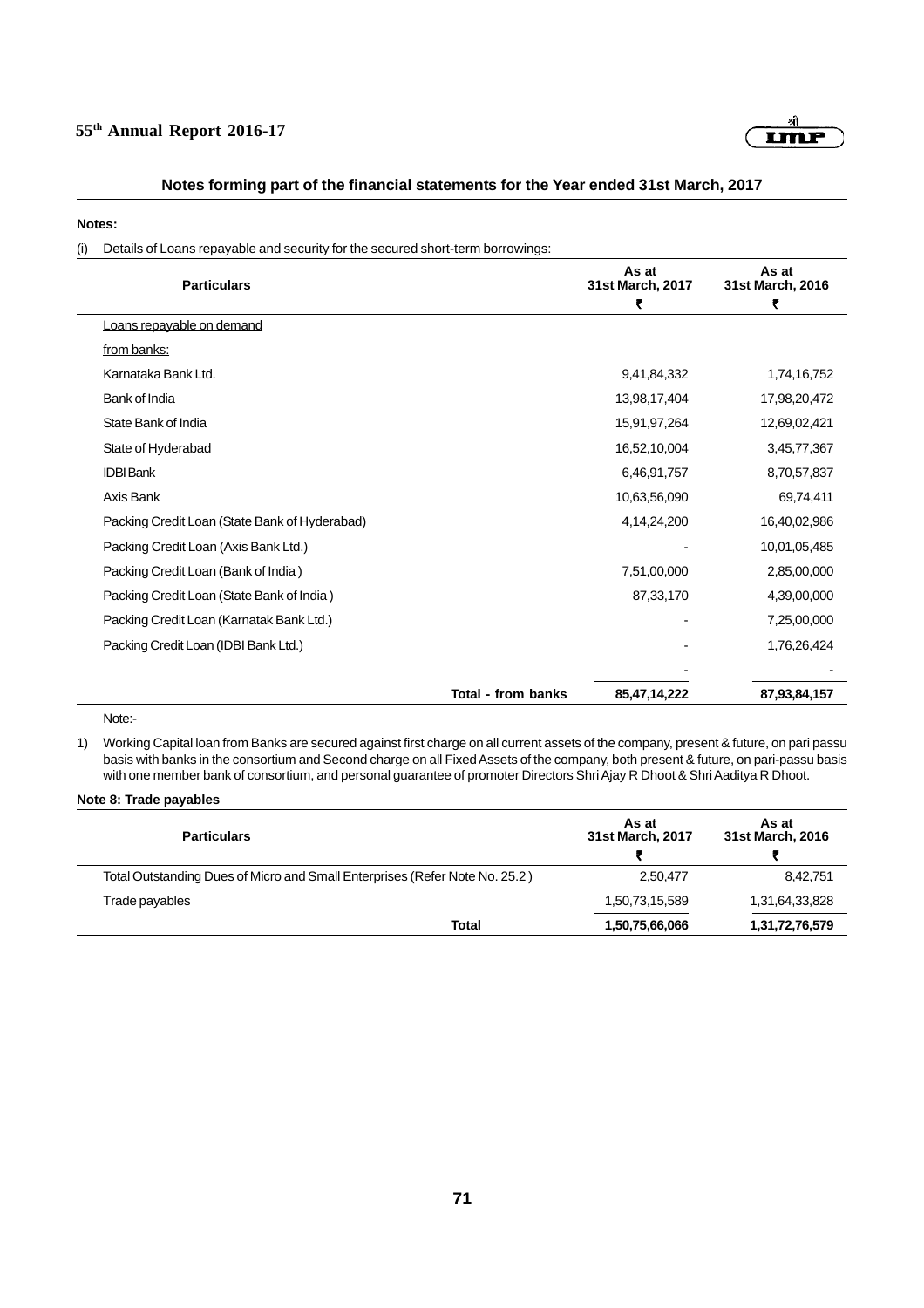# **Notes forming part of the financial statements for the Year ended 31st March, 2017**

# **Note : 9 Other current liabilities**

|     | <b>Particulars</b>                                                                                                                                 |              | As at<br>31st March, 2017      | As at<br>31st March, 2016      |
|-----|----------------------------------------------------------------------------------------------------------------------------------------------------|--------------|--------------------------------|--------------------------------|
|     |                                                                                                                                                    |              | ₹                              | ₹                              |
| (a) | Current maturities of long-term debt (Refer Note 4a)                                                                                               |              | 3,39,79,785                    | 3,77,09,053                    |
| (b) | Unpaid dividends                                                                                                                                   |              | 2,46,198                       | 2,46,198                       |
| (C) | Other payables                                                                                                                                     |              | 5,27,57,356                    | 6,78,04,786                    |
|     |                                                                                                                                                    | <b>Total</b> | 8,69,83,339                    | 10,57,60,036                   |
|     | Note (i): Current maturities of long-term debt (Refer Notes (i) and (ii) in Note 4a - Long-term borrowings for details of security and guarantee): |              |                                |                                |
|     | <b>Particulars</b>                                                                                                                                 |              | As at<br>31st March, 2017<br>₹ | As at<br>31st March, 2016<br>₹ |
| (a) | Term loans                                                                                                                                         |              |                                |                                |
|     | From banks                                                                                                                                         |              |                                |                                |
|     | Secured                                                                                                                                            |              | 2,98,05,849                    | 3,49,06,549                    |
|     | Unsecured                                                                                                                                          |              |                                |                                |
| (b) | Other loans and advances (Vehicle Loan)                                                                                                            |              |                                |                                |
|     | Secured                                                                                                                                            |              | 41,73,936                      | 28,02,504                      |
|     | Unsecured                                                                                                                                          |              |                                |                                |
| (C) | Other loans and advances Related Parties                                                                                                           |              |                                |                                |
|     | Secured                                                                                                                                            |              |                                |                                |
|     | Unsecured                                                                                                                                          |              |                                |                                |
|     |                                                                                                                                                    | <b>Total</b> | 3,39,79,785                    | 3,77,09,053                    |
|     | Note 10: Short-term provisions                                                                                                                     |              |                                |                                |
|     | <b>Particulars</b>                                                                                                                                 |              | As at<br>31st March, 2017<br>₹ | As at<br>31st March, 2016<br>₹ |
| (a) | Provision for employee benefits:                                                                                                                   |              |                                |                                |
|     | Provision for bonus<br>(i)                                                                                                                         |              | 26,58,519                      | 23,33,309                      |
|     | Provision for compensated absences<br>$($ li $)$                                                                                                   |              | 8,66,435                       | 9,53,605                       |
|     | (Iii) Provision for Gratuity                                                                                                                       |              | 31,91,717                      | 31,48,236                      |
|     | (b) Provision - Others:                                                                                                                            |              |                                |                                |
|     | Provision for Proposed equity dividend<br>(i)                                                                                                      |              |                                | 43,18,282                      |
|     | Provision for dividends Distributions tax<br>(i)                                                                                                   |              |                                | 8,79,101                       |
|     | Provision for tax (Net of advance tax / TDS)<br>(iii)                                                                                              |              | 2,42,68,736                    | 1,16,90,577                    |
|     |                                                                                                                                                    | <b>Total</b> | 3,09,85,407                    | 2,33,23,110                    |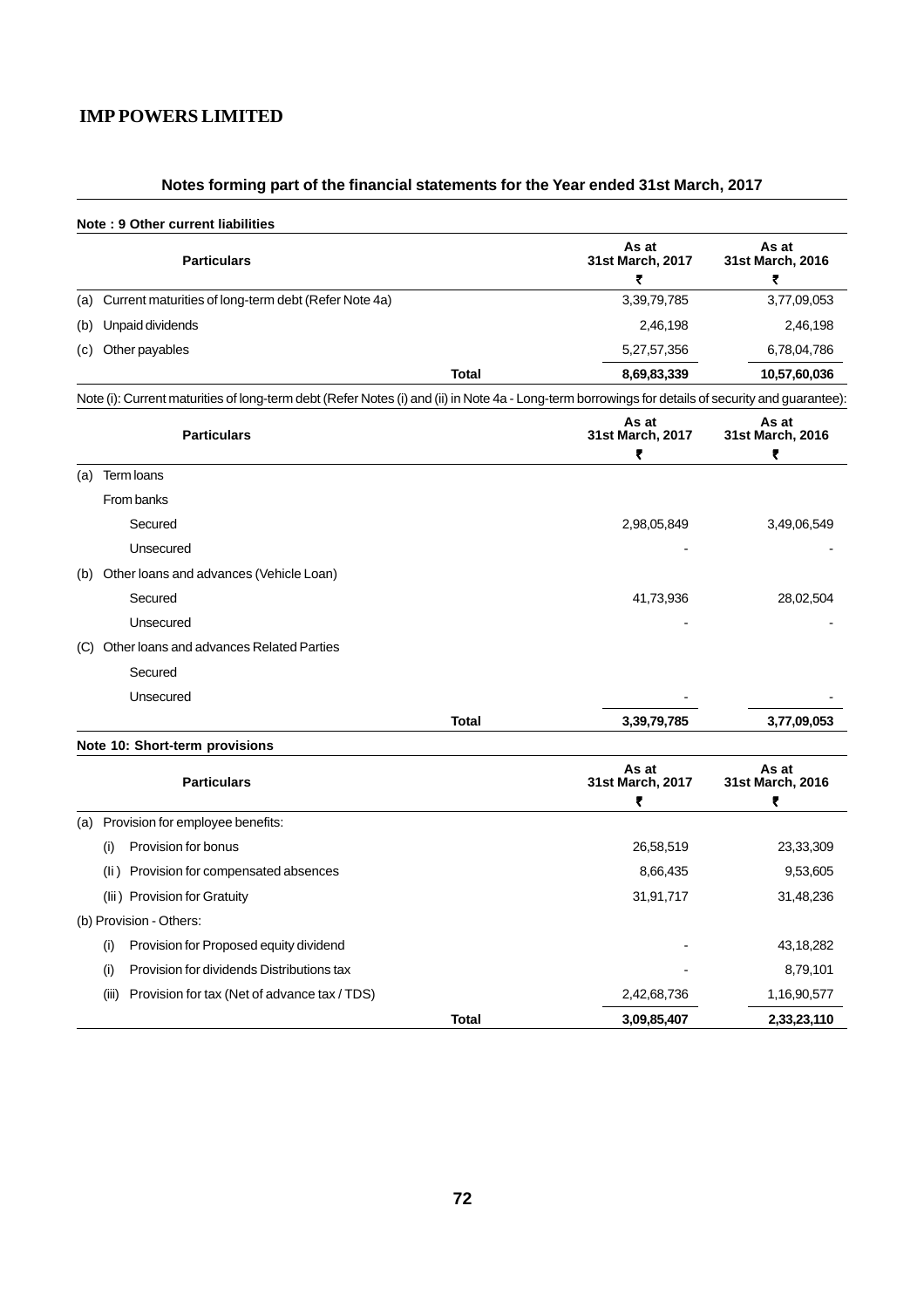| $1 + 2$ and $2 + 1$          |
|------------------------------|
|                              |
|                              |
|                              |
|                              |
|                              |
|                              |
| Year ended 31st Marc.        |
|                              |
|                              |
|                              |
|                              |
|                              |
|                              |
| <b>Alia iol caliainaio i</b> |
|                              |
|                              |
|                              |
|                              |
|                              |
|                              |
| יומממכות.                    |
|                              |
|                              |
|                              |
|                              |
|                              |
|                              |
|                              |
|                              |
|                              |
|                              |
|                              |
|                              |
|                              |
| iq part of the fir           |
|                              |
|                              |
|                              |
|                              |
| tes torming                  |
|                              |
|                              |
|                              |
|                              |
|                              |

| г      |  |
|--------|--|
| t      |  |
|        |  |
| ¢      |  |
| ť      |  |
|        |  |
| š<br>г |  |
| ť      |  |
|        |  |
|        |  |
|        |  |
| ۱      |  |
| ī      |  |
| ۰      |  |
| ı<br>c |  |
|        |  |
|        |  |
| г      |  |
|        |  |
|        |  |
|        |  |
|        |  |
|        |  |

|   | Note 11 : Fixed assets      |                        |             |                  |                              |                              |                 |                         |                             |                             |                            |
|---|-----------------------------|------------------------|-------------|------------------|------------------------------|------------------------------|-----------------|-------------------------|-----------------------------|-----------------------------|----------------------------|
|   | A. Tangible assets          |                        |             | Gross block      |                              |                              |                 | Depreciation            |                             |                             | Net Block                  |
|   |                             | April,<br>2016<br>Asat | Additions   | <b>Disposals</b> | 31 st March,<br>Asat<br>2017 | 31st March,<br>2016<br>As at | For the<br>year | Adjustment<br>Deduction | 31st March,<br>Asat<br>2017 | 31st March,<br>Asat<br>2017 | 31st March<br>2016<br>Asat |
|   |                             |                        |             |                  |                              |                              |                 |                         |                             |                             |                            |
|   | Land & Building             | 50,94,00,607           | 1,40,09,483 |                  | 52,34,10,090                 | 17,27,41,087                 | 50,29,991       |                         | 18,77,71,078                | 33,56,39,012                | 33,66,59,520               |
|   | Plant & Machineries         | 62,37,53,156           | 3,96,28,288 |                  | 66,33,81,444                 | 27,76,84,823                 | 3,79,38,335     |                         | 31,56,23,158                | 34,77,58,286                | 34,60,68,333               |
|   | Electrical Installation     | 1,86,62,129            |             |                  | ,86,62,129                   | 1,35,12,217                  | 15,29,138       |                         | ,50,41,355                  | 36,20,774                   | 51,49,912                  |
|   | Air Conditioning Equipments | 56,71,091              | 33,243      |                  | 57,04,334                    | 33,55,870                    | 4,55,779        |                         | 38,11,649                   | 18,92,685                   | 23, 15, 221                |
|   | Furniture & Fixtures        | 2,54,72,539            | 50,280      |                  | 2,55,22,819                  | ,91,65,716                   | 18,53,832       |                         | 2,10,19,548                 | 45,03,271                   | 63,06,823                  |
|   | Office Equipments           | 46,13,668              | 3,88,120    |                  | 50,01,788                    | 37,67,718                    | 2,95,194        |                         | 40,62,913                   | 9,38,875                    | 8,45,950                   |
|   | Cars & Vehicles             | 3,25,11,331            | ,24,73,073  | 5,39,826         | 4,44,44,578                  | 1,58,54,936                  | 38,94,540       |                         | 1,97,49,476                 | 2,46,95,102                 | 1,66,56,395                |
|   | Computer                    | 1,46,47,863            | 7,11,049    |                  | ,53,58,912                   | , 30, 41, 675                | 7,20,253        |                         | 37,61,927                   | 15,96,985                   | 16,06,188                  |
|   | Total                       | 1,23,47,32,384         | 6,72,93,536 | 5,39,826         | ,30,14,86,094                | 51,91,24,043                 | 6,17,17,062     |                         | 58,08,41,105                | 72,06,44,989                | 71,56,08,341               |
|   | Previous year               | 1,22,17,82,288         | 1,33,06,359 | 3,56,263         | 1,23,47,32,384               | 45,85,78,816                 | 6,05,45,227     |                         | 51,91,24,043                | 71,56,08,341                | 76,32,03,472               |
| ക | Capital Work In progress    |                        | 4,57,88,519 |                  | 4,57,88,519                  |                              |                 |                         |                             | 4,57,88,519                 | 3,70,20,309                |

# Note 11 Fixed assets Intangible **Note 11 Fixed assets Intangible**

| C. Intangible Assets          |                                |        | Gross block         |          |                                                   |                 | Depreciation            |                               |                              | <b>Net Block</b>            |
|-------------------------------|--------------------------------|--------|---------------------|----------|---------------------------------------------------|-----------------|-------------------------|-------------------------------|------------------------------|-----------------------------|
|                               | ಕ್ಷ ಕ್ಷ<br><b>4 ಧಿ</b><br>2016 |        | Additions Disposals |          | Asat Asat<br>31st March, 31st March,<br>2017 2016 | For the<br>year | Deduction<br>Adjustment | Asat<br>31st March,  <br>2017 | As at<br>31st March,<br>2017 | Asat<br>31st March,<br>2016 |
|                               |                                |        |                     |          |                                                   |                 |                         |                               |                              |                             |
| Software                      | 3,85,896                       | 37,852 |                     | 4,23,748 | 1,55,764                                          | 62,350          |                         | 2,18,114                      | 2,05,634                     | 2,30,132                    |
| Total                         | 3,85,896                       | 37,852 |                     | 4,23,748 | 1,55,764                                          | 62,350          |                         | 2,18,114                      | 2,05,634                     | 2,30,132                    |
| Previous year                 | 3,75,896                       | 10,000 |                     | 3,85,896 | 96,482                                            | 59,282          |                         | 1,55,764                      | 2,30,132                     | 2,79,414                    |
| Nata 11 - Eivad seeate /contd |                                |        |                     |          |                                                   |                 |                         |                               |                              |                             |

# Note 11 : Fixed assets (contd.) **Note 11 : Fixed assets (contd.)**

D. Depreciation and amortisation relating to continuing operations: **D. Depreciation and amortisation relating to continuing operations:**

| <b>Particulars</b>                                                                    | 31st March, 2017<br>Balance as at | 31st March, 2016<br>Balance as at |
|---------------------------------------------------------------------------------------|-----------------------------------|-----------------------------------|
|                                                                                       |                                   |                                   |
| tisation for the year on tangible assets as per Note 11 A<br>Depreciation and amort   | 6,17,17,062                       | 6,05,45,227                       |
| tisation for the year on intangible assets as per Note 11 C<br>Depreciation and amort | 62.350                            | 59.282                            |
| ess: Utilised from revaluation reserve                                                | 13,31,456                         | 13,31,456                         |
| Depreciation and amortisation relating to continuing operations                       | 6,04,47,956                       | 5,92,73,053                       |

# **55th Annual Report 2016-17**

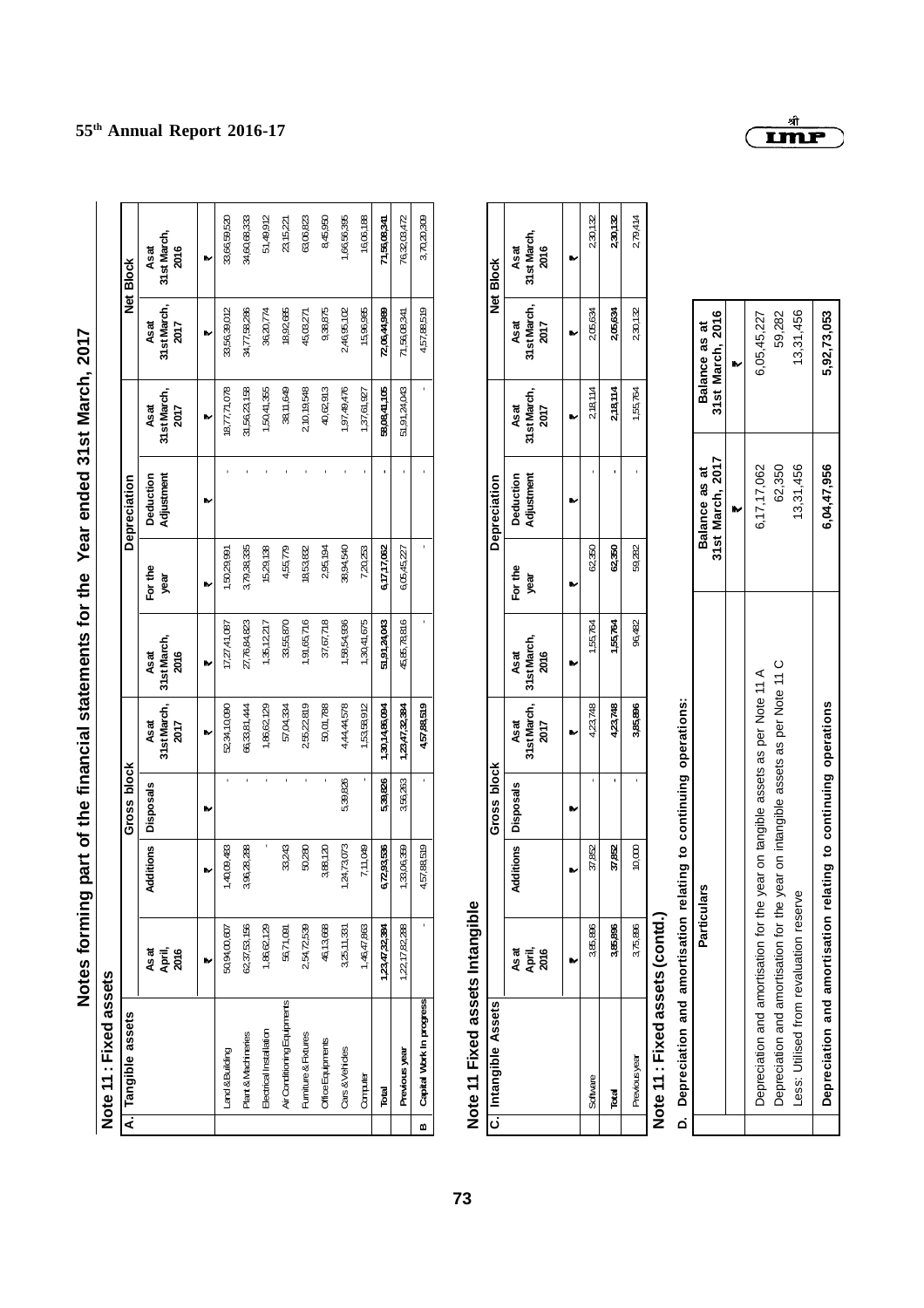| <b>Note 12: Non-current investments</b>                                                 |        |                        |           |                |                        |           |
|-----------------------------------------------------------------------------------------|--------|------------------------|-----------|----------------|------------------------|-----------|
| <b>Particulars</b>                                                                      |        | As at 31st March, 2017 |           |                | As at 31st March, 2016 |           |
|                                                                                         | Quoted | <b>Unquoted</b>        | Total     | Quoted         | <b>Unquoted</b>        | Total     |
|                                                                                         | ₹      | ₹                      | ₹         | ₹              | ₹                      | ₹         |
| Investments (At cost):                                                                  |        |                        |           |                |                        |           |
| <b>Non-Trade</b>                                                                        |        |                        |           |                |                        |           |
| Investment in Equity Instruments                                                        |        |                        |           |                |                        |           |
| Subsidiary                                                                              |        |                        |           |                |                        |           |
| 774678 Equity Shares subsidiaries of<br>IMP Energy Ltd. Of Rs. 10/- each                |        | 77,46,780              | 77,46,780 |                | 77,46,780              | 77,46,780 |
| <b>Others</b>                                                                           |        |                        |           |                |                        |           |
| (a) 10 Equity Shares of The Mogaveera Co-Op. Bank Ltd.<br>Of Rs. 100/- each fully paid  |        | 1,000                  | 1,000     |                | 1,000                  | 1,000     |
| (b) 4000 Equity Shares of The Greater<br>Bombay Co.Op. Bank Ltd. Of Rs. 25/- Fully paid |        |                        |           |                | 1,00,000               | 1,00,000  |
| (Refer Note Below)                                                                      |        |                        |           |                |                        |           |
| (c) 25 Equity Shares of<br>Shamrao Vitthal Co-Op. Bank Ltd. Of Rs. 29/- fully Paid      |        | 725                    | 725       | $\blacksquare$ | 725                    | 725       |
| Total -                                                                                 |        | 77,48,505              | 77,48,505 |                | 78,48,505              | 78,48,505 |

# **Notes forming part of the financial statements for the Year ended 31st March, 2017**

Note: 4000 Equity Shares of The Grater Bombay Co-Op. Bank Ltd. have been adjusted by The Grater Bombay Co-Op. Bank Ltd., towards full repayment of loan of Greater Bombay Co-op Bank Ltd during the financial year 2016-17

# **Note 13 : Long-term loans and advances**

| <b>Particulars</b>                   |              | As at<br>31st March, 2017 | As at<br>31st March, 2016 |
|--------------------------------------|--------------|---------------------------|---------------------------|
|                                      |              | ₹                         |                           |
| Security deposits                    |              |                           |                           |
| Secured, considered good             |              |                           |                           |
| Unsecured, considered good           |              | 5,75,95,681               | 5,51,34,526               |
| Other loans and advances             |              |                           |                           |
| Secured, considered good             |              |                           |                           |
| Advance for value to be received     |              | 1,78,000                  | 1,78,000                  |
| Balances with government authorities |              |                           |                           |
| Unsecured, considered good           |              |                           |                           |
| VAT credit receivable                |              | 50,74,914                 | 13,83,865                 |
|                                      | <b>Total</b> | 6,28,48,595               | 5,66,96,391               |
|                                      |              |                           |                           |

# **Note 14 : Inventories**

(At lower of cost and net realisable value)

|     | <b>Particulars</b>   |              | As at<br>31st March, 2017 | As at<br>31st March, 2016 |
|-----|----------------------|--------------|---------------------------|---------------------------|
| (a) | Raw materials        |              |                           |                           |
|     | Copper wire & Strips |              | 4,20,97,789               | 8,76,94,995               |
|     | Transformer oil      |              | 1,17,39,462               | 1,66,33,974               |
|     | Lamination           |              | 3,90,86,232               | 1,86,07,352               |
|     | <b>Others</b>        |              | 17,55,85,053              | 10,74,26,501              |
|     |                      |              | 26,85,08,536              | 23,03,62,822              |
| (b) | Work-in-progress     |              | 31,59,81,421              | 14,83,07,302              |
| (c) | Finished goods       |              | 34,99,07,789              | 43,59,40,475              |
|     |                      | <b>Total</b> | 93,43,97,746              | 81,46,10,599              |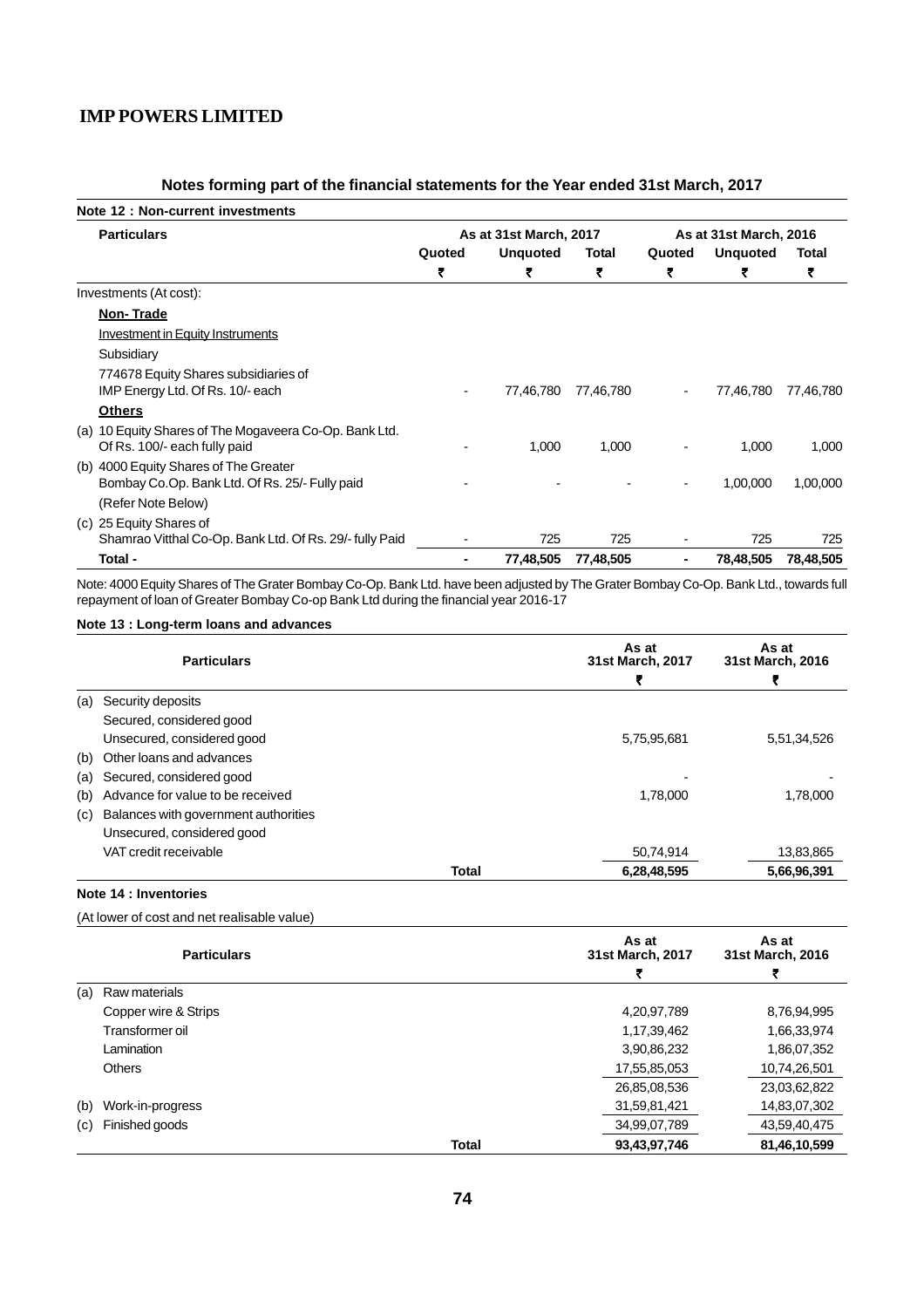# scĤ **UMP**

# **Notes forming part of the financial statements for the Year ended 31st March, 2017**

|               |      | Note 15: Trade receivables                                    |              |                           |                           |
|---------------|------|---------------------------------------------------------------|--------------|---------------------------|---------------------------|
|               |      | <b>Particulars</b>                                            |              | As at<br>31st March, 2017 | As at<br>31st March, 2016 |
|               |      |                                                               |              | ₹                         | ₹                         |
|               |      | <b>Unsecured Considered Good</b>                              |              |                           |                           |
|               |      | Over Six months                                               |              | 12,57,99,492              | 14,08,54,045              |
| <b>Others</b> |      |                                                               |              | 1,50,96,53,119            | 1,44,39,28,801            |
|               |      |                                                               | <b>Total</b> | 1,63,54,52,611            | 1,58,47,82,846            |
|               |      | <b>Note 16: Cash and Cash Equivalents</b>                     |              |                           |                           |
|               |      | <b>Particulars</b>                                            |              | As at<br>31st March, 2017 | As at<br>31st March, 2016 |
|               |      |                                                               |              | ₹                         | ₹                         |
| (a)           |      | Cash on hand (Refer Note 16(a) (i)                            |              | 61,02,119                 | 22,60,226                 |
| (b)           |      | Balances with banks                                           |              |                           |                           |
|               | (i)  | In current accounts                                           |              | 18,84,297                 | (19, 47, 751)             |
|               | (ii) | In earmarked accounts                                         |              |                           |                           |
|               | ۰    | Unpaid dividend accounts                                      |              | 2,46,198                  | 2,46,198                  |
|               |      | Balances held as margin money or security against borrowings, |              |                           |                           |
|               |      | guarantees and other commitments                              |              | 11,86,60,674              | 10,46,79,203              |
|               |      |                                                               | Total        | 12,68,93,288              | 10,52,37,876              |

# **Note 16(a)(i): Cash and Cash Equivalents**

# **SBNs Notes Confirmation as on 31-Dec-2016**

As per Sub Section (1) of Section 467 of the Companies Act, 2013 (18 of 2013) disclosure of details of Specified Bank Notes (SBN) held and transacted during the period 8th November, 2016 to 30th December, 2016

| <b>Particulars</b>                    | <b>SBNs</b>              | Other<br><b>Denomination</b><br><b>Notes</b> | <b>Total</b> |
|---------------------------------------|--------------------------|----------------------------------------------|--------------|
| Closing Cash in Hand as on 08-11-2016 | 2600000                  | 1207765                                      | 3807765      |
| Add: Withdrawal from bank accounts    | $\overline{\phantom{0}}$ | 3251300                                      | 3251300      |
| Add: Permitted Receipts               | $\overline{\phantom{0}}$ | 112704                                       | 112704       |
| Less: Permitted Payments              | ٠                        | 1417111                                      | 1417111      |
| Less: Amount Deposited in Banks       | 2600000                  | $\overline{\phantom{0}}$                     | 2600000      |
| Closing cash in Hand as on 30-12-2016 |                          | 3154658                                      | 3154658      |

Note : Old Currency Notes of Rs.500/- and Rs.1000/- are considered as SBNs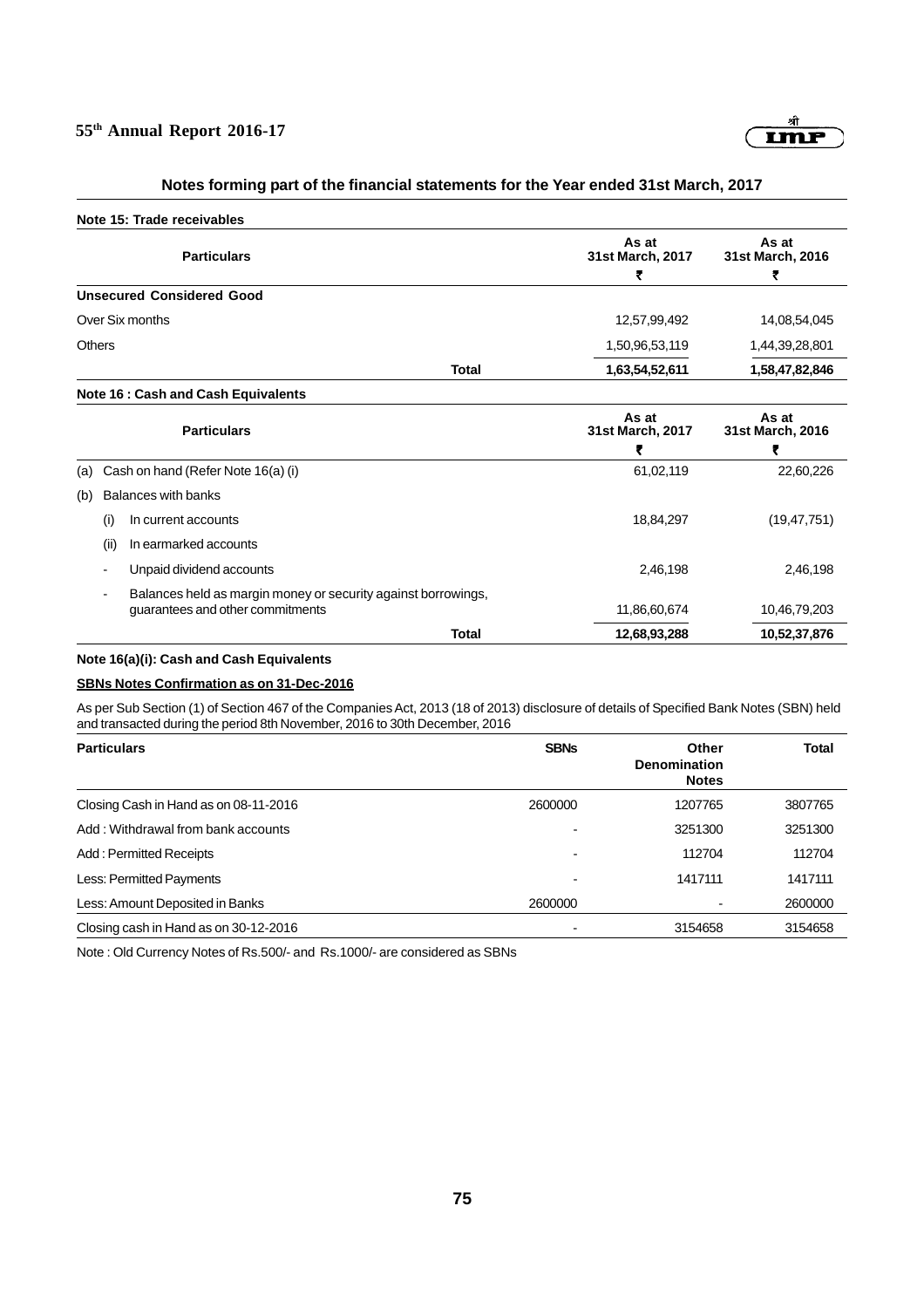| Notes forming part of the financial statements for the Year ended 31st March, 2017 |  |
|------------------------------------------------------------------------------------|--|
|------------------------------------------------------------------------------------|--|

|     | Note 17: Short-term loans and advances          |                                |                                |
|-----|-------------------------------------------------|--------------------------------|--------------------------------|
|     | <b>Particulars</b>                              | As at<br>31st March, 2017<br>₹ | As at<br>31st March, 2016<br>₹ |
| (a) | Loans and advances to others                    |                                |                                |
|     | Secured, considered good                        |                                |                                |
|     | Unsecured, considered good                      | 16,98,808                      | 29,38,495                      |
| (b) | Prepaid expenses - Unsecured, considered good   | 4,49,55,383                    | 4,01,11,982                    |
| (c) | Balances with government authorities            |                                |                                |
|     | Unsecured, considered good                      |                                |                                |
|     | CENVAT credit receivable<br>(i)                 | 1,02,16,419                    | 74,45,053                      |
|     | VAT credit receivable<br>(ii)                   |                                |                                |
|     | Service Tax credit receivable<br>(ii)           | 80,51,563                      | 24,73,263                      |
| (d) | Others                                          |                                |                                |
|     | Unsecured, considered good                      |                                |                                |
|     | <b>Total</b>                                    | 6,49,22,173                    | 5,29,68,793                    |
|     | Note 18 : Other current assets                  |                                |                                |
|     | <b>Particulars</b>                              | As at<br>31st March, 2017      | As at<br>31st March, 2016      |
|     |                                                 | ₹                              | ₹                              |
| (a) | Accruals                                        |                                |                                |
|     | Interest accrued / receivable<br>(i)            | 2,45,31,279                    | 2,40,83,677                    |
|     | Rent Receivable (Refer note (i) below)<br>(ii)  | 63,99,000                      | 63,99,000                      |
|     | Advance Licence (Refer Note (ii) below)<br>(ii) | 3,40,88,534                    | 4,13,68,581                    |
|     | <b>Total</b>                                    | 6,50,18,813                    | 7, 18, 51, 258                 |

i) The amount represents rent receivable from a party against whom the company has filed a case and is hopeful of recovering the entire amount and hence no provision has been made in the books of accounts.

ii) The Company has undertaken export & deemed exports of its products, by using indigenous raw materials. Against such exports the Company has received Quantity/value Based Advance Licenses entitling the company to import certain raw materials at Nil Custom duty. The Utilized portion of these licenses amounting to Rs.34.09million (previous Rs. 41.36 million) has been valued as prevailing Customs Duty rates 31st March,2017 and taken credit in the books of accounts in accordance with the matching principle of accountancy.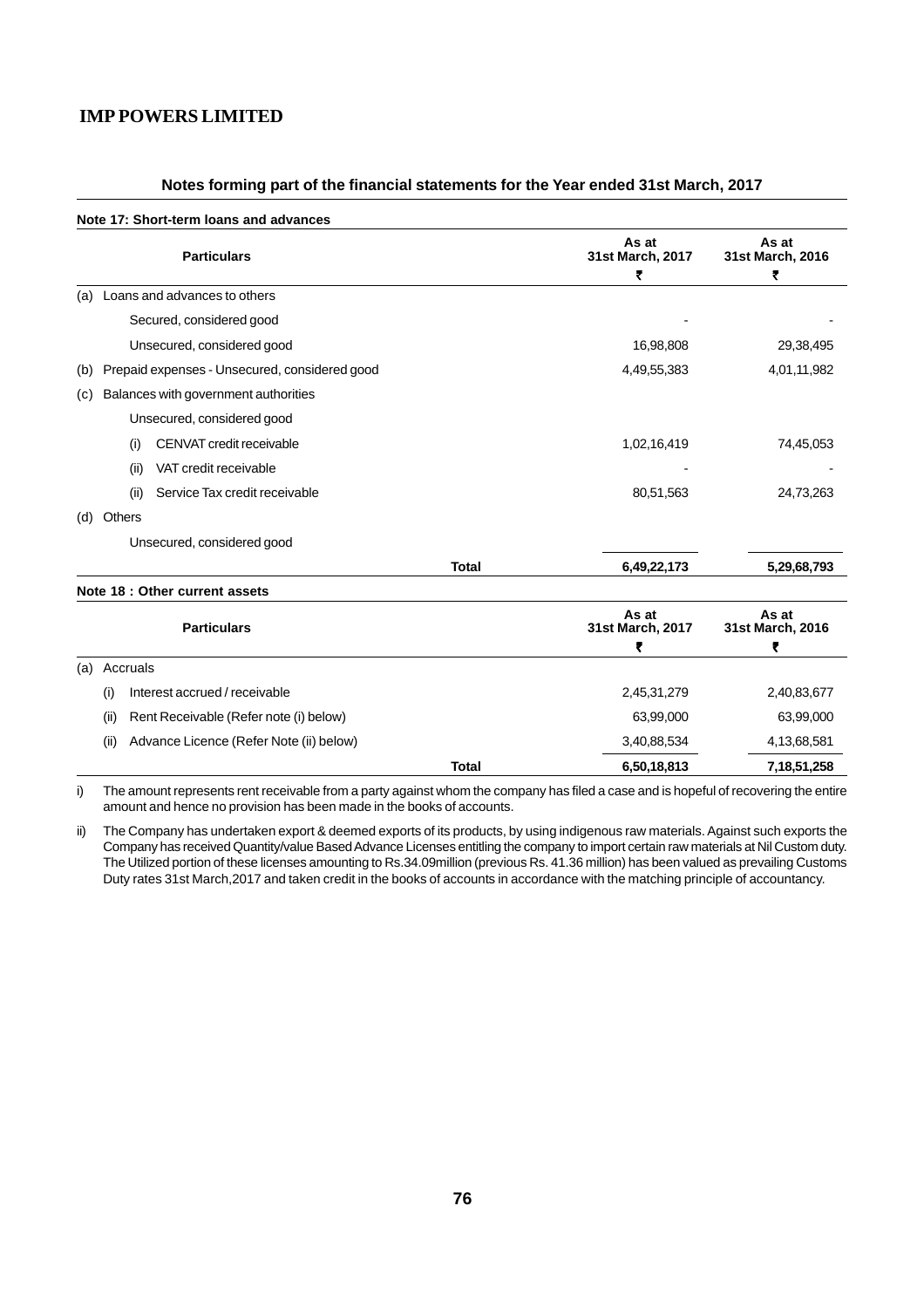

# **Notes forming part of the financial statements for the Year ended 31st March, 2017**

|      | Note 19 : Revenue from operations      |                                    |                                             |                                             |
|------|----------------------------------------|------------------------------------|---------------------------------------------|---------------------------------------------|
|      | <b>Particulars</b>                     |                                    | For the Year ended<br>31st March, 2017<br>₹ | For the Year ended<br>31st March, 2016<br>₹ |
| (a)  | Sales                                  |                                    | 4,23,77,29,589                              | 3,95,35,70,714                              |
| (b)  | Erection & Commissioning services      |                                    | 94,13,732                                   | 1,13,06,984                                 |
|      |                                        |                                    | 4,24,71,43,321                              | 3,96,48,77,698                              |
|      | Less:                                  |                                    |                                             |                                             |
| (C)  | Excise duty                            |                                    | 31,66,11,573                                | 36, 37, 76, 947                             |
|      |                                        | <b>Total</b>                       | 3,93,05,31,748                              | 3,60,11,00,751                              |
|      | Note 20 : Other income                 |                                    |                                             |                                             |
|      | <b>Particulars</b>                     |                                    | For the Year ended<br>31st March, 2017<br>₹ | For the Year ended<br>31st March, 2016<br>₹ |
| (a)  | Interest income (Refer Note (i) below) |                                    | 81,62,507                                   | 75,34,067                                   |
| (b)  | Other non-operating income (net)       |                                    | 2,23,462                                    | 24,181                                      |
|      |                                        | <b>Total</b>                       | 83,85,969                                   | 75,58,248                                   |
|      | <b>Particulars</b>                     |                                    | For the Year ended<br>31st March, 2017<br>₹ | For the Year ended<br>31st March, 2016<br>₹ |
| (i)  | Interest income comprises:             |                                    |                                             |                                             |
|      | <b>Interest on Deposits</b>            |                                    | 81,12,117                                   | 74,64,369                                   |
|      | Interest on loans and advances         |                                    | 50,390                                      | 69,698                                      |
|      |                                        | <b>Total - Interest income</b>     | 81,62,507                                   | 75,34,067                                   |
|      | <b>Particulars</b>                     |                                    | For the Year ended<br>31st March, 2017<br>₹ | For the Year ended<br>31st March, 2016<br>₹ |
| (ii) | Miscellaneous income                   |                                    | 2,23,462                                    | 24,181                                      |
|      |                                        | Total - Other non-operating income | 2,23,462                                    | 24,181                                      |
|      | Note 21.a : Cost of materials consumed |                                    |                                             |                                             |
|      | <b>Particulars</b>                     |                                    | For the Year ended<br>31st March, 2017<br>₹ | For the Year ended<br>31st March, 2016<br>₹ |
|      | Opening stock                          |                                    | 23,03,62,822                                | 21,76,76,764                                |
|      | Add: Purchases                         |                                    | 3,31,17,51,969                              | 2,91,05,96,243                              |
|      |                                        |                                    | 3,54,21,14,791                              | 3,12,82,73,007                              |
|      | Less: Closing stock                    |                                    | 26,85,08,537                                | 23,03,62,822                                |
|      | Cost of material consumed              |                                    | 3,27,36,06,254                              | 2,89,79,10,185                              |
|      | Material consumed comprises:           |                                    |                                             |                                             |
|      | Copper wire & Strips                   |                                    | 1,13,91,75,040                              | 1,00,22,86,378                              |
|      | Transformer oil                        |                                    | 37,47,30,116                                | 33,30,46,401                                |
|      | Lamination                             |                                    | 84,70,84,663                                | 73,44,00,911                                |
|      | Others                                 |                                    | 91,26,16,436                                | 82,81,76,495                                |
|      |                                        | <b>Total</b>                       | 3,27,36,06,254                              | 2,89,79,10,185                              |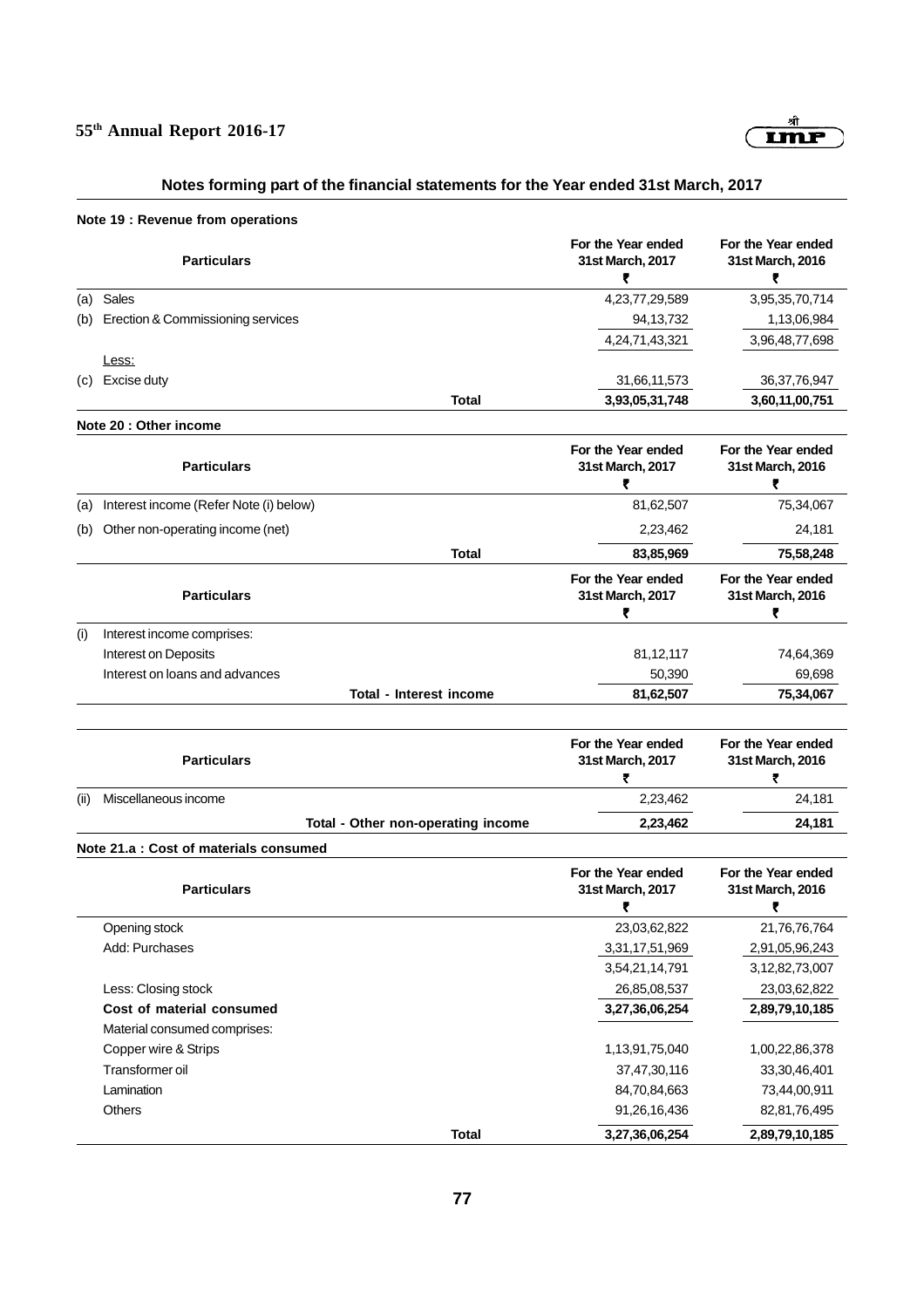| Note 21.b: Changes in inventories of finished goods, work-in-progress and stock-in-trade |              |                                             |                                             |
|------------------------------------------------------------------------------------------|--------------|---------------------------------------------|---------------------------------------------|
| <b>Particulars</b>                                                                       |              | For the Year ended<br>31st March, 2017<br>₹ | For the Year ended<br>31st March, 2016<br>₹ |
| Inventories at the end of the year:                                                      |              |                                             |                                             |
| Finished goods                                                                           |              | 34,99,07,789                                | 43,59,40,475                                |
| Work-in-progress                                                                         |              | 31,59,81,421                                | 14,83,07,302                                |
|                                                                                          |              | 66,58,89,210                                | 58,42,47,777                                |
| Inventories at the beginning of the year:                                                |              |                                             |                                             |
| Finished goods                                                                           |              | 43,59,40,475                                | 34,05,36,497                                |
| Work-in-progress                                                                         |              | 14,83,07,302                                | 22,96,60,221                                |
|                                                                                          |              | 58, 42, 47, 777                             | 57,01,96,718                                |
| Net (increase) / decrease                                                                |              | (8, 16, 41, 433)                            | (1,40,51,059)                               |
| Note 22: Employee benefits expense                                                       |              |                                             |                                             |
| <b>Particulars</b>                                                                       |              | For the Year ended<br>31st March, 2017<br>₹ | For the Year ended<br>31st March, 2016<br>₹ |
| Salaries and wages                                                                       |              | 13,66,25,166                                | 12,03,56,980                                |
| Contributions to provident and other funds                                               |              | 36,65,186                                   | 32,18,138                                   |
| Gratuity                                                                                 |              | 13,91,466                                   | 9,72,893                                    |
| Staff welfare expenses                                                                   |              | 65,19,611                                   | 41,01,026                                   |
|                                                                                          | <b>Total</b> | 14,82,01,429                                | 12,86,49,037                                |
| Note 23: Finance costs                                                                   |              |                                             |                                             |
| <b>Particulars</b>                                                                       |              | For the Year ended<br>31st March, 2017<br>₹ | For the Year ended<br>31st March, 2016<br>₹ |
| (a) Interest expense on:                                                                 |              |                                             |                                             |
| <b>Borrowings</b>                                                                        |              | 19,41,76,356                                | 19,45,34,677                                |
| (b) Other borrowing costs                                                                |              |                                             |                                             |
| Bank Commission, Bank Guarantee & other Charges                                          |              | 4,95,24,549                                 | 4,47,79,559                                 |
|                                                                                          | <b>Total</b> | 24,37,00,905                                | 23,93,14,236                                |

# **Notes forming part of the financial statements for the Year ended 31st March, 2017**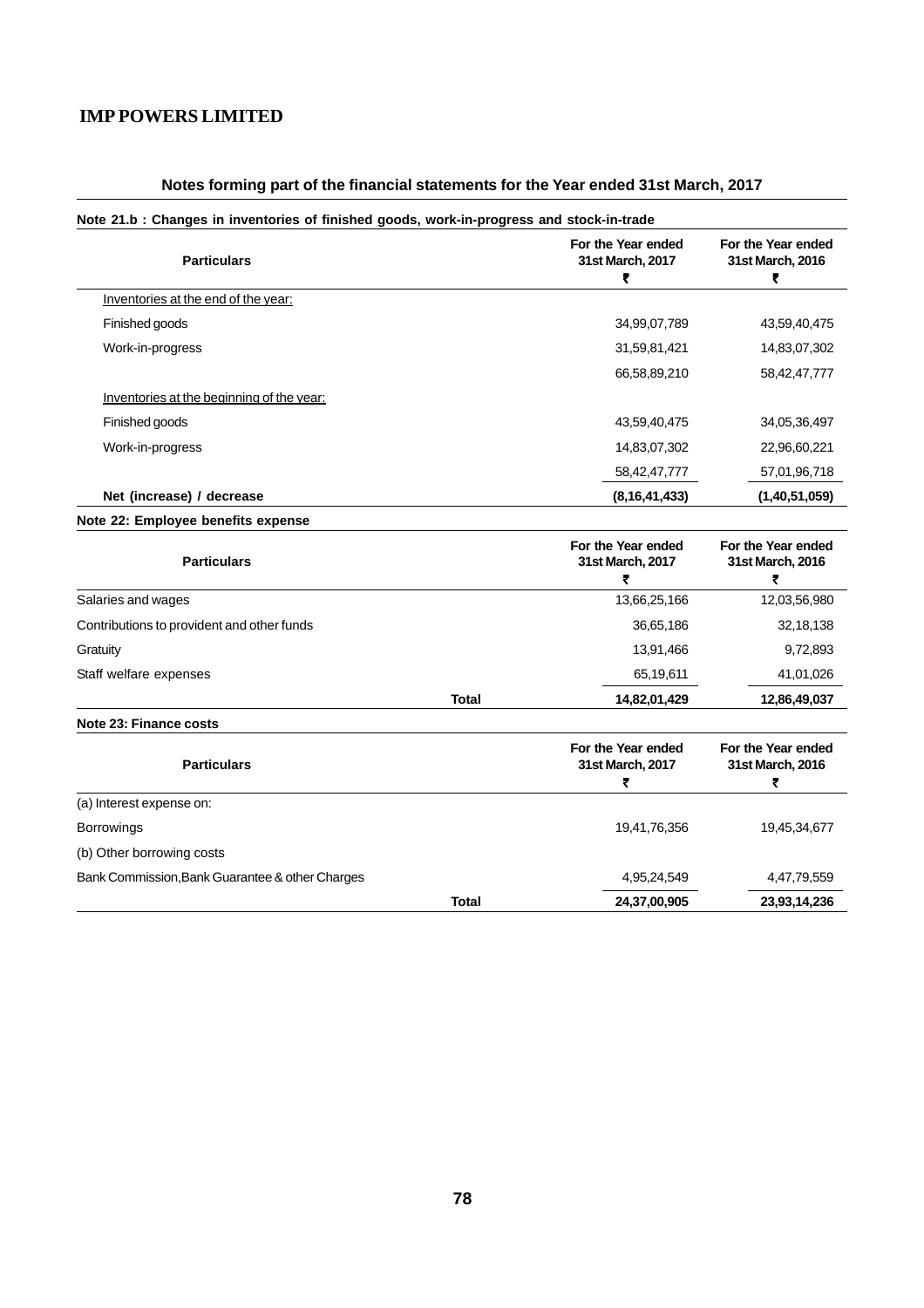

# **Notes forming part of the financial statements for the Year ended 31st March, 2017**

| Note 24 : Other expenses<br><b>Particulars</b>                                                    | For the Year ended<br>31st March, 2017<br>₹ | For the Year ended<br>31st March, 2016<br>₹ |  |
|---------------------------------------------------------------------------------------------------|---------------------------------------------|---------------------------------------------|--|
| Power and fuel                                                                                    | 2,24,55,788                                 | 1,90,33,329                                 |  |
| Rent including lease rentals(Net) (Refer Note 27)                                                 | 95,45,520                                   | 1,30,13,400                                 |  |
| Repairs and maintenance - Buildings                                                               | 72,930                                      | 7,20,648                                    |  |
| Repairs and maintenance - Others                                                                  | 23,91,142                                   | 26,90,261                                   |  |
| Insurance                                                                                         | 75,88,676                                   | 83,08,843                                   |  |
| Rates and taxes                                                                                   | 41,49,304                                   | 22,81,434                                   |  |
| Communication                                                                                     | 29,01,687                                   | 30,71,532                                   |  |
| Travelling and conveyance                                                                         | 2,74,30,607                                 | 2,61,75,168                                 |  |
| Printing and stationery                                                                           | 18,14,696                                   | 16,89,315                                   |  |
| Motor Car Expenses                                                                                | 66,44,887                                   | 61,72,607                                   |  |
| Office Expenses & Electricity Charges                                                             | 29,89,603                                   | 31,65,740                                   |  |
| Freight and forwarding                                                                            | 10,06,96,810                                | 10,22,50,124                                |  |
| Loading & Unloading Charges                                                                       | 40,55,986                                   | 45,16,252                                   |  |
| Commission & Brokerage                                                                            | 8,24,213                                    | 57,57,258                                   |  |
| Donations and contributions (Refer Notes No. (ii) below)                                          | 1,50,000                                    | 5,00,000                                    |  |
| Legal and professional                                                                            | 1,08,77,798                                 | 1,29,71,412                                 |  |
| Payments to auditors (Refer Note (i) below)                                                       | 5,00,000                                    | 5,00,000                                    |  |
| Net loss on foreign currency transactions                                                         | 2,79,318                                    | 24,75,992                                   |  |
| Loss on fixed assets sold / scrapped / written off                                                | 35,180                                      | 2,17,890                                    |  |
| Miscellaneous expenses                                                                            | 3,89,79,455                                 | 3,55,12,449                                 |  |
| Total                                                                                             | 24,43,82,045                                | 25,10,23,654                                |  |
| Notes:                                                                                            |                                             |                                             |  |
| <b>Particulars</b>                                                                                | For the Year ended<br>31st March, 2017<br>₹ | For the Year ended<br>31st March, 2016<br>₹ |  |
| (i)<br>Payments to the auditors comprises<br>(net of service tax input credit, where applicable): |                                             |                                             |  |
| As auditors - statutory audit                                                                     | 3,25,000                                    | 3,25,000                                    |  |
| For taxation matters                                                                              | 75,000                                      | 75,000                                      |  |
| Management Consultancy/ other services                                                            | 1,00,000                                    | 1,00,000                                    |  |

(ii) CSR as per section 135 of the Companies act 2013 are not applicable to the Company for the year ended March, 2017 hence it has not been provided.

**Total 5,00,000 5,00,000**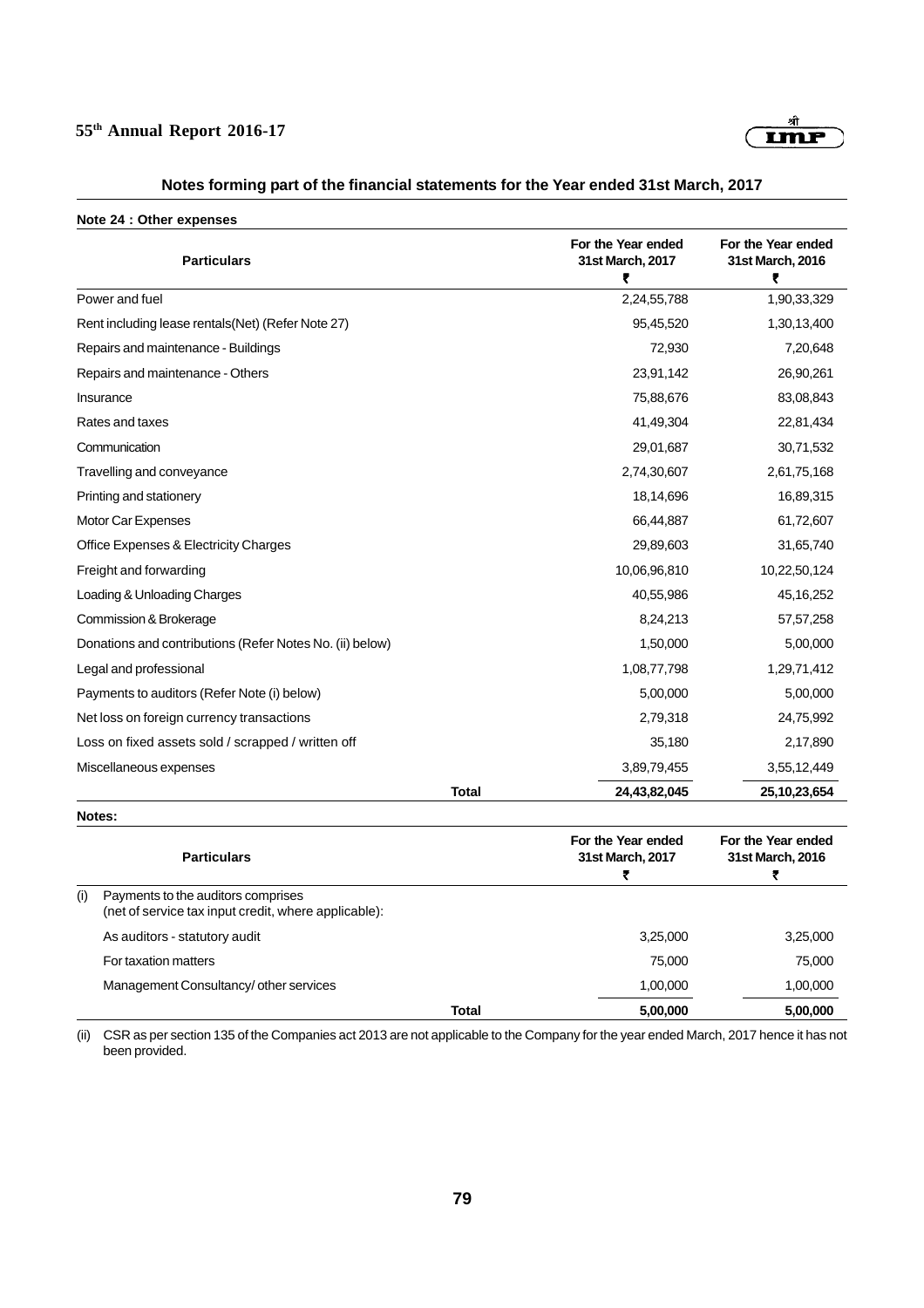|             | $r_{\rm H}$ , $r_{\rm H}$ , $r_{\rm H}$ , $r_{\rm H}$ , $r_{\rm H}$ , $r_{\rm H}$ , $r_{\rm H}$ , $r_{\rm H}$ , $r_{\rm H}$ , $r_{\rm H}$ , $r_{\rm H}$                                                            |                                             |                                             |
|-------------|--------------------------------------------------------------------------------------------------------------------------------------------------------------------------------------------------------------------|---------------------------------------------|---------------------------------------------|
|             | Note 25 : Additional information to the financial statements                                                                                                                                                       |                                             |                                             |
| <b>Note</b> | <b>Particulars</b>                                                                                                                                                                                                 | For the Year ended<br>31st March, 2017<br>₹ | For the Year ended<br>31st March, 2016<br>₹ |
| 25.1        | Contingent liabilities and commitments (to the extent not provided for)                                                                                                                                            |                                             |                                             |
| (i)         | Contingent liabilities                                                                                                                                                                                             |                                             |                                             |
| (a)         | Claims against the Company not acknowledged as debt                                                                                                                                                                | 1,81,55,060                                 | 1,18,70,354                                 |
| (b)         | Performance, Counter & Advance Guarantees EMD                                                                                                                                                                      | 1,50,03,37,494                              | 1,21,05,60,503                              |
| (c)         | Corporate guarantees given to the Banks<br>on behalf of related Party - IMP Energy Ltd.                                                                                                                            | 22,00,00,000                                | 22,00,00,000                                |
| (d)         | Other money for which the Company is contingently liable                                                                                                                                                           | ΝiΙ                                         | ΝiΙ                                         |
| 25.2        | Disclosures required under Section 22 of the Micro, Small and Medium Enterprises Development Act, 2006                                                                                                             |                                             |                                             |
|             | <b>Particulars</b>                                                                                                                                                                                                 | For the Year ended<br>31st March, 2017<br>₹ | For the Year ended<br>31st March, 2016<br>₹ |
| (i)         | Principal amount remaining unpaid to any supplier<br>as at the end of the accounting year                                                                                                                          | 2,50,477                                    | 8,42,751                                    |
| (ii)        | Interest due thereon remaining unpaid to any supplier<br>as at the end of the accounting year                                                                                                                      | Νil                                         | Νil                                         |
| (iii)       | The amount of interest paid along with the amounts of the payment<br>made to the supplier beyond the appointed day                                                                                                 | Νil                                         | ΝiΙ                                         |
|             | (iv) The amount of interest due and payable for the year                                                                                                                                                           |                                             |                                             |
| (v)         | The amount of interest accrued and remaining unpaid<br>at the end of the accounting year                                                                                                                           | Νil                                         | ΝiΙ                                         |
|             | (vi) The amount of further interest due and payable even in the succeeding<br>year, until such date when the interest dues as above are actually paid                                                              | Nil                                         | Νi                                          |
|             | Dues to Micro and Small Enterprises have been determined to the extent<br>such parties have been identified on the basis of information collected<br>by the Management. This has been relied upon by the auditors. |                                             |                                             |
| 25.3        | Value of imports calculated on CIF basis @:                                                                                                                                                                        | For the Year ended<br>31st March, 2017      | For the Year ended<br>31st March, 2016      |
|             |                                                                                                                                                                                                                    | ₹                                           | ₹                                           |
|             | Raw materials including Spares                                                                                                                                                                                     | 16,98,23,172                                | 14,84,42,830                                |
| 25.4        | <b>Expenditure in foreign currency</b>                                                                                                                                                                             | For the Year ended<br>31st March, 2017      | For the Year ended<br>31st March, 2016      |
|             |                                                                                                                                                                                                                    | ₹                                           | ₹                                           |
|             | Travelling                                                                                                                                                                                                         | 68,744                                      | 12,77,430                                   |
| 25.5        | Details of consumption of imported and indigenous items *                                                                                                                                                          |                                             | For the Year                                |
|             |                                                                                                                                                                                                                    | ₹                                           | $\boldsymbol{\%}$                           |
|             | Imported                                                                                                                                                                                                           |                                             |                                             |
|             | Raw materials                                                                                                                                                                                                      | 17,70,22,263                                | 5.41                                        |

# **Notes forming part of the financial statements for the Year ended 31st March, 2017**

Note: Figures / percentages in brackets relates to the previous year

(16,24,54,037) (5.61)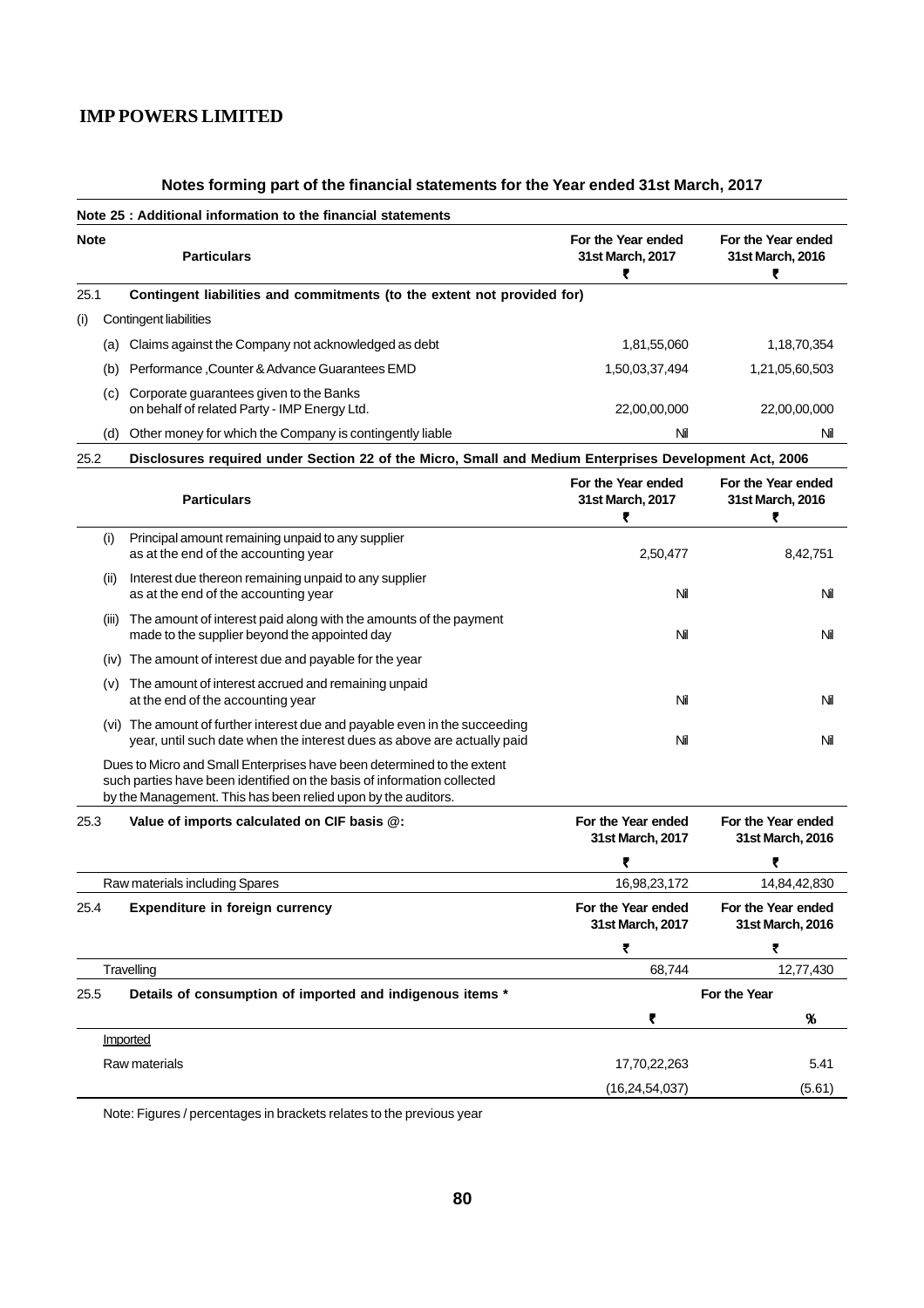

# **Notes forming part of the financial statements for the Year ended 31st March, 2017**

| %<br>₹<br>3,09,65,83,992<br>Raw materials<br>(94.39)<br>(2,73,54,56,148)<br>Note: Figures / percentages in brackets relates to the previous year<br>For the Year ended<br>For the Year ended<br>31st March, 2017<br>31st March, 2016<br>₹<br>₹<br>25.6<br>Earnings in foreign exchange<br>Export of goods calculated on FOB basis | 94.59 |
|-----------------------------------------------------------------------------------------------------------------------------------------------------------------------------------------------------------------------------------------------------------------------------------------------------------------------------------|-------|
|                                                                                                                                                                                                                                                                                                                                   |       |
|                                                                                                                                                                                                                                                                                                                                   |       |
|                                                                                                                                                                                                                                                                                                                                   |       |
|                                                                                                                                                                                                                                                                                                                                   |       |
|                                                                                                                                                                                                                                                                                                                                   |       |
|                                                                                                                                                                                                                                                                                                                                   |       |
|                                                                                                                                                                                                                                                                                                                                   |       |
|                                                                                                                                                                                                                                                                                                                                   |       |
| Royalty, know-how, professional and consultation fees                                                                                                                                                                                                                                                                             |       |
| Interest and dividend                                                                                                                                                                                                                                                                                                             |       |
| Other income, indicating the nature thereof.                                                                                                                                                                                                                                                                                      |       |
| During the year Company has made rupee export sales to Nepal amounting Rs. 271.94 lakhs.                                                                                                                                                                                                                                          |       |
| Note 26 : Disclosures under Accounting Standards 18 " Related Party Disclosures"                                                                                                                                                                                                                                                  |       |
| <b>Note</b><br><b>Particulars</b>                                                                                                                                                                                                                                                                                                 |       |
| 26.a Details of related parties:                                                                                                                                                                                                                                                                                                  |       |
| Description of relationship<br>Names of related parties                                                                                                                                                                                                                                                                           |       |
| Subsidiaries<br><b>IMP Energy Limited</b>                                                                                                                                                                                                                                                                                         |       |
| Raga Organics P. Ltd<br>Associates                                                                                                                                                                                                                                                                                                |       |
| Advance Transformers & Equipments Pvt. Ltd                                                                                                                                                                                                                                                                                        |       |
| Shree Kishoriju Trading & Investments Pvt. Ltd                                                                                                                                                                                                                                                                                    |       |
| Shree Rasbihari Electricals Pvt. Ltd                                                                                                                                                                                                                                                                                              |       |
| Shree & Sons.                                                                                                                                                                                                                                                                                                                     |       |
| Universal Transformers Pvt. Ltd                                                                                                                                                                                                                                                                                                   |       |
| Shree Rasbihari Trading and Investments Pvt. Ltd                                                                                                                                                                                                                                                                                  |       |
| Raj Exports Pvt. Ltd.                                                                                                                                                                                                                                                                                                             |       |
| Mangalam Laboratories Pvt. Ltd.                                                                                                                                                                                                                                                                                                   |       |
| Ramniwas R Dhoot (HUF)                                                                                                                                                                                                                                                                                                            |       |
| Key Management Personnel (KMP)<br>Chairman<br>Shri Ramniwas R Dhoot                                                                                                                                                                                                                                                               |       |
| Vice Chairman<br>Shri Ajay R Dhoot                                                                                                                                                                                                                                                                                                |       |
| Managing Director<br>Shri Aaditya R Dhoot<br>$\cdot$ :                                                                                                                                                                                                                                                                            |       |
| Director<br>Priyanjali Malpani<br>$\ddot{\cdot}$                                                                                                                                                                                                                                                                                  |       |
| Relatives of KMP<br>Mrs. Rajkumari R Dhoot (wife of Shri R. R. Dhoot),                                                                                                                                                                                                                                                            |       |
| Mrs. Smita A Dhoot (wife of Shri Aaditya. R. Dhoot),                                                                                                                                                                                                                                                                              |       |
| Mrs. Radhika A Dhoot (wife of Shri Ajay R. Dhoot),                                                                                                                                                                                                                                                                                |       |

Note: Related parties have been identified by the Management.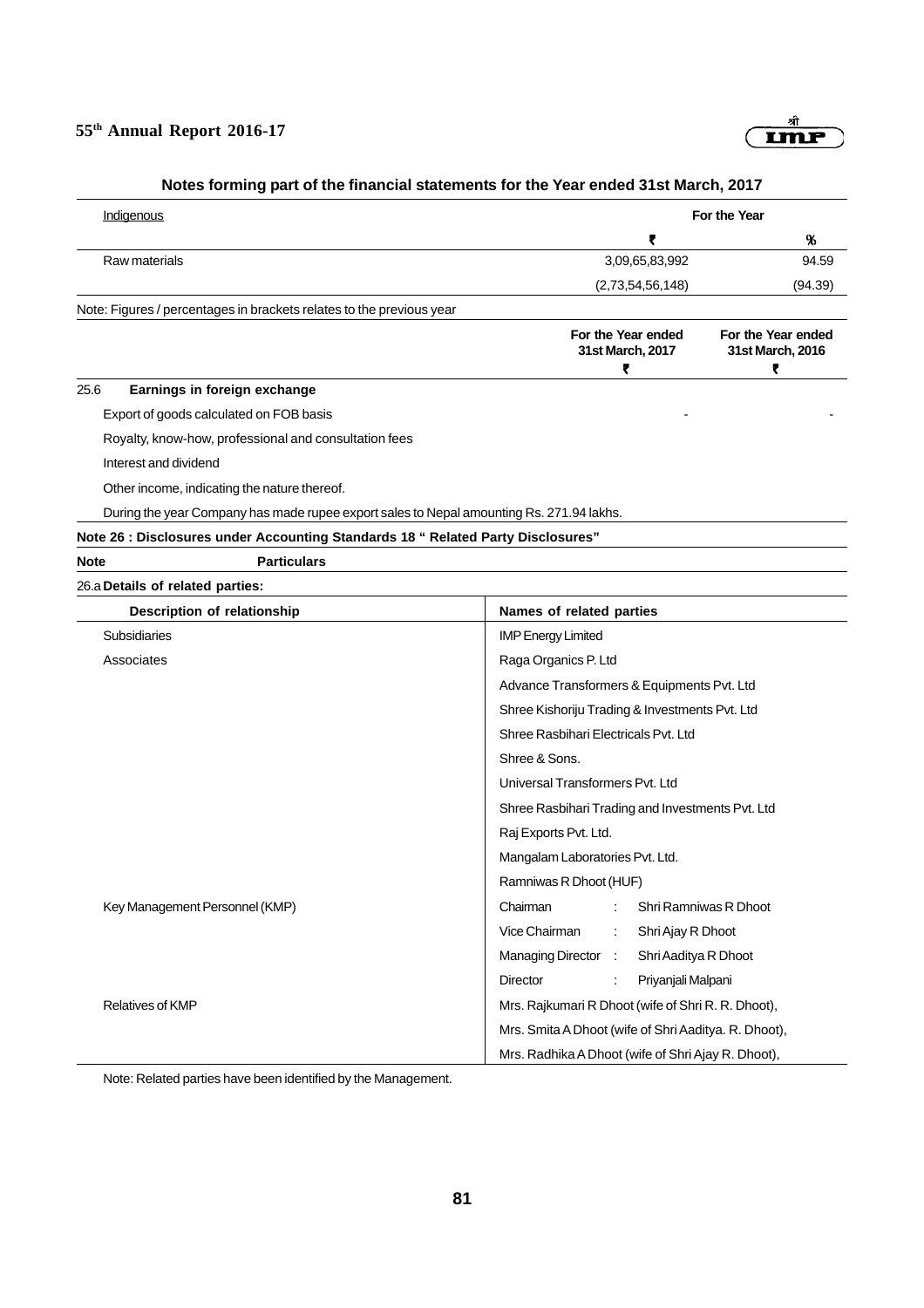# **Notes forming part of the financial statements for the Year ended 31st March, 2017**

# 26.b **Details of related party transactions during the year ended 31st March, 2017 and balances outstanding as at 31st March, 2017**

|      |                                                                                                                                                                             | Ultimate<br>Company | Holding<br>Holding Company | Subsidiaries                   | <b>Subsidiaries</b> | Fellow Associates | <b>KMP</b>                 | Relatives<br>of KMP    | <b>Entities in</b><br>which KMP<br><b>Relatives of</b><br><b>KMP</b> have<br>significant<br>influence | Total                           |
|------|-----------------------------------------------------------------------------------------------------------------------------------------------------------------------------|---------------------|----------------------------|--------------------------------|---------------------|-------------------|----------------------------|------------------------|-------------------------------------------------------------------------------------------------------|---------------------------------|
|      | <b>Related party transactions</b>                                                                                                                                           |                     |                            |                                |                     |                   |                            |                        |                                                                                                       |                                 |
|      | Purchase of goods                                                                                                                                                           |                     |                            | 18,59,33,166<br>(13,60,19,940) |                     |                   |                            |                        |                                                                                                       | 18,59,33,166<br>(13,60,19,940)  |
|      | Remuneration                                                                                                                                                                |                     |                            |                                |                     |                   |                            |                        |                                                                                                       |                                 |
|      | Shri Ramniwas R Dhoot                                                                                                                                                       |                     |                            |                                |                     |                   | 47,40,000                  |                        |                                                                                                       | 47,40,000                       |
|      |                                                                                                                                                                             |                     |                            |                                |                     |                   | (47, 40, 000)              |                        |                                                                                                       | (47, 40, 000)                   |
|      | Shri Ajay R Dhoot                                                                                                                                                           |                     |                            |                                |                     |                   | 46,80,000<br>(46, 80, 000) |                        |                                                                                                       | 46,80,000<br>(46, 80, 000)      |
|      | Shri Aaditya R Dhoot                                                                                                                                                        |                     |                            |                                |                     |                   | 45,60,000                  |                        |                                                                                                       | 45,60,000                       |
|      |                                                                                                                                                                             |                     |                            |                                |                     |                   | (45,60,000)                |                        |                                                                                                       | (45,60,000)                     |
|      | Priyanjali Malpani                                                                                                                                                          |                     |                            |                                |                     |                   |                            | 6,00,000<br>(4,50,000) |                                                                                                       | 6,00,000<br>(4,50,000)          |
|      | Leasing or hire purchase arrangements                                                                                                                                       |                     |                            |                                |                     |                   |                            |                        |                                                                                                       |                                 |
|      | Ramniwas R Dhoot (HUF)                                                                                                                                                      |                     |                            |                                |                     |                   | 1,20,000                   |                        |                                                                                                       | 1,20,000                        |
|      |                                                                                                                                                                             |                     |                            |                                |                     |                   | (1,20,000)                 |                        |                                                                                                       | (1,20,000)                      |
|      | Shri Ajay R Dhoot                                                                                                                                                           |                     |                            |                                |                     |                   | 4,20,000<br>(4, 16, 500)   |                        |                                                                                                       | 4,20,000<br>(4, 16, 500)        |
|      | Shri Aaditya R Dhoot                                                                                                                                                        |                     |                            |                                |                     |                   | 3,90,000                   |                        |                                                                                                       | 3,90,000                        |
|      |                                                                                                                                                                             |                     |                            |                                |                     |                   | (3,87,250)                 |                        |                                                                                                       | (3,87,250)                      |
|      | Interest                                                                                                                                                                    |                     |                            |                                |                     |                   |                            |                        |                                                                                                       |                                 |
|      | Shri Aaditya R Dhoot                                                                                                                                                        |                     |                            |                                |                     |                   | (7, 97, 260)               |                        |                                                                                                       | (7, 97, 260)                    |
|      | Balances outstanding at the end of the year                                                                                                                                 |                     |                            |                                |                     |                   |                            |                        |                                                                                                       |                                 |
|      |                                                                                                                                                                             |                     |                            |                                |                     |                   |                            |                        |                                                                                                       |                                 |
|      | Trade receivables                                                                                                                                                           |                     |                            |                                |                     |                   |                            |                        |                                                                                                       |                                 |
|      | Loans and advances                                                                                                                                                          |                     |                            |                                |                     | 70,00,000         |                            |                        |                                                                                                       | 70,00,000                       |
|      |                                                                                                                                                                             |                     |                            |                                |                     | (70,00,000)       |                            |                        |                                                                                                       | (70,00,000)                     |
|      |                                                                                                                                                                             |                     |                            |                                |                     |                   |                            |                        |                                                                                                       |                                 |
|      | Trade payables                                                                                                                                                              |                     |                            | 8,16,07,768<br>(4,13,11,298)   |                     |                   |                            |                        |                                                                                                       | 8,16,07,768<br>(4, 13, 11, 298) |
|      |                                                                                                                                                                             |                     |                            |                                |                     |                   |                            |                        |                                                                                                       |                                 |
|      | Borrowings                                                                                                                                                                  |                     |                            |                                |                     |                   |                            |                        |                                                                                                       |                                 |
|      | Provision for doubtful receivables,                                                                                                                                         |                     |                            |                                |                     |                   |                            |                        |                                                                                                       |                                 |
|      | loans and advances                                                                                                                                                          |                     |                            |                                |                     |                   |                            |                        |                                                                                                       |                                 |
|      | Note: Figures in bracket relates to the previous year                                                                                                                       |                     |                            |                                |                     |                   |                            |                        |                                                                                                       |                                 |
|      | Note 27: Disclosures under Accounting Standards 19 "Leases"                                                                                                                 |                     |                            |                                |                     |                   |                            |                        |                                                                                                       |                                 |
| Note | <b>Particulars</b>                                                                                                                                                          |                     |                            |                                |                     |                   | For the year ended         |                        |                                                                                                       |                                 |
|      |                                                                                                                                                                             |                     |                            |                                |                     |                   | 31st March, 2017           |                        | For the year ended<br>31st March, 2016                                                                |                                 |
| 27   | Details of leasing arrangements                                                                                                                                             |                     |                            |                                |                     |                   | ₹                          |                        | ₹                                                                                                     |                                 |
|      | <u>As Lessee</u>                                                                                                                                                            |                     |                            |                                |                     |                   |                            |                        |                                                                                                       |                                 |
|      | The Company has entered into operating lease arrangements for its office                                                                                                    |                     |                            |                                |                     |                   |                            |                        |                                                                                                       |                                 |
|      | premises at Tardeo Mumbai. The leases are non-cancellable and are for a<br>period of 3 years and may be renewed for a further period as mutual<br>agreement of the parties. |                     |                            |                                |                     |                   |                            |                        |                                                                                                       |                                 |
|      | Future minimum lease payments                                                                                                                                               |                     |                            |                                |                     |                   |                            |                        |                                                                                                       |                                 |
|      | not later than one year                                                                                                                                                     |                     |                            |                                |                     |                   |                            | 95,45,520              | 1,30,13,400                                                                                           |                                 |
|      | later than one year and not later than five years                                                                                                                           |                     |                            |                                |                     |                   |                            | 93,33,928              |                                                                                                       | 3,23,51,312                     |
|      | later than five years                                                                                                                                                       |                     |                            |                                |                     |                   |                            |                        |                                                                                                       |                                 |
|      | Lease payments recognised in the Statement of Profit and Loss                                                                                                               |                     |                            | 98,53,155                      |                     |                   |                            | 1,30,13,400            |                                                                                                       |                                 |

Contingent rents recognised as expense during the year (state basis)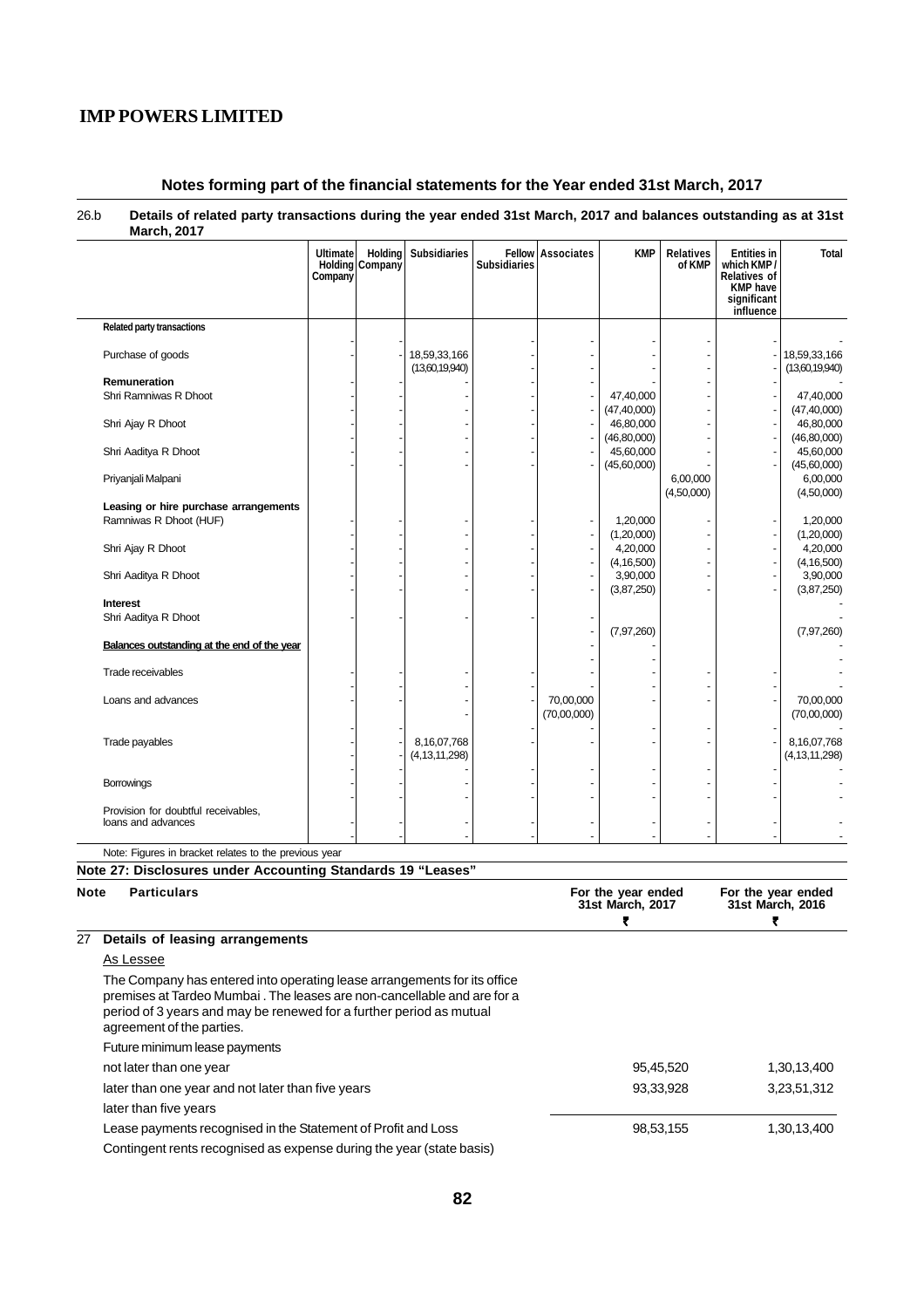# $\overline{\mathbf{m}}$

# **Notes forming part of the financial statements for the Year ended 31st March, 2017**

| <b>Note</b>     | <b>Particulars</b>                                                                                                                             | As at<br>31st March, 2017 | As at<br>31st March, 2016 |
|-----------------|------------------------------------------------------------------------------------------------------------------------------------------------|---------------------------|---------------------------|
|                 |                                                                                                                                                | ₹                         | ₹                         |
| 28              | Earnings per share                                                                                                                             |                           |                           |
|                 | Weighted average number of equity shares outstanding                                                                                           | 86,36,563                 | 84,93,176                 |
| 28.a            | Profit (Loss) after taxation as per Profit & Loss account attributable                                                                         |                           |                           |
|                 | to Equity Shareholders after adjusting dividend on preference shares                                                                           |                           |                           |
|                 | before extraordinary items                                                                                                                     | 3,35,91,339               | 3,09,84,142               |
|                 | Earning Per Share (Basic & Diluted) Before Extra-Ordinary item                                                                                 | 3.89                      | 3.65                      |
| 28.b            | Profit (Loss) after taxation as per Profit & Loss account attributable to<br>Equity Shareholders after adjusting dividend on preference shares |                           |                           |
|                 | after extraordinary items                                                                                                                      | 3,35,91,339               | 3,09,84,142               |
|                 | Earning Per Share (Basic & Diluted)                                                                                                            | 3.89                      | 3.65                      |
|                 | Nominal Value per share                                                                                                                        | 10.00                     | 10.00                     |
| <b>Note 29:</b> | Disclosures under Accounting Standards 22 "Accounting for Taxes on Income"                                                                     |                           |                           |
| 29              | Deferred tax (liability) / asset                                                                                                               |                           |                           |
|                 | Tax effect of items constituting deferred tax liability                                                                                        |                           |                           |
|                 | Opening Balance                                                                                                                                | 7,36,75,632               | 7,39,67,226               |
|                 | On difference between book balance and tax balance of fixed assets                                                                             | (81, 860)                 | (21, 04, 447)             |
|                 | On expenditure deferred in the books but allowable for tax purposes                                                                            |                           |                           |
|                 | (reversal of Previous Year)                                                                                                                    | 10,33,338                 | 18,12,853                 |
|                 | On items included in Reserves and surplus pending amortisation into<br>the Statement of Profit and Loss                                        |                           |                           |
|                 | <b>Others</b>                                                                                                                                  |                           |                           |
|                 | Tax effect of items constituting deferred tax liability                                                                                        | 7,46,27,110               | 7,36,75,632               |
|                 | Tax effect of items constituting deferred tax assets                                                                                           |                           |                           |
|                 | Opening Balance                                                                                                                                | 2,84,71,501               | 2,70,68,546               |
|                 | Provision for compensated absences, gratuity and other employee benefits                                                                       |                           |                           |
|                 | Provision for doubtful debts / advances                                                                                                        |                           |                           |
|                 | Disallowances under Section 40(a)(i), 43B of the Income Tax Act, 1961                                                                          | 16,10,007                 | 14,02,955                 |
|                 | On difference between book balance and tax balance of fixed assets                                                                             |                           |                           |
|                 | Unabsorbed depreciation carried forward                                                                                                        |                           |                           |
|                 | Brought forward business losses                                                                                                                |                           |                           |
|                 | On items included in Reserves and surplus pending amortisation into<br>the Statement of Profit and Loss                                        |                           |                           |
|                 | <b>Others</b>                                                                                                                                  |                           |                           |
|                 | Tax effect of items constituting deferred tax assets                                                                                           | 3,00,81,508               | 2,84,71,501               |
|                 | Net deferred tax liability/ (assets)                                                                                                           | 4,45,45,602               | 4,52,04,131               |
|                 | Note 30 : Previous year's figures                                                                                                              |                           |                           |

30 Previous year's figures have been regrouped / reclassified wherever necessary to correspond with the current year.

# In terms of our report of even date

Chartered Accountants **FRN NO. 101048W**

# **For Batliboi & Purohit For and on behalf of the Board of Directors**

| <b>CA GAURAV DHEBAR</b><br>Partner<br>M.No. 153493 | AJAY R DHOOT<br>Vice Chairman  | AADITYAR DHOOT<br><b>Managing Director</b> |
|----------------------------------------------------|--------------------------------|--------------------------------------------|
| Place: Mumbai                                      | <b>BAKUL K DESAI</b>           | <b>PRIYA SHAH</b>                          |
| Date: 20/05/2017                                   | <b>Chief Financial Officer</b> | <b>Company Secretary</b>                   |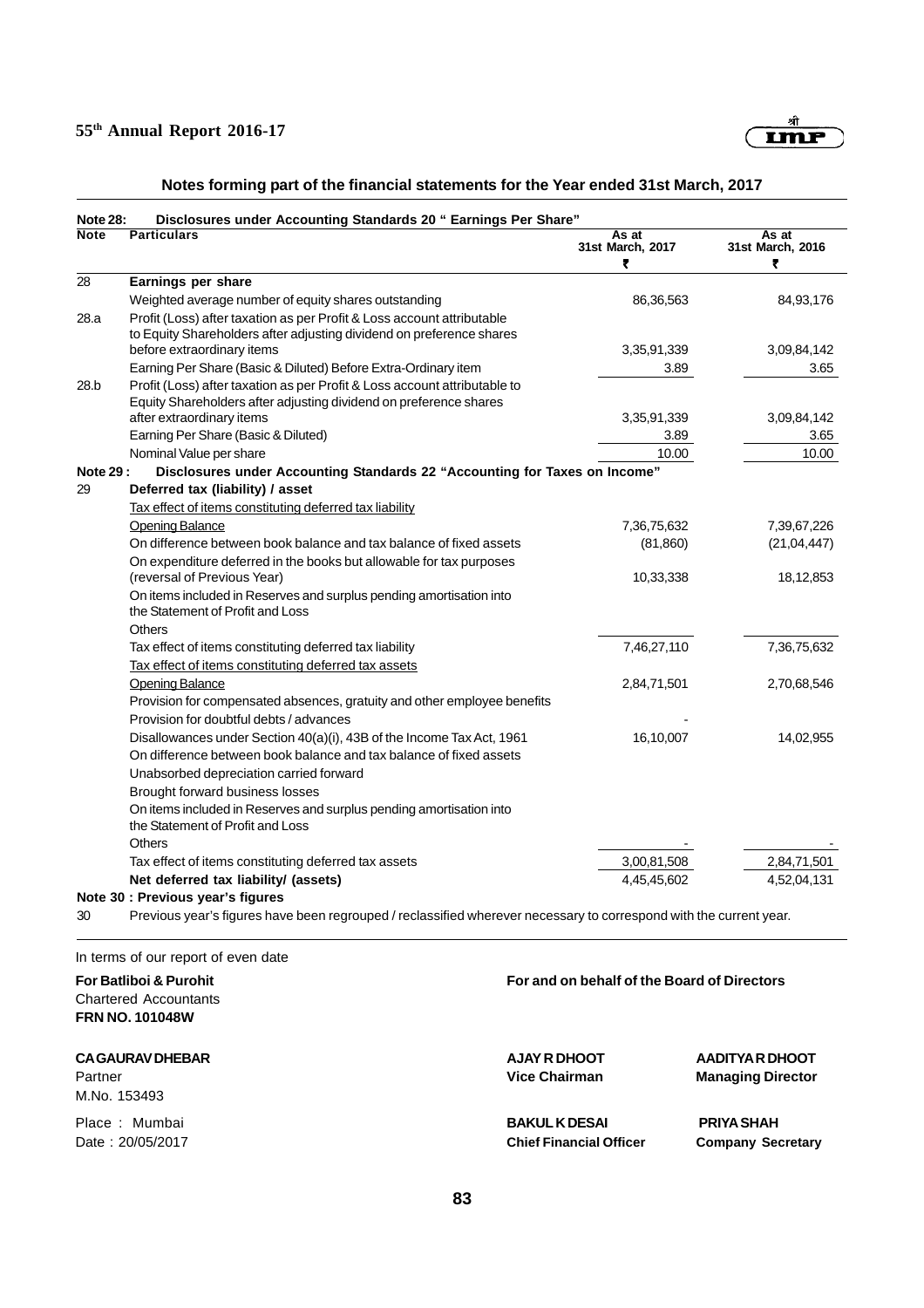# **INDEPENDENT AUDITOR'S REPORT**

To,

The Members of

# **IMP POWERS LIMITED**

# **Report on the Consolidated Financial Statements**

1. We have audited the accompanying financial statements of **M/s. IMP POWERS LIMITED** ("the Company"), which comprise the Balance Sheet as at March 31<sup>st</sup>, 2017, the Statement of Profit and Loss, the Cash Flow Statement for the year then ended, and a summary of the significant accounting policies and other explanatory information.

# **Management's Responsibility for the Consolidated Financial Statements**

2. The Company's Board of Directors is responsible for the matters stated in Section 134(5) of the Companies Act, 2013 ("the Act") with respect to the preparation of these consolidated financial statements to give a true and fair view of the financial position, financial performance and cash flows of the Company in accordance with the accounting principles generally accepted in India, including the Accounting Standards specified under Section 133 of the Act, read with Rule 7 of the Companies (Accounts) Rules, 2014. This responsibility also includes maintenance of adequate accounting records in accordance with the provisions of the Act for safeguarding of the assets of the Company and for preventing and detecting frauds and other irregularities; selection and application of appropriate accounting policies; making judgments and estimates that are reasonable and prudent; and design, implementation and maintenance of adequate internal financial controls, that were operating effectively for ensuring the accuracy and completeness of the accounting records, relevant to the preparation and presentation of the financial statements that give a true and fair view and are free from material misstatement, whether due to fraud or error.

# **Auditor's Responsibility**

- 3. Our responsibility is to express an opinion on the consolidated financial statements based on our audit.
- 4. We have taken into account the provisions of the Act, the accounting and auditing standards and matters which are required to be included in the audit report and the rules made there under.
- 5. We conducted our audit in accordance with the Standards on Auditing specified under Section 143(10) of the Act and other applicable authoritative pronouncements issued by the Institute of Chartered Accountants of India. Those Standards require that we comply with ethical requirements and plan and perform the audit to obtain reasonable assurance about whether the financial statements are free from material misstatement.
- 6. An audit involves performing procedures to obtain audit evidence about the amounts and the disclosures in the financial statements. The procedures selected depend on the auditor's judgment, including the assessment of the risks of material misstatement of the financial statements, whether due to fraud or error. In making those risk assessments, the auditor considers internal financial control relevant to the Company's preparation of the financial statements that give a true and fair view, in order to design audit procedures that are appropriate in the circumstances. An audit also includes evaluating the appropriateness of the accounting policies used and the reasonableness of the accounting estimates made by the Company's Directors, as well as evaluating the overall presentation of the financial statements.
- 7. We believe that the audit evidence we have obtained is sufficient and appropriate to provide a basis for our audit opinion on the financial statements.

# **Opinion**

- 8. In our opinion and to the best of our information and according to the explanations given to us, the aforesaid financial statements give the information required by the Act in the manner so required and give a true and fair view in conformity with the accounting principles generally accepted in India:
- a. In case of its Balance Sheet of the State of Affairs of the Company as at March 31<sup>st</sup>, 2017,
- b. In case of Statement of Profit & Loss of the Profit for the year ended on that date, and
- c. In case of Cash Flow Statement of its cash flow for the year ended on that date.

## **Emphasis of Matter**

We did not audit the financial statements of the Subsidiary whose financial statements reflect total assets of Rs. 17.82 Crs. as at 31st March 2017, total revenues of Rs.20.53 Crs and net cash flow amounting to Rs.1.68 Crs for the year ended on that date. These financial statements have been audited by other Auditors whose reports have been furnished to us & our opinion is solely based on the reports of the other Auditors.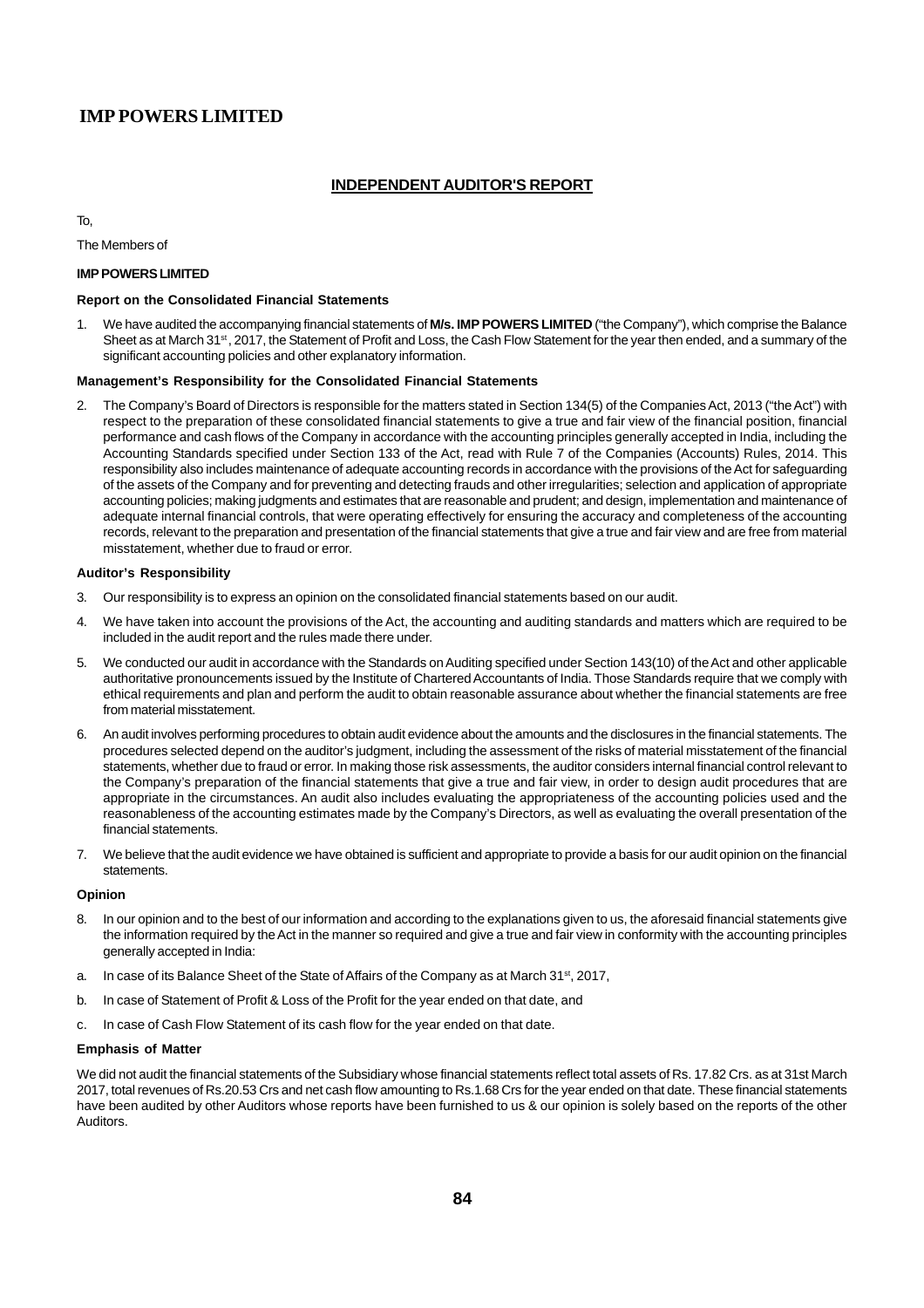

Our opinion is not qualified.

### **Report on Other Legal and Regulatory Requirements**

- 9. As required by  $\bar{\tau}$ the Companies (Auditor's Report) Order, 2016', issued by the Central Government of India in terms of sub section (11) of section 143 of the Act (hereinafter referred to as "Order"), The same is not applicable to the consolidated financial statement.
- 10. As required by Section 143 (3) of the Act, we report that:
	- a) We have sought and obtained all the information and explanations which to the best of our knowledge and belief were necessary for the purposes of our audit.
	- b) In our opinion, proper books of account as required by law have been kept by the Company so far as it appears from our examination of those books.
	- c) The Balance Sheet, Statement of Profit and Loss and the Cash Flow Statement dealt with by this Report are in agreement with the books of accounts of the company.
	- d) In our opinion, the aforesaid consolidated financial statements comply with the Accounting Standards specified under Section 133 of the Act, read with Rule 7 of the Companies (Accounts) Rules, 2014.
	- e) On the basis of the written representations received from the directors as on 31 March 2017 taken on record by the Board of Directors, none of the directors is disqualified as on 31 March 2017 from being appointed as a director in terms of Section 164 (2) of the Act.
	- f) With respect to the adequacy of the financial controls over financial reporting of the Company and the operating effectiveness of such controls (Refer to Annexure-A).
	- g) With respect to the other matters to be included in the Auditor's Report in accordance with Rule 11 of the Companies (Audit and Auditors) Rules, 2014, in our opinion and to the best of our knowledge and belief and according to the information and explanations given to us:
		- i. The Company has disclosed the impact of all the litigations pending as at 31<sup>st</sup> March, 2017 on its financial position in its financial statements (Refer Note No.25.1(i)(a)).
		- ii. The Company did not have any long-term contracts including derivative contracts for which there were any material foreseeable losses.
		- iii. There were no amounts which were required to be transferred to the Investor Education and Protection Fund by the Company during the year ended March 31st, 2017.
		- iv. The company has provided requisite disclosure in financial statements as to holdings as well as dealing in specified bank notes during the period 8th November, 2016 to 30th December, 2016. Based on audit procedures and relying on the management representation we report that the disclosures are in accordance with books of account maintained by the Company and as produced to us by the Management.

**For BATLIBOI & PUROHIT Chartered Accountants** Firm Reg.No. 101048W

**CA Gaurav Dhebar** Place : Mumbai **Partner** Date : 20.05.2017 **Membership No: 153493**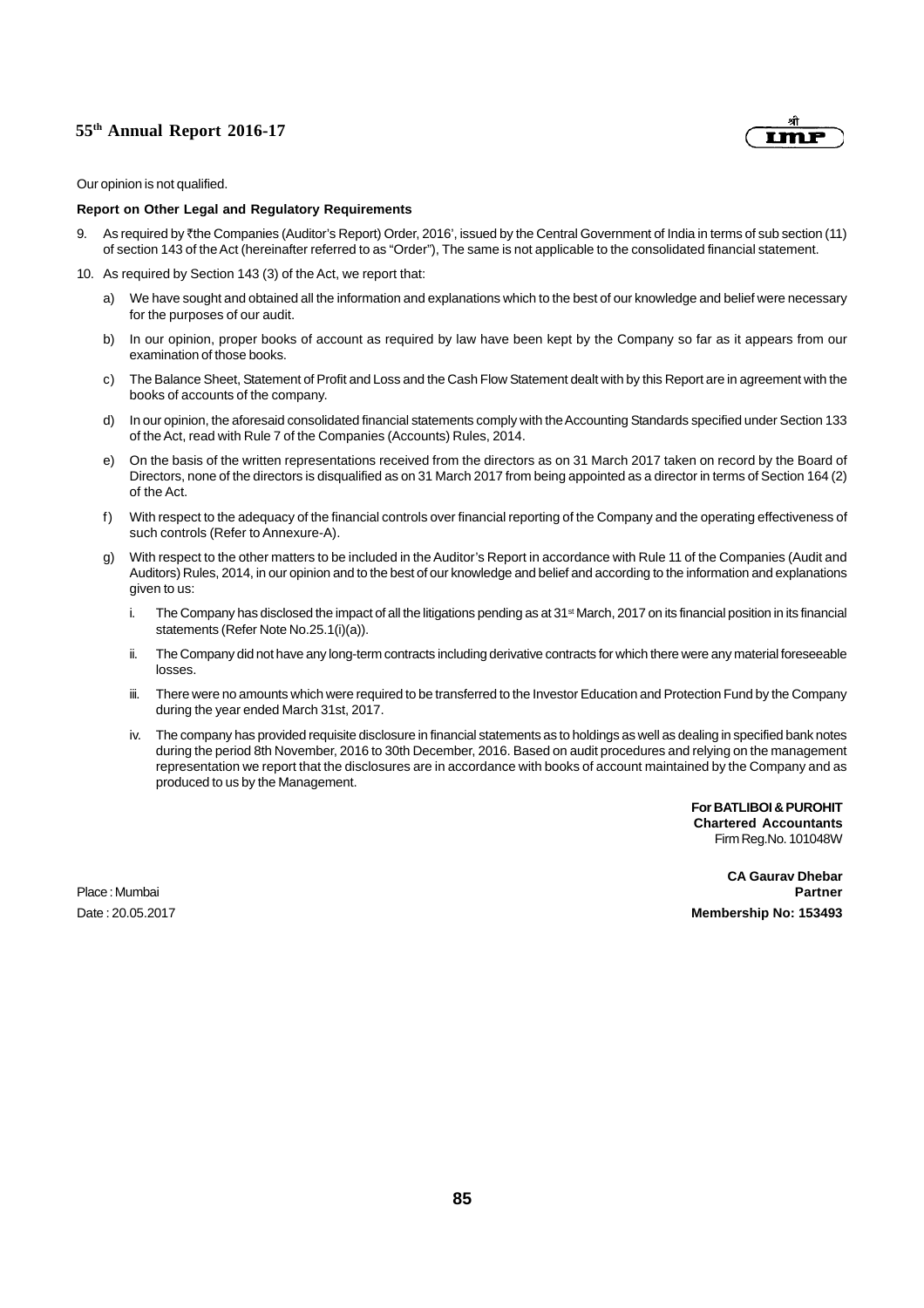# **Annexure – A to Independent Auditors' Report**

# **Referred to in Paragraph 10(f) of the Independent Auditors' Report of even date on the financial statement as of and for the year ended March 31st, 2017.**

## **Report on the Internal Financial Controls under Clause (i) of Sub-section 3 of Section 143 of the Companies Act, 2013 ("the Act")**

1. We have audited the internal financial controls over financial reporting of **IMP POWERS LIMITED** ("the Company") as of March 31<sup>st</sup>,<br>2017 in conjunction with our audit of the standalone financial statements of the Compa

## **2. Management's Responsibility for Internal Financial Controls**

The Company's management is responsible for establishing and maintaining internal financial controls based on the internal control over financial reporting criteria established by the Company considering the essential components of internal control stated in the Guidance Note on Audit of Internal Financial Controls over Financial Reporting issued by the Institute of Chartered Accountants of India (`ICAI'). These responsibilities include the design, implementation and maintenance of adequate internal financial controls that were operating effectively for ensuring the orderly and efficient conduct of its business, including adherence to company's policies, the safeguarding of its assets, the prevention and detection of frauds and errors, the accuracy and completeness of the accounting records, and the timely preparation of reliable financial information, as required under the Companies Act, 2013.

## **3. Auditors' Responsibility**

Our responsibility is to express an opinion on the Company's internal financial controls over financial reporting based on our audit. We conducted our audit in accordance with the Guidance Note on Audit of Internal Financial Controls over Financial Reporting (the "Guidance Note") and the Standards on Auditing, issued by ICAI and deemed to be prescribed under section 143(10) of the Companies Act, 2013, to the extent applicable to an audit of internal financial controls, both applicable to an audit of Internal Financial Controls and, both issued by the ICAI. Those Standards and the Guidance Note require that we comply with ethical requirements and plan and perform the audit to obtain reasonable assurance about whether adequate internal financial controls over financial reporting was established and maintained and if such controls operated effectively in all material respects.

- **4.** Our audit involves performing procedures to obtain audit evidence about the adequacy of the internal financial controls system over financial reporting and their operating effectiveness. Our audit of internal financial controls over financial reporting included obtaining an understanding of internal financial controls over financial reporting, assessing the risk that a material weakness exists, and testing and evaluating the design and operating effectiveness of internal control based on the assessed risk. The procedures selected depend on the auditor's judgement, including the assessment of the risks of material misstatement of the financial statements, whether due to fraud or error.
- **5.** We believe that the audit evidence we have obtained is sufficient and appropriate to provide a basis for our audit opinion on the Company's internal financial controls system over financial reporting.

## **Meaning of Internal Financial Controls over Financial Reporting**

A company's internal financial control over financial reporting is a process designed to provide reasonable assurance regarding the reliability of financial reporting and the preparation of financial statements for external purposes in accordance with generally accepted accounting principles. A company's internal financial control over financial reporting includes those policies and procedures that

- (a) pertain to the maintenance of records that, in reasonable detail, accurately and fairly reflect the transactions and dispositions of the assets of the company;
- (b) provide reasonable assurance that transactions are recorded as necessary to permit preparation of financial statements in accordance with generally accepted accounting principles, and that receipts and expenditures of the company are being made only in accordance with authorizations of management and directors of the company; and
- (c) provide reasonable assurance regarding prevention or timely detection of unauthorized acquisition, use, or disposition of the company's assets that could have a material effect on the financial statements.

### **Inherent Limitations of Internal Financial Controls over Financial Reporting**

Because of the inherent limitations of internal financial controls over financial reporting, including the possibility of collusion or improper management override of controls, material misstatements due to error or fraud may occur and not be detected. Also, projections of any evaluation of the internal financial controls over financial reporting to future periods are subject to the risk that the internal financial control over financial reporting may become inadequate because of changes in conditions, or that the degree of compliance with the policies or procedures may deteriorate.

6. Opinion

In our opinion, the Company has, in all material respects, an adequate internal financial controls system over financial reporting and such internal financial controls over financial reporting were operating effectively during the year ended March 31, 2017, based on the internal control over financial reporting criteria established by the Company considering the essential components of internal control stated in the Guidance Note on Audit of Internal Financial Controls over Financial Reporting issued by the Institute of Chartered Accountants of India.

> **For BATLIBOI & PUROHIT Chartered Accountants** Firm Reg.No. 101048W

**CA Gaurav Dhebar** Place : Mumbai **Partner** Date : 20.05.2017 **Membership No: 153493**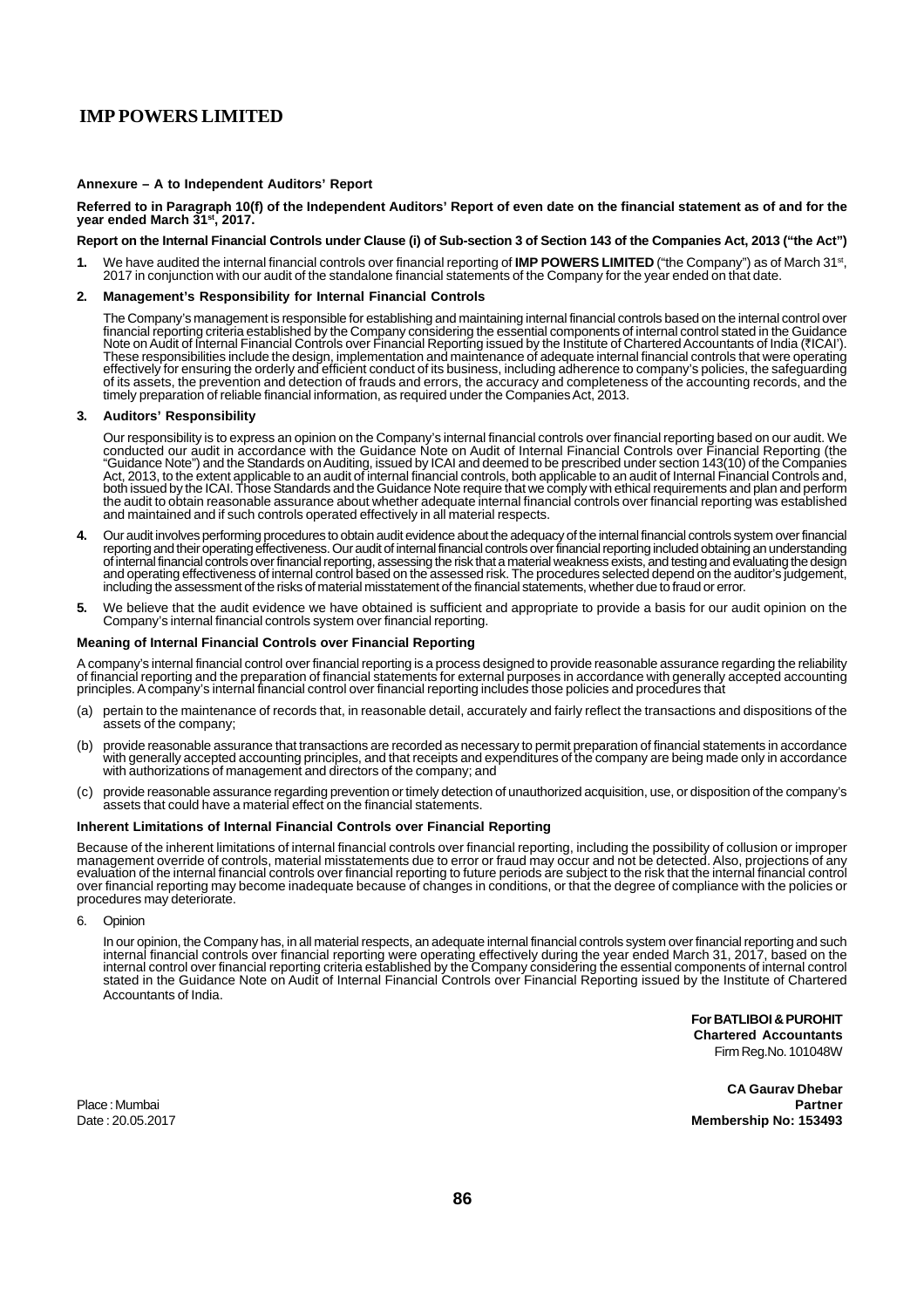$\frac{\hat{\mathbf{m}}}{\mathbf{m}}$ 

|              | <b>Particulars</b>                                                  | Note No.       | As at<br><b>31st March 2017</b><br>₹        | As at<br><b>31st March 2016</b><br>₹ |
|--------------|---------------------------------------------------------------------|----------------|---------------------------------------------|--------------------------------------|
| A            | <b>EQUITY AND LIABILITIES</b>                                       |                |                                             |                                      |
| 1            | Shareholders' funds                                                 |                |                                             |                                      |
|              | (a) Share capital                                                   | $\overline{c}$ | 86,387,630                                  | 86,387,630                           |
|              | (b) Reserves and surplus                                            | 3              | 976,930,706                                 | 942,996,893                          |
|              | (c) Minority Interest                                               |                | 5,837,410                                   | 5,281,503                            |
|              |                                                                     |                | 1,069,155,746                               | 1,034,666,026                        |
| $\mathbf{2}$ | <b>Non-current liabilities</b>                                      |                |                                             |                                      |
|              | (a) Long-term borrowings                                            | 4              | 82,101,447                                  | 53,035,337                           |
|              | (b) Deferred tax liabilities (net)                                  | 29             | 44,564,134                                  | 45,265,488                           |
|              | (c) Other long-term liabilities                                     | 5              |                                             |                                      |
|              | (d) Long-term provisions                                            | 6              | 4,087,252                                   | 2,328,875                            |
|              |                                                                     |                | 130,752,833                                 | 100,629,700                          |
| 3            | <b>Current liabilities</b>                                          |                |                                             |                                      |
|              | (a) Short-term borrowings                                           | 7              | 874,599,085                                 | 899,034,228                          |
|              | (b) Trade payables                                                  | 8              | 1,586,393,155                               | 1,355,293,657                        |
|              | (c) Other current liabilities                                       | 9              | 143,439,716                                 | 131,717,281                          |
|              | (d) Short-term provisions                                           | 10             | 30,985,407                                  | 22,477,641                           |
|              |                                                                     |                | 2,635,417,363                               | 2,408,522,807                        |
|              | <b>TOTAL</b>                                                        |                | 3,835,325,942                               | 3,543,818,533                        |
| в            | <b>ASSETS</b>                                                       |                |                                             |                                      |
|              | 1<br>Non-current assets                                             |                |                                             |                                      |
|              | (a) Fixed assets                                                    |                |                                             |                                      |
|              | (i) Tangible assets                                                 | 11.A           | 724,471,414                                 | 720,072,636                          |
|              | (ii) Capital Work In Progress                                       | 11.B           | 45,788,519                                  | 37,020,309                           |
|              | (iii) Intangible assets                                             | 11.C           | 1,155,942                                   | 1,418,018                            |
|              | (b) Non-current investments                                         | 12             | 1,725                                       | 101,725                              |
|              | Long-term loans and advances<br>(c)                                 | 13             | 62,878,620                                  | 57,160,416                           |
|              |                                                                     |                | 834,296,220                                 | 815,773,104                          |
| $\mathbf{2}$ | <b>Current assets</b>                                               |                |                                             |                                      |
|              | (a) Inventories                                                     | 14             | 992,898,146                                 | 867,283,061                          |
|              | (b) Trade receivables                                               | 15             | 1,728,265,494                               | 1,626,094,144                        |
|              | (c) Cash and Bank Balances                                          | 16             | 147,429,279                                 | 109,007,306                          |
|              | (d) Short-term loans and advances                                   | 17             | 67,417,990                                  | 53,809,660                           |
|              | (e) Other current assets                                            | 18             | 65,018,813                                  | 71,851,258                           |
|              |                                                                     |                | 3,001,029,722                               | 2,728,045,429                        |
|              | <b>TOTAL</b>                                                        |                | 3,835,325,942                               | 3,543,818,533                        |
|              | See accompanying notes forming part of the financial statements     |                |                                             |                                      |
|              | Significant accounting policies                                     |                |                                             |                                      |
|              | The accompanying notes are an integral part of financial statements |                |                                             |                                      |
|              | For Batliboi & Purohit                                              |                | For and on behalf of the Board of Directors |                                      |

# **Consolidated Balance Sheet as at 31st March, 2017**

Chartered Accountants **FRN NO. 101048W**

| <b>CA GAURAV DHEBAR</b><br>Partner<br>M.No. 153493 | AJAY R DHOOT<br>Vice Chairman  | AADITYAR DHOOT<br><b>Managing Director</b> |
|----------------------------------------------------|--------------------------------|--------------------------------------------|
| Place: Mumbai                                      | <b>BAKUL K DESAI</b>           | <b>PRIYA SHAH</b>                          |
| Date: 20/05/2017                                   | <b>Chief Financial Officer</b> | <b>Company Secretary</b>                   |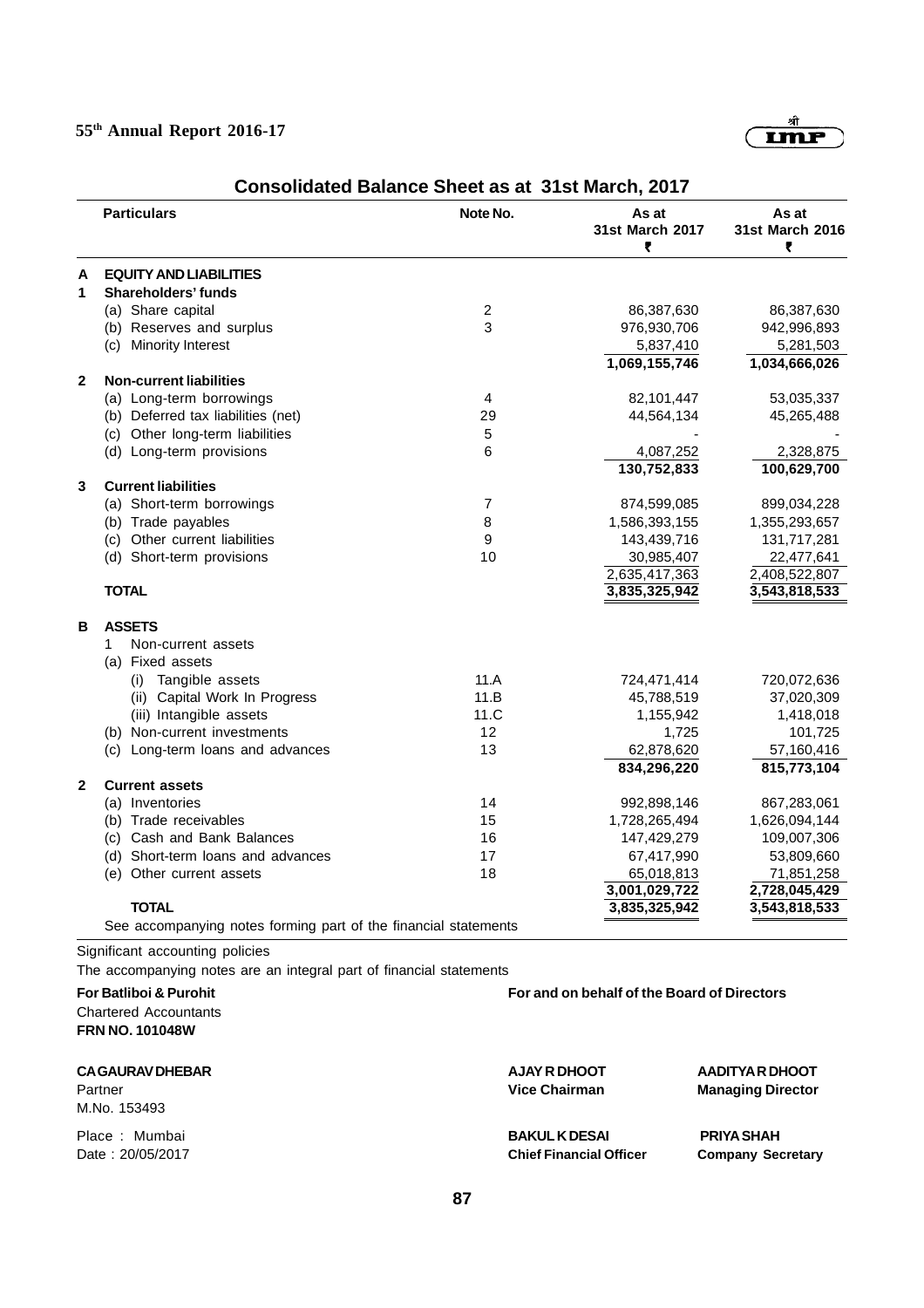# **Consolidated Statement of Profit and Loss for the year ended 31st March, 2017**

|   | <b>Particulars</b>                                                                                     | Note No.             | For the Year ended<br>31st March, 2017<br>₹ | For the Year ended<br>31st March, 2016<br>₹ |
|---|--------------------------------------------------------------------------------------------------------|----------------------|---------------------------------------------|---------------------------------------------|
| A | <b>CONTINUING OPERATIONS</b>                                                                           |                      |                                             |                                             |
| 1 | Revenue from operations (Gross)                                                                        | 19                   | 4,26,65,34,129                              | 3,98,55,08,116                              |
|   | Less: Excise duty                                                                                      | 19                   | 31,66,11,573                                | 36, 37, 76, 947                             |
|   | Revenue from operations (Net)                                                                          |                      | 3,94,99,22,556                              | 3,62,17,31,169                              |
| 2 | Other income                                                                                           | 20                   | 92,37,137                                   | 81,92,493                                   |
| 3 | Total revenue (1+2)                                                                                    |                      | 3,95,91,59,693                              | 3,62,99,23,662                              |
| 4 | <b>Expenses</b>                                                                                        |                      |                                             |                                             |
|   | (a) Cost of materials consumed                                                                         | 21.a                 | 3,27,22,08,855                              | 2,90,62,69,970                              |
|   | (b) Changes in inventories of finished goods,                                                          |                      |                                             |                                             |
|   | work-in-progress and stock-in-trade                                                                    | 21.b                 | (8,74,69,371)                               | (3,03,39,080)                               |
|   | (c) Employee benefits expense                                                                          | 22                   | 15,64,88,088                                | 13,57,38,331                                |
|   | (d) Finance costs                                                                                      | 23                   | 24,97,90,656                                | 24,45,34,867                                |
|   | Depreciation and amortisation expense<br>(e)                                                           | 11.d                 | 6,13,90,829                                 | 6,02,44,683                                 |
|   | Other expenses<br>(f)                                                                                  | 24                   | 25,31,96,869                                | 26,09,99,402                                |
|   | <b>Total expenses</b>                                                                                  |                      | 3,90,56,05,926                              | 3,57,74,48,173                              |
| 5 | Profit / (Loss) before tax (3 - 4)                                                                     |                      | 5,35,53,767                                 | 5,24,75,489                                 |
| 6 | Tax expense:                                                                                           |                      |                                             |                                             |
|   | (a) Current tax expense for the year                                                                   |                      | 1,84,33,945                                 | 1,91,57,813                                 |
|   | (b) Deferred tax                                                                                       | 29                   | (7,01,353)                                  | (17, 14, 183)                               |
|   |                                                                                                        |                      | 1,77,32,592                                 | 1,74,43,630                                 |
| 7 | Profit / (Loss) from continuing operations (5 -6)                                                      |                      | 3,58,21,175                                 | 3,50,31,859                                 |
|   | <b>Minority Interest</b>                                                                               |                      | 5,55,907                                    | 9,65,478                                    |
|   |                                                                                                        |                      | 3,52,65,268                                 | 3,40,66,381                                 |
|   | Earnings per share (of ₹10/- each):                                                                    | 28                   |                                             |                                             |
|   | (a) Basic                                                                                              |                      | 4.15                                        | 4.12                                        |
|   | (b) Diluted                                                                                            |                      | 4.15                                        | 4.12                                        |
|   | Earnings per share (excluding extraordinary items) (of ₹ 10/- each):                                   |                      |                                             |                                             |
|   | (a) Basic                                                                                              |                      | 4.15                                        | 4.12                                        |
|   | (b) Diluted                                                                                            |                      | 4.15                                        | 4.12                                        |
|   | See accompanying notes forming part of the financial statements                                        |                      |                                             |                                             |
|   | Significant accounting policies<br>The accompanying notes are an integral part of financial statements |                      |                                             |                                             |
|   | <b>For Batliboi &amp; Purohit</b>                                                                      |                      | For and on behalf of the Board of Directors |                                             |
|   | <b>Chartered Accountants</b>                                                                           |                      |                                             |                                             |
|   | <b>FRN NO. 101048W</b>                                                                                 |                      |                                             |                                             |
|   |                                                                                                        |                      |                                             |                                             |
|   | <b>CA GAURAV DHEBAR</b><br>Partner                                                                     | <b>Vice Chairman</b> | <b>AJAY R DHOOT</b>                         | AADITYA R DHOOT<br><b>Managing Director</b> |
|   | M.No. 153493                                                                                           |                      |                                             |                                             |
|   | Place: Mumbai                                                                                          |                      | <b>BAKUL K DESAI</b>                        | <b>PRIYA SHAH</b>                           |

Date : 20/05/2017 **Chief Financial Officer** Company Secretary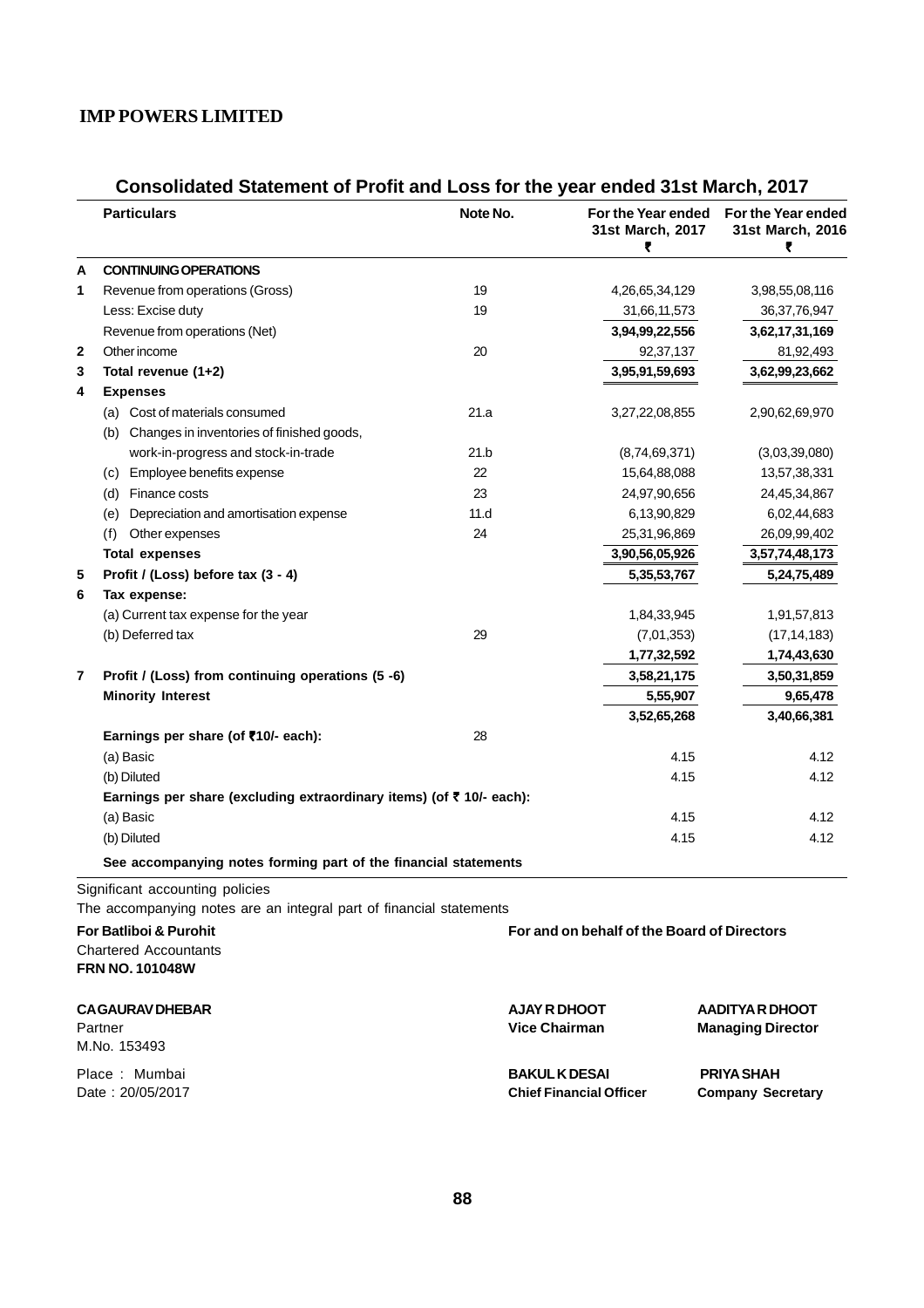# $\frac{1}{\sqrt{2}}$

# **Consolidated Cash Flow Statement for the year ended 31st March, 2017**

|    | <b>Particulars</b>                                                      | For the year ended<br>31st March, 2017 |                  |                   | For the Year ended<br>31st March, 2016 |  |
|----|-------------------------------------------------------------------------|----------------------------------------|------------------|-------------------|----------------------------------------|--|
|    |                                                                         | ₹                                      | ₹                | ₹                 | ₹                                      |  |
| A  | Cash flow from operating activities                                     |                                        |                  |                   |                                        |  |
|    | Net Profit / (Loss) before extraordinary items and tax                  |                                        | 5, 35, 53, 767   |                   | 5,24,75,489                            |  |
|    | <u>Adjustments for:</u>                                                 |                                        |                  |                   |                                        |  |
|    | Depreciation and amortisation                                           | 6,13,90,829                            |                  | 6,02,44,683       |                                        |  |
|    | Extraordinary items                                                     |                                        |                  |                   |                                        |  |
|    | (Profit) / loss on sale / write off of assets                           | (1,88,174)                             |                  | 1,94,263          |                                        |  |
|    | Finance costs                                                           | 24,97,90,656                           |                  | 24,45,34,867      |                                        |  |
|    |                                                                         |                                        | 31,09,93,311     |                   | 30,49,73,813                           |  |
|    | Operating profit / (loss) before working capital changes                |                                        | 36,45,47,078     |                   | 35,74,49,302                           |  |
|    | Changes in working capital:                                             |                                        |                  |                   |                                        |  |
|    | Adjustments for (increase) / decrease in operating assets:              |                                        |                  |                   |                                        |  |
|    | Inventories                                                             | (12, 56, 15, 085)                      |                  | (4,30,25,138)     |                                        |  |
|    | Trade receivables                                                       | (10, 21, 71, 350)                      |                  | (36, 41, 89, 778) |                                        |  |
|    | Short-term loans and advances                                           | (1,36,08,330)                          |                  | 71,24,175         |                                        |  |
|    | Long-term loans and advances                                            | (57, 18, 204)                          |                  | (26, 61, 548)     |                                        |  |
|    | Other current assets                                                    | 68,32,445                              |                  | (2,99,52,665)     |                                        |  |
|    | Adjustments for increase / (decrease) in operating liabilities:         |                                        |                  |                   |                                        |  |
|    | Trade payables                                                          | 23,10,99,498                           |                  | 40,39,95,110      |                                        |  |
|    | Other current liabilities                                               | 1, 17, 22, 435                         |                  | (6,61,68,013)     |                                        |  |
|    | Other long-term liabilities                                             |                                        |                  | (59, 92, 849)     |                                        |  |
|    | Short-term provisions                                                   | 85,07,766                              |                  | 72,01,014         |                                        |  |
|    | Long-term provisions                                                    | 17,58,377                              |                  | (28, 94, 455)     |                                        |  |
|    |                                                                         |                                        | 1,28,07,552      |                   | (9,65,64,147)                          |  |
|    |                                                                         |                                        | 37,73,54,630     |                   | 26,08,85,155                           |  |
|    | Cash flow from extraordinary items                                      |                                        |                  |                   |                                        |  |
|    | Cash generated from operations                                          |                                        | 37,73,54,630     |                   | 26,08,85,155                           |  |
|    | Net income tax (paid) / refunds                                         |                                        | (1, 84, 33, 945) |                   | (1, 91, 57, 813)                       |  |
|    | Net cash flow from / (used in) operating activities (A)                 |                                        | 35,89,20,685     |                   | 24, 17, 27, 342                        |  |
| В. | Cash flow from investing activities                                     |                                        |                  |                   |                                        |  |
|    | Capital expenditure on fixed assets, including capital advances & w/off |                                        | (7,61,67,023)    |                   | (5,03,82,919)                          |  |
|    | Proceeds from sale of fixed assets                                      |                                        | 7,28,000         |                   | 1,62,000                               |  |
|    | Investment W/OFF                                                        |                                        | 1,00,000         |                   |                                        |  |
|    | Purchase of long-term investments                                       |                                        |                  |                   |                                        |  |
|    | - Subsidiaries                                                          |                                        |                  |                   |                                        |  |
|    | Net cash flow from / (used in) investing activities (B)                 |                                        | (7,53,39,023)    |                   | (5,02,20,919)                          |  |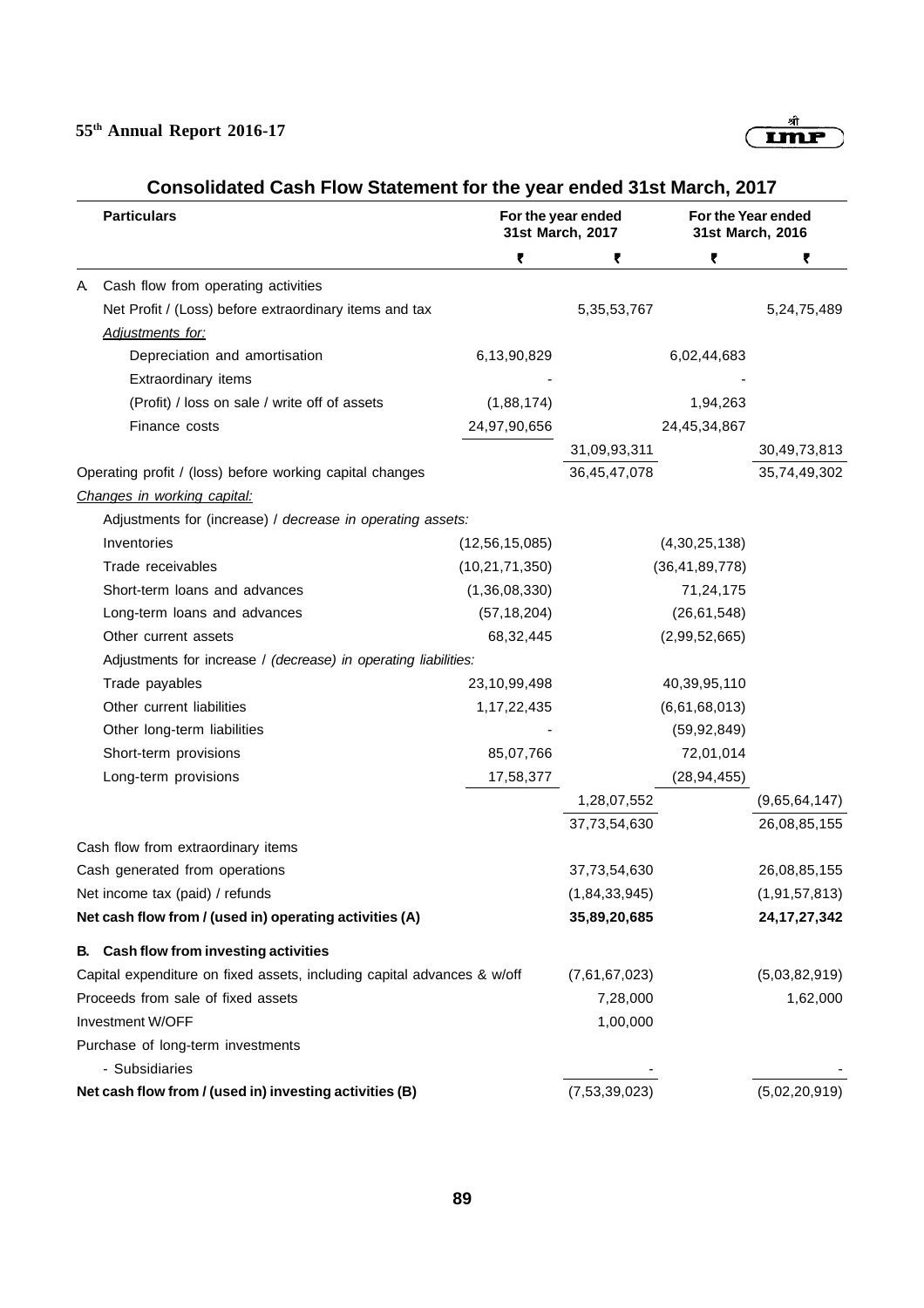| Consolidated Cash Flow Statement for the year ended 31st March, 2017 |  |
|----------------------------------------------------------------------|--|
|----------------------------------------------------------------------|--|

| <b>Particulars</b> |                                                                                                |                   | For the year ended<br>31st March, 2017 |                   | For the Year ended<br>31st March, 2016 |
|--------------------|------------------------------------------------------------------------------------------------|-------------------|----------------------------------------|-------------------|----------------------------------------|
|                    |                                                                                                | ₹                 | ₹                                      | ₹                 | ₹                                      |
| C.                 | Cash flow from financing activities                                                            |                   |                                        |                   |                                        |
|                    | Proceeds from issue of equity shares                                                           |                   |                                        | 4,00,00,000       |                                        |
|                    | Redemption 4% preference shares                                                                |                   |                                        | (81,66,640)       |                                        |
|                    | Redemption 4% Non Convertible Bonds                                                            |                   |                                        | (1,85,52,433)     |                                        |
|                    | Proceeds from long-term borrowings( Net)                                                       | 2,90,66,110       |                                        | (3,78,01,267)     |                                        |
|                    | Proceeds from other short-term borrowings                                                      | (2, 44, 35, 143)  |                                        | 8,85,90,950       |                                        |
|                    | Finance cost                                                                                   | (24, 97, 90, 656) |                                        | (24, 45, 34, 867) |                                        |
|                    | Dividends on Preference Shares                                                                 |                   |                                        |                   |                                        |
|                    | Dividends paid                                                                                 |                   |                                        | (45, 68, 282)     |                                        |
|                    | Tax on dividend                                                                                |                   |                                        | (8,79,101)        |                                        |
|                    | Cash flow from extraordinary items                                                             |                   |                                        |                   |                                        |
|                    | Net cash flow from / (used in) financing activities (C)                                        |                   | (24, 51, 59, 689)                      |                   | (18, 59, 11, 640)                      |
|                    | Net increase / (decrease) in Cash and cash equivalents (A+B+C)                                 |                   | 3,84,21,973                            |                   | 55,94,783                              |
|                    | Cash and cash equivalents at the beginning of the year                                         |                   | 10,90,07,306                           |                   | 10,34,12,523                           |
|                    | Effect of exchange differences on restatement of foreign<br>currency Cash and cash equivalents |                   |                                        |                   |                                        |
|                    | Cash and cash equivalents at the end of the year                                               |                   | 14,74,29,279                           |                   | 10,90,07,306                           |

# **Notes:**

1. Cash Flow Statement has been prepared under the indirect method as set out in the Accounting Standard (AS) 3 "Cash Flow Statements" as specified in the companies (Accounting Standards) Rules, 2006.

2. Previous Year's figures have been regrouped/reclassifed wherever applicable.

# **See accompanying notes forming part of the financial statements**

# Significant accounting policies

The accompanying notes are an integral part of financial statements

| <b>For Batliboi &amp; Purohit</b> | For and on behalf of the Board of Directors |                          |
|-----------------------------------|---------------------------------------------|--------------------------|
| <b>Chartered Accountants</b>      |                                             |                          |
| <b>FRN NO. 101048W</b>            |                                             |                          |
| <b>CA GAURAV DHEBAR</b>           | <b>AJAY R DHOOT</b>                         | AADITYAR DHOOT           |
| Partner                           | <b>Vice Chairman</b>                        | <b>Managing Director</b> |
| M.No. 153493                      |                                             |                          |
| Place: Mumbai                     | <b>BAKUL K DESAI</b>                        | <b>PRIYA SHAH</b>        |
| Date: 20/05/2017                  | <b>Chief Financial Officer</b>              | <b>Company Secretary</b> |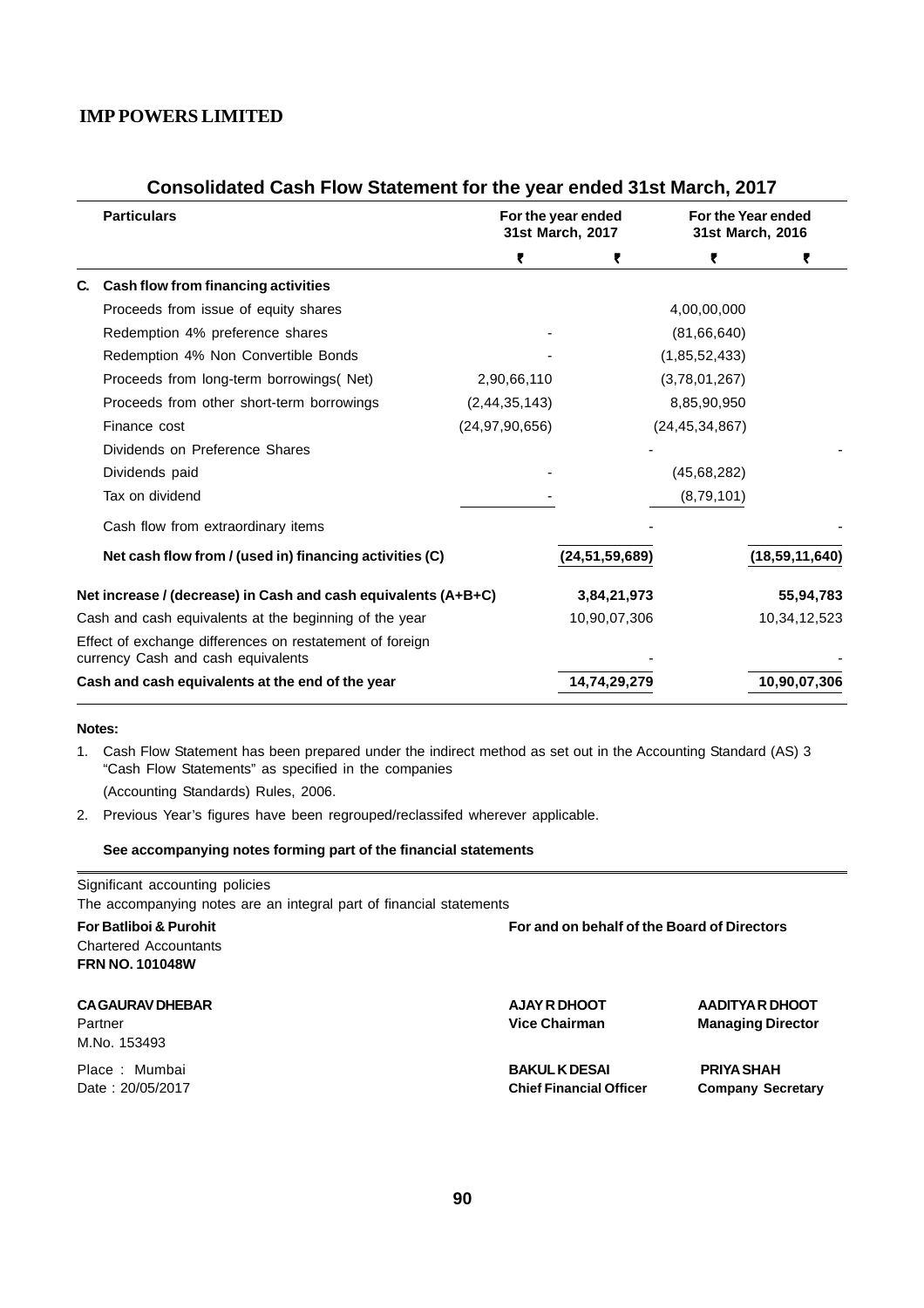

# Note No. – 1: SIGNIFICANT ACCOUNTING POLICIES AND NOTES TO ACCOUNTS FOR THE YEAR ENDED 31<sup>st</sup> MARCH 2017.

### **A. SIGNIFICANT ACCOUNTING POLICIES**

### **1. Basis of preparation of financial statements:**

The financial statements are prepared under the historical cost convention on accrual basis and in accordance with Indian Generally Accepted Accounting Principles ("GAAP") as specified in Companies (Accounting Standards) Rules, 2014, provisions of the Companies Act, 2013 and comply with the Accounting Standards issued by the Institute of Chartered Accountants of India.

# **2. Use of Estimates:**

The Preparation of the financial statements in conformity with the generally accepted accounting principles requires management to make estimates and assumptions that affect the reported amount of assets and liabilities and disclosure of contingent liabilities as on the date of the financial statements and the reported amount of revenues and expenses during the reporting period. Difference between the actual results and estimates are recognized in the period in which the results are known /materialized.

### **3. Fixed Assets :**

Fixed Assets are stated at cost of acquisition (net of Cenvat and VAT wherever applicable) or construction less accumulated depreciation and impairment loss, if any. Cost includes any directly attributable cost of bringing each asset to its working condition for intended use. Assets under installation or under construction as at balance sheet date are shown as capital work in progress together with project expenses and advances to suppliers/contractors

### **4. Depreciation:**

Depreciation in respect of all assets acquired on 'Straight Line' method of depreciation has been adopted. The rates charged are as specified in Schedule II of the Companies Act, 2013.

# **5. Impairment of Assets:**

An impairment loss is recognized whenever the carrying amount of an asset exceeds its recoverable amount. The recoverable amount is the greater of the net selling price and value in use. In assessing the value in use, the estimated future cash flows are discounted to their present value based on an appropriate discount factor. The impairment loss recognized in the prior accounting years is reversed if there has been a change in the estimate of recoverable amount.

### **6. Investments:**

Current investments are carried at the lower of cost or quoted/fair value, computed category-wise. Long term investments are stated at cost and provision is made for any diminution in such value, which is not temporary in nature.

### **7. Valuation of Inventories:**

- a. Raw Materials including consumables and stores are valued at lower of Cost and net realizable value. Cost is arrived on FIFO Basis.
- b. Semi-finished and Finished Goods are valued at cost of materials together with relevant factory overheads or net realizable value whichever is lower. Due consideration is given to the saleability of the stock and no obsolete or unserviceable\damaged items are included.

# **8. Revenue Recognition :**

- a. Insurance and Duty Drawback on export are accounted for as and when admitted by the appropriate authorities. Values of advance licenses unutilized are accounted on accrual basis by netting off purchase value.
- b. Commission on sales is accounted as and when accepted.
- c. Sales are recognized on dispatch of goods to customers and include sales value of goods and excise duty and other receipts connected with sales.
- d. Liability for Excise Duty on finished goods is accounted for as and when they are cleared from the factory premises.
- e. Customs Duty on goods lying in Customs Bonded Warehouses is charged in the year of clearance of the goods when it becomes payable.
- f. CENVAT benefit on total purchase is accounted for by reducing the purchase cost of the materials\fixed assets wherever applicable.

# **9. Employee Benefits:**

- a. Company's defined contributions made to provident fund of government are charged to profit & loss account on accrual basis.
- b. Contribution to Gratuity Fund and provision for Leave Encashment is based on actuarial valuation carried out as on the Balance Sheet date as per Projected Unit Credit Method.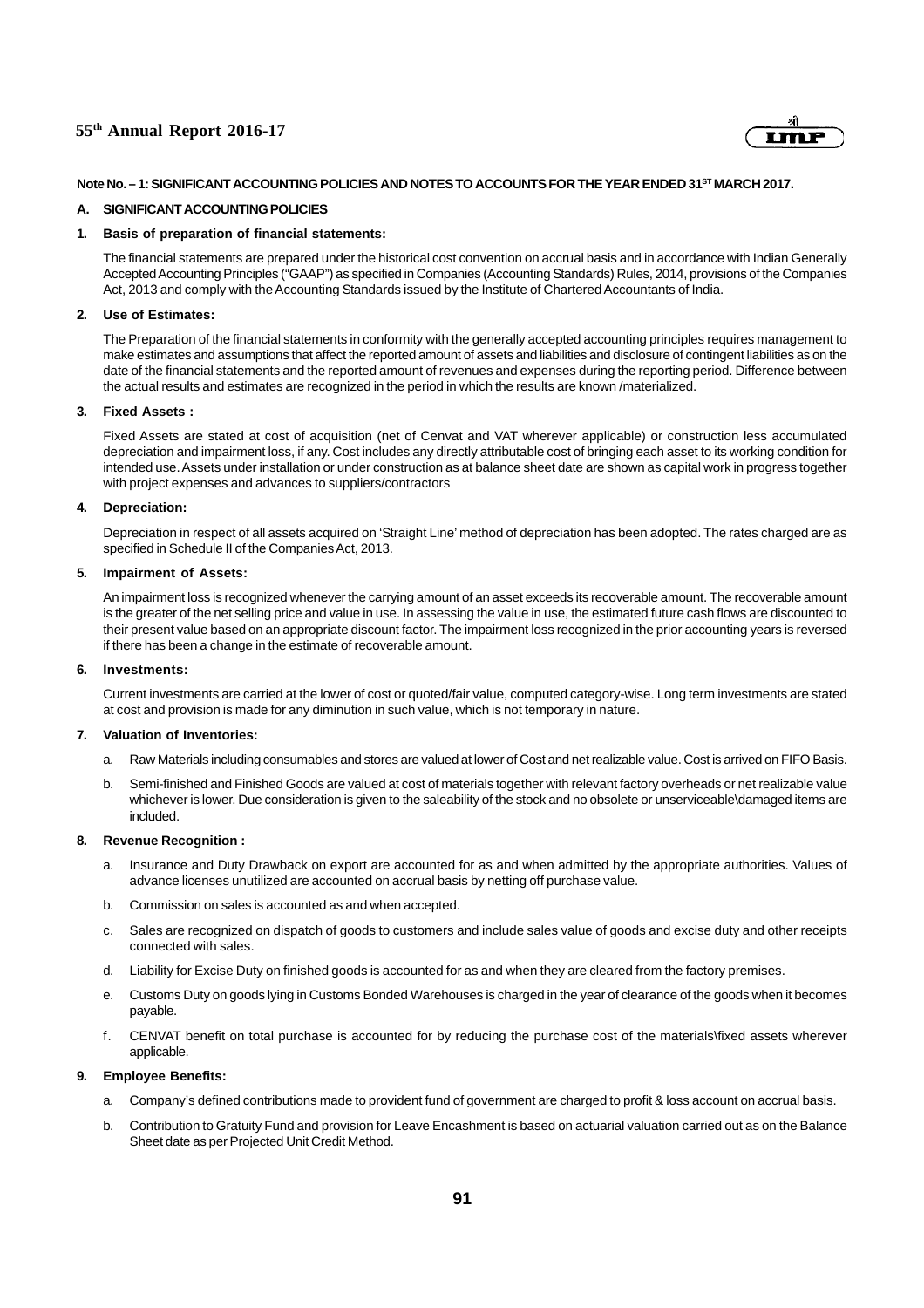# **10. Foreign Currency Transactions:**

Foreign Currency transactions are accounted at the exchange rates prevailing on the date of transactions. Foreign currency current assets and current liabilities outstanding at the balance sheet date are translated at the exchange rate prevailing on that date and the resultant gain or loss is recognized in the profit & loss account. Also, in cases where they relate to the acquisition/construction of fixed assets, they are recognized in Profit & Loss accounts.

# **11. Borrowing Cost:**

Borrowing costs that are attributable to the acquisition or construction of qualifying assets are capitalized as part of the cost of such assets up to the date when they are ready for their intended use and other borrowing costs are charged to profit & loss account.

# **12. Operating Lease :**

Assets acquired on lease where a significant position of risks and rewards of ownership are retained by Leasor are classified as Operating Lease. Lease rentals are charged to profit & loss account as incurred. Initial direct costs in respect of assets taken on operating lease are expensed off in year in which cost are incurred.

Assets given on lease where a significant position of risks and rewards of ownership are retained by Leasor are classified as Operating Lease. Lease rentals are credited to profit & loss account on accrual.

# **13. Taxation:**

Provision for taxation is made on the basis of the taxable profits computed for the current accounting period in accordance with the Income Tax Act, 1961.

Deferred Tax resulting from "timing difference" between book profit and taxable profit for the year is accounted for using the tax rates and laws that have been enacted or substantially enacted as on the balance sheet date. The deferred tax asset is recognized and carried forward only to the extent that there is a certainty that the asset will be adjusted in future.

# **14. Contingent Liabilities & Provision:**

Claims against the Company not acknowledged as debts are treated as contingent liabilities. Provision in respect of contingent liabilities if any, is made when it is probable that a liability may be incurred and the amount can be reasonably estimated.

# **15. Goodwill –**

Goodwill has been written off over a period of 10 years in the books of accounts.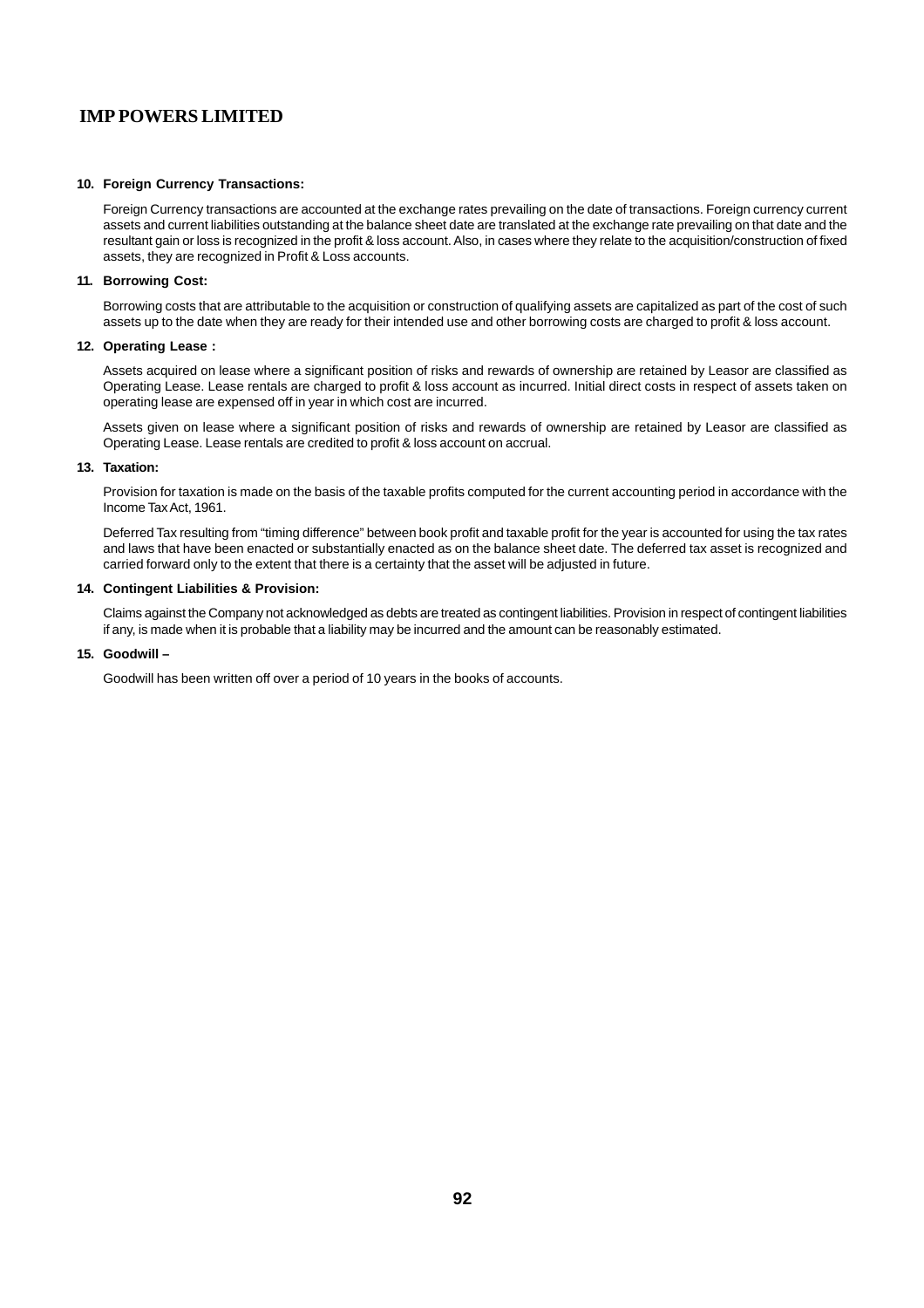

# **Notes forming part of the Consolidated financial statements for the Year ended 31st March, 2017**

|     | <b>Note 2: Share Capital</b>                   |                            |                           |                            |                           |  |
|-----|------------------------------------------------|----------------------------|---------------------------|----------------------------|---------------------------|--|
|     | <b>Particulars</b>                             |                            | As at<br>31st March, 2017 |                            | As at<br>31st March, 2016 |  |
|     |                                                | Number of<br><b>Shares</b> | ₹                         | Number of<br><b>Shares</b> | ₹                         |  |
| (a) | <b>Authorised</b>                              |                            |                           |                            |                           |  |
|     | Equity Shares of `10/- each with voting rights | 2,76,70,000                | 27,67,00,000              | 2,76,70,000                | 27,67,00,000              |  |
|     | Preference shares of `10/- each                | 63,30,000                  | 6,33,00,000               | 63,30,000                  | 6,33,00,000               |  |
|     |                                                | 3,40,00,000                | 34,00,00,000              | 3,40,00,000                | 34,00,00,000              |  |
| (b) | <b>Issued</b>                                  |                            |                           |                            |                           |  |
|     | Equity Shares of `10/- each with voting rights | 86,36,563                  | 8,63,65,630               | 86,36,563                  | 8,63,65,630               |  |
|     |                                                | 86,36,563                  | 8,63,65,630               | 86,36,563                  | 8,63,65,630               |  |
| (c) | Subscribed and fully paid up                   |                            |                           |                            |                           |  |
|     | Equity Shares of `10/- each with voting rights | 86,36,563                  | 8,63,65,630               | 86,36,563                  | 8,63,65,630               |  |
|     | <b>Shares Forfeited</b>                        |                            | 22,000                    |                            | 22,000                    |  |
|     |                                                | 86,36,563                  | 8,63,87,630               | 86,36,563                  | 8,63,87,630               |  |
|     | Total                                          | 86,36,563                  | 8,63,87,630               | 86,36,563                  | 8,63,87,630               |  |

Note:-

1) Equity Shares includes 11,27,000 shares issued as fully paid up Bonus Shares during 1994-95 by Capitalisation of Revaluation Reserve.

2) Final installment of 4% Redeemable Preference Shares along with dividend has been redeemed during the current financial year.

- 3) Company has issed during the year 500000 Equity Shares of Rs. 10 each along with premimum of Rs. 70/- to the promoters group of Companies.
- 4) The Authorised Share Capital was reclassified and subsequently clause V substituted vide Ordinary Resolution passed by the Shareholders of the company at their Extra ordinary General Meeting held on Monday,19th September 2011 at the Registered Office of the Company.

Note 2(a ): Share capital (contd.)

<sup>(</sup>i) Reconciliation of the number of shares and amount outstanding at the beginning and at the end of the reporting period:

| <b>Particulars</b>                | As at<br>31st March, 2017  |                          | As at<br>31st March, 2016  |             |
|-----------------------------------|----------------------------|--------------------------|----------------------------|-------------|
|                                   | Number of<br><b>Shares</b> | ₹                        | Number of<br><b>Shares</b> |             |
| Equity shares with voting rights  |                            |                          |                            |             |
| At the Beginning of the period    | 86,36,563                  | 8,63,65,630              | 86,36,563                  | 8,63,65,630 |
| Add:- Fresh Issue                 |                            |                          |                            |             |
| Less:-Redemption                  | $\overline{\phantom{0}}$   |                          |                            |             |
| Outstanding at the end the period | 86,36,563                  | 8,63,65,630              | 86,36,563                  | 8,63,65,630 |
| 4% Redeemable preference shares   |                            |                          |                            |             |
| At the Beginning of the period    | $\overline{\phantom{0}}$   |                          | 8,16,664                   | 8,16,640    |
| Add:- Fresh Issue                 | -                          |                          |                            |             |
| Less:-Redemption                  |                            |                          | 8,16,664                   | 8,16,640    |
| Outstanding at the end the period | -                          | $\overline{\phantom{0}}$ |                            |             |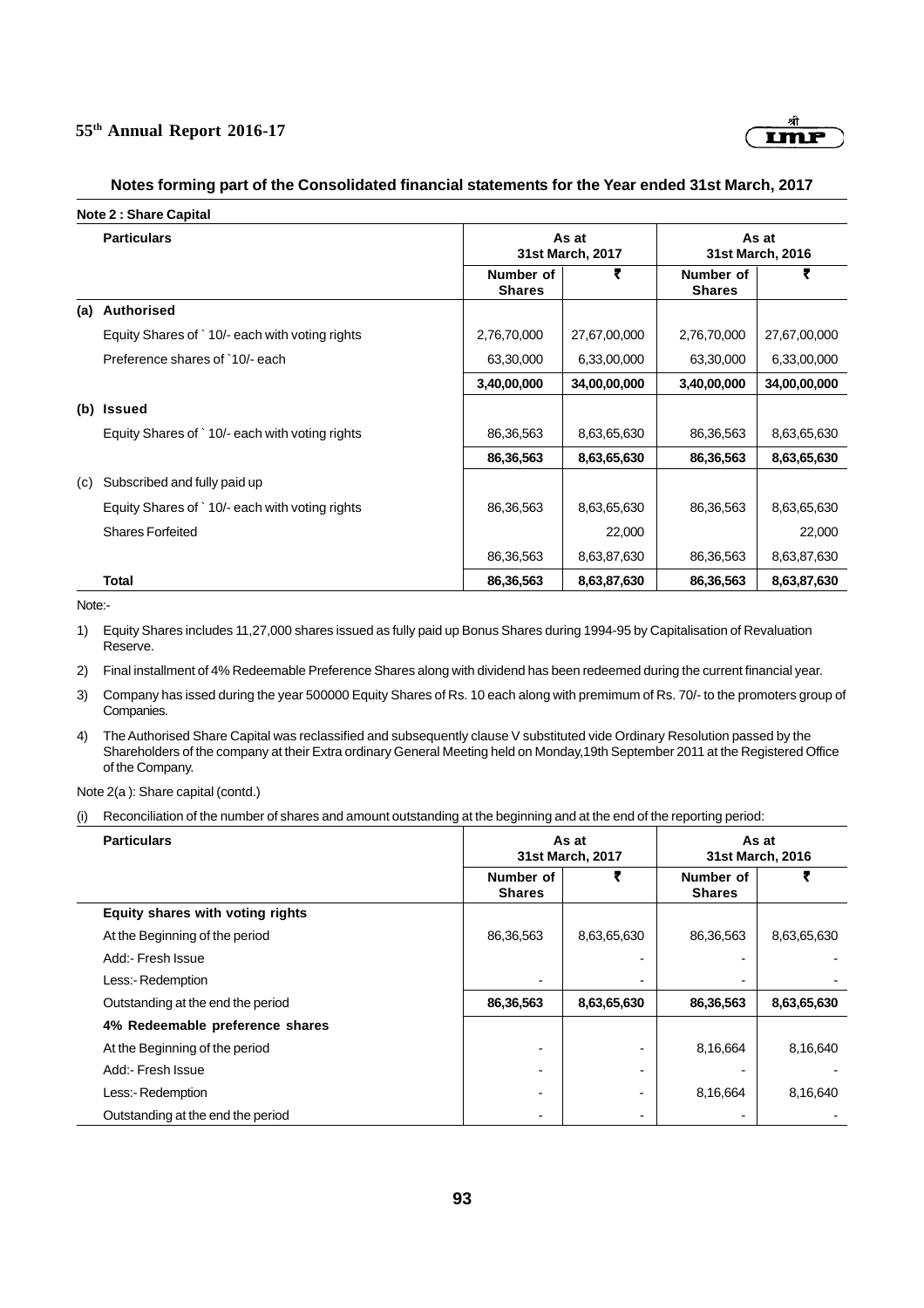# **Notes forming part of the Consolidated financial statements for the Year ended 31st March, 2017**

# (ii) Details of shares held by each shareholder holding more than 5% shares:

| Class of shares / Name of shareholder             |                          | As at<br>31st March, 2017               |                          | As at<br>31st March, 2016               |  |
|---------------------------------------------------|--------------------------|-----------------------------------------|--------------------------|-----------------------------------------|--|
|                                                   | Number of<br>shares held | % holding<br>in that class<br>of shares | Number of<br>shares held | % holding<br>in that class<br>of shares |  |
| Equity shares with voting rights                  |                          |                                         |                          |                                         |  |
| India Business Excellence Fund                    | 4,91,840                 | 5.69                                    | 5,42,800                 | 6.28                                    |  |
| IL&FS Trust Company Ltd.                          | 5,77,300                 | 6.68                                    | 6,37,200                 | 7.38                                    |  |
| Shree Kishoriju Trading & Investments Pvt. Ltd.   | 5,87,552                 | 6.80                                    | 5,87,552                 | 6.80                                    |  |
| Shree Rasbihari Trading and Investments Pvt. Ltd. | 7,97,773                 | 9.24                                    | 7,97,773                 | 9.23                                    |  |
| Advance Transformer & Equipment Pvt Ltd.          | 9,36,939                 | 10.85                                   | 9,36,939                 | 10.85                                   |  |
| Details of forfeited shares<br>(iii)              |                          |                                         |                          |                                         |  |

| <b>Class of shares</b> | As at<br>31st March, 2017 |                                 | As at<br>31st March, 2016 |                                 |
|------------------------|---------------------------|---------------------------------|---------------------------|---------------------------------|
|                        | Number of<br>shares       | Amount<br>originally<br>paid up | Number of<br>shares       | Amount<br>originally<br>paid up |
| Equity shares          | 4,400                     | 22,000                          | 4,400                     | 22,000                          |
| Share Premium          |                           | 1,76,000                        |                           | 1,76,000                        |
| <b>TOTAL</b>           |                           | 1,98,000                        |                           | 1,98,000                        |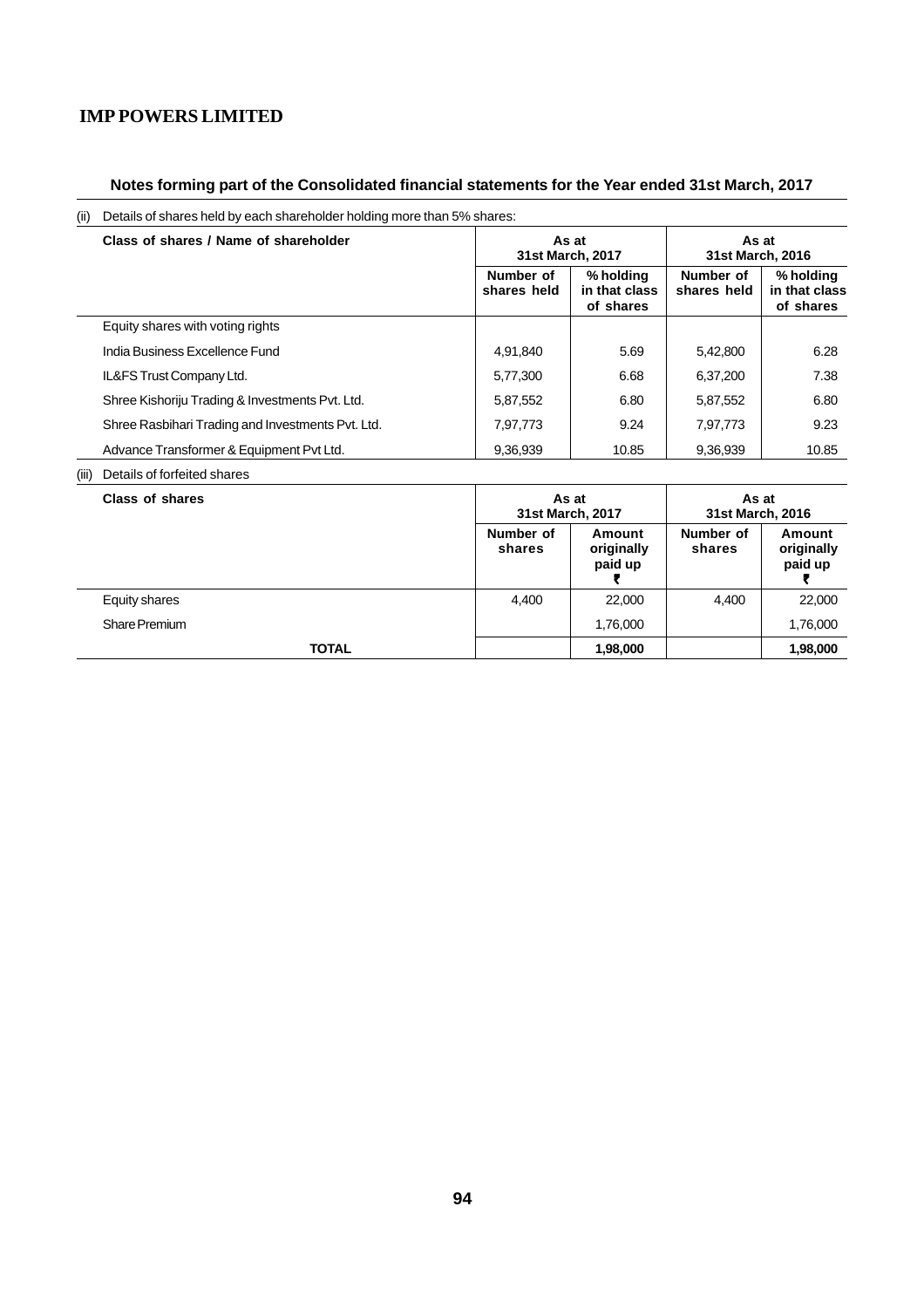# **ump**

# **Notes forming part of the Consolidated financial statements for the Year ended 31st March, 2017**

| <b>Particulars</b><br>As at<br>As at<br>31st March, 2017<br>31st March, 2016<br>₹<br>₹<br><b>Capital Reserve (Refer Note No.1)</b><br>(a)<br>Opening Balance as per last Audited financial Statement<br>74,45,000<br>74,45,000<br>Add: Additions during the year<br>Less: Utilised / transferred during the year<br>74,45,000<br>74,45,000<br>Closing balance<br>(b) Preference Shares Capital Redemption Reserve<br>4% Redeemable Preference Shares<br>Opening Balance as per last Audited financial Statement<br>2,45,00,000<br>1,63,33,360<br>Add: Additions during the year<br>Transferred from surplus in Statement of Profit and Loss<br>81,66,640<br><b>Others</b><br>Less:- Transfer to General Reserve<br>Closing balance<br>2,45,00,000<br>2,45,00,000<br>1% Redeemable Preference Shares<br>Opening Balance as per last Audited financial Statement<br>3,32,62,140<br>3,32,62,140<br>Add: Additions during the year<br>Transferred from surplus in Statement of Profit and Loss<br><b>Others</b><br>Less: Utilised during the year<br>Closing balance<br>3,32,62,140<br>3,32,62,140<br><b>Securities Premium Account</b><br>(c)<br>Opening Balance as per last Audited financial Statement<br>(includes Rs. 176000/- towards Share forfeited)<br>51, 35, 77, 741<br>47,85,77,741<br>3,50,00,000<br>Add: Premium on shares issued during the year<br>51, 35, 77, 741<br>51, 35, 77, 741<br>Closing balance<br>(d) Revaluation Reserve (Refer Note No.2)<br>Opening Balance as per last Audited financial Statement<br>2,34,15,324<br>2,47,46,780<br>Less: Utilised for set off against depreciation<br>13,31,456<br>13,31,456<br>Written back / other utilisations during the year<br>2,20,83,868<br>2,34,15,324<br>Closing balance<br><b>General Reserve</b><br>(e)<br>Opening Balance as per last Audited financial Statement<br>13,35,18,063<br>13,35,18,063<br>Add: Transferred from Bond Reserve<br>Add: Transferred from 4% Preference Shares Capital Reserve<br>Less: Retain Earning 01/04/2014 | <b>Note 3: Reserves and Surplus</b> |              |              |
|------------------------------------------------------------------------------------------------------------------------------------------------------------------------------------------------------------------------------------------------------------------------------------------------------------------------------------------------------------------------------------------------------------------------------------------------------------------------------------------------------------------------------------------------------------------------------------------------------------------------------------------------------------------------------------------------------------------------------------------------------------------------------------------------------------------------------------------------------------------------------------------------------------------------------------------------------------------------------------------------------------------------------------------------------------------------------------------------------------------------------------------------------------------------------------------------------------------------------------------------------------------------------------------------------------------------------------------------------------------------------------------------------------------------------------------------------------------------------------------------------------------------------------------------------------------------------------------------------------------------------------------------------------------------------------------------------------------------------------------------------------------------------------------------------------------------------------------------------------------------------------------------------------------------------------------------------------------------------------------------------------------|-------------------------------------|--------------|--------------|
|                                                                                                                                                                                                                                                                                                                                                                                                                                                                                                                                                                                                                                                                                                                                                                                                                                                                                                                                                                                                                                                                                                                                                                                                                                                                                                                                                                                                                                                                                                                                                                                                                                                                                                                                                                                                                                                                                                                                                                                                                  |                                     |              |              |
|                                                                                                                                                                                                                                                                                                                                                                                                                                                                                                                                                                                                                                                                                                                                                                                                                                                                                                                                                                                                                                                                                                                                                                                                                                                                                                                                                                                                                                                                                                                                                                                                                                                                                                                                                                                                                                                                                                                                                                                                                  |                                     |              |              |
|                                                                                                                                                                                                                                                                                                                                                                                                                                                                                                                                                                                                                                                                                                                                                                                                                                                                                                                                                                                                                                                                                                                                                                                                                                                                                                                                                                                                                                                                                                                                                                                                                                                                                                                                                                                                                                                                                                                                                                                                                  |                                     |              |              |
|                                                                                                                                                                                                                                                                                                                                                                                                                                                                                                                                                                                                                                                                                                                                                                                                                                                                                                                                                                                                                                                                                                                                                                                                                                                                                                                                                                                                                                                                                                                                                                                                                                                                                                                                                                                                                                                                                                                                                                                                                  |                                     |              |              |
|                                                                                                                                                                                                                                                                                                                                                                                                                                                                                                                                                                                                                                                                                                                                                                                                                                                                                                                                                                                                                                                                                                                                                                                                                                                                                                                                                                                                                                                                                                                                                                                                                                                                                                                                                                                                                                                                                                                                                                                                                  |                                     |              |              |
|                                                                                                                                                                                                                                                                                                                                                                                                                                                                                                                                                                                                                                                                                                                                                                                                                                                                                                                                                                                                                                                                                                                                                                                                                                                                                                                                                                                                                                                                                                                                                                                                                                                                                                                                                                                                                                                                                                                                                                                                                  |                                     |              |              |
|                                                                                                                                                                                                                                                                                                                                                                                                                                                                                                                                                                                                                                                                                                                                                                                                                                                                                                                                                                                                                                                                                                                                                                                                                                                                                                                                                                                                                                                                                                                                                                                                                                                                                                                                                                                                                                                                                                                                                                                                                  |                                     |              |              |
|                                                                                                                                                                                                                                                                                                                                                                                                                                                                                                                                                                                                                                                                                                                                                                                                                                                                                                                                                                                                                                                                                                                                                                                                                                                                                                                                                                                                                                                                                                                                                                                                                                                                                                                                                                                                                                                                                                                                                                                                                  |                                     |              |              |
|                                                                                                                                                                                                                                                                                                                                                                                                                                                                                                                                                                                                                                                                                                                                                                                                                                                                                                                                                                                                                                                                                                                                                                                                                                                                                                                                                                                                                                                                                                                                                                                                                                                                                                                                                                                                                                                                                                                                                                                                                  |                                     |              |              |
|                                                                                                                                                                                                                                                                                                                                                                                                                                                                                                                                                                                                                                                                                                                                                                                                                                                                                                                                                                                                                                                                                                                                                                                                                                                                                                                                                                                                                                                                                                                                                                                                                                                                                                                                                                                                                                                                                                                                                                                                                  |                                     |              |              |
|                                                                                                                                                                                                                                                                                                                                                                                                                                                                                                                                                                                                                                                                                                                                                                                                                                                                                                                                                                                                                                                                                                                                                                                                                                                                                                                                                                                                                                                                                                                                                                                                                                                                                                                                                                                                                                                                                                                                                                                                                  |                                     |              |              |
|                                                                                                                                                                                                                                                                                                                                                                                                                                                                                                                                                                                                                                                                                                                                                                                                                                                                                                                                                                                                                                                                                                                                                                                                                                                                                                                                                                                                                                                                                                                                                                                                                                                                                                                                                                                                                                                                                                                                                                                                                  |                                     |              |              |
|                                                                                                                                                                                                                                                                                                                                                                                                                                                                                                                                                                                                                                                                                                                                                                                                                                                                                                                                                                                                                                                                                                                                                                                                                                                                                                                                                                                                                                                                                                                                                                                                                                                                                                                                                                                                                                                                                                                                                                                                                  |                                     |              |              |
|                                                                                                                                                                                                                                                                                                                                                                                                                                                                                                                                                                                                                                                                                                                                                                                                                                                                                                                                                                                                                                                                                                                                                                                                                                                                                                                                                                                                                                                                                                                                                                                                                                                                                                                                                                                                                                                                                                                                                                                                                  |                                     |              |              |
|                                                                                                                                                                                                                                                                                                                                                                                                                                                                                                                                                                                                                                                                                                                                                                                                                                                                                                                                                                                                                                                                                                                                                                                                                                                                                                                                                                                                                                                                                                                                                                                                                                                                                                                                                                                                                                                                                                                                                                                                                  |                                     |              |              |
|                                                                                                                                                                                                                                                                                                                                                                                                                                                                                                                                                                                                                                                                                                                                                                                                                                                                                                                                                                                                                                                                                                                                                                                                                                                                                                                                                                                                                                                                                                                                                                                                                                                                                                                                                                                                                                                                                                                                                                                                                  |                                     |              |              |
|                                                                                                                                                                                                                                                                                                                                                                                                                                                                                                                                                                                                                                                                                                                                                                                                                                                                                                                                                                                                                                                                                                                                                                                                                                                                                                                                                                                                                                                                                                                                                                                                                                                                                                                                                                                                                                                                                                                                                                                                                  |                                     |              |              |
|                                                                                                                                                                                                                                                                                                                                                                                                                                                                                                                                                                                                                                                                                                                                                                                                                                                                                                                                                                                                                                                                                                                                                                                                                                                                                                                                                                                                                                                                                                                                                                                                                                                                                                                                                                                                                                                                                                                                                                                                                  |                                     |              |              |
|                                                                                                                                                                                                                                                                                                                                                                                                                                                                                                                                                                                                                                                                                                                                                                                                                                                                                                                                                                                                                                                                                                                                                                                                                                                                                                                                                                                                                                                                                                                                                                                                                                                                                                                                                                                                                                                                                                                                                                                                                  |                                     |              |              |
|                                                                                                                                                                                                                                                                                                                                                                                                                                                                                                                                                                                                                                                                                                                                                                                                                                                                                                                                                                                                                                                                                                                                                                                                                                                                                                                                                                                                                                                                                                                                                                                                                                                                                                                                                                                                                                                                                                                                                                                                                  |                                     |              |              |
|                                                                                                                                                                                                                                                                                                                                                                                                                                                                                                                                                                                                                                                                                                                                                                                                                                                                                                                                                                                                                                                                                                                                                                                                                                                                                                                                                                                                                                                                                                                                                                                                                                                                                                                                                                                                                                                                                                                                                                                                                  |                                     |              |              |
|                                                                                                                                                                                                                                                                                                                                                                                                                                                                                                                                                                                                                                                                                                                                                                                                                                                                                                                                                                                                                                                                                                                                                                                                                                                                                                                                                                                                                                                                                                                                                                                                                                                                                                                                                                                                                                                                                                                                                                                                                  |                                     |              |              |
|                                                                                                                                                                                                                                                                                                                                                                                                                                                                                                                                                                                                                                                                                                                                                                                                                                                                                                                                                                                                                                                                                                                                                                                                                                                                                                                                                                                                                                                                                                                                                                                                                                                                                                                                                                                                                                                                                                                                                                                                                  |                                     |              |              |
|                                                                                                                                                                                                                                                                                                                                                                                                                                                                                                                                                                                                                                                                                                                                                                                                                                                                                                                                                                                                                                                                                                                                                                                                                                                                                                                                                                                                                                                                                                                                                                                                                                                                                                                                                                                                                                                                                                                                                                                                                  |                                     |              |              |
|                                                                                                                                                                                                                                                                                                                                                                                                                                                                                                                                                                                                                                                                                                                                                                                                                                                                                                                                                                                                                                                                                                                                                                                                                                                                                                                                                                                                                                                                                                                                                                                                                                                                                                                                                                                                                                                                                                                                                                                                                  |                                     |              |              |
|                                                                                                                                                                                                                                                                                                                                                                                                                                                                                                                                                                                                                                                                                                                                                                                                                                                                                                                                                                                                                                                                                                                                                                                                                                                                                                                                                                                                                                                                                                                                                                                                                                                                                                                                                                                                                                                                                                                                                                                                                  |                                     |              |              |
|                                                                                                                                                                                                                                                                                                                                                                                                                                                                                                                                                                                                                                                                                                                                                                                                                                                                                                                                                                                                                                                                                                                                                                                                                                                                                                                                                                                                                                                                                                                                                                                                                                                                                                                                                                                                                                                                                                                                                                                                                  |                                     |              |              |
|                                                                                                                                                                                                                                                                                                                                                                                                                                                                                                                                                                                                                                                                                                                                                                                                                                                                                                                                                                                                                                                                                                                                                                                                                                                                                                                                                                                                                                                                                                                                                                                                                                                                                                                                                                                                                                                                                                                                                                                                                  |                                     |              |              |
|                                                                                                                                                                                                                                                                                                                                                                                                                                                                                                                                                                                                                                                                                                                                                                                                                                                                                                                                                                                                                                                                                                                                                                                                                                                                                                                                                                                                                                                                                                                                                                                                                                                                                                                                                                                                                                                                                                                                                                                                                  |                                     |              |              |
|                                                                                                                                                                                                                                                                                                                                                                                                                                                                                                                                                                                                                                                                                                                                                                                                                                                                                                                                                                                                                                                                                                                                                                                                                                                                                                                                                                                                                                                                                                                                                                                                                                                                                                                                                                                                                                                                                                                                                                                                                  |                                     |              |              |
|                                                                                                                                                                                                                                                                                                                                                                                                                                                                                                                                                                                                                                                                                                                                                                                                                                                                                                                                                                                                                                                                                                                                                                                                                                                                                                                                                                                                                                                                                                                                                                                                                                                                                                                                                                                                                                                                                                                                                                                                                  |                                     |              |              |
|                                                                                                                                                                                                                                                                                                                                                                                                                                                                                                                                                                                                                                                                                                                                                                                                                                                                                                                                                                                                                                                                                                                                                                                                                                                                                                                                                                                                                                                                                                                                                                                                                                                                                                                                                                                                                                                                                                                                                                                                                  |                                     |              |              |
|                                                                                                                                                                                                                                                                                                                                                                                                                                                                                                                                                                                                                                                                                                                                                                                                                                                                                                                                                                                                                                                                                                                                                                                                                                                                                                                                                                                                                                                                                                                                                                                                                                                                                                                                                                                                                                                                                                                                                                                                                  |                                     |              |              |
|                                                                                                                                                                                                                                                                                                                                                                                                                                                                                                                                                                                                                                                                                                                                                                                                                                                                                                                                                                                                                                                                                                                                                                                                                                                                                                                                                                                                                                                                                                                                                                                                                                                                                                                                                                                                                                                                                                                                                                                                                  |                                     |              |              |
|                                                                                                                                                                                                                                                                                                                                                                                                                                                                                                                                                                                                                                                                                                                                                                                                                                                                                                                                                                                                                                                                                                                                                                                                                                                                                                                                                                                                                                                                                                                                                                                                                                                                                                                                                                                                                                                                                                                                                                                                                  |                                     |              |              |
|                                                                                                                                                                                                                                                                                                                                                                                                                                                                                                                                                                                                                                                                                                                                                                                                                                                                                                                                                                                                                                                                                                                                                                                                                                                                                                                                                                                                                                                                                                                                                                                                                                                                                                                                                                                                                                                                                                                                                                                                                  | Closing balance                     | 13,35,18,063 | 13,35,18,063 |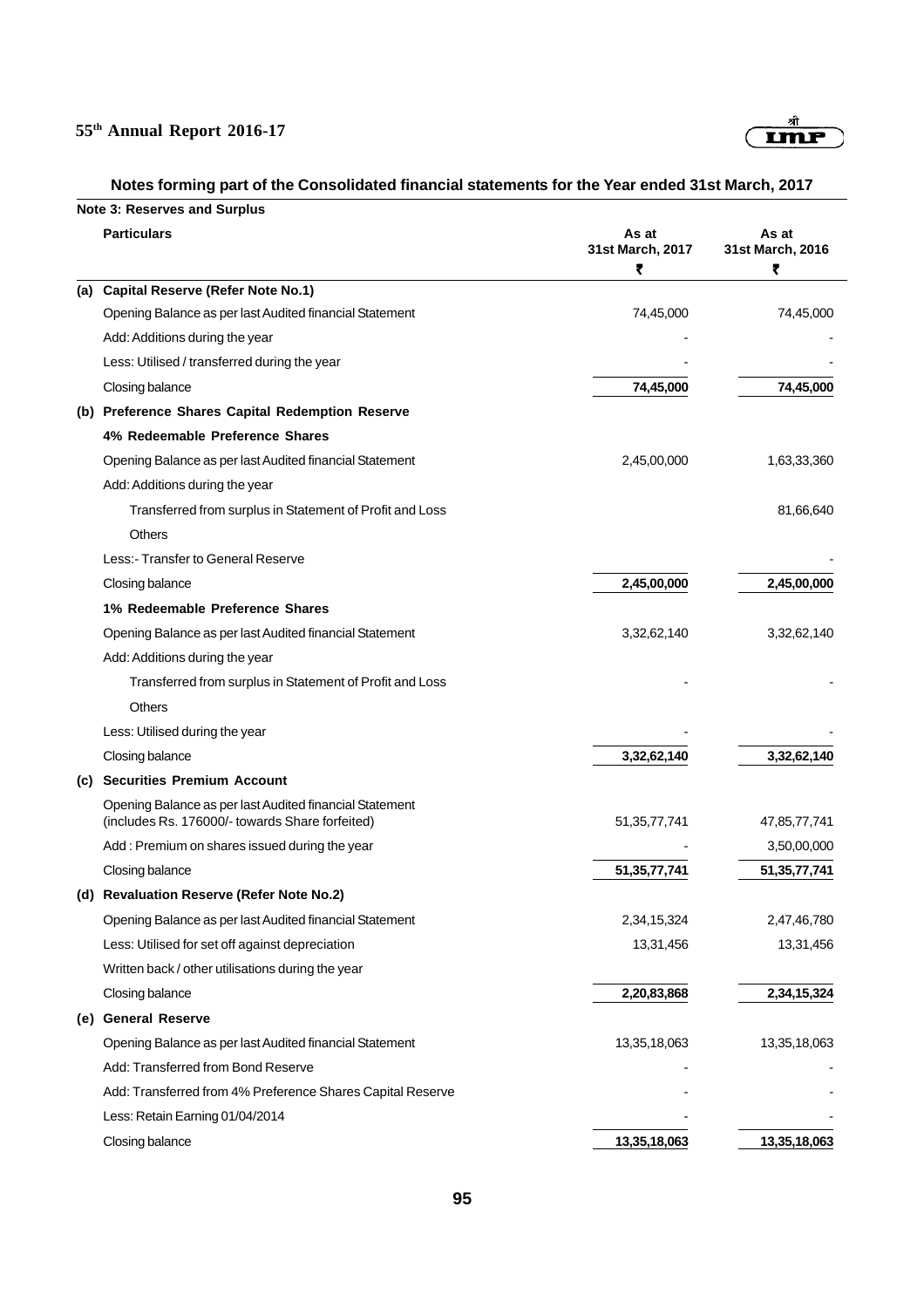# **Notes forming part of the Consolidated financial statements for the Year ended 31st March, 2017**

|     | <b>Particulars</b>                                                                           | As at<br>31st March, 2017 | As at<br>31st March, 2016 |
|-----|----------------------------------------------------------------------------------------------|---------------------------|---------------------------|
|     |                                                                                              |                           |                           |
| (f) | Surplus / (Deficit) in Statement of Profit and Loss                                          |                           |                           |
|     | <b>Opening Balance as per last Audited Financial Statement</b>                               | 20, 72, 78, 626           | 18, 68, 26, 268           |
|     | Add: Profit / (Loss) for the year                                                            | 3,52,65,268               | 3, 40, 66, 381            |
|     | Less:                                                                                        |                           |                           |
|     | Dividends proposed to be distributed to equity shareholders ( $\bar{\tau}$ 0.50/- per share) |                           | 45,68,282                 |
|     | Dividends proposed to be distributed to preference shareholders                              |                           |                           |
|     | Tax on dividend                                                                              |                           | 8,79,101                  |
|     | Transfer to 4% Preference Share Capital Redemption Reserve                                   |                           | 81,66,640                 |
|     | Closing balance                                                                              | 24, 25, 43, 894           | 20,72,78,626              |
|     | Total                                                                                        | 97,69,30,706              | 94,29,96,893              |

Notes:-

1) The Company had not received the balance 90% amount on 450000 warrants, thus the Company has forfeited Warrant Application money of  $\bar{z}$  74,45,000 of these Warrants and transferred to Capital Reserve in financial year 2009-10

2) Based on valuation report submitted by a professional valuer appointed for the purpose of valuing Factory Lease Hold Land & Building at Kandivali works & building Head office, the same have been revalued as at 31st March, 1994 on current cost basis. The resultant increase in net book value on such revaluation amounting to ₹67.70 million was transferred to Revaluation Reserve account.

# **Note 4: Long-term borrowings**

| <b>Particulars</b> |                                         |              | As at<br>31st March, 2017 | As at<br>31st March, 2016 |
|--------------------|-----------------------------------------|--------------|---------------------------|---------------------------|
|                    |                                         |              | ₹                         | ₹                         |
| (a)                | Term loans                              |              |                           |                           |
|                    | From banks                              |              |                           |                           |
|                    | Secured                                 |              | 5,85,47,187               | 2,96,77,671               |
|                    | Unsecured                               |              |                           |                           |
|                    |                                         |              |                           |                           |
|                    |                                         |              | 5,85,47,187               | 2,96,77,671               |
| (b)                | Other loans and advances (Vehicle Loan) |              |                           |                           |
|                    | Secured                                 |              | 80,54,260                 | 33,57,666                 |
|                    | Unsecured                               |              |                           |                           |
|                    |                                         |              | 80,54,260                 | 33,57,666                 |
| (c)                | Loans & advances from related parties   |              |                           |                           |
|                    | Secured                                 |              |                           |                           |
|                    | Unsecured                               |              |                           |                           |
|                    |                                         |              | 70,00,000                 | 70,00,000                 |
|                    |                                         |              | 70,00,000                 | 70,00,000                 |
| (d)                | Loans & advances from Body Corporate    |              |                           |                           |
|                    | Secured                                 |              |                           |                           |
|                    | Unsecured                               |              |                           |                           |
|                    |                                         |              | 85,00,000                 | 1,30,00,000               |
|                    |                                         |              | 85,00,000                 | 1,30,00,000               |
|                    |                                         | <b>Total</b> | 8,21,01,447               | 5,30,35,337               |

**Notes**

1) Term loan from Financial Institutions and Banks are secured by way of first charge on all Fixed Assets of the Company both present & future on pari-passu basis with member banks of consortium and Second charge on all Current Assets of the company both present & future on pari-passu basis with member banks of consortium and personal guarantee of promoter Directors shri Ajay R Dhoot and Aaditya R Dhoot.

2) Vehicle Loan are secured by hypothecation of vehicles.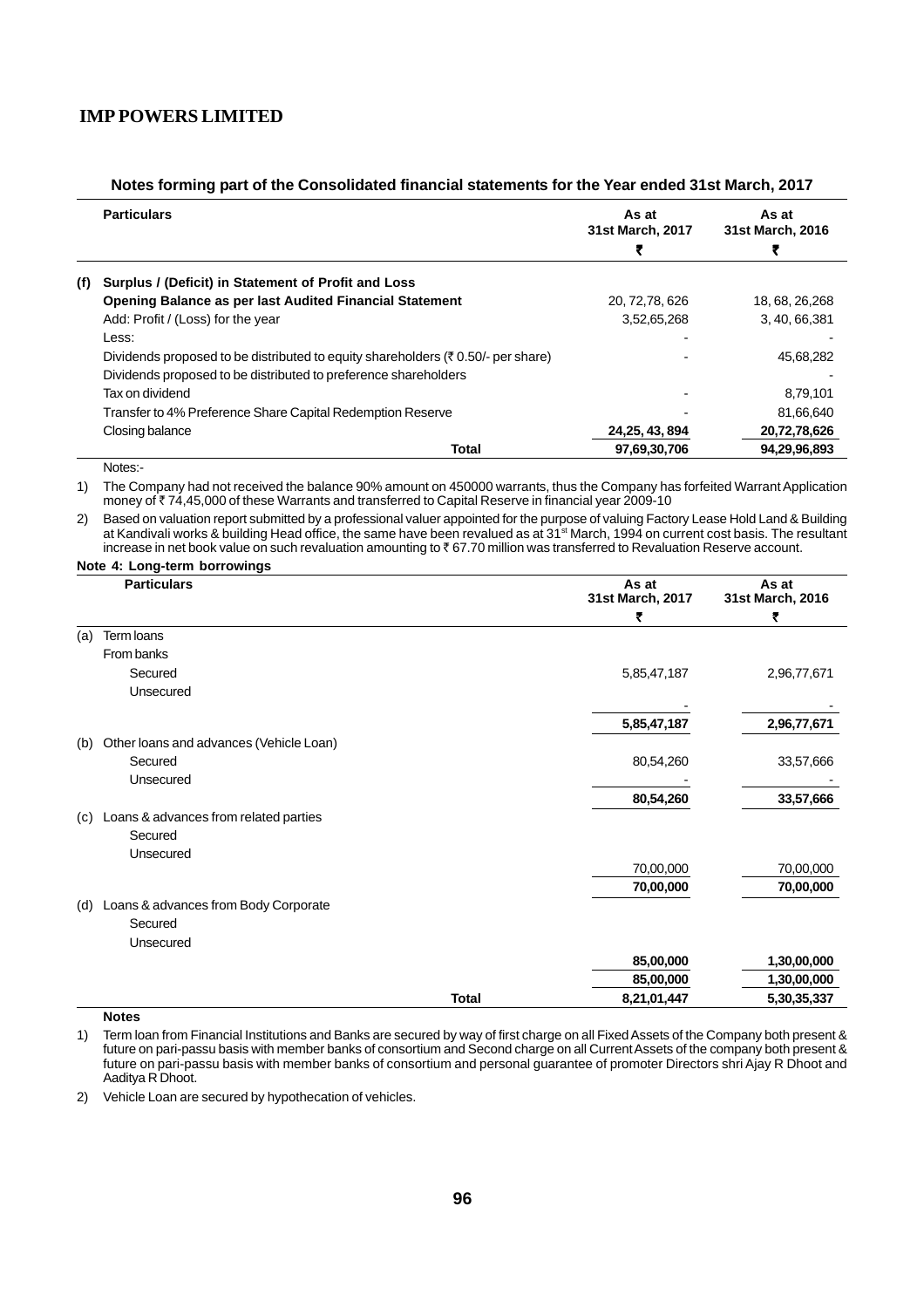

# **Notes forming part of the Consolidated financial statements for the Year ended 31st March, 2017**

# **Note 4a : Long-term borrowings (contd.)**

(i) Details of terms of repayment for the other long-term borrowings and security provided in respect of the secured other long-term borrowings:

| <b>Particulars</b>                          |                          | As at 31st March 2017  |                                                           |                                                                                             |                                    |
|---------------------------------------------|--------------------------|------------------------|-----------------------------------------------------------|---------------------------------------------------------------------------------------------|------------------------------------|
|                                             | <b>Current</b>           | Non-<br><b>Current</b> | Period<br>of Maturity w.r.t.<br>the Balance<br>Sheet date | No. of<br><b>Installments</b><br>Outstanding<br>as at 31 <sup>st</sup><br><b>March 2017</b> | Amount of<br>each<br>installment * |
|                                             | ₹                        | ₹                      | Period                                                    | No.                                                                                         | ₹                                  |
| Term loans from banks:                      |                          |                        |                                                           |                                                                                             |                                    |
| State Bank of Hyderbad                      | 2,98,05,849              |                        | 1 Year                                                    | 4- Quartely                                                                                 | 74,59,969                          |
| State Bank of Hyderbad                      | $\overline{\phantom{a}}$ | 5,85,47,187            | 4 Year                                                    | 12- Quartely                                                                                | 2018-19<br>Rs 56.25 Lakhs          |
|                                             |                          |                        |                                                           |                                                                                             | 2018-19<br>Rs 75.00 Lakhs          |
|                                             |                          |                        |                                                           |                                                                                             | 2018-19<br>Rs 93.75 Lakhs          |
| Total - Term Ioans from banks               | 2,98,05,849              | 5,85,47,187            |                                                           |                                                                                             |                                    |
| Other loans and advances:                   |                          |                        |                                                           |                                                                                             |                                    |
| <b>HDFC Bank Ltd.</b>                       | 27,12,209                | 47,62,234              |                                                           |                                                                                             |                                    |
| <b>HDFC Bank Ltd.</b>                       | 4,26,100                 |                        |                                                           |                                                                                             |                                    |
| <b>ICICI Bank Ltd.</b>                      | 11,66,665                | 32,92,026              |                                                           |                                                                                             |                                    |
| <b>Total - Other loans and advances</b>     | 43,04,975                | 80,54,260              |                                                           |                                                                                             |                                    |
| <b>Corporate Loan</b>                       |                          |                        |                                                           |                                                                                             |                                    |
| Adisun Exports Pvt. Ltd.                    | $\overline{\phantom{a}}$ | 75,00,000              |                                                           |                                                                                             |                                    |
| N.K. Investment Pvt. Ltd.                   | $\blacksquare$           | 10,00,000              |                                                           |                                                                                             |                                    |
| <b>Total - Corporate Loan</b>               | $\blacksquare$           | 85,00,000              |                                                           |                                                                                             |                                    |
| Loans & advances from related parties       |                          |                        |                                                           |                                                                                             |                                    |
| Universal Transformer Pvt. Ltd.             |                          | 70,00,000              |                                                           |                                                                                             |                                    |
| Total Loans & advances from related parties |                          | 70,00,000              |                                                           |                                                                                             |                                    |
| Total (i+ii)                                | 3,41,10,824              | 8,21,01,447            |                                                           |                                                                                             |                                    |

Note:-\* Last Instalment payments will be of balance amount outstanding.

(1) The Company and the Greater Bombay Co. Op. Bank Ltd. Filed their consent term with the Hon'ble High Court of juridiction at Mumbai on 2nd September, 2014. Based on the Consent terns and as per the order of the High Court of Mumbai dated 2nd September, 2014, the Company has been paying to the Greater Bombay Co-op. Bank Ltd., the principal amount with interest has been fully repaid during the financial year 2016-17 and company have received no Dues Certificate from Greater Bombay Co-op. Bank Ltd.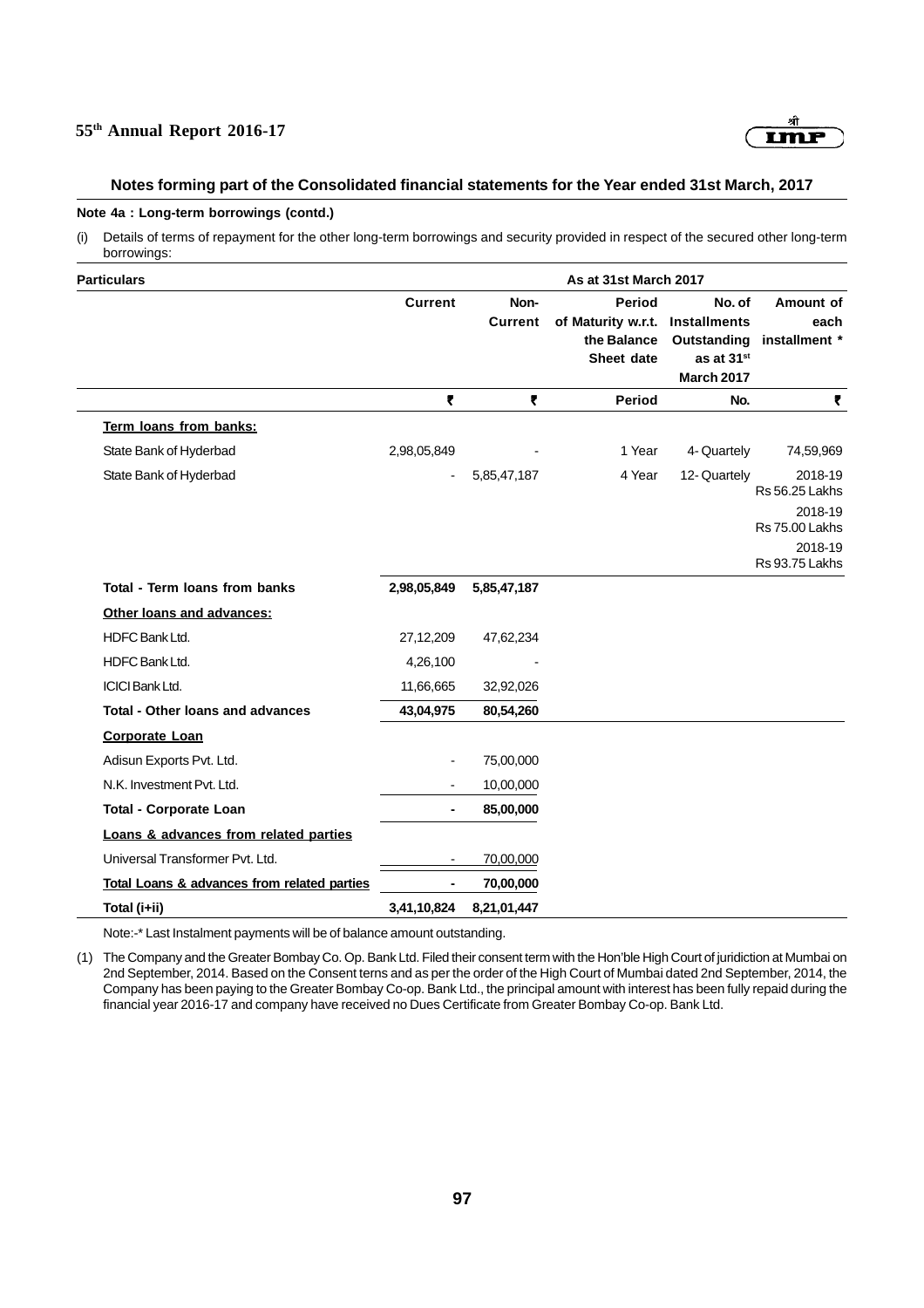# **Notes forming part of the Consolidated financial statements for the Year ended 31st March, 2017**

|                    | Note: 5 Other long-term liabilities   |              |                           |                           |
|--------------------|---------------------------------------|--------------|---------------------------|---------------------------|
| <b>Particulars</b> |                                       |              | As at<br>31st March, 2017 | As at<br>31st March, 2016 |
|                    |                                       |              |                           |                           |
| Others:            |                                       |              |                           |                           |
| (i)                | Interest accrued but not due on Bonds |              |                           |                           |
| (ii)               | Trade / security deposits received    |              |                           |                           |
|                    |                                       | <b>Total</b> |                           |                           |
|                    | Note 6 : Long-term provisions         |              |                           |                           |
|                    | <b>Particulars</b>                    |              | As at<br>31st March, 2017 | As at<br>31st March, 2016 |
|                    |                                       |              | ₹                         | ₹                         |
|                    | Provision for employee benefits:      |              |                           |                           |
| (i)                | Provision for compensated absences    |              | 20,82,372                 | 16,71,980                 |
| (ii)               | Provision for gratuity (net)          |              | 20,04,880                 | 6,56,895                  |
|                    |                                       | <b>Total</b> | 40,87,252                 | 23,28,875                 |

# **Defined Benefits Plans :**

# a. Contribution to Gratuity Fund -

The Company regularly contributes to the gratuity fund called the " Industrial Meters Private Limited Gratuity Fund" framed under the Payment of Gratuity Act, 1972, which is a defined benefit plan.

# **Changes in Defined Benefit Obligation :**

| <b>Particulars</b>                                                           | As at<br>31st March, 2017 | As at<br>31st March, 2016 |
|------------------------------------------------------------------------------|---------------------------|---------------------------|
|                                                                              |                           |                           |
| Liability at the beginning of the year                                       | 1,23,33,053               | 1,09,19,901               |
| Interest Cost                                                                | 9,81,711                  | 8,72,500                  |
| <b>Current Service Cost</b>                                                  | 6,04,480                  | 5,25,020                  |
| Past Service Cost- Vested Benefit                                            |                           |                           |
| <b>Benefit Paid</b>                                                          | (4, 42, 832)              | (91, 653)                 |
| Actuarial (gain)/loss on obligations - Due to change in Financial Assumption | 4,74,504                  | 22,579                    |
| Actuarial (gain)/loss on obligations                                         | (5,48,320)                | 84,706                    |
| Liability at the end of the year                                             | 1,34,02,596               | 1,23,33,053               |
| Changes in the Fair value of Plan Assets for Gratuity ( Funded Scheme) :     |                           |                           |

| <b>Particulars</b>                                     | As at<br>31st March, 2017 | As at<br>31st March, 2016 |
|--------------------------------------------------------|---------------------------|---------------------------|
|                                                        |                           |                           |
| Fair Value of Plan Assets at the beginning of the year | 85,27,922                 | 80,87,663                 |
| <b>Expected Return on Plan Assets</b>                  | 6,78,823                  | 6,46,204                  |
| Contributions -                                        |                           |                           |
| <b>Benefit Paid</b>                                    | (4, 42, 832)              | (91, 653)                 |
| Actuarial gain/ (loss) on Plan Assets                  | (5,57,914)                | (1, 14, 292)              |
| Fair Value of Plan Assets at the end of the year       | 82,05,999                 | 85,27,922                 |
| Total Actuarial gain/(loss) To Be Recognized           | 13,91,466                 | 9,72,893                  |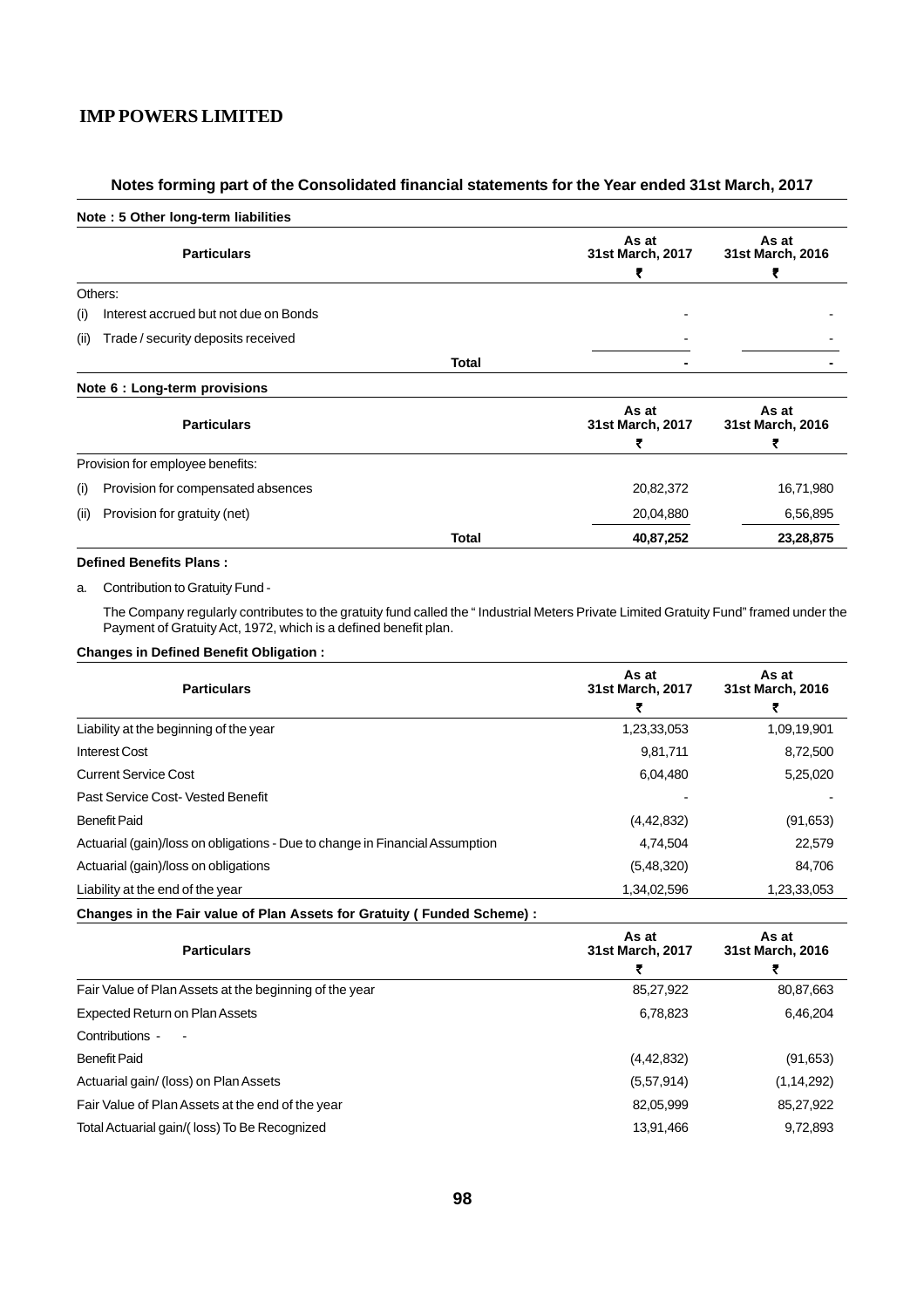

# **Notes forming part of the Consolidated financial statements for the Year ended 31st March, 2017**

| Amount recognized in the Balance Sheet:                                                                                              |                                |                                |
|--------------------------------------------------------------------------------------------------------------------------------------|--------------------------------|--------------------------------|
| <b>Particulars</b>                                                                                                                   | As at<br>31st March, 2017<br>₹ | As at<br>31st March, 2016<br>₹ |
| Defined Benefit Obligation                                                                                                           | (1,34,02,596)                  | (1, 23, 33, 053)               |
| Fair Value of Plan Assets                                                                                                            | 82,05,999                      | 85,27,922                      |
| (Liability) / Assets recognized in the Balance Sheet included in the Balance<br>Sheet included in Current Liabilities and Provisions | (51, 96, 597)                  | (38,05,131)                    |
| <b>Expenses recognized in the Profit &amp; Loss Account:</b>                                                                         |                                |                                |
| <b>Particulars</b>                                                                                                                   | As at<br>31st March, 2017<br>₹ | As at<br>31st March, 2016<br>₹ |
| <b>Current Service Cost</b>                                                                                                          | 6,04,480                       | 5,25,020                       |
| <b>Interest Cost</b>                                                                                                                 | 3,02,888                       | 2,26,296                       |
| <b>Expected Return on Plan Assets</b>                                                                                                |                                |                                |
| Actuarial (Gain) or Loss                                                                                                             | 4,84,098                       | 2,21,577                       |
| Past Service Cost- Vested Benefit                                                                                                    |                                |                                |
| Expense Recognized in P & L                                                                                                          | 13,91,466                      | 9,72,893                       |
| <b>Actuarial Assumptions:</b>                                                                                                        |                                |                                |
| <b>Assumptions</b>                                                                                                                   | As at<br>31st March, 2017<br>% | As at<br>31st March, 2016<br>% |
| <b>Discount Rate Current</b>                                                                                                         | 7.96%                          | 7.99%                          |
| Rate of Return on Plan Assets Current                                                                                                | 7.96%                          | 7.99%                          |
| <b>Salary Escalation Current</b>                                                                                                     | 5.00%                          | 5.00%                          |
| <b>Attrition Rate Current Year</b>                                                                                                   | 2.00%                          | 2.00%                          |
| Note 7 :Short-term borrowings                                                                                                        |                                |                                |
| <b>Particulars</b>                                                                                                                   | As at<br>31st March, 2017      | As at<br>31st March, 2016      |
| Loans repayable on demand<br>(a)                                                                                                     | ₹                              | ₹                              |
| From banks                                                                                                                           |                                |                                |
| Secured                                                                                                                              |                                |                                |
| <b>Cash Credit Facilities</b>                                                                                                        | 74,93,41,715                   | 36,74,99,585                   |
| Working Capital Demand Loan                                                                                                          |                                | 10,48,99,748                   |
| Packing Credit Loan                                                                                                                  | 12,52,57,370                   | 42,66,34,895                   |
|                                                                                                                                      | 87,45,99,085                   | 89,90,34,228                   |
|                                                                                                                                      | <b>Total</b><br>87,45,99,085   | 89,90,34,228                   |
|                                                                                                                                      |                                |                                |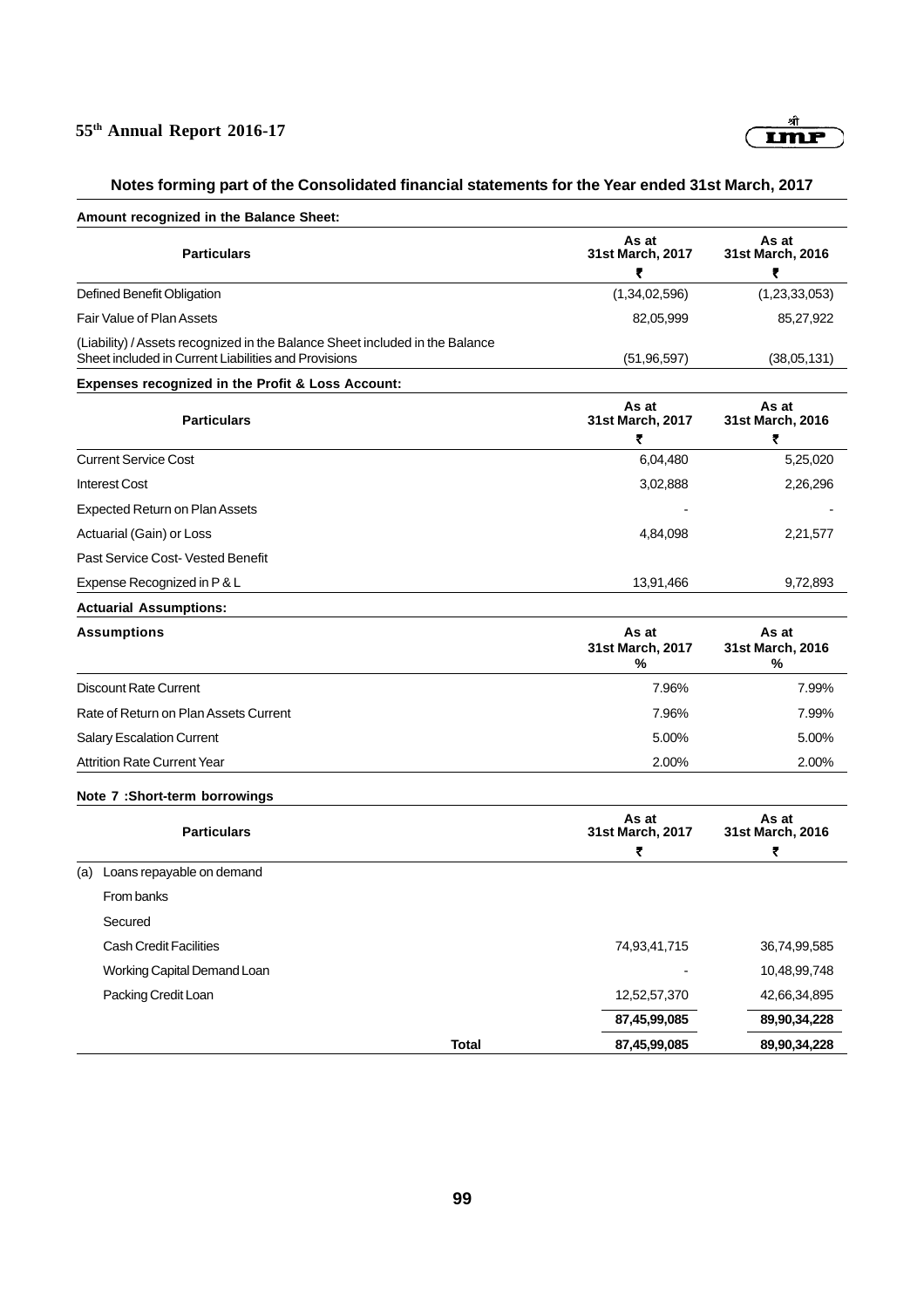# **Notes forming part of the Consolidated financial statements for the Year ended 31st March, 2017**

# **Notes:**

(i) Details of Loans repayable and security for the secured short-term borrowings:

| <b>Particulars</b>                            | As at<br>31st March, 2017 | As at<br>31st March, 2016 |
|-----------------------------------------------|---------------------------|---------------------------|
|                                               | ₹                         | ₹                         |
| Loans repayable on demand                     |                           |                           |
| from banks:                                   |                           |                           |
| Karnataka Bank Ltd.                           | 9,41,84,332               | 1,74,16,760               |
| Bank of India                                 | 13,98,17,404              | 17,98,20,472              |
| State Bank of India                           | 15,91,97,264              | 12,69,02,421              |
| State of Hyderabad                            | 18,50,94,867              | 5,42,27,430               |
| <b>IDBI Bank</b>                              | 6,46,91,757               | 8,70,57,837               |
| Axis Bank                                     | 10,63,56,090              | 69,74,411                 |
| Packing Credit Loan (State Bank of Hyderabad) | 4, 14, 24, 200            | 16,40,02,986              |
| Packing Credit Loan (Axis Bank Ltd.)          |                           | 10,01,05,485              |
| Packing Credit Loan (Bank of India)           | 7,51,00,000               | 2,85,00,000               |
| Packing Credit Loan (State Bank of India)     | 87,33,170                 | 4,39,00,000               |
| Packing Credit Loan (Karnatak Bank Ltd.)      |                           | 7,25,00,000               |
| Packing Credit Loan (IDBI Bank Ltd.)          |                           | 1,76,26,424               |
| <b>Total - from banks</b>                     | 87,45,99,085              | 89,90,34,228              |

Note:-

1) Working Capital loan from Banks are secured against first charge on all current assets of the company, present & future, on pari passu basis with banks in the consortium and Second charge on all Fixed Assets of the company, both present & future, on pari-passu basis with one member bank of consortium, and personal guarantee of promoter Directors Shri Ajay R Dhoot & Shri Aaditya R Dhoot.

**Note 8: Trade payables**

| <b>Particulars</b>                                                          | As at<br>31st March, 2017 | As at<br>31st March, 2016 |
|-----------------------------------------------------------------------------|---------------------------|---------------------------|
| Total Outstanding Dues of Micro and Small Enterprises (Refer Note No. 25.2) | 2,50,477                  | 8,42,751                  |
| Trade payables                                                              | 1,58,61,42,678            | 1,35,44,50,906            |
| Total                                                                       | 1,58,63,93,155            | 1,35,52,93,657            |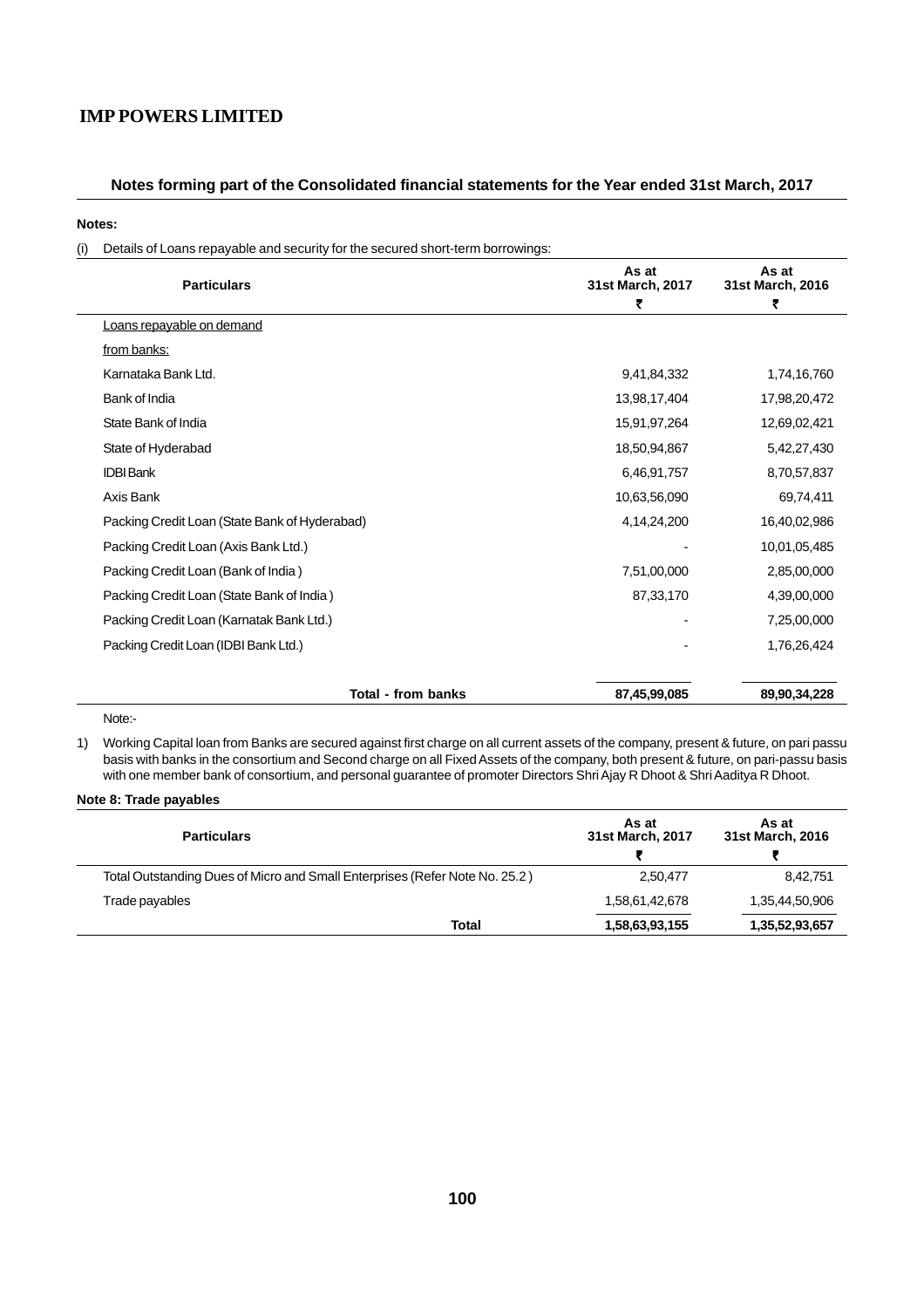# $\frac{1}{\frac{1}{\sqrt{1}}\frac{1}{\sqrt{1}}\frac{1}{\sqrt{1}}\frac{1}{\sqrt{1}}$

# **Notes forming part of the Consolidated financial statements for the Year ended 31st March, 2017**

|     | <b>Particulars</b>                                                                                                                                 |              | As at<br>31st March, 2017<br>₹ | As at<br>31st March, 2016<br>₹ |
|-----|----------------------------------------------------------------------------------------------------------------------------------------------------|--------------|--------------------------------|--------------------------------|
| (a) | Current maturities of long-term debt (Refer Note 4a)                                                                                               |              | 3,41,10,824                    | 3,85,20,118                    |
| (b) | Unpaid dividends                                                                                                                                   |              | 2,46,198                       | 2,46,198                       |
| (C) | Other payables                                                                                                                                     |              | 10,90,82,694                   | 9,29,50,966                    |
|     |                                                                                                                                                    | Total        | 14,34,39,716                   | 13,17,17,281                   |
|     | Note (i): Current maturities of long-term debt (Refer Notes (i) and (ii) in Note 4a - Long-term borrowings for details of security and guarantee): |              |                                |                                |
|     | <b>Particulars</b>                                                                                                                                 |              | As at<br>31st March, 2017      | As at<br>31st March, 2016      |
|     |                                                                                                                                                    |              | ₹                              | ₹                              |
| (a) | Term loans                                                                                                                                         |              |                                |                                |
|     | From banks                                                                                                                                         |              |                                |                                |
|     | Secured                                                                                                                                            |              | 2,98,05,849                    | 3,49,06,549                    |
|     | Unsecured                                                                                                                                          |              |                                |                                |
| (b) | Other loans and advances (Vehicle Loan)                                                                                                            |              |                                |                                |
|     | Secured                                                                                                                                            |              | 43,04,975                      | 36,13,569                      |
|     | Unsecured                                                                                                                                          |              |                                |                                |
| (C) | Other loans and advances Related Parties                                                                                                           |              |                                |                                |
|     | Secured                                                                                                                                            |              |                                |                                |
|     | Unsecured                                                                                                                                          |              |                                |                                |
|     |                                                                                                                                                    | <b>Total</b> | 3,41,10,824                    | 3,85,20,118                    |
|     | Note 10: Short-term provisions                                                                                                                     |              |                                |                                |
|     | <b>Particulars</b>                                                                                                                                 |              | As at<br>31st March, 2017<br>₹ | As at<br>31st March, 2016<br>₹ |
| (a) | Provision for employee benefits:                                                                                                                   |              |                                |                                |
|     | Provision for bonus<br>(i)                                                                                                                         |              | 26,58,519                      | 23,33,309                      |
|     | (ii) Provision for compensated absences                                                                                                            |              | 8,66,435                       | 9,53,605                       |
|     | (iii) Provision for Gratuity                                                                                                                       |              | 31,91,717                      | 31,48,236                      |
|     | (b) Provision - Others:                                                                                                                            |              |                                |                                |
|     | Provision for Proposed equity dividend<br>(i)                                                                                                      |              |                                | 43,18,282                      |
|     | Provision for dividends Distributions tax<br>(i)                                                                                                   |              |                                | 8,79,101                       |
|     | Provision for tax (Net of advance tax / TDS)<br>(iii)                                                                                              |              | 2,42,68,736                    | 1,08,45,108                    |
|     |                                                                                                                                                    | Total        | 3,09,85,407                    | 2,24,77,641                    |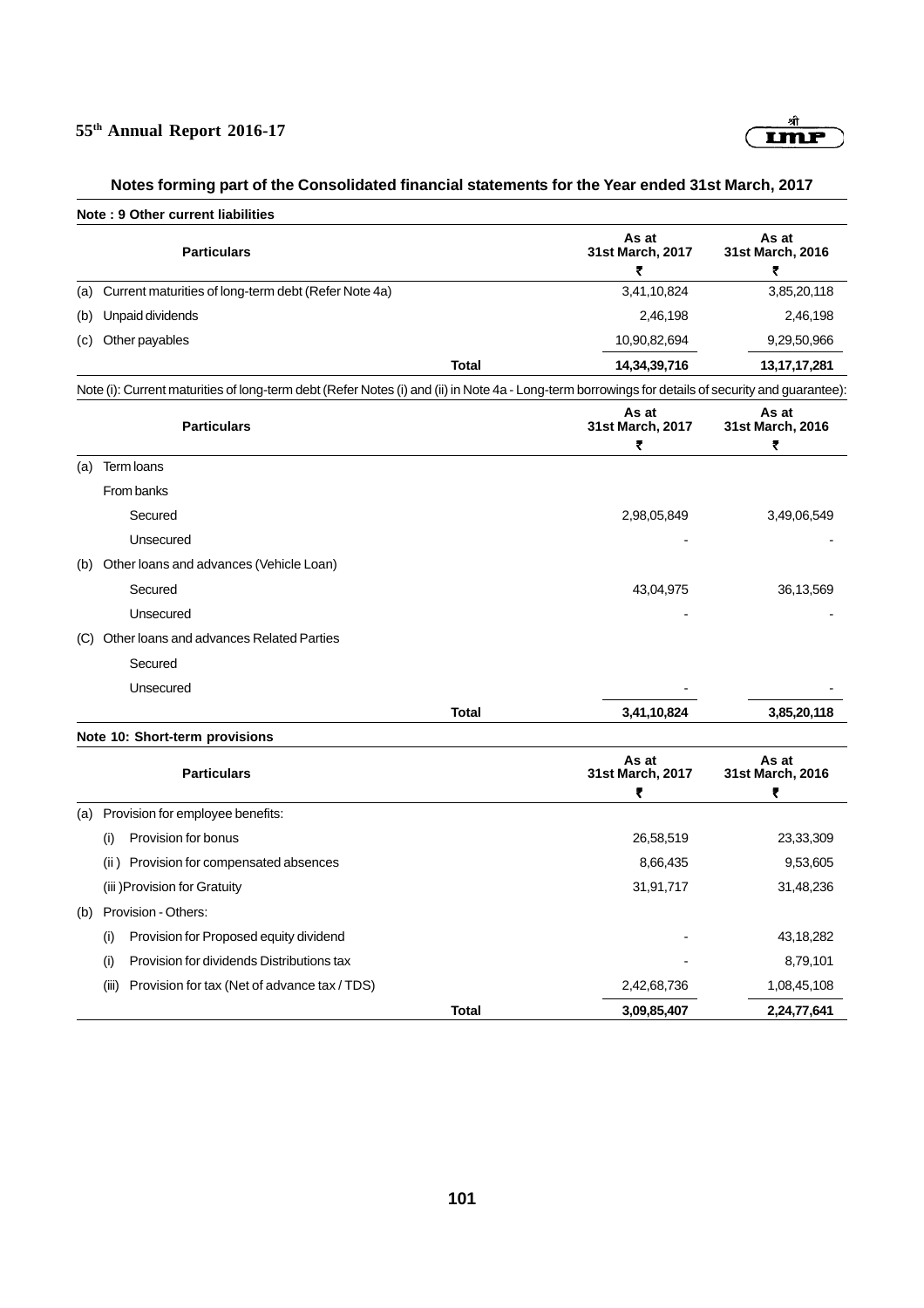Notes forming part of the Consolidated financial statements for the Year ended 31st March, 2017 **Notes forming part of the Consolidated financial statements for the Year ended 31st March, 2017**

| ć |
|---|
|   |
| ť |
| c |
|   |
| r |
|   |
|   |
| ī |
|   |
|   |
| ţ |
|   |
|   |
|   |
|   |

|              | A. Tangible assets          |                        |            | Gross block      |                              |                            |                 | Depreciation            |                              |                             | Net Block                     |
|--------------|-----------------------------|------------------------|------------|------------------|------------------------------|----------------------------|-----------------|-------------------------|------------------------------|-----------------------------|-------------------------------|
|              |                             | Asat<br>April,<br>2016 | Additions  | <b>Disposals</b> | 31 st March,<br>Asat<br>2017 | 31st March<br>2016<br>Asat | For the<br>year | Adjustment<br>Deduction | 31 st March,<br>Asat<br>2017 | 31st March,<br>Asat<br>2017 | 31 st March,<br>2016<br>As at |
|              |                             |                        |            |                  | n.                           |                            |                 |                         |                              |                             |                               |
|              | Land & Building             | 509,400,607            | 14,009,483 |                  | 523,410,090                  | 172,741,087                | 5,029,991       |                         | 187,771,078                  | 335,639,012                 | 336,659,520                   |
|              | Plant & Machineries         | 624,944,579            | 39,639,513 |                  | 664,584,092                  | 277,875,974                | 38,006,537      |                         | 315,882,511                  | 348,701,581                 | 347,068,605                   |
|              | Electrical Installation     | 18,662,129             |            |                  | 18,662,129                   | 13,512,217                 | 1,529,138       |                         | 15,041,355                   | 3,620,774                   | 5,149,912                     |
|              | Air Conditioning Equipments | 5,671,091              | 33,243     |                  | 5,704,334                    | 3,355,870                  | 455,779         |                         | 3,811,649                    | ,892,685                    | 2,315,221                     |
|              | Furniture & Fixtures        | 26,501,974             | 72,480     |                  | 26,574,454                   | 19,502,925                 | 1,965,034       |                         | 21,467,959                   | 5,106,495                   | 6,999,049                     |
|              | Office Equipments           | 4,727,568              | 388,120    |                  | 5,115,688                    | 3,841,403                  | 322,007         |                         | 4,163,410                    | 952,278                     | 886,165                       |
|              | Cars & Vehicles             | 36,319,557             | 12,473,073 | 539,826          | 18,252,804                   | 17,026,518                 | 4,333,595       |                         | 21,360,113                   | 26,892,691                  | 19,293,039                    |
|              | Computer                    | 15,278,990             | 745,049    |                  | 16,024,039                   | 13,577,864                 | 780,276         |                         | 14,358,140                   | 1,665,899                   | 1,701,126                     |
|              | Total                       | 1,241,506,495          | 67,360,961 | 539,826          | ,308,327,630                 | 521,433,858                | 62,422,357      |                         | 583,856,215                  | 724,471,414                 | 720,072,636                   |
|              | Previous year               | 1,228,510,149          | 13,352,609 | 356,263          | 1,241,506,495                | 460,154,579                | 61,279,279      |                         | 521,433,858                  | 720,072,637                 | 768,355,568                   |
| $\mathbf{a}$ | Capital Work In progress    |                        | 45,788,519 |                  | 45,788,519                   |                            |                 |                         |                              | 45,788,519                  | 37,020,309                    |

# Note 11 Fixed assets Intangible **Note 11 Fixed assets Intangible**

| C. Intangible Assets     |                       |                       | Gross block |                              |                               |                 | Depreciation            |                             |                                | <b>Net Block</b>            |
|--------------------------|-----------------------|-----------------------|-------------|------------------------------|-------------------------------|-----------------|-------------------------|-----------------------------|--------------------------------|-----------------------------|
|                          | ង ក្ដុំ<br>& 5<br>& 8 | Additions   Disposals |             | 31 st March,<br>2017<br>Asat | 1 31st March,<br>Asat<br>2016 | For the<br>year | Deduction<br>Adjustment | Asat<br>31st March,<br>2017 | As at<br>31st March, 1<br>2017 | Asat<br>31st March,<br>2016 |
|                          |                       |                       |             |                              |                               |                 |                         |                             |                                |                             |
| Software                 | 385,896               | 37,852                |             | 423,748                      | 155,764                       | 62,350          |                         | 218,114                     | 205,634                        | 230,132                     |
| Goodwill on Consolidated | 2,375,776             |                       |             | 2,375,776                    | 1,187,890                     | 237,578         |                         | 1,425,468                   | 950,308                        | 1,187,886                   |
| Total                    | 2,761,672             | 37,852                |             | 2,799,524                    | 1,343,654                     | 299,928         |                         | 1,643,582                   | 1,155,942                      | 1,418,018                   |
| Previous year            | 2,751,672             | 10,000                |             | 2,761,672                    | 1,046,794                     | 296,860         |                         | 1,343,654                   | 1,418,018                      | 1,704,878                   |
|                          |                       |                       |             |                              |                               |                 |                         |                             |                                |                             |

# Note 11 : Fixed assets (contd.) **Note 11 : Fixed assets (contd.)**

# D. Depreciation and amortisation relating to continuing operations: **D. Depreciation and amortisation relating to continuing operations:**

| <b>Particulars</b>                                                                   | 31st March, 2017<br>Balance as at | 31st March, 2016<br><b>Balance as at</b> |
|--------------------------------------------------------------------------------------|-----------------------------------|------------------------------------------|
|                                                                                      |                                   |                                          |
| Depreciation and amortisation for the year on tangible assets as per Note 11 A       | 62.422.357                        | 61,279,279                               |
| tisation for the year on intangible assets as per Note 11 C<br>Depreciation and amor | 299,928                           | 296,860                                  |
| aluation reserve<br>ess: Utilised from reva                                          | 1,331,456                         | 331,456                                  |
| Depreciation and amortisation relating to continuing operations                      | 61,390,829                        | 60,244,683                               |

# **IMP POWERS LIMITED**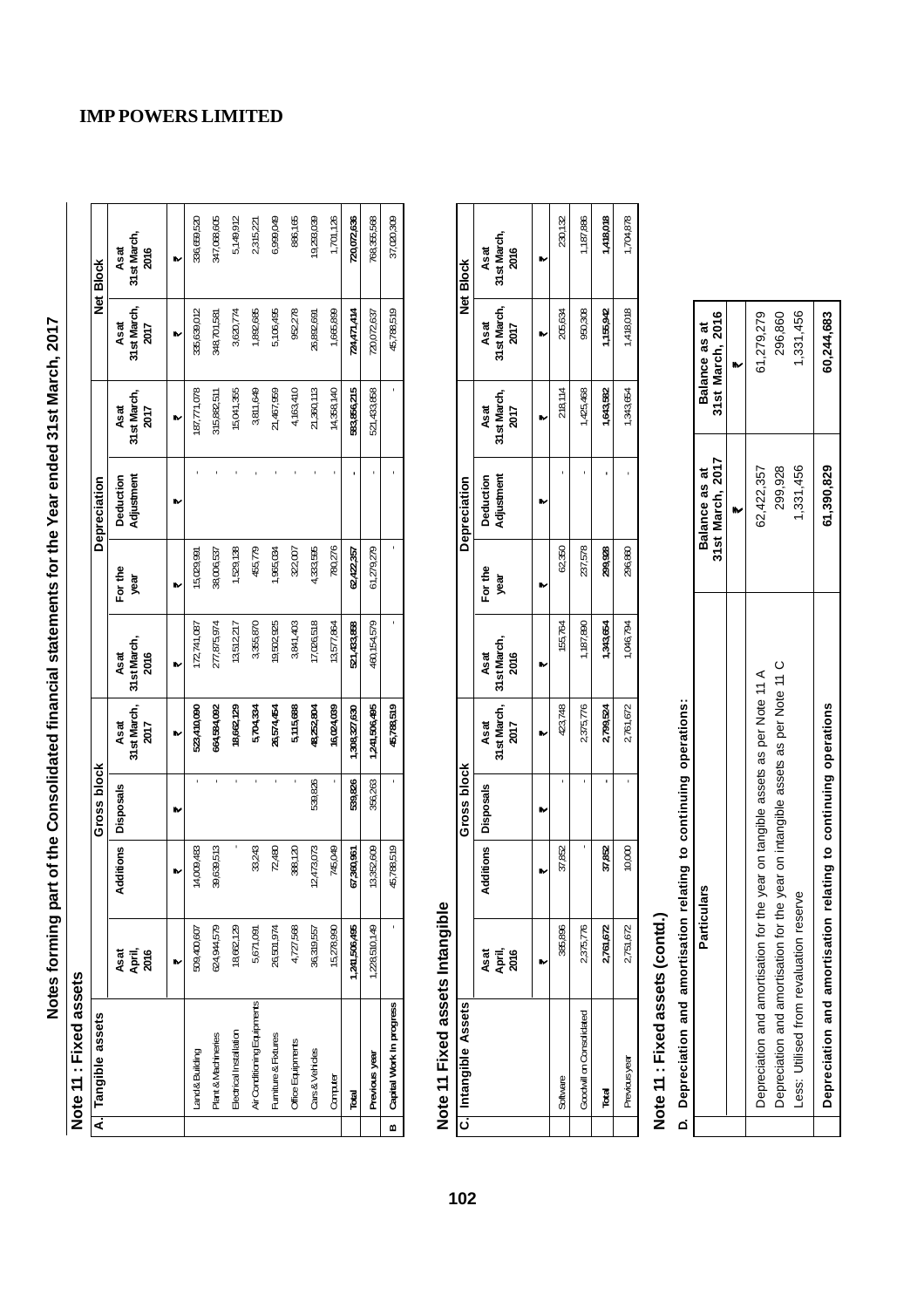

# **Notes forming part of the Consolidated financial statements for the Year ended 31st March, 2017**

**Note 12 : Non-current investments**

| <b>Particulars</b>                                                                                            |        | As at 31st March, 2017 |       |                          | As at 31st March, 2016 |          |
|---------------------------------------------------------------------------------------------------------------|--------|------------------------|-------|--------------------------|------------------------|----------|
|                                                                                                               | Quoted | <b>Unquoted</b>        | Total | Quoted                   | <b>Unquoted</b>        | Total    |
|                                                                                                               | ₹      | ₹                      | ₹     | ₹                        | ₹                      | ₹        |
| <b>Others</b>                                                                                                 |        |                        |       |                          |                        |          |
| (a) 10 Equity Shares of The Mogaveera Co-Op. Bank Ltd.<br>Of Rs. 100/- each fully paid                        |        | 1.000                  | 1.000 |                          | 1.000                  | 1.000    |
| (b) 4000 Equity Shares of The Greater Bombay Co.Op.<br>Bank Ltd. Of Rs. 25/- Fully paid<br>(Refer note below) |        |                        |       |                          | 1.00.000               | 1.00.000 |
| (c) 25 Equity Shares of Shamrao Vitthal Co-Op. Bank Ltd.<br>Of Rs. 29/- fully Paid                            |        | 725                    | 725   | $\overline{\phantom{0}}$ | 725                    | 725      |
| Total -                                                                                                       |        | 1,725                  | 1,725 | ۰                        | 1,01,725               | 1,01,725 |

Note: 4000 Equity Shares of The Grater Bombay Co-Op. Bank Ltd. have been adjusted by The Grater Bombay Co-Op. Bank Ltd., towards full repayment of loan of Greater Bombay Co-op Bank Ltd during the financial year 2016-17

|     | Note 13 : Long-term loans and advances |       |                           |                           |
|-----|----------------------------------------|-------|---------------------------|---------------------------|
|     | <b>Particulars</b>                     |       | As at<br>31st March, 2017 | As at<br>31st March, 2016 |
|     |                                        |       | ₹                         |                           |
| (a) | Security deposits                      |       |                           |                           |
|     | Secured, considered good               |       |                           |                           |
|     | Unsecured, considered good             |       | 5,76,25,706               | 5,55,98,551               |
| (b) | Other loans and advances               |       |                           |                           |
| (a) | Secured, considered good               |       |                           |                           |
| (b) | Advance for value to be received       |       | 1,78,000                  | 1,78,000                  |
| (c) | Balances with government authorities   |       |                           |                           |
|     | Unsecured, considered good             |       |                           |                           |
|     | VAT credit receivable                  |       | 50,74,914                 | 13,83,865                 |
|     |                                        | Total | 6,28,78,620               | 5,71,60,416               |

# **Note 14 : Inventories**

(At lower of cost and net realisable value)

|     | <b>Particulars</b>   |              | As at<br>31st March, 2017 | As at<br>31st March, 2016 |
|-----|----------------------|--------------|---------------------------|---------------------------|
|     |                      |              | ₹                         | ₹                         |
| (a) | Raw materials        |              |                           |                           |
|     | Copper wire & Strips |              | 4,20,97,789               | 8,76,94,995               |
|     | Transformer oil      |              | 1,17,39,462               | 1,66,33,974               |
|     | Lamination           |              | 3,90,86,232               | 1,86,07,352               |
|     | <b>Others</b>        |              | 17,55,85,053              | 10,74,26,501              |
|     |                      |              | 26,85,08,536              | 23,03,62,822              |
| (b) | Work-in-progress     |              | 37,44,81,821              | 20,09,79,764              |
| (c) | Finished goods       |              | 34,99,07,789              | 43,59,40,475              |
|     |                      | <b>Total</b> | 99,28,98,146              | 86,72,83,061              |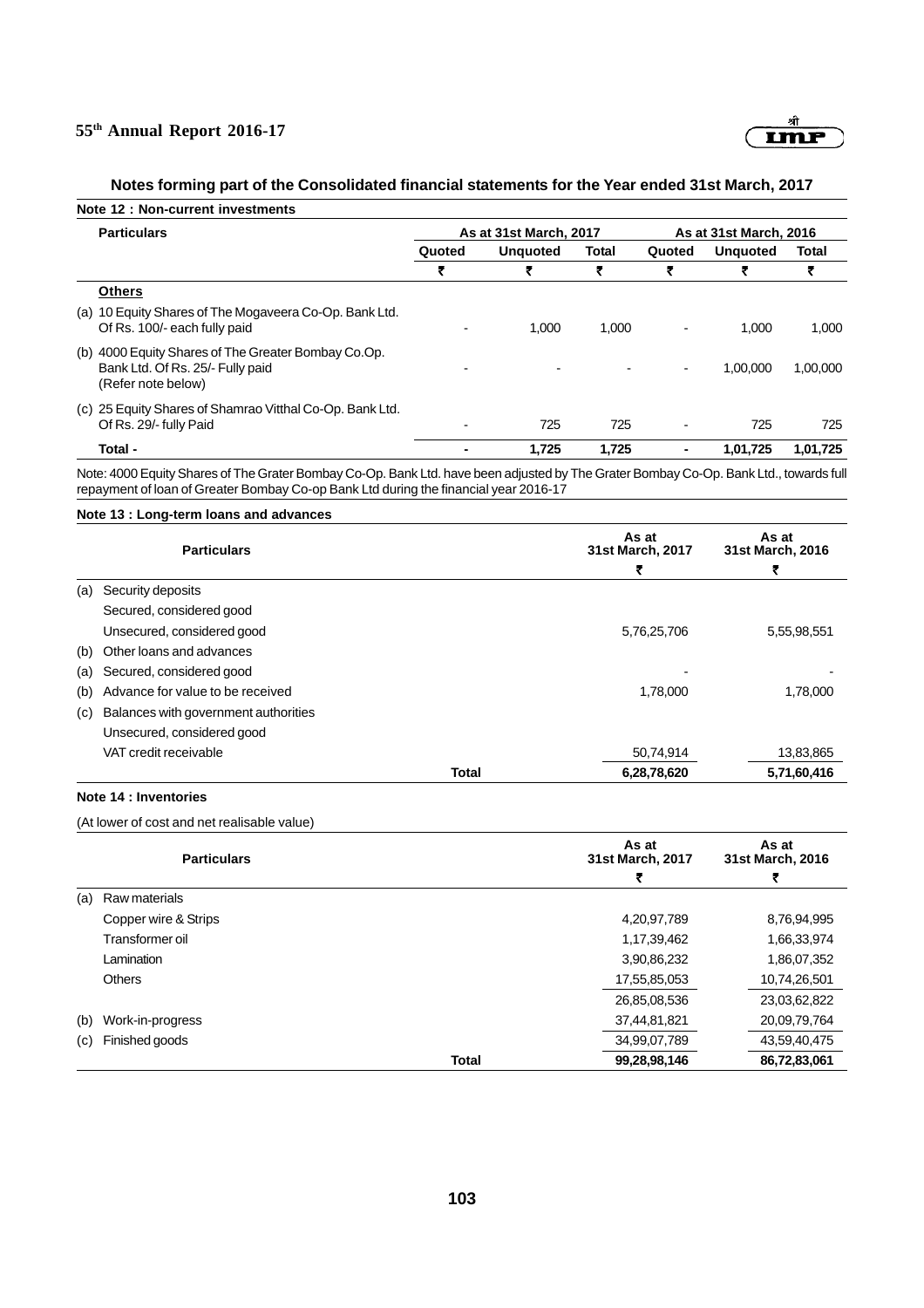#### **Notes forming part of the Consolidated financial statements for the Year ended 31st March, 2017**

|     |                    | Note 15: Trade receivables                                    |              |                           |                           |
|-----|--------------------|---------------------------------------------------------------|--------------|---------------------------|---------------------------|
|     | <b>Particulars</b> |                                                               |              | As at<br>31st March, 2017 | As at<br>31st March, 2016 |
|     |                    | <b>Unsecured Considered Good</b>                              |              | ₹                         | ₹                         |
|     |                    | Over Six months                                               |              | 13,70,04,608              | 12,47,49,210              |
|     |                    |                                                               |              |                           |                           |
|     | <b>Others</b>      |                                                               |              | 1,59,12,60,886            | 1,50,13,44,934            |
|     |                    |                                                               | <b>Total</b> | 1,72,82,65,494            | 1,62,60,94,144            |
|     |                    | <b>Note 16: Cash and Cash Equivalents</b>                     |              |                           |                           |
|     |                    | <b>Particulars</b>                                            |              | As at<br>31st March, 2017 | As at<br>31st March, 2016 |
|     |                    |                                                               |              | ₹                         | ₹                         |
| (a) |                    | Cash on hand                                                  |              | 61,08,849                 | 22,67,847                 |
| (b) |                    | Balances with banks                                           |              |                           |                           |
|     | (i)                | In current accounts                                           |              | 19,63,671                 | (16,03,501)               |
|     | (ii)               | In earmarked accounts                                         |              |                           |                           |
|     | ۰.                 | Unpaid dividend accounts                                      |              | 2,46,198                  | 2,46,198                  |
|     |                    | Balances held as margin money or security against borrowings, |              |                           |                           |
|     |                    | guarantees and other commitments                              |              | 13,91,10,561              | 10,80,96,762              |
|     |                    |                                                               | Total        | 14,74,29,279              | 10,90,07,306              |

#### **Note 16(a)(i): Cash and Cash Equivalents**

#### **SBNs Notes Confirmation as on 31-Dec-2016**

As per Sub Section (1) of Section 467 of the Companies Act, 2013 (18 of 2013) disclosure of details of Specified Bank Notes (SBN) held and transacted during the period 8th November, 2016 to 30th December, 2016

| <b>Particulars</b>                    | <b>SBNs</b>              | Other<br><b>Denomination</b><br><b>Notes</b> | Total   |
|---------------------------------------|--------------------------|----------------------------------------------|---------|
| Closing Cash in Hand as on 08-11-2016 | 2600000                  | 1230183                                      | 3830183 |
| Add: Withdrawal from bank accounts    | $\blacksquare$           | 3352300                                      | 3352300 |
| Add: Permitted Receipts               | $\overline{\phantom{0}}$ | 112704                                       | 112704  |
| Less: Permitted Payments              | $\blacksquare$           | 1514729                                      | 1514729 |
| Less: Amount Deposited in Banks       | 2600000                  | $\blacksquare$                               | 2600000 |
| Closing cash in Hand as on 30-12-2016 |                          | 3180458                                      | 3180458 |

Note : Old Currency Notes of Rs.500/- and Rs.1000/- are considered as SBNs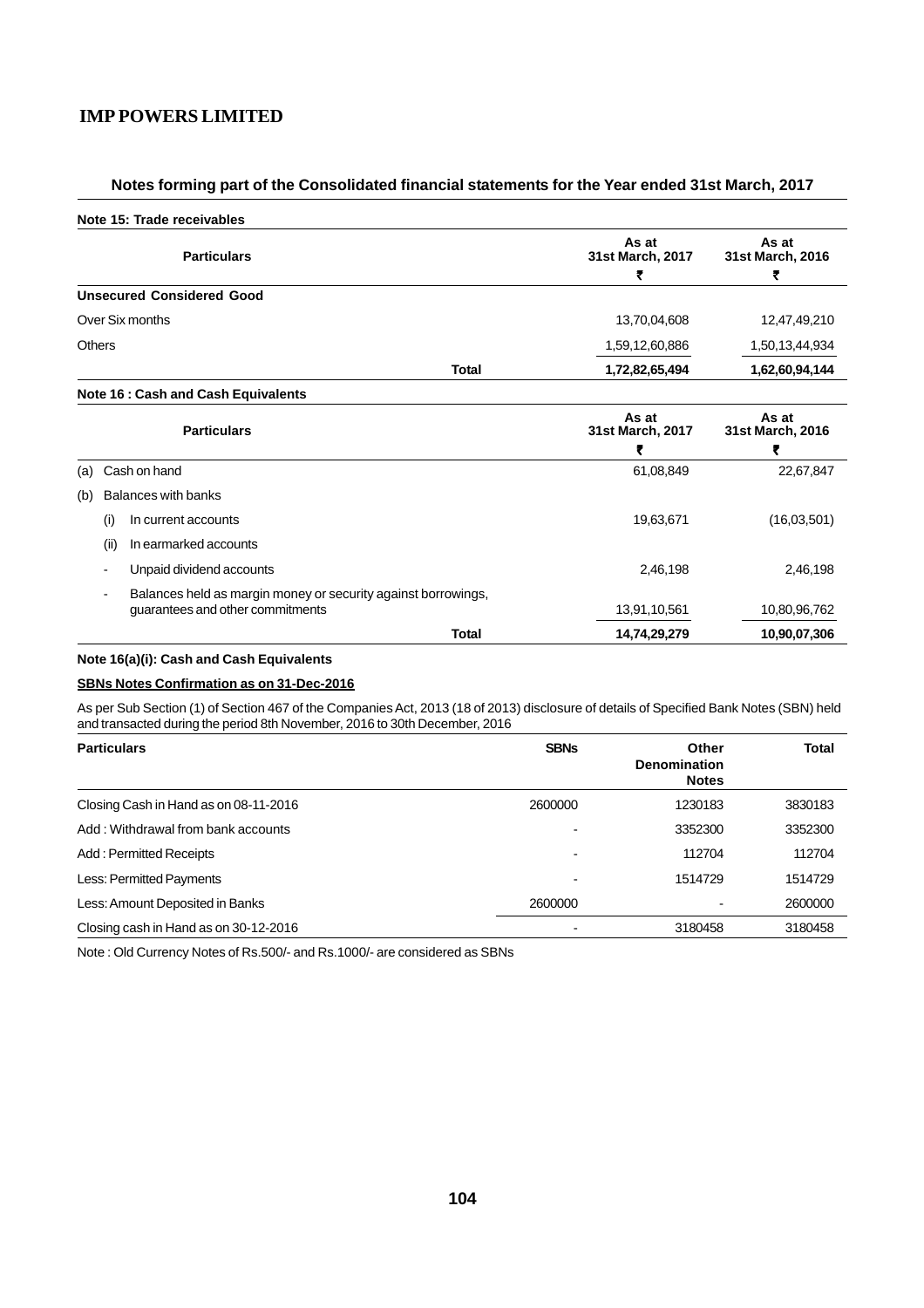# **ImP**

|     | <b>Particulars</b>                              |              | As at<br>31st March, 2017      | As at<br>31st March, 2016      |
|-----|-------------------------------------------------|--------------|--------------------------------|--------------------------------|
|     |                                                 |              | ₹                              | ₹                              |
| (a) | Loans and advances to others                    |              |                                |                                |
|     | Secured, considered good                        |              |                                |                                |
|     | Unsecured, considered good                      |              | 21,95,551                      | 30,70,399                      |
| (b) | Prepaid expenses - Unsecured, considered good   |              | 4,69,54,457                    | 4,08,20,945                    |
| (c) | Balances with government authorities            |              |                                |                                |
|     | Unsecured, considered good                      |              |                                |                                |
|     | CENVAT credit receivable<br>(i)                 |              | 1,02,16,419                    | 74,45,053                      |
|     | VAT credit receivable<br>(ii)                   |              |                                |                                |
|     | Service Tax credit receivable<br>(ii)           |              | 80,51,563                      | 24,73,263                      |
| (d) | <b>Others</b>                                   |              |                                |                                |
|     | Unsecured, considered good                      |              |                                |                                |
|     |                                                 | <b>Total</b> | 6,74,17,990                    | 5,38,09,660                    |
|     | Note 18 : Other current assets                  |              |                                |                                |
|     | <b>Particulars</b>                              |              | As at<br>31st March, 2017<br>₹ | As at<br>31st March, 2016<br>₹ |
| (a) | Accruals                                        |              |                                |                                |
|     | Accruals<br>(a)                                 |              |                                |                                |
|     | Interest accrued / receivable<br>(i)            |              | 2,45,31,279                    | 2,40,83,677                    |
|     | Rent Receivable (Refer Note (i) below)<br>(ii)  |              | 63,99,000                      | 63,99,000                      |
|     | Advance Licence (Refer Note (ii) below)<br>(ii) |              | 3,40,88,534                    | 4,13,68,581                    |
|     |                                                 | <b>Total</b> | 6,50,18,813                    | 7, 18, 51, 258                 |

#### **Notes forming part of the Consolidated financial statements for the Year ended 31st March, 2017**

i) The amount represents rent receivable from a party against whom the company has filed a case and is hopeful of recovering the entire amount and hence no provision has been made in the books of accounts.

ii) The Company has undertaken export & deemed exports of its products, by using indigenous raw materials. Against such exports the Company has received Quantity/value Based Advance Licenses entitling the company to import certain raw materials at Nil Custom duty. The Utilized portion of these licenses amounting to Rs.34.09million (previous Rs. 41.36 million) has been valued as prevailing Customs Duty rates 31st March,2017 and taken credit in the books of accounts in accordance with the matching principle of accountancy.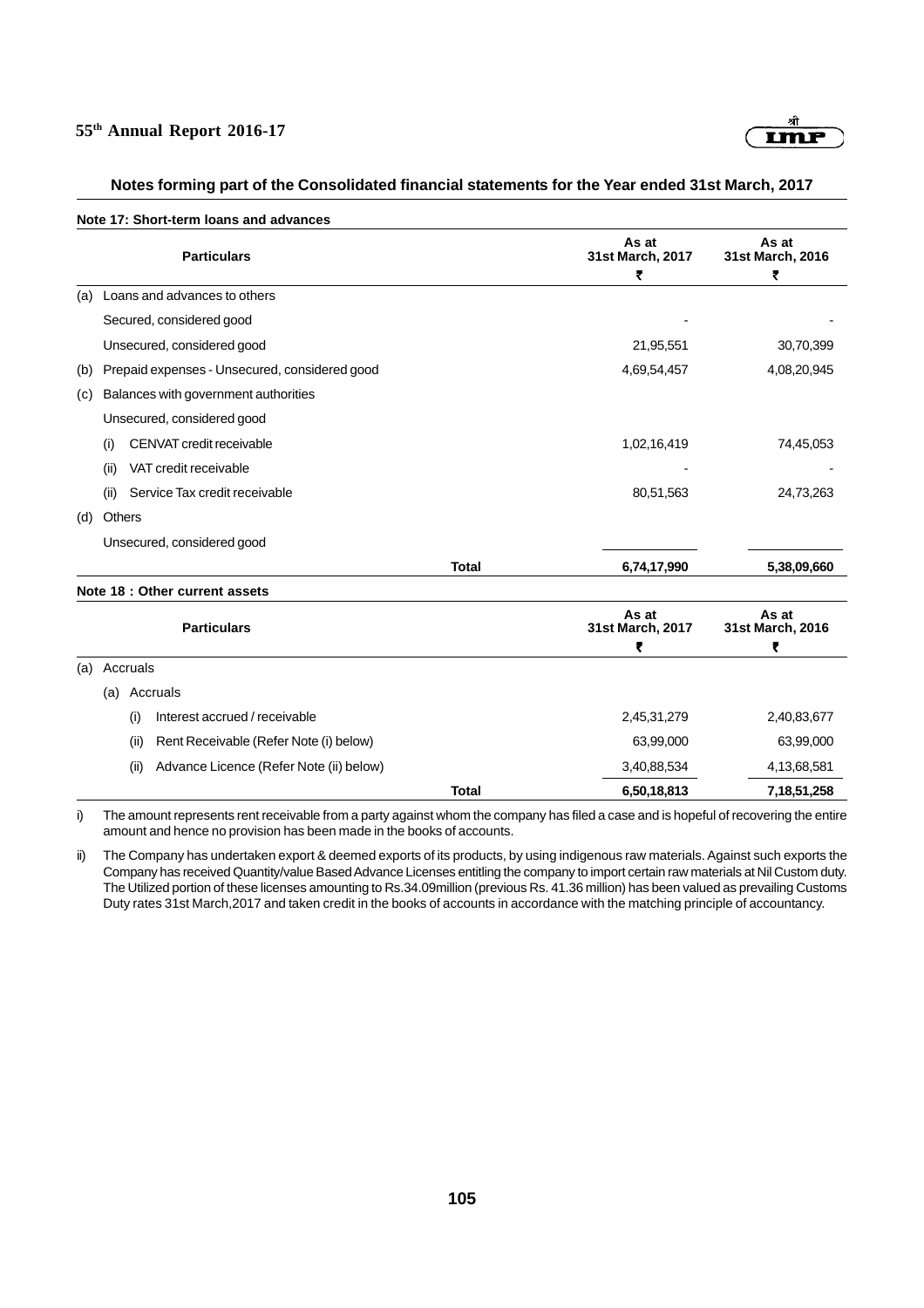# **Notes forming part of the Consolidated financial statements for the Year ended 31st March, 2017**

|      | Note 19 : Revenue from operations                               |                                    |                                             |                                             |
|------|-----------------------------------------------------------------|------------------------------------|---------------------------------------------|---------------------------------------------|
|      | <b>Particulars</b>                                              |                                    | For the Year ended<br>31st March, 2017<br>₹ | For the Year ended<br>31st March, 2016<br>₹ |
| (a)  | Sales                                                           |                                    | 4,25,71,20,397                              | 3,97,42,01,132                              |
| (b)  | Erection & Commissioning services                               |                                    | 94,13,732                                   | 1,13,06,984                                 |
|      |                                                                 |                                    | 4,26,65,34,129                              | 3,98,55,08,116                              |
|      | Less:                                                           |                                    |                                             |                                             |
| (C)  | Excise duty                                                     |                                    | 31,66,11,573                                | 36, 37, 76, 947                             |
|      |                                                                 | Total                              | 3,94,99,22,556                              | 3,62,17,31,169                              |
|      | Note 20 : Other income                                          |                                    |                                             |                                             |
|      | <b>Particulars</b>                                              |                                    | For the Year ended<br>31st March, 2017<br>₹ | For the Year ended<br>31st March, 2016<br>₹ |
| (a)  | Interest income (Refer Note (i) below)                          |                                    | 90,13,675                                   | 81,68,311                                   |
| (b)  | Other non-operating income (net)                                |                                    | 2,23,462                                    | 24,182                                      |
|      |                                                                 | Total                              | 92,37,137                                   | 81,92,493                                   |
|      |                                                                 |                                    |                                             |                                             |
|      | <b>Particulars</b>                                              |                                    | For the Year ended<br>31st March, 2017      | For the Year ended<br>31st March, 2016      |
|      | <b>Interest Income Comprises</b><br><b>Interest on Deposits</b> |                                    | ₹<br>89,63,285                              | ₹<br>80,98,613                              |
| (i)  | Interest on loans and advances                                  |                                    | 50,390                                      | 69,698                                      |
|      |                                                                 |                                    |                                             |                                             |
|      |                                                                 | Total - Interest income            | 90,13,675                                   | 81,68,311                                   |
|      | Note 20 : Other income (contd.)                                 |                                    |                                             |                                             |
|      | <b>Particulars</b>                                              |                                    | For the Year ended<br>31st March, 2017<br>₹ | For the Year ended<br>31st March, 2016<br>₹ |
| (ii) | Miscellaneous income                                            |                                    | 2,23,462                                    | 24,182                                      |
|      |                                                                 | Total - Other non-operating income | 2,23,462                                    | 24,182                                      |
|      | Note 21.a : Cost of materials consumed                          |                                    |                                             |                                             |
|      | <b>Particulars</b>                                              |                                    | For the Year ended<br>31st March, 2017<br>₹ | For the Year ended<br>31st March, 2016<br>₹ |
|      | Opening stock                                                   |                                    | 23,03,62,822                                | 21,76,76,764                                |
|      | Add: Purchases                                                  |                                    | 3,31,03,54,570                              | 2,91,89,56,028                              |
|      |                                                                 |                                    | 3,54,07,17,392                              | 3,13,66,32,792                              |
|      | Less: Closing stock                                             |                                    | 26,85,08,537                                | 23,03,62,822                                |
|      | Cost of material consumed                                       |                                    | 3,27,22,08,855                              | 2,90,62,69,970                              |
|      | Material consumed comprises:                                    |                                    |                                             |                                             |
|      | Copper wire & Strips                                            |                                    | 1,13,91,75,040                              | 1,00,22,86,378                              |
|      | Transformer oil                                                 |                                    | 37,47,30,116                                | 33,30,46,401                                |
|      | Lamination                                                      |                                    | 84,70,84,663                                | 73,44,00,911                                |
|      | Others                                                          |                                    | 91,12,19,037                                | 83,65,36,280                                |
|      |                                                                 | <b>Total</b>                       | 3,27,22,08,855                              | 2,90,62,69,970                              |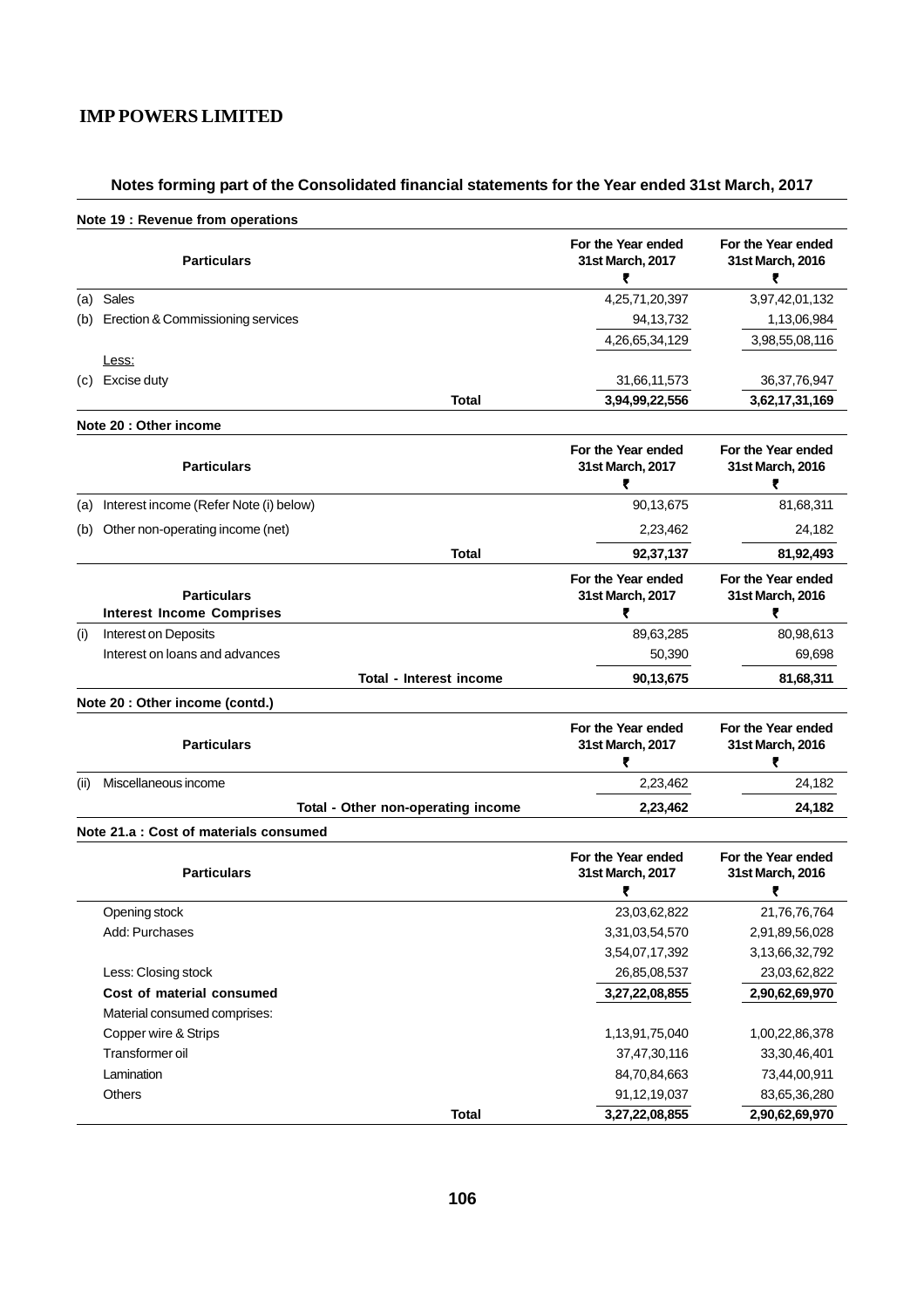

#### **Notes forming part of the Consolidated financial statements for the Year ended 31st March, 2017**

| <b>Particulars</b>                        | For the Year ended<br>31st March, 2017<br>₹ | For the Year ended<br>31st March, 2016<br>₹ |
|-------------------------------------------|---------------------------------------------|---------------------------------------------|
| Inventories at the end of the year:       |                                             |                                             |
| Finished goods                            | 34,99,07,789                                | 43,59,40,475                                |
| Work-in-progress                          | 37,44,81,821                                | 20,09,79,764                                |
|                                           | 72,43,89,610                                | 63,69,20,239                                |
| Inventories at the beginning of the year: |                                             |                                             |
| Finished goods                            | 43,59,40,475                                | 37,69,20,938                                |
| Work-in-progress                          | 20,09,79,764                                | 22,96,60,221                                |
|                                           | 63,69,20,239                                | 60,65,81,159                                |
| Net (increase) / decrease                 | (8,74,69,371)                               | (3,03,39,080)                               |

#### **Note 22: Employee benefits expense**

| <b>Particulars</b>                         |       | For the Year ended<br>31st March, 2017 | For the Year ended<br>31st March, 2016 |
|--------------------------------------------|-------|----------------------------------------|----------------------------------------|
|                                            |       |                                        |                                        |
| Salaries and wages                         |       | 14,48,77,365                           | 12,73,63,026                           |
| Contributions to provident and other funds |       | 36,65,186                              | 32,18,138                              |
| Gratuity                                   |       | 13,91,466                              | 9,72,893                               |
| Staff welfare expenses                     |       | 65,54,071                              | 41,84,274                              |
|                                            | Total | 15,64,88,088                           | 13,57,38,331                           |

#### **Note 23: Finance costs**

|     | <b>Particulars</b>                             |       | For the Year ended<br>31st March, 2017 | For the Year ended<br>31st March, 2016 |
|-----|------------------------------------------------|-------|----------------------------------------|----------------------------------------|
| (a) | Interest expense on:                           |       |                                        |                                        |
|     | <b>Borrowings</b>                              |       | 19,81,48,229                           | 19,77,90,837                           |
| (b) | Other borrowing costs                          |       |                                        |                                        |
|     | Bank Commission, Bank Gurantee & other Charges |       | 5, 16, 42, 426                         | 4,67,44,029                            |
|     |                                                | Total | 24,97,90,656                           | 24,45,34,866                           |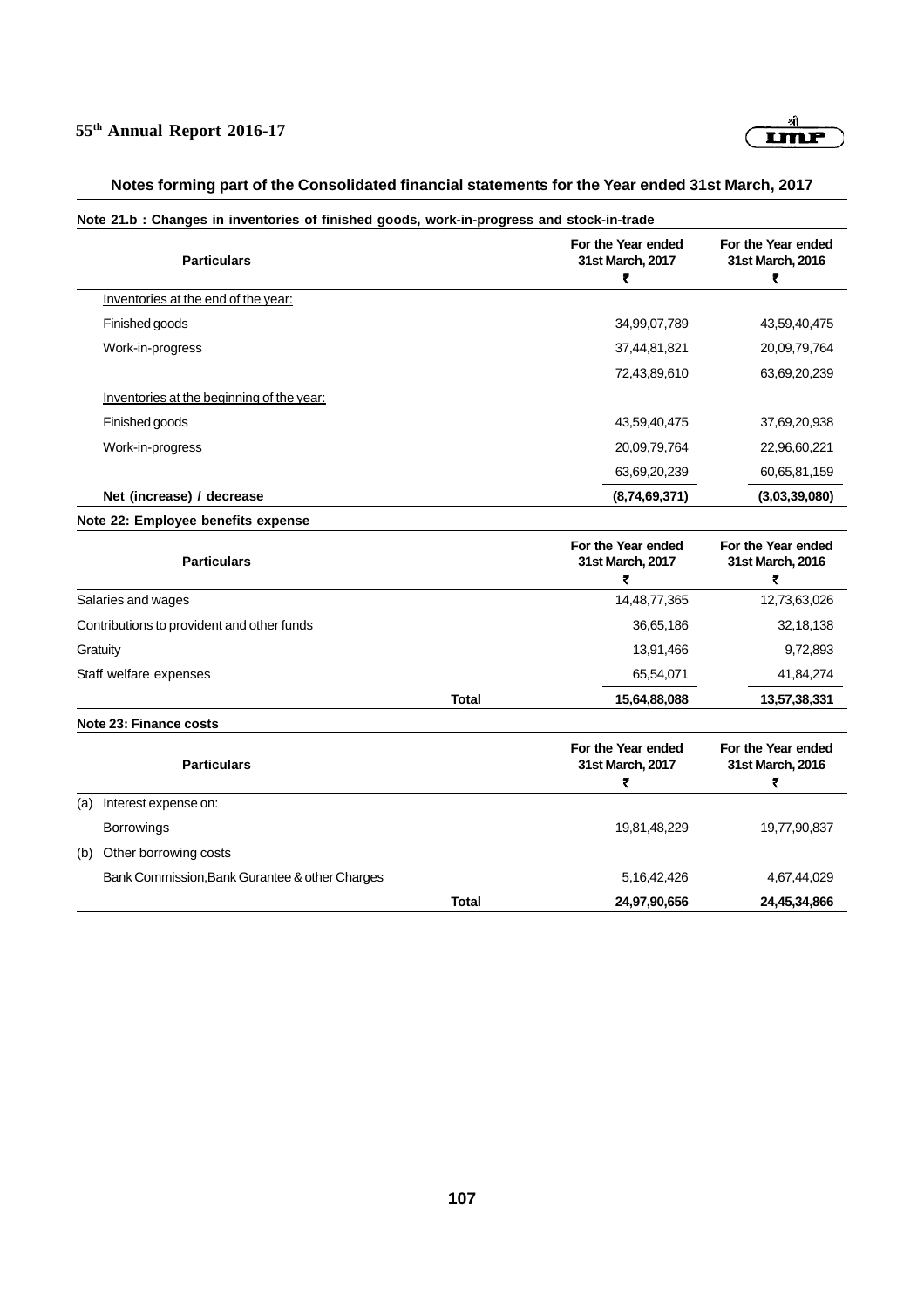#### **Notes forming part of the Consolidated financial statements for the Year ended 31st March, 2017**

**Note 24 : Other expenses**

| <b>Particulars</b> |                                                                                            |              | For the Year ended<br>31st March, 2017<br>₹ | For the Year ended<br>31st March, 2016<br>₹ |
|--------------------|--------------------------------------------------------------------------------------------|--------------|---------------------------------------------|---------------------------------------------|
|                    | Power and fuel                                                                             |              | 2,24,55,788                                 | 1,90,33,329                                 |
|                    | Rent including lease rentals (Net) (Refer Note 27)                                         |              | 95,45,520                                   | 1,30,13,400                                 |
|                    | Repairs and maintenance - Buildings                                                        |              | 72,930                                      | 7,20,648                                    |
|                    | Repairs and maintenance - Others                                                           |              | 25,57,784                                   | 28,40,704                                   |
|                    | Insurance                                                                                  |              | 97,68,263                                   | 1,05,92,298                                 |
|                    | Rates and taxes                                                                            |              | 51,13,916                                   | 52,53,106                                   |
|                    | Communication                                                                              |              | 30,29,609                                   | 32,53,981                                   |
|                    | Travelling and conveyance                                                                  |              | 2,87,94,581                                 | 2,70,39,730                                 |
|                    | Printing and stationery                                                                    |              | 18,30,768                                   | 17,18,222                                   |
|                    | Motor Car Expenses                                                                         |              | 68,02,787                                   | 64,75,095                                   |
|                    | Office Expenses & Electricity Charges                                                      |              | 31,50,862                                   | 34,54,296                                   |
|                    | Freight and forwarding                                                                     |              | 10,06,96,810                                | 10,24,91,824                                |
|                    | Loading & Unloading Charges                                                                |              | 40,55,986                                   | 45,16,252                                   |
|                    | Commission & Brokerage                                                                     |              | 10,44,791                                   | 58,20,879                                   |
|                    | Donations and contributions (Refer Notes No. (ii) below)                                   |              | 1,50,000                                    | 5,00,000                                    |
|                    | Legal and professional                                                                     |              | 1,13,59,923                                 | 1,37,08,016                                 |
|                    | Payments to auditors (Refer Note (i) below)                                                |              | 5,23,428                                    | 5,22,472                                    |
|                    | Net loss on foreign currency transactions                                                  |              | 2,79,318                                    | 24,75,992                                   |
|                    | Loss on fixed assets sold / scrapped / written off                                         |              | 35,180                                      | 2,17,890                                    |
|                    | Miscellaneous expenses                                                                     |              | 4, 19, 30, 179                              | 3,73,51,268                                 |
|                    |                                                                                            | <b>Total</b> | 25,31,96,869                                | 26,09,99,402                                |
|                    | Notes:                                                                                     |              |                                             |                                             |
|                    | <b>Particulars</b>                                                                         |              | For the Year ended<br>31st March, 2017<br>₹ | For the Year ended<br>31st March, 2016<br>₹ |
| (i)                | Payments to the auditors comprises<br>(net of service tax input credit, where applicable): |              |                                             |                                             |
|                    | As auditors - statutory audit                                                              |              | 3,48,428                                    | 3,47,472                                    |
|                    | For taxation matters                                                                       |              | 75,000                                      | 75,000                                      |
|                    | Management Consultancy/ other services                                                     |              | 1,00,000                                    | 1,00,000                                    |
|                    |                                                                                            | Total        | 5,23,428                                    | 5,22,472                                    |

(ii) CSR as per section 135 of the Companies act 2013 are not applicable to the Company for the year ended March, 2017 hence it has not been provided.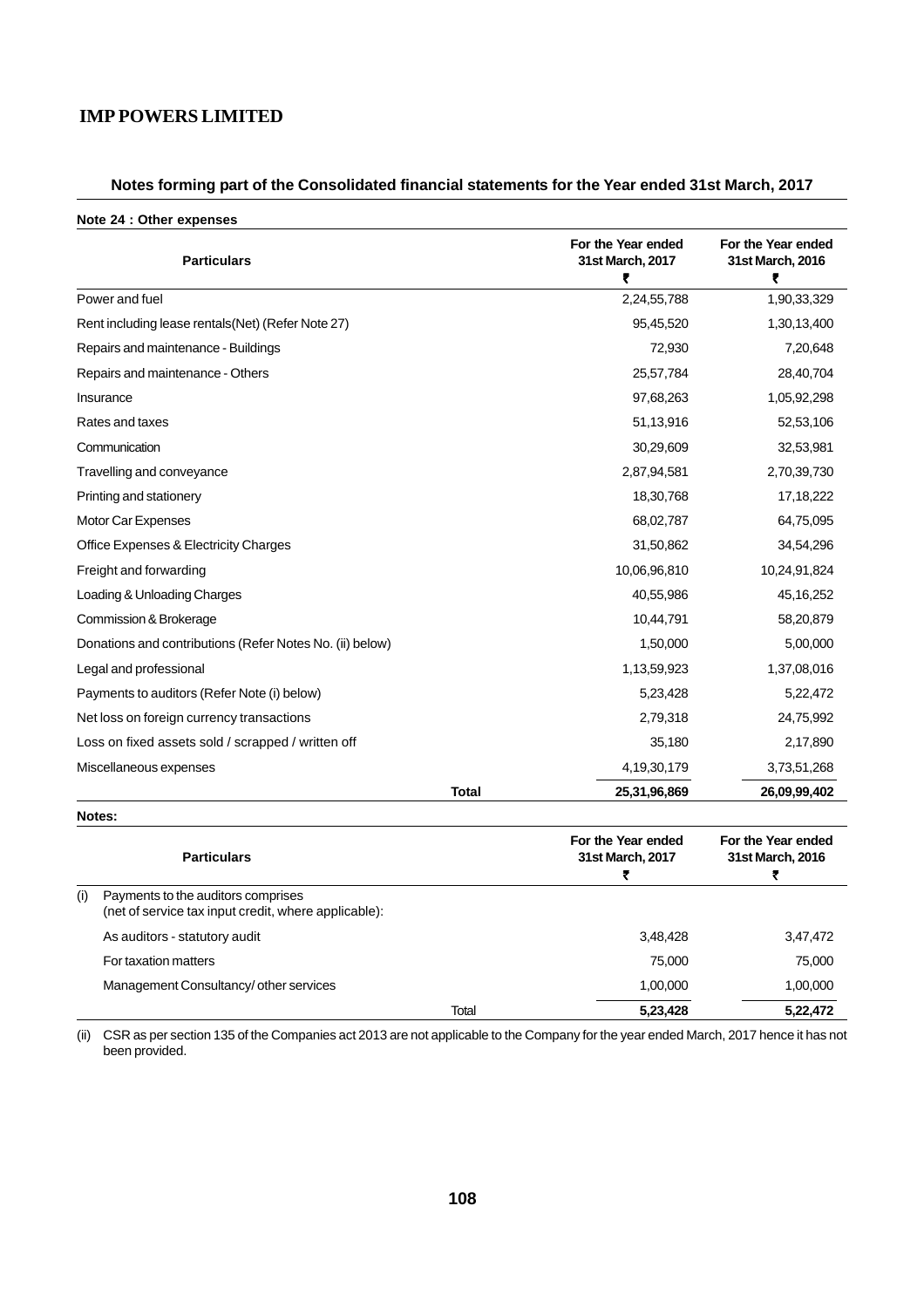# <u>ां</u><br>संस्कृत

# **Notes forming part of the Consolidated financial statements for the Year ended 31st March, 2017**

|             |      | Note 25 : Additional information to the financial statements                                                                                                                                                       |                                             |                                             |
|-------------|------|--------------------------------------------------------------------------------------------------------------------------------------------------------------------------------------------------------------------|---------------------------------------------|---------------------------------------------|
| <b>Note</b> |      | <b>Particulars</b>                                                                                                                                                                                                 | For the Year ended<br>31st March, 2017<br>₹ | For the Year ended<br>31st March, 2016<br>₹ |
| 25.1        |      | Contingent liabilities and commitments (to the extent not provided for)                                                                                                                                            |                                             |                                             |
| (i)         |      | Contingent liabilities                                                                                                                                                                                             |                                             |                                             |
|             | (a)  | Claims against the Company not acknowledged as debt                                                                                                                                                                | 1,81,55,060                                 | 1,21,05,657                                 |
|             | (b)  | Performance, Counter & Advance Guarantees EMD                                                                                                                                                                      | 1,50,03,37,494                              | 1,21,05,60,503                              |
|             | (C)  | Corporate guarantees given to the Banks<br>on behalf of related Party - IMP Energy Ltd.                                                                                                                            | 22,00,00,000                                | 22,00,00,000                                |
|             | (d)  | Other money for which the Company is contingently liable                                                                                                                                                           | Νil                                         | Nil                                         |
| 25.2        |      | Disclosures required under Section 22 of the Micro, Small and Medium Enterprises Development Act, 2006                                                                                                             |                                             |                                             |
|             |      | <b>Particulars</b>                                                                                                                                                                                                 | For the Year ended<br>31st March, 2017<br>₹ | For the Year ended<br>31st March, 2016<br>₹ |
|             | (i)  | Principal amount remaining unpaid to any supplier<br>as at the end of the accounting year                                                                                                                          | 2,50,477                                    | 8,42,751                                    |
|             | (ii) | Interest due thereon remaining unpaid to any supplier<br>as at the end of the accounting year                                                                                                                      | Νil                                         | Νil                                         |
|             |      | (iii) The amount of interest paid along with the amounts of the payment<br>made to the supplier beyond the appointed day                                                                                           | Nil                                         | Νil                                         |
|             |      | (iv) The amount of interest due and payable for the year                                                                                                                                                           |                                             |                                             |
|             | (v)  | The amount of interest accrued and remaining unpaid<br>at the end of the accounting year                                                                                                                           | Nil                                         | Νil                                         |
|             |      | (vi) The amount of further interest due and payable even in the succeeding<br>year, until such date when the interest dues as above are actually paid                                                              | Nil                                         | Nil                                         |
|             |      | Dues to Micro and Small Enterprises have been determined to the extent<br>such parties have been identified on the basis of information collected<br>by the Management. This has been relied upon by the auditors. |                                             |                                             |
| 25.3        |      | Value of imports calculated on CIF basis @:                                                                                                                                                                        | For the Year ended<br>31st March, 2017      | For the Year ended<br>31st March, 2016      |
|             |      |                                                                                                                                                                                                                    | ₹                                           | ₹                                           |
|             |      | Raw materials including Spares                                                                                                                                                                                     | 16,98,23,172                                | 14,84,42,830                                |
| 25.4        |      | Expenditure in foreign currency                                                                                                                                                                                    | For the Year ended<br>31st March, 2017      | For the Year ended<br>31st March, 2016      |
|             |      |                                                                                                                                                                                                                    | ₹                                           | ₹                                           |
|             |      | Travelling                                                                                                                                                                                                         | 68,744                                      | 12,77,430                                   |
| 25.5        |      | Details of consumption of imported and indigenous items *                                                                                                                                                          |                                             | For the Year                                |
|             |      |                                                                                                                                                                                                                    | ₹                                           | %                                           |
|             |      | Imported                                                                                                                                                                                                           |                                             |                                             |
|             |      | Raw materials                                                                                                                                                                                                      | 17,70,22,263                                | 5.41                                        |
|             |      |                                                                                                                                                                                                                    | (16, 24, 54, 037)                           | (5.59)                                      |

Note: Figures / percentages in brackets relates to the previous year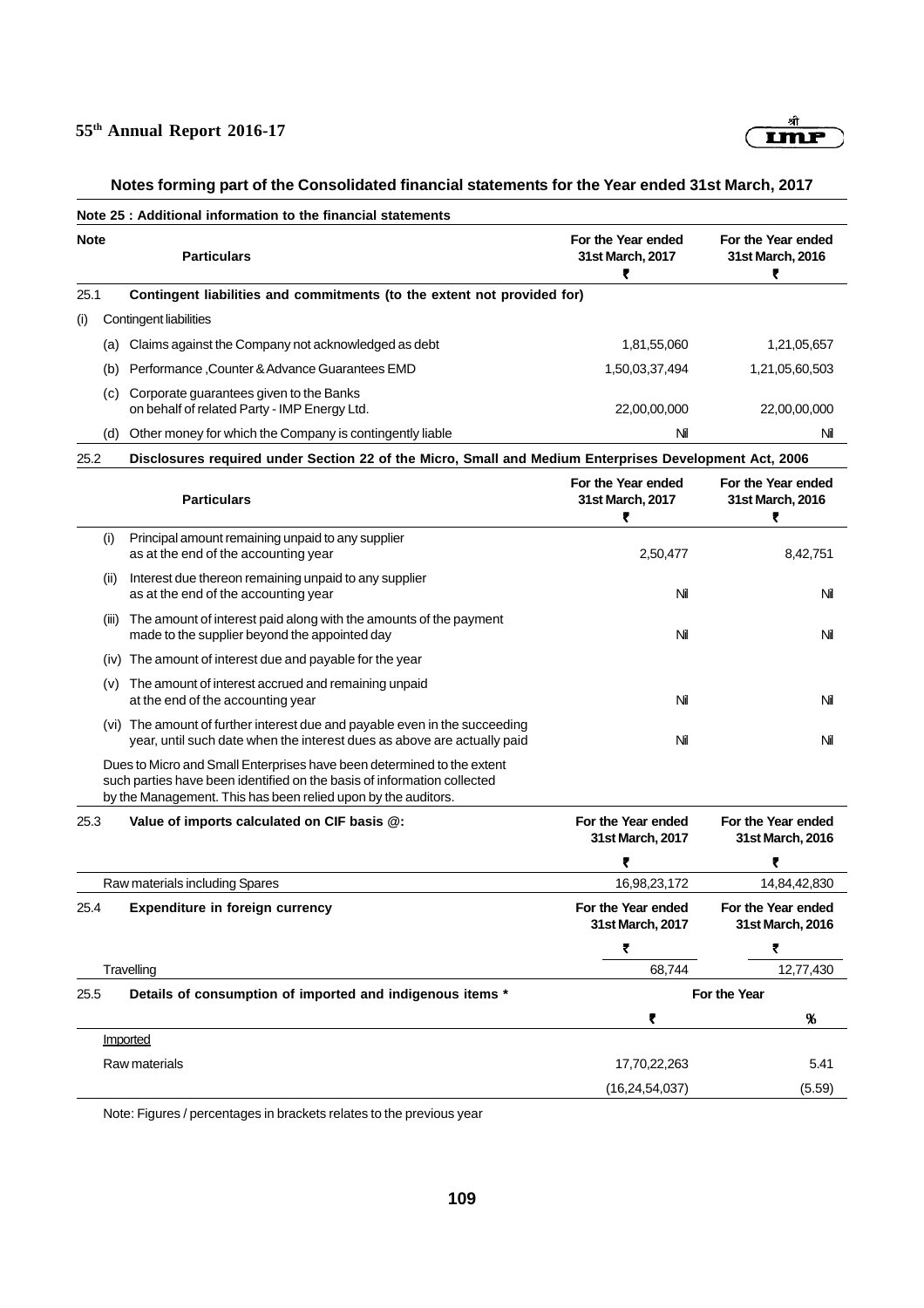# **Notes forming part of the Consolidated financial statements for the Year ended 31st March, 2017**

| Indigenous                                                                                                     | For the Year                                                       |                                             |
|----------------------------------------------------------------------------------------------------------------|--------------------------------------------------------------------|---------------------------------------------|
|                                                                                                                | ₹                                                                  | %                                           |
| Raw materials                                                                                                  | 3,09,65,83,992                                                     | 94.59                                       |
|                                                                                                                | (2,73,54,56,148)                                                   | (94.41)                                     |
| Note: Figures / percentages in brackets relates to the previous year                                           |                                                                    |                                             |
|                                                                                                                | For the Year ended<br>31st March, 2017<br>₹                        | For the Year ended<br>31st March, 2016<br>₹ |
| 25.6<br>Earnings in foreign exchange                                                                           |                                                                    |                                             |
| Export of goods calculated on FOB basis                                                                        |                                                                    |                                             |
| Royalty, know-how, professional and consultation fees                                                          |                                                                    |                                             |
| Interest and dividend                                                                                          |                                                                    |                                             |
| Other income, indicating the nature thereof.                                                                   |                                                                    |                                             |
| During the year Company has made rupee export sales to Nepal amounting Rs. 271.94 lakhs (P.Y.Rs. 951.44 lakhs) |                                                                    |                                             |
| Note 26 : Disclosures under Accounting Standards 18 " Related Party Disclosures"                               |                                                                    |                                             |
| <b>Particulars</b><br><b>Note</b>                                                                              |                                                                    |                                             |
| 26.a Details of related parties:                                                                               |                                                                    |                                             |
| Description of relationship                                                                                    | Names of related parties                                           |                                             |
| Subsidiaries                                                                                                   | <b>IMP Energy Limited</b>                                          |                                             |
| Associates                                                                                                     | Raga Organics P. Ltd                                               |                                             |
|                                                                                                                | Advance Transformers & Equipments Pvt. Ltd                         |                                             |
|                                                                                                                | Shree Kishoriju Trading & Investments Pvt. Ltd                     |                                             |
|                                                                                                                | Shree Rasbihari Electricals Pvt. Ltd                               |                                             |
|                                                                                                                | Shree & Sons.                                                      |                                             |
|                                                                                                                | Universal Transformers Pyt. Ltd                                    |                                             |
|                                                                                                                | Shree Rasbihari Trading and Investments Pvt. Ltd                   |                                             |
|                                                                                                                | Raj Exports Pvt. Ltd.                                              |                                             |
|                                                                                                                | Mangalam Laboratories Pvt. Ltd.                                    |                                             |
|                                                                                                                | Ramniwas R Dhoot (HUF)                                             |                                             |
| Key Management Personnel (KMP)                                                                                 | Chairman<br>Shri Ramniwas R Dhoot                                  |                                             |
|                                                                                                                | Vice Chairman<br>Shri Ajay R Dhoot                                 |                                             |
|                                                                                                                | <b>Managing Director</b><br>Shri Aaditya R Dhoot<br>$\mathbb{R}^2$ |                                             |
|                                                                                                                | <b>Director</b><br>Priyanjali Malpani<br>t                         |                                             |
| Relatives of KMP                                                                                               | Mrs. Rajkumari R Dhoot (wife of Shri R. R. Dhoot),                 |                                             |
|                                                                                                                | Mrs. Smita A Dhoot (wife of Shri Aaditya. R. Dhoot),               |                                             |
|                                                                                                                | Mrs. Radhika A Dhoot (wife of Shri Ajay R. Dhoot),                 |                                             |

Note: Related parties have been identified by the Management.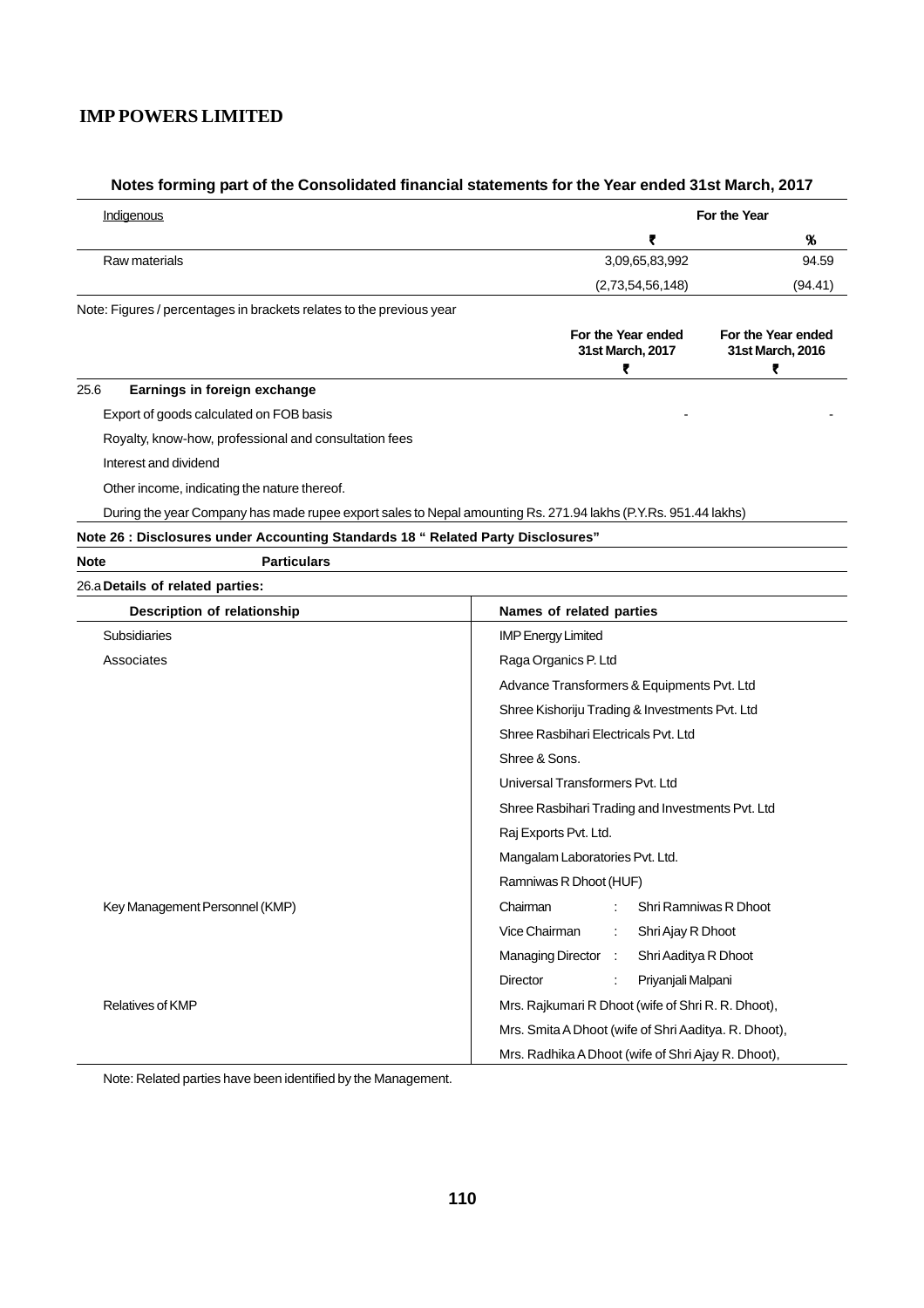

#### **Notes forming part of the Consolidated financial statements for the Year ended 31st March, 2017**

#### 26.b **Details of related party transactions during the year ended 31st March, 2017 and balances outstanding as at 31st March, 2017**

|             |                                                                                                                                                                                                                                                         | Ultimate<br>Company | Holding<br>Holding Company | Subsidiaries | <b>Subsidiaries</b> | Fellow Associates        | <b>KMP</b>                                  | Relatives<br>of KMP      | <b>Entities in</b><br>which KMP/<br><b>Relatives of</b><br><b>KMP</b> have<br>significant<br>influence | Total                                 |
|-------------|---------------------------------------------------------------------------------------------------------------------------------------------------------------------------------------------------------------------------------------------------------|---------------------|----------------------------|--------------|---------------------|--------------------------|---------------------------------------------|--------------------------|--------------------------------------------------------------------------------------------------------|---------------------------------------|
|             | Related party transactions                                                                                                                                                                                                                              |                     |                            |              |                     |                          |                                             |                          |                                                                                                        |                                       |
|             | Purchase of goods                                                                                                                                                                                                                                       |                     |                            |              |                     |                          |                                             |                          |                                                                                                        |                                       |
|             | Remuneration                                                                                                                                                                                                                                            |                     |                            |              |                     |                          |                                             |                          |                                                                                                        |                                       |
|             | Shri Ramniwas R Dhoot                                                                                                                                                                                                                                   |                     |                            |              |                     |                          | 47,40,000                                   |                          |                                                                                                        | 47,40,000                             |
|             |                                                                                                                                                                                                                                                         |                     |                            |              |                     |                          | (47, 40, 000)<br>46,80,000                  |                          |                                                                                                        | (47, 40, 000)                         |
|             | Shri Ajay R Dhoot                                                                                                                                                                                                                                       |                     |                            |              |                     |                          | (46, 80, 000)                               |                          |                                                                                                        | 46,80,000<br>(46, 80, 000)            |
|             | Shri Aaditya R Dhoot                                                                                                                                                                                                                                    |                     |                            |              |                     |                          | 45,60,000                                   |                          |                                                                                                        | 45,60,000                             |
|             | Priyanjali Malpani                                                                                                                                                                                                                                      |                     |                            |              |                     |                          | (45,60,000)                                 | 6,00,000<br>(4,50,000)   |                                                                                                        | (45,60,000)<br>6,00,000<br>(4,50,000) |
|             | Leasing or hire purchase arrangements                                                                                                                                                                                                                   |                     |                            |              |                     |                          |                                             |                          |                                                                                                        |                                       |
|             | Ramniwas R Dhoot (HUF)                                                                                                                                                                                                                                  |                     |                            |              |                     |                          | 1,20,000                                    |                          |                                                                                                        | 1,20,000                              |
|             | Shri Ajay R Dhoot                                                                                                                                                                                                                                       |                     |                            |              |                     |                          | (1,20,000)<br>4,20,000                      |                          |                                                                                                        | (1,20,000)<br>4,20,000                |
|             |                                                                                                                                                                                                                                                         |                     |                            |              |                     |                          | (4, 16, 500)                                |                          |                                                                                                        | (4, 16, 500)                          |
|             | Shri Aaditya R Dhoot                                                                                                                                                                                                                                    |                     |                            |              |                     |                          | 3,90,000                                    |                          |                                                                                                        | 3,90,000                              |
|             | Interest                                                                                                                                                                                                                                                |                     |                            |              |                     |                          | (3,87,250)                                  |                          |                                                                                                        | (3,87,250)                            |
|             | Shri Aaditya R Dhoot                                                                                                                                                                                                                                    |                     |                            |              |                     |                          |                                             |                          |                                                                                                        |                                       |
|             | Balances outstanding at the end<br>of the year                                                                                                                                                                                                          |                     |                            |              |                     |                          | (7, 97, 260)                                |                          |                                                                                                        | (7, 97, 260)                          |
|             | Trade receivables                                                                                                                                                                                                                                       |                     |                            |              |                     |                          |                                             |                          |                                                                                                        |                                       |
|             |                                                                                                                                                                                                                                                         |                     |                            |              |                     |                          |                                             |                          |                                                                                                        |                                       |
|             | Loans and advances                                                                                                                                                                                                                                      |                     |                            |              |                     | 70,00,000<br>(70,00,000) |                                             |                          |                                                                                                        | 70,00,000<br>(70,00,000)              |
|             | Trade payables                                                                                                                                                                                                                                          |                     |                            |              |                     |                          |                                             |                          |                                                                                                        |                                       |
|             |                                                                                                                                                                                                                                                         |                     |                            |              |                     |                          |                                             |                          |                                                                                                        |                                       |
|             | <b>Borrowings</b>                                                                                                                                                                                                                                       |                     |                            |              |                     |                          |                                             |                          |                                                                                                        |                                       |
|             | Provision for doubtful receivables, loans and advances                                                                                                                                                                                                  |                     |                            |              |                     |                          |                                             | $\overline{\phantom{a}}$ |                                                                                                        |                                       |
|             | Note: Figures in bracket relates to the previous year                                                                                                                                                                                                   |                     |                            |              |                     |                          |                                             |                          |                                                                                                        |                                       |
|             | Note 27: Disclosures under Accounting Standards 19 "Leases"                                                                                                                                                                                             |                     |                            |              |                     |                          |                                             |                          |                                                                                                        |                                       |
| <b>Note</b> | <b>Particulars</b>                                                                                                                                                                                                                                      |                     |                            |              |                     |                          | For the year ended<br>31st March, 2017<br>₹ |                          | For the year ended<br>31st March, 2016<br>₹                                                            |                                       |
| 27          | Details of leasing arrangements                                                                                                                                                                                                                         |                     |                            |              |                     |                          |                                             |                          |                                                                                                        |                                       |
|             | <u>As Lessee</u>                                                                                                                                                                                                                                        |                     |                            |              |                     |                          |                                             |                          |                                                                                                        |                                       |
|             | The Company has entered into operating lease arrangements for its office<br>premises at Tardeo Mumbai. The leases are non-cancellable and are for a<br>period of 3 years and may be renewed for a further period as mutual<br>agreement of the parties. |                     |                            |              |                     |                          |                                             |                          |                                                                                                        |                                       |
|             | Future minimum lease payments                                                                                                                                                                                                                           |                     |                            |              |                     |                          |                                             |                          |                                                                                                        |                                       |
|             | not later than one year                                                                                                                                                                                                                                 |                     |                            |              |                     |                          |                                             | 95,45,520                |                                                                                                        | 1,30,13,400                           |
|             | later than one year and not later than five years                                                                                                                                                                                                       |                     |                            |              |                     |                          |                                             | 93,33,928                |                                                                                                        | 3,23,51,312                           |
|             | later than five years                                                                                                                                                                                                                                   |                     |                            |              |                     |                          |                                             |                          |                                                                                                        |                                       |
|             | Lease payments recognised in the Statement of Profit and Loss                                                                                                                                                                                           |                     |                            |              |                     |                          |                                             | 98,53,155                |                                                                                                        | 1,30,13,400                           |

Contingent rents recognised as expense during the year (state basis)

**111**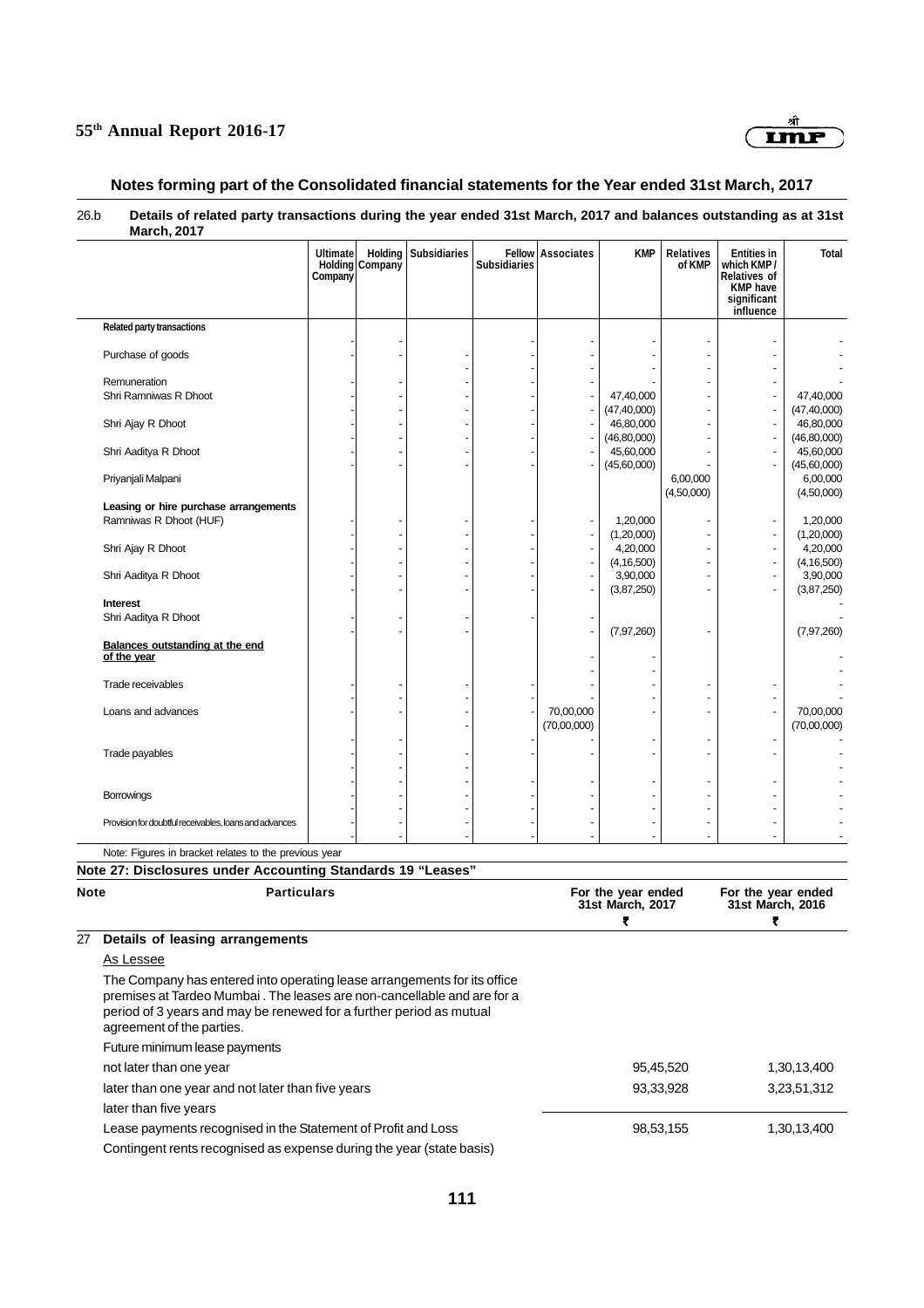# **Notes forming part of the Consolidated financial statements for the Year ended 31st March, 2017**

| <b>Note 28:</b><br><b>Note</b> | Disclosures under Accounting Standards 20 " Earnings Per Share"<br><b>Particulars</b>                                                          | As at                 | As at                 |
|--------------------------------|------------------------------------------------------------------------------------------------------------------------------------------------|-----------------------|-----------------------|
|                                |                                                                                                                                                | 31st March, 2017<br>₹ | 31st March, 2016<br>₹ |
| 28                             | Earnings per share                                                                                                                             |                       |                       |
|                                | Weighted average number of equity shares outstanding                                                                                           | 86,36,563             | 84,93,176             |
| 28.a                           | Profit (Loss) after taxation as per Profit & Loss account attributable<br>to Equity Shareholders after adjusting dividend on preference shares |                       |                       |
|                                | before extraordinary items                                                                                                                     | 35,821,175            | 35,031,859            |
|                                | Earning Per Share (Basic & Diluted) Before Extra-Ordinary item                                                                                 | 4.15                  | 4.12                  |
| 28.b                           | Profit (Loss) after taxation as per Profit & Loss account attributable to<br>Equity Shareholders after adjusting dividend on preference shares |                       |                       |
|                                | after extraordinary items                                                                                                                      | 35,821,175            | 35,031,859            |
|                                | Earning Per Share (Basic & Diluted)                                                                                                            | 4.15                  | 4.12                  |
|                                | Nominal Value per share                                                                                                                        | 10.00                 | 10.00                 |
| <b>Note 29:</b>                | Disclosures under Accounting Standards 22 "Accounting for Taxes on Income"                                                                     |                       |                       |
| 29                             | Deferred tax (liability) / asset                                                                                                               |                       |                       |
|                                | Tax effect of items constituting deferred tax liability                                                                                        |                       |                       |
|                                | Opening Balance                                                                                                                                | 7,38,56,952           | 7,41,68,180           |
|                                | On difference between book balance and tax balance of fixed assets                                                                             | (1, 24, 685)          | (21, 24, 081)         |
|                                | On expenditure deferred in the books but allowable for tax purposes<br>(reversal of Previous Year)                                             | 10,33,338             | 18,12,853             |
|                                | On items included in Reserves and surplus pending amortisation into<br>the Statement of Profit and Loss                                        |                       |                       |
|                                | Others                                                                                                                                         |                       |                       |
|                                | Tax effect of items constituting deferred tax liability                                                                                        | 7,47,65,605           | 7,38,56,952           |
|                                | Tax effect of items constituting deferred tax assets                                                                                           |                       |                       |
|                                | <b>Opening Balance</b>                                                                                                                         | 2,85,91,464           | 2,71,88,509           |
|                                | Provision for compensated absences, gratuity and other employee benefits                                                                       |                       |                       |
|                                | Provision for doubtful debts / advances                                                                                                        |                       |                       |
|                                | Disallowances under Section 40(a)(i), 43B of the Income Tax Act, 1961                                                                          | 16,10,007             | 14,02,955             |
|                                | On difference between book balance and tax balance of fixed assets                                                                             |                       |                       |
|                                | Unabsorbed depreciation carried forward                                                                                                        |                       |                       |
|                                | Brought forward business losses                                                                                                                |                       |                       |
|                                | On items included in Reserves and surplus pending amortisation into<br>the Statement of Profit and Loss                                        |                       |                       |
|                                | <b>Others</b>                                                                                                                                  |                       |                       |
|                                | Tax effect of items constituting deferred tax assets                                                                                           | 3,02,01,471           | 2,85,91,464           |
|                                | Net deferred tax liability/ (assets)                                                                                                           | 4,45,64,134           | 4,52,65,488           |
|                                | Note 30 : Previous year's figures                                                                                                              |                       |                       |
| 30                             | Previous year's figures have been regrouped / reclassified wherever necessary to correspond with the current year.                             |                       |                       |

In terms of our report of even date

| <b>For Batliboi &amp; Purohit</b><br><b>Chartered Accountants</b><br><b>FRN NO. 101048W</b> | For and on behalf of the Board of Directors            |                                               |
|---------------------------------------------------------------------------------------------|--------------------------------------------------------|-----------------------------------------------|
| <b>CA GAURAV DHEBAR</b><br>Partner<br>M.No. 153493                                          | <b>AJAY R DHOOT</b><br>Vice Chairman                   | AADITYA R DHOOT<br><b>Managing Director</b>   |
| Place: Mumbai<br>Date: 20/05/2017                                                           | <b>BAKUL K DESAI</b><br><b>Chief Financial Officer</b> | <b>PRIYA SHAH</b><br><b>Company Secretary</b> |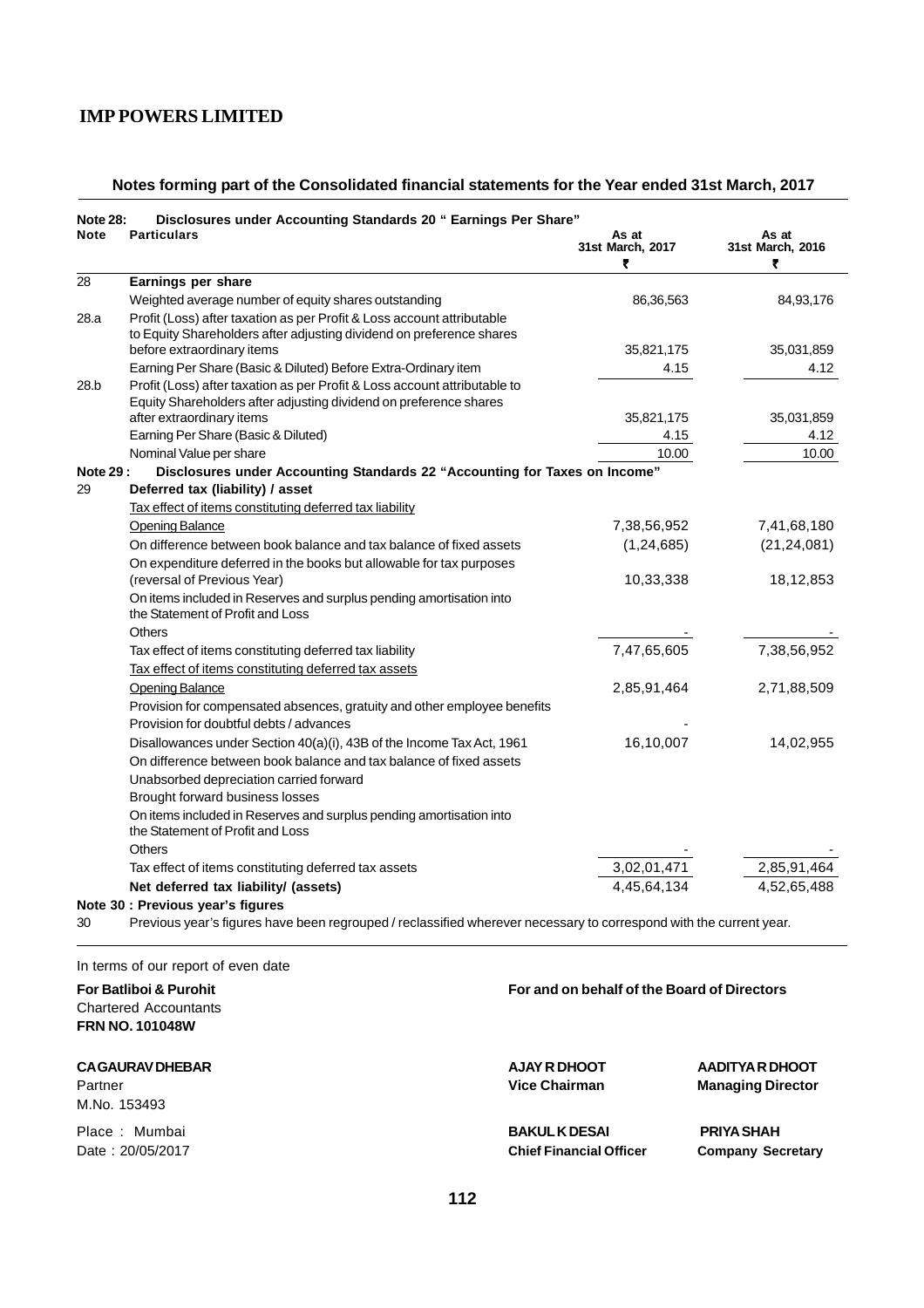# **IMP POWERS LTD.**

**CIN: L31300DN1961PLC000232**

**Registered Office:** Survey No. 263/3/2/2, Village Sayli, Umerkuin Road, Silvassa 396230, Dadra Nagar Haveli (U.T.)

Tel. No.0260 - 6538571 Fax No. 0260 - 2681043

E-mail: investor@imp-powers.com Website: www.imp-powers.com

#### **ATTENDANCE SLIP**

#### **55TH ANNUAL GENERAL MEETING ON THURSDAY, SEPTEMBER 28, 2017 AT 3.00 P.M.**

at Survey No. 263/3/2/2, Village Sayli, Umerkuin Road, Silvassa 396230, Dadra Nagar Haveli

|                | Folio No.          |                                                                                           | D.P. ID No.                                                                                                                                                                                                                                                                                                    |            | Client ID No.                                                                                                                                                                                                                        |  |  |
|----------------|--------------------|-------------------------------------------------------------------------------------------|----------------------------------------------------------------------------------------------------------------------------------------------------------------------------------------------------------------------------------------------------------------------------------------------------------------|------------|--------------------------------------------------------------------------------------------------------------------------------------------------------------------------------------------------------------------------------------|--|--|
|                |                    |                                                                                           |                                                                                                                                                                                                                                                                                                                |            |                                                                                                                                                                                                                                      |  |  |
|                |                    |                                                                                           | at 3.00 p.m. at Survey No. 263/3/2/2, Village Sayli, Umerkuin Road, Silvassa 396230, Dadra Nagar Haveli (U.T.)                                                                                                                                                                                                 |            | I/ We hereby record my/ our presence at the Fifty Fifth Annual General Meeting of the Company being held on Thursday, September 28, 2017                                                                                             |  |  |
|                |                    |                                                                                           |                                                                                                                                                                                                                                                                                                                |            |                                                                                                                                                                                                                                      |  |  |
|                |                    |                                                                                           |                                                                                                                                                                                                                                                                                                                |            |                                                                                                                                                                                                                                      |  |  |
| 1.<br>2.<br>3. | Notes:             | only Member/ Proxy holder can attend the Meeting.<br>at the entrance of the Meeting Hall. | A Member/ Proxy holder attending the Meeting should bring copy of the Annual Report for Reference at the Meeting.                                                                                                                                                                                              |            | Please complete the Folio No. DP ID No. and name of the Member/ Proxyholder, sign this Attendance Slip and hand it over, duly signed                                                                                                 |  |  |
|                |                    |                                                                                           | <b>IMP POWERS LTD.</b><br>CIN: L31300DN1961PLC000232<br>Registered Office: Survey No. 263/3/2/2, Village Sayli, Umerkuin Road, Silvassa 396230, Dadra Nagar Haveli (U.T.)<br>Tel. No.0260 - 6538571 Fax No. 0260 - 2681043<br>E-mail: investor@imp-powers.com Website: www.imp-powers.com<br><b>PROXY FORM</b> |            |                                                                                                                                                                                                                                      |  |  |
|                |                    |                                                                                           |                                                                                                                                                                                                                                                                                                                |            | (Pursuant to Section 105(6) of the Companies Act, 2013 and Rule 19(3) of the (Companies Management and Administration) Rules, 2014)                                                                                                  |  |  |
|                | Name of Member(s)  |                                                                                           |                                                                                                                                                                                                                                                                                                                |            |                                                                                                                                                                                                                                      |  |  |
|                | Registered address |                                                                                           |                                                                                                                                                                                                                                                                                                                |            |                                                                                                                                                                                                                                      |  |  |
| Email ID       |                    |                                                                                           |                                                                                                                                                                                                                                                                                                                |            |                                                                                                                                                                                                                                      |  |  |
|                |                    | Folio No./ DPID / Client ID No.                                                           |                                                                                                                                                                                                                                                                                                                |            |                                                                                                                                                                                                                                      |  |  |
|                |                    | I/ We being the member(s) of<br>Shares of IMP Powers Ltd. hereby, appoint:                |                                                                                                                                                                                                                                                                                                                |            |                                                                                                                                                                                                                                      |  |  |
|                | 1. Name:           |                                                                                           |                                                                                                                                                                                                                                                                                                                |            | <u>in the contract of the contract of the contract of the contract of the contract of the contract of the contract of the contract of the contract of the contract of the contract of the contract of the contract of the contra</u> |  |  |
|                |                    |                                                                                           |                                                                                                                                                                                                                                                                                                                |            | <u>Signature: Contract of the Signature: Contract of the Signature: Contract of the Signature:</u>                                                                                                                                   |  |  |
|                | Or failing him;    |                                                                                           |                                                                                                                                                                                                                                                                                                                |            |                                                                                                                                                                                                                                      |  |  |
|                | 2. Name:           |                                                                                           |                                                                                                                                                                                                                                                                                                                |            |                                                                                                                                                                                                                                      |  |  |
|                |                    |                                                                                           |                                                                                                                                                                                                                                                                                                                |            |                                                                                                                                                                                                                                      |  |  |
|                | Or failing him;    |                                                                                           |                                                                                                                                                                                                                                                                                                                |            |                                                                                                                                                                                                                                      |  |  |
|                | 1. Name:           |                                                                                           |                                                                                                                                                                                                                                                                                                                |            |                                                                                                                                                                                                                                      |  |  |
|                | Address: _         |                                                                                           |                                                                                                                                                                                                                                                                                                                | Signature: |                                                                                                                                                                                                                                      |  |  |

as my/ our Proxy to attend and vote (on poll) for me/ us and my/ our behalf at the Fifty Fifth Annual General Meeting of the Company to be held on Thursday, September 28, 2017 at 3.00 p.m. at Survey No. 263/3/2/2, Village Sayli, Umerkuin Road, Silvassa 396230, Dadra Nagar Haveli (U.T.) and at any adjournment thereof in respect of such resolutions as indicated overleaf: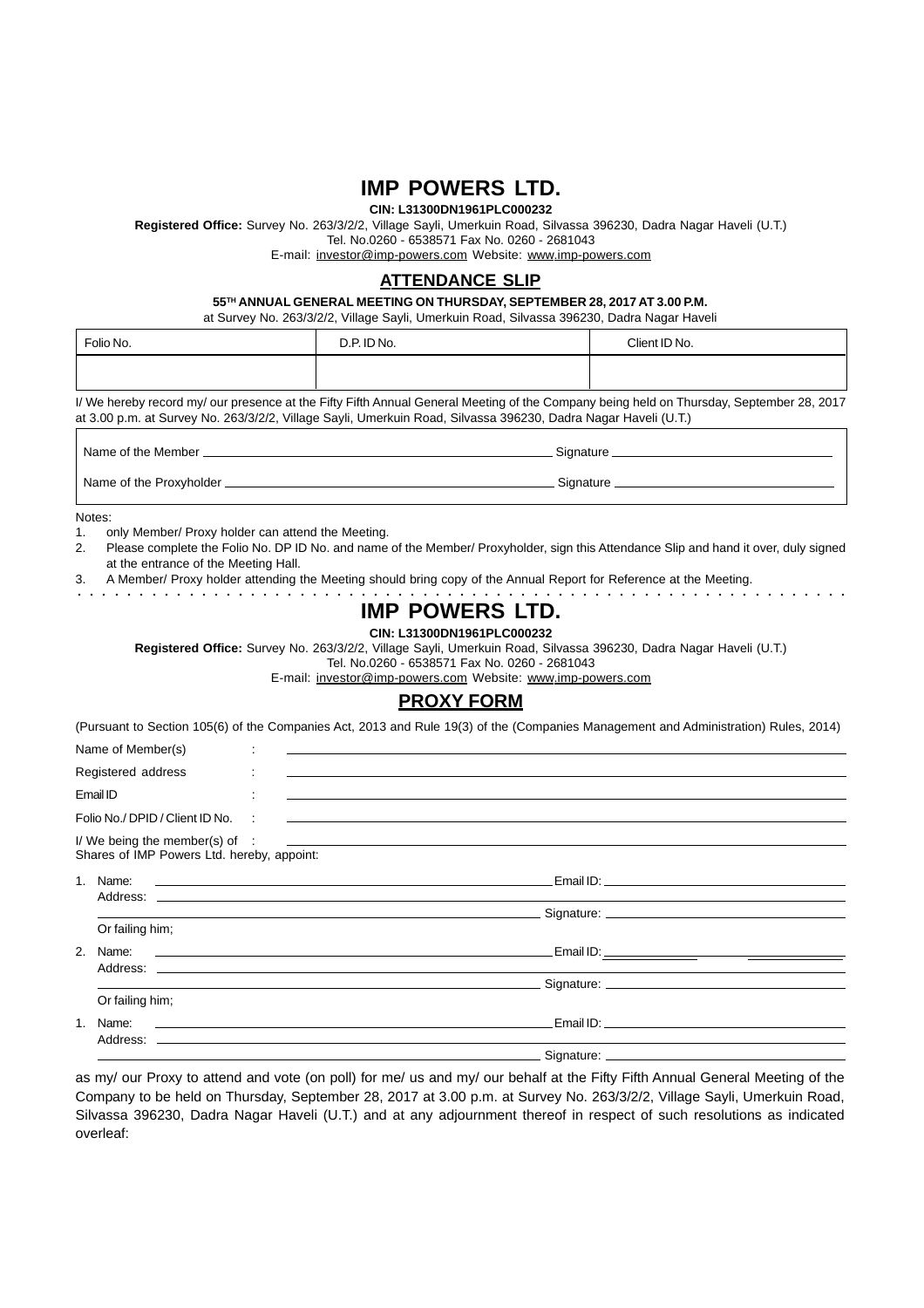| Sr. No.       | <b>Resolutions</b>                                                                                                                                                                                                                                                                                                                                                                                                                    |
|---------------|---------------------------------------------------------------------------------------------------------------------------------------------------------------------------------------------------------------------------------------------------------------------------------------------------------------------------------------------------------------------------------------------------------------------------------------|
| $\mathbf 1$ . | To receive, consider, approve and adopt the Audited Financial Statement (Standalone & Consolidated) of the Company for the<br>Financial Year ended March 31, 2017 including the Audited Balance Sheet as at March 31, 2017, the Statement of Profit and<br>Loss and Cash Flow Statement of the Company for the year ended on that date and notes related thereto together with the<br>Reports of Directors' and the Auditors' thereon |
| 2.            | To declare Dividend on Equity Shares for the financial year 2016 -17.                                                                                                                                                                                                                                                                                                                                                                 |
| 3.            | To appoint a Director in place of Shri Ajay R Dhoot (DIN: 00210424), who retires by rotation and being eligible, offers himself<br>for re-appointment.                                                                                                                                                                                                                                                                                |
| 4.            | To appoint Statutory Auditors of the Company and fix their remuneration                                                                                                                                                                                                                                                                                                                                                               |
| 5.            | Ratification of Remuneration payable to Cost Auditor for the Financial year ending March 31, 2018.                                                                                                                                                                                                                                                                                                                                    |
| 6.            | Regularization of Ms. Priyanjali Dhoot alias Mrs. Priyanjali Abhishek Malpani as the Director of the Company.                                                                                                                                                                                                                                                                                                                         |
| 7.            | Re-appointment of Shri Ramniwas R Dhoot, as Whole-time Director and Chairman for further period of 3 years w.e.f April 1,<br>2017.                                                                                                                                                                                                                                                                                                    |

○○○○○○○○○ ○○○○○○○○○○○○○○○○○○○○○○○○○○○○○○○○○○○○○○○○○○○○○○○○○○○○○○

Signed this \_\_\_\_\_\_\_\_\_\_\_\_\_\_\_\_\_\_\_\_ day of \_\_\_\_\_\_\_\_\_\_\_\_\_\_\_\_\_\_\_ 2017

Signature of Member\_\_\_\_\_\_\_\_\_\_\_\_\_\_\_\_\_\_\_\_\_\_\_\_\_\_ Signature of Proxy Holder\_\_\_\_\_\_\_\_\_\_\_\_\_\_\_\_\_

Affix Revenue **Stamp** 

Note:

- 1. This Form in order to be effective should be duly completed and deposited at the Registered Office of the Company at Survey No. 263/3/2/2, Village Sayli, Umerkuin Road, Silvassa 396230, Dadra Nagar Haveli (U.T.), not less than 48 hours before the commencement of the Meeting.
- 2. A proxy need not be a member of the Company.
- 3. For the Resolutions, Explanatory Statement and Notes, Please refer to the Notice of the Fifty Fifth Annual General Meeting of the Company.